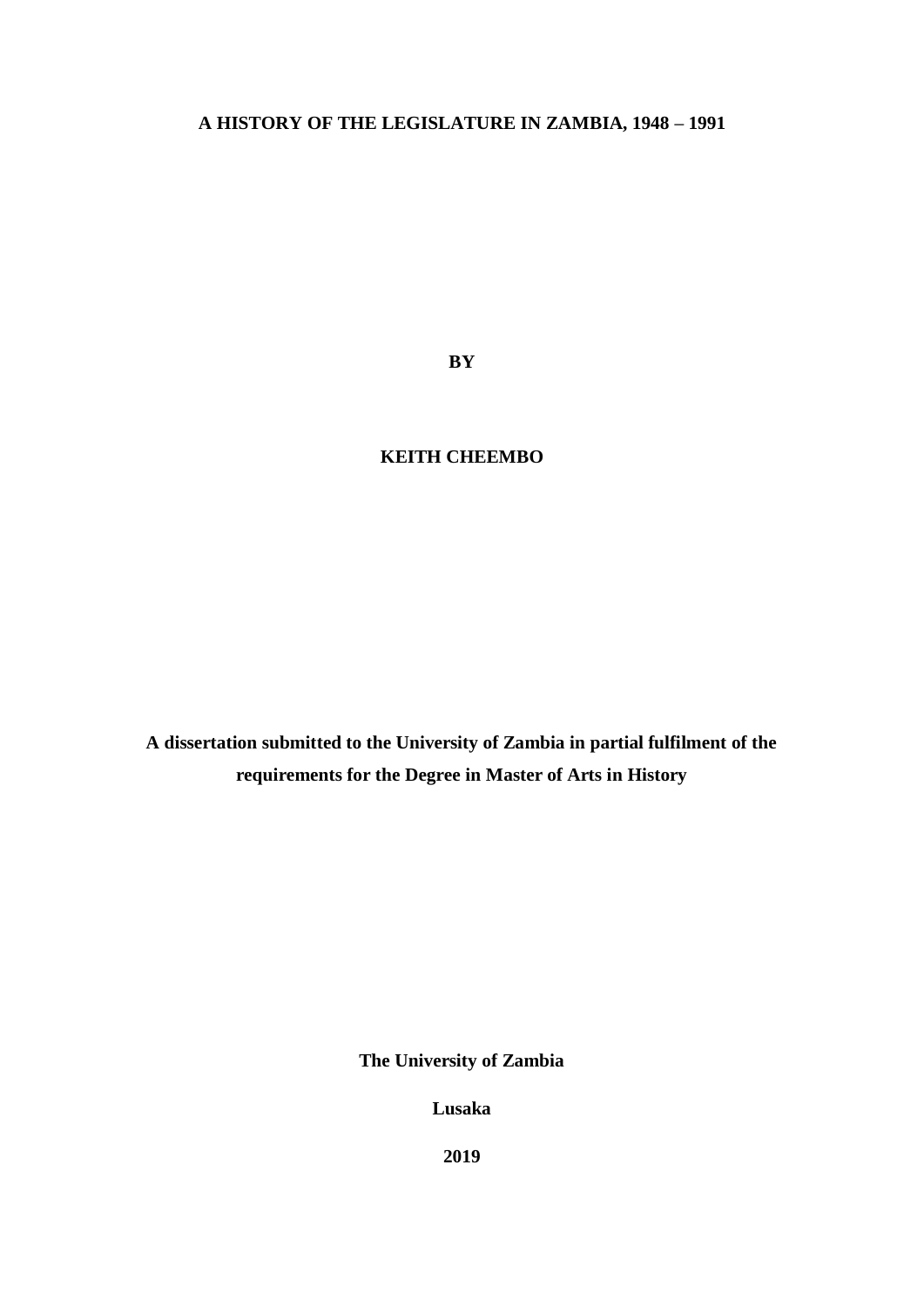## **COPYRIGHT**

<span id="page-1-0"></span>All rights reserved. No part of this dissertation may be reproduced or stored in any form or any means without permission in writing from the author or the University of Zambia.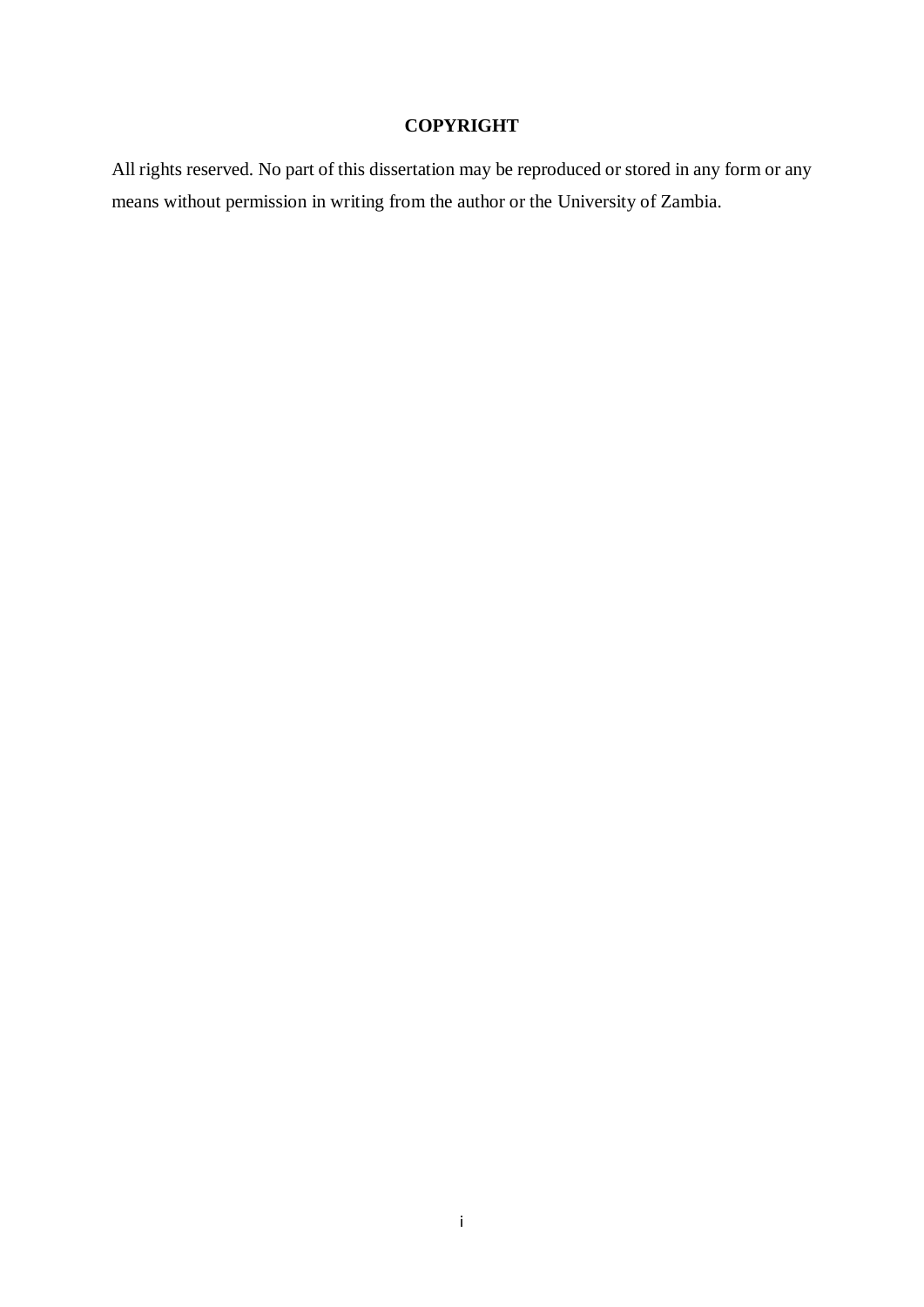## **DECLARATION**

<span id="page-2-0"></span>I, Keith Cheembo, hereby declare that this dissertation represents my own work, has not been previously been submitted for a degree of this or any other university and does not incorporate any published work or material from another dissertation.

Signature : ………………………………… Date : …………………………………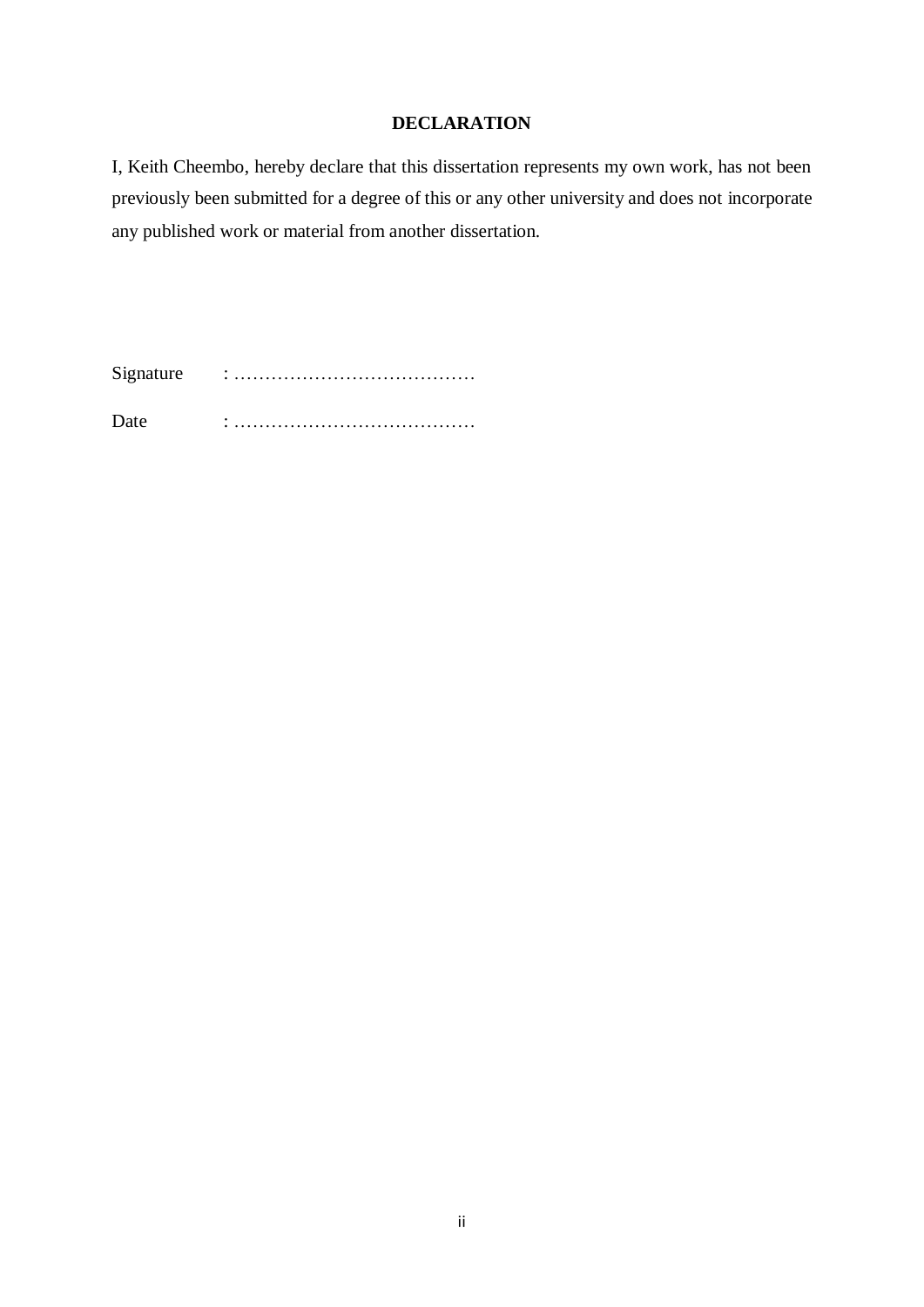## **APPROVAL**

<span id="page-3-0"></span>This dissertation of Keith Cheembo is approved as fulfilling the partial requirements for the award of the degree of Master of Arts in History by the University of Zambia.

| $\blacksquare$ |  |  |
|----------------|--|--|
|----------------|--|--|

Examiner 2: …………………………..…………Signature………………Date…….……….

|  | $\blacksquare$ |  |  |
|--|----------------|--|--|
|--|----------------|--|--|

Chair Person of Board of Examiners:……………………..………Signature………………Date……..……...

Supervisor: Name…………………………….…Signature……….……...Date………………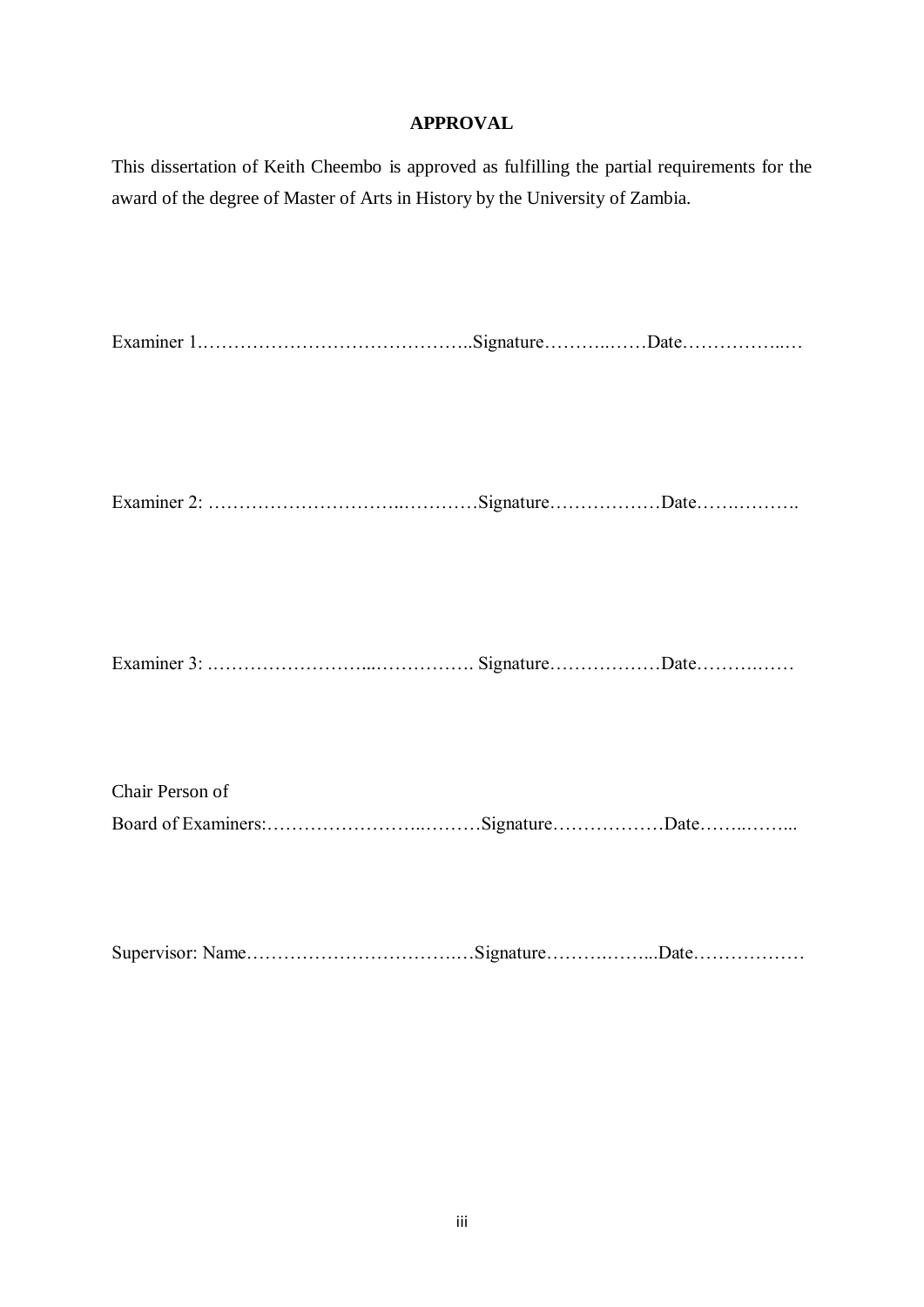## **ABSTRACT**

<span id="page-4-0"></span>This study examines the history of the legislature in Zambia from 1948 to 1991. The study traces the origin of the Legislature to 1924 when a Legislative Council (Legco) was instituted in order to protect the interests of white settlers. A qualitative method of study was used. However, the study notes that in 1948 concerns of Africans began to attract the attention of the Council when enlightened Africans began to demand for direct representation as opposed to indirect representation by nominated white officials. It examines how in 1948 two Africans were admitted to the Legco through the African Representative Council. Africans only began to participate in elections in 1959 through a racial Benson constitution. The study analyses how discriminatory franchise kept majority Africans out of the Legco until 1962 when they were allowed to participate in elections through universal adult suffrage. The 1962 elections which resulted into a coalition government between United National Independence Party (UNIP) and African National Congress (ANC) produced a Legco renamed National Assembly with the majority members being Africans. Further changes were made to the National Assembly after the 1964 multi-party independence elections which were won by UNIP while ANC and National Progressive Party (NPP) emerged as opposition parties. The 1964 National Assembly was dominated by Africans with a few Europeans under the NPP. The study further assesses how the National Assembly operated when a One-Party System of government was introduced in 1973. During the One-Party System era, only UNIP members qualified to contest as Members of Parliament. Against this background, the study analyses the role played by UNIP backbenchers during the One-Party State period in Parliament. Finally, it discusses the factors which led to the re-introduction of Multi-Party System of government in the country and the eventual defeat of UNIP by the Movement for Multi-Party Democracy (MMD) in 1991.

Key words: *Constitution, Elections, Parliament, Democracy, One-Party and Multi-Party*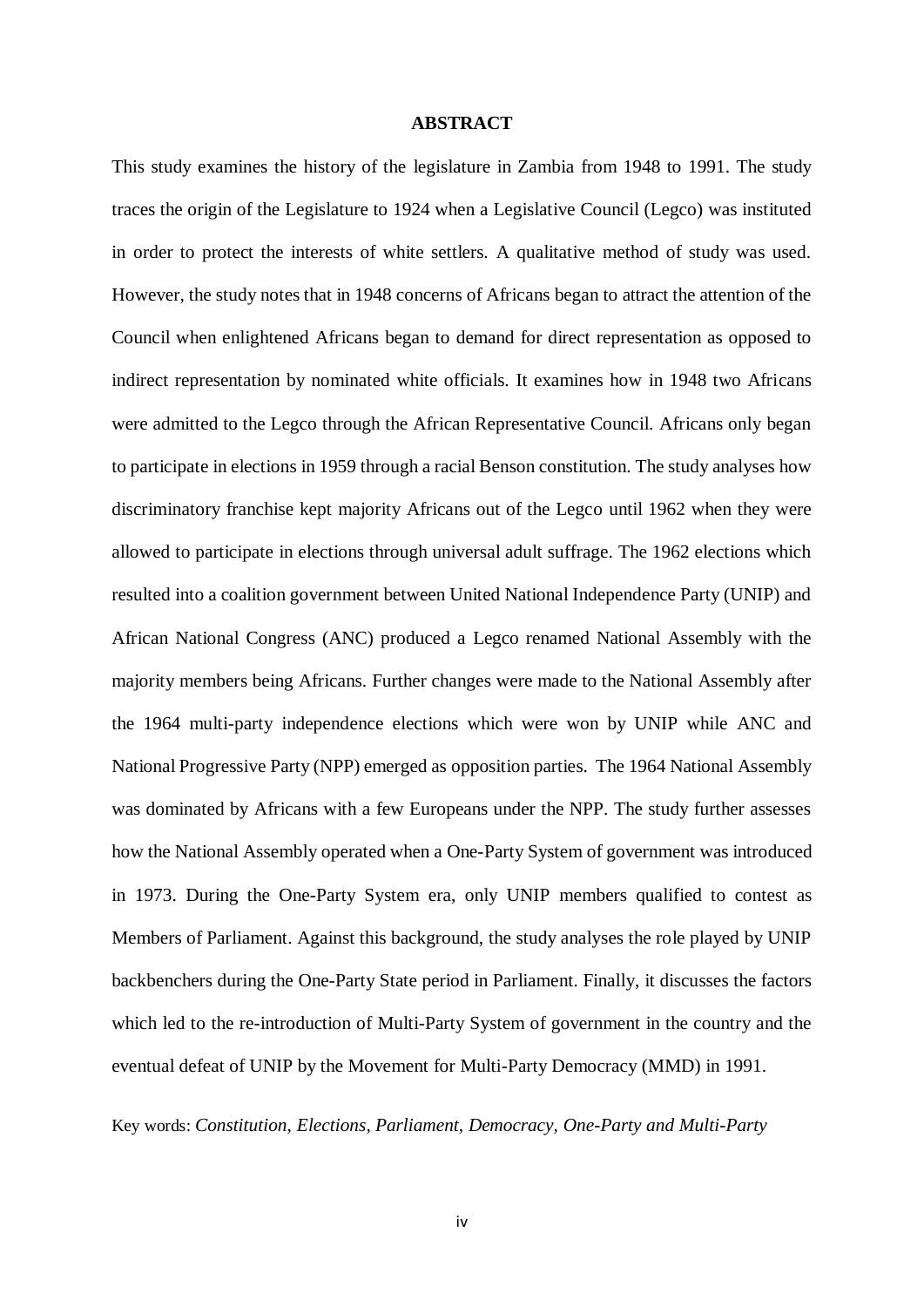## **DEDICATION**

<span id="page-5-0"></span>To my parents, Mr. Pearson H. Cheembo and Mrs. Laila M. Cheembo who enabled me attend school at a time I hardly knew the importance of education. To my wife Tryphena C. Cheembo and our children, Milandu, Mukomi, Luwo and Maimbo for encouraging me to soldier on in my academic work despite my involvement in other engagements. All my mothers and other family members for their total support.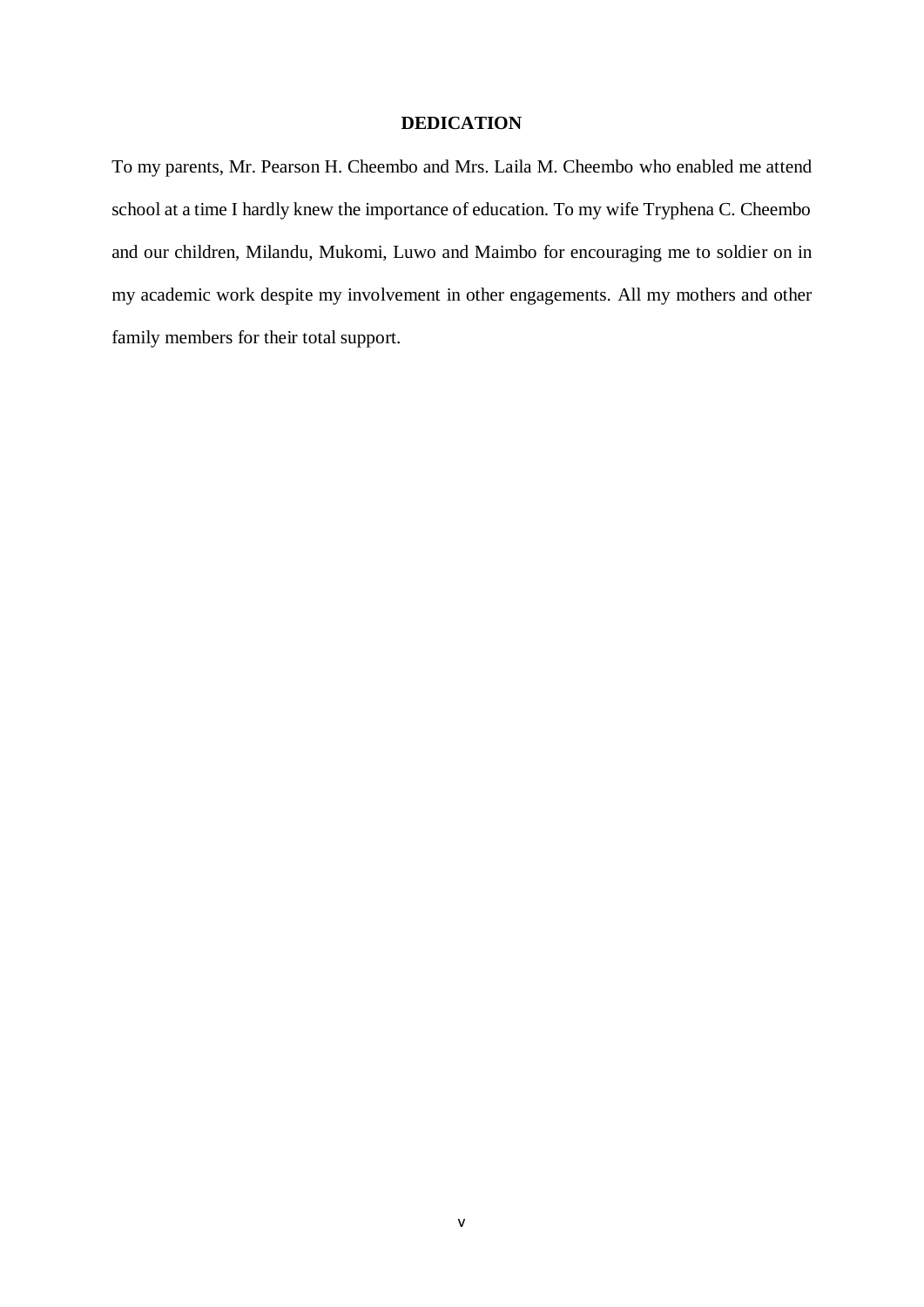### **ACKNOWLEDGEMENTS**

<span id="page-6-0"></span>This dissertation would not have been completed if other people had not assisted in various ways.

Special thanks go to my supervisor Prof. B.J Phiri for his professional and academic guidance during the writing of this dissertation. His patience and tolerance encouraged me to complete this work.

I would also like to thank and acknowledge the input of late Prof M.C Musambachime, Dr. W.T Kalusa and Prof B.J. Phiri for their educative seminars during the first part of this programme. Their lessons have been helpful in the writing of this dissertation.

I also wish to thank Dr. W. Kalikiti and Mr. F.E. Mulenga for their useful comments on my research proposal. Their professional comments assisted me write my dissertation with confidence.

I am grateful to all the Members of Staff in the Department of History for their support during my research proposal presentation. I also wish to thank the staff at the National Archives of Zambia (NAZ), the United National Independence Party (UNIP) Archives and Mr. L. Chikuta, Senior Librarian from the National Assembly of Zambia for their assistance. Mr. E. Muchanga, Secretary, Sanje Secondary School for typing some sections of my document. Jimmy Muzyamba for editing and printing the final Dissertation.

Lastly, but not the least, the 2013 – 2015 Post Graduate History students for their support during the period of my research and writing.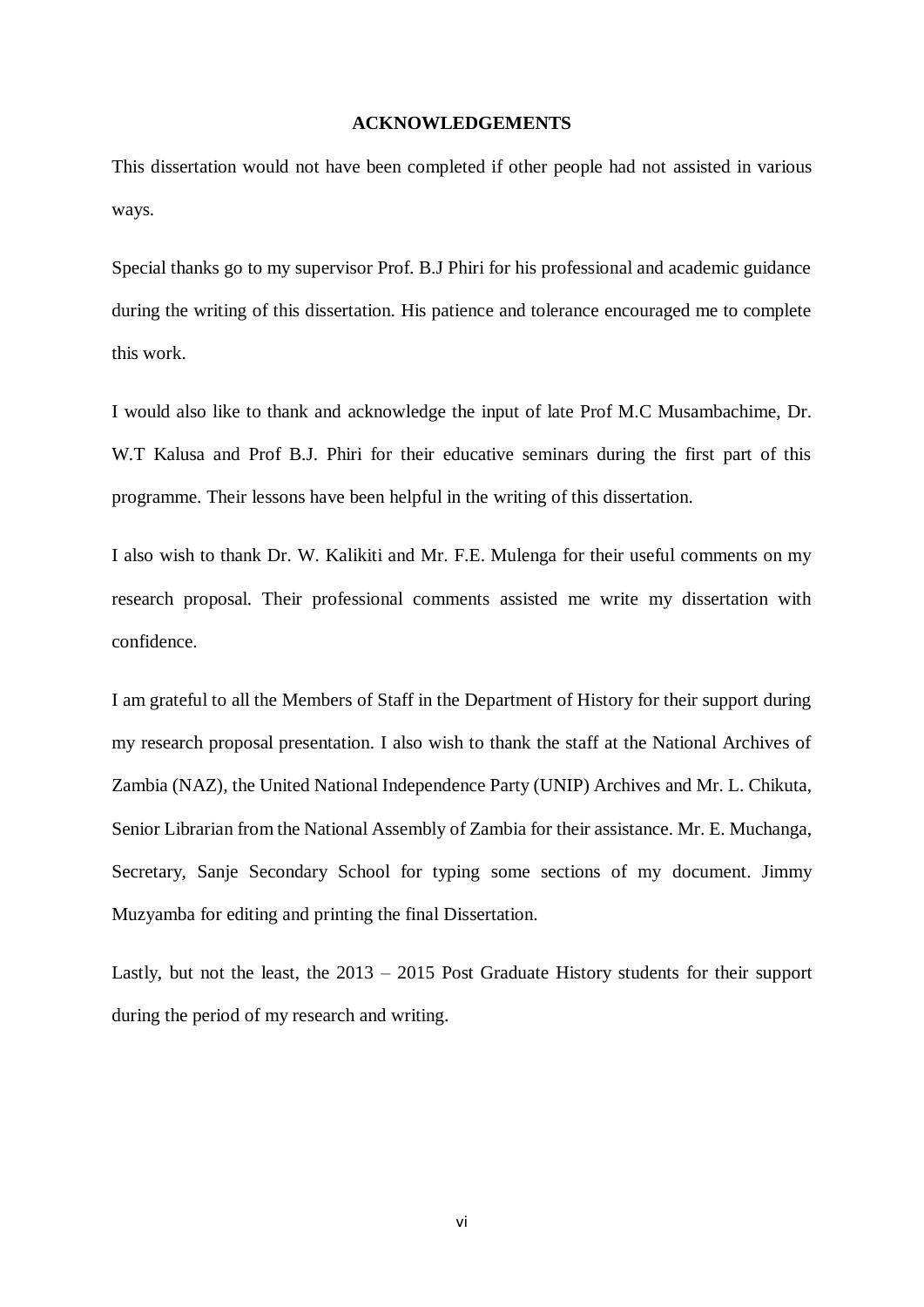# **ABBREVIATIONS**

<span id="page-7-0"></span>

| <b>ANC</b>   | <b>African National Congress</b>            |
|--------------|---------------------------------------------|
| <b>ARC</b>   | <b>African Representative Council</b>       |
| <b>BSAC</b>  | <b>British South Africa Company</b>         |
| <b>CAP</b>   | <b>Central African Party</b>                |
| DP           | <b>Democratic Party</b>                     |
| <b>LEGCO</b> | Legislative Council                         |
| <b>MLC</b>   | Member of the Legislative Council           |
| <b>MMD</b>   | Movement for Multi-Party Democracy          |
| <b>MP</b>    | <b>Member of Parliament</b>                 |
| <b>NDC</b>   | <b>National Democratic Congress</b>         |
| <b>NDP</b>   | <b>National Democratic Party</b>            |
| <b>NPP</b>   | <b>National Progressive Party</b>           |
| <b>NRANC</b> | Northern Rhodesia African National Congress |
| <b>PDC</b>   | People's Democratic Congress                |
| <b>UFP</b>   | <b>United Federal Party</b>                 |
| <b>UNIP</b>  | United National Independence Party          |
| <b>ZANC</b>  | Zambia African National Congress            |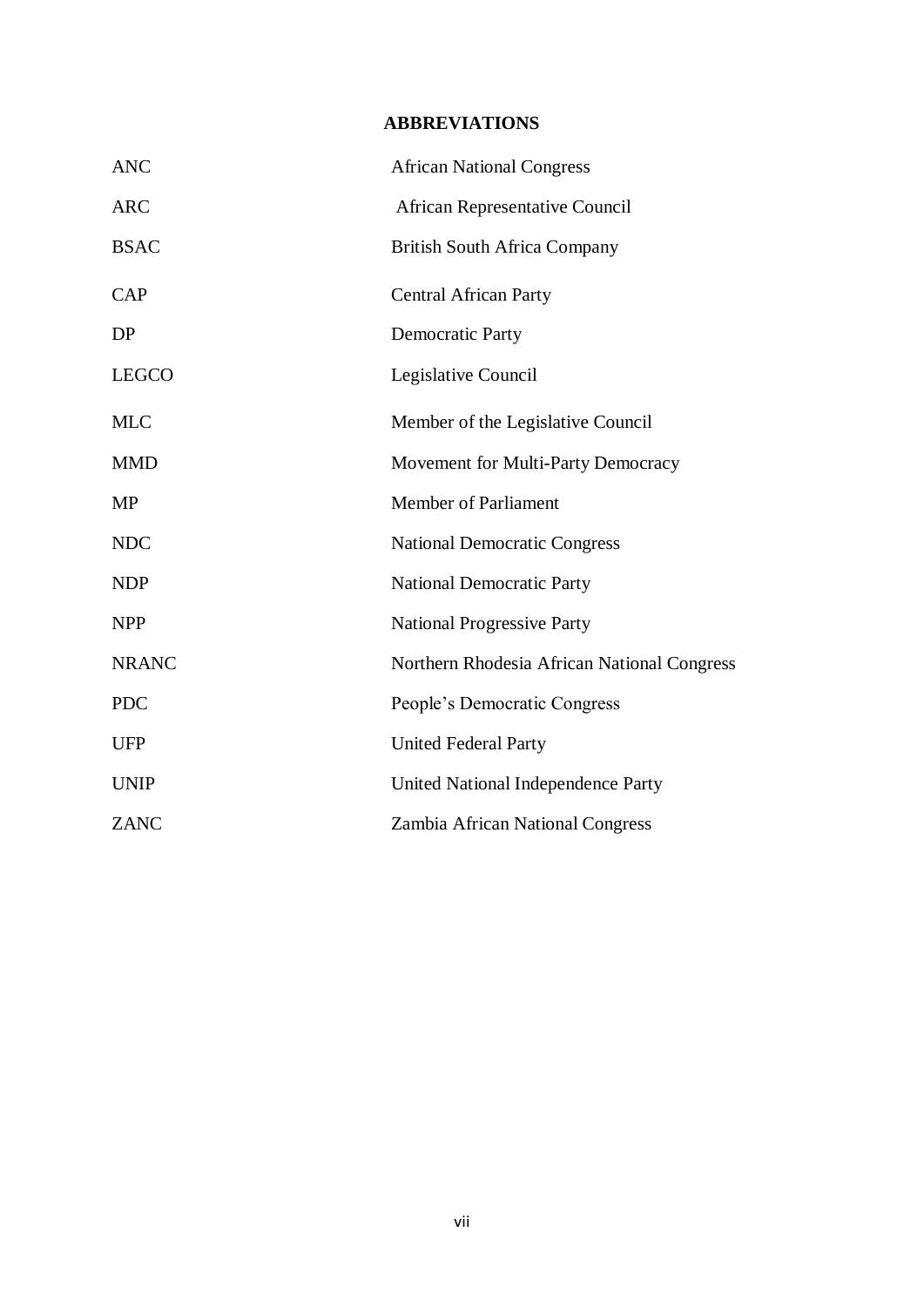| THE NORTHERN RHODESIA LEGCO - ITS OFFICERS, TRANSITION AND |  |
|------------------------------------------------------------|--|
|                                                            |  |
|                                                            |  |
|                                                            |  |
|                                                            |  |
|                                                            |  |
|                                                            |  |
|                                                            |  |
|                                                            |  |
|                                                            |  |
| NATIONALISM AND CONSTITUTIONALISM IN THE DEVELOPMENT OF    |  |
|                                                            |  |
|                                                            |  |
|                                                            |  |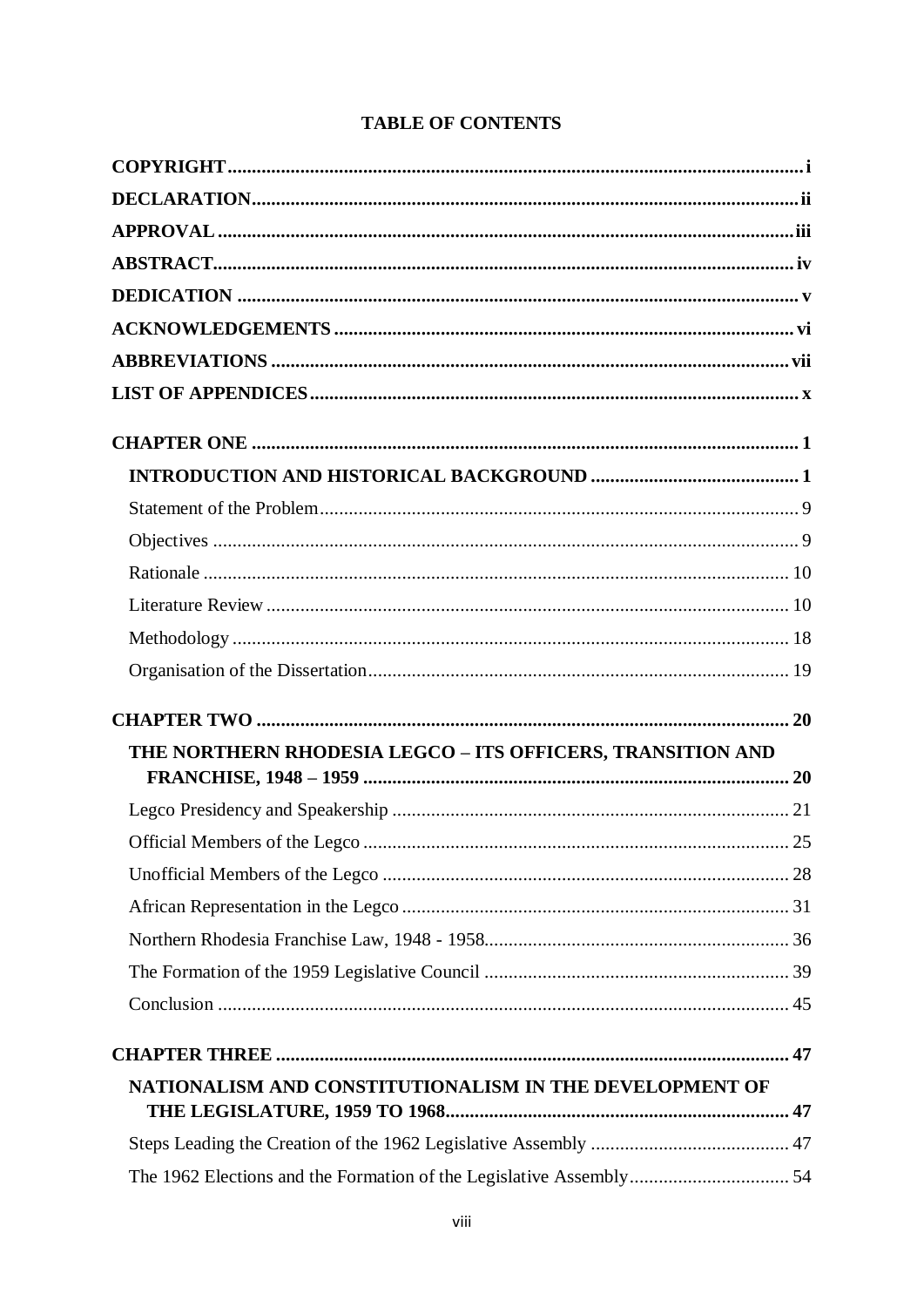| 1968 Election Results and the Birth of the Second National Assembly  76                 |  |
|-----------------------------------------------------------------------------------------|--|
|                                                                                         |  |
|                                                                                         |  |
|                                                                                         |  |
| THE NATIONAL ASSEMBLY DURING THE ONE-PARTY STATE, 1973 TO                               |  |
|                                                                                         |  |
|                                                                                         |  |
| The Effect of the 1973 Constitution on the National Assembly Electoral Regulations  90  |  |
| The 1973 Presidential and General Elections and the birth of Third National Assembly 94 |  |
|                                                                                         |  |
| The 1978 Presidential and General Elections and the Fourth National Assembly  106       |  |
|                                                                                         |  |
| The Fifth National Assembly and the 1983 Presidential and General Elections  114        |  |
| The 1983 Election Results and the Birth of Fifth National Assembly  116                 |  |
|                                                                                         |  |
| The Sixth National Assembly and the 1988 Presidential and General Elections  122        |  |
|                                                                                         |  |
|                                                                                         |  |
|                                                                                         |  |
|                                                                                         |  |
|                                                                                         |  |
|                                                                                         |  |
|                                                                                         |  |
|                                                                                         |  |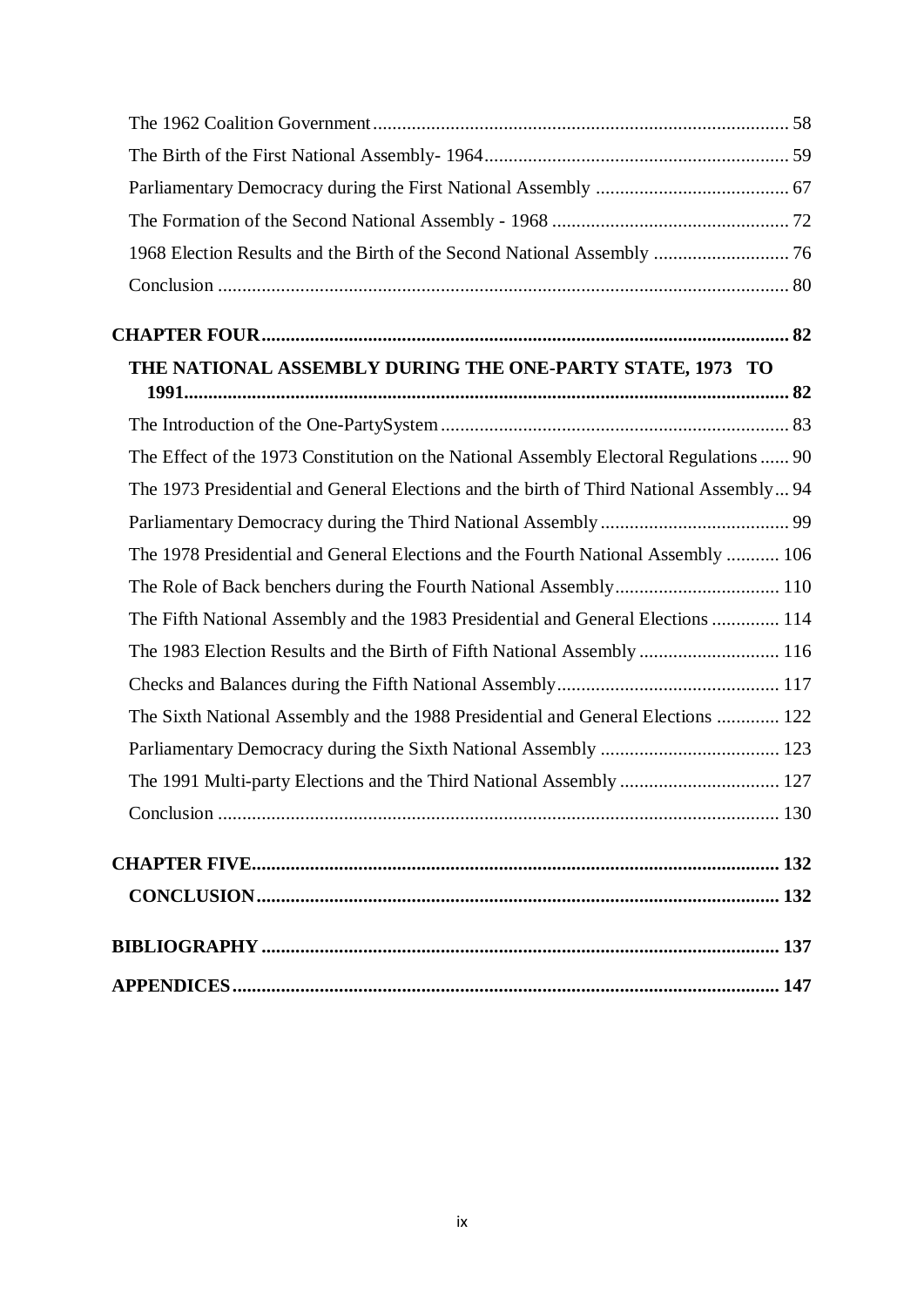# **LIST OF APPENDICES**

<span id="page-10-0"></span>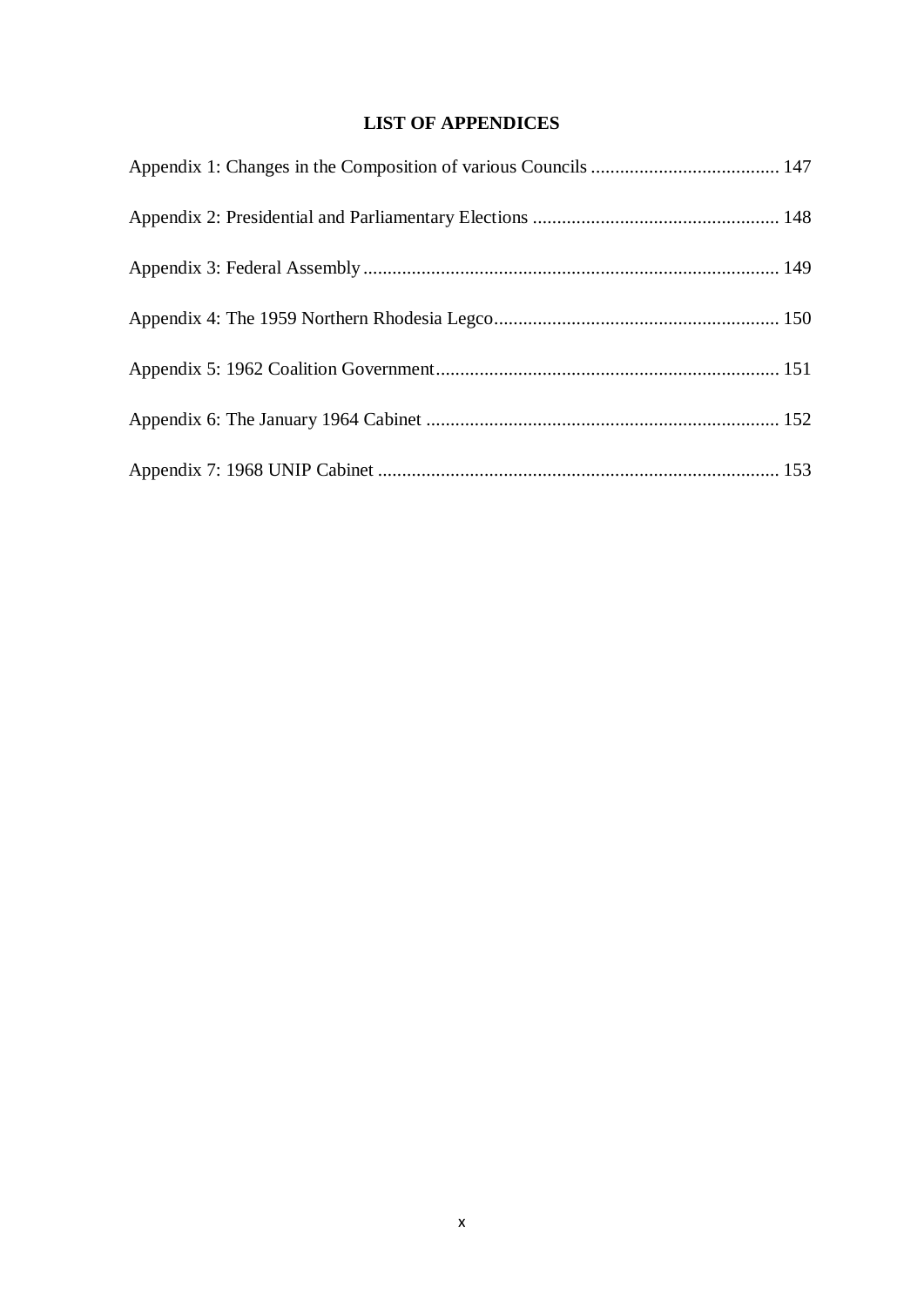### **CHAPTER ONE**

#### **INTRODUCTION AND HISTORICAL BACKGROUND**

<span id="page-11-1"></span><span id="page-11-0"></span>The legislature in Zambia has a long history dating back to 1924. It traces its origin to 1918 when an Advisory Council composed of five nominated members was established during the British South Africa Company (BSAC) rule.<sup>1</sup> These members were White settlers who had been demanding for a responsible government during the BSAC era from 1890 to 1924. Following the British government takeover of the Northern Rhodesia territory from the BSAC in April, 1924, the Advisory Council was transformed into a Legislative Council (Legco). The instruments by which the Legco was set up in British colonies were as a rule either Letters of Patent or Orders in Council. The Legco which became a standard feature under the British colonial rule was instituted by the Northern Rhodesia Order in Council of 1924.<sup>2</sup> This constitutional phase marked a new system of governance and administration in Northern Rhodesia.

The first Legco consisted of nine Official members plus five nominated Unofficial members.<sup>3</sup> The five nominated European members were referred to as Unofficial members in order to distinguish them from the European Officials whose major role was to advise the Governor. Suffice to state that together with their Governor, Official members were British civil servants. Out of the five members who were nominated by the Governor, one represented Europeans of former North - Eastern Rhodesia while the remainder represented Europeans of former Northern - Western Rhodesia. The Second and Third Legcos, were more concerned with the interests of the White

<sup>&</sup>lt;sup>1</sup> Bizeck Phiri, Parliaments of the South: Zambia Country Report-Strengthening Parliamentary Democracy in SADC Countries (Pretoria: South African Institute of International Affairs, 2005), p.199.

<sup>&</sup>lt;sup>2</sup> John Grotpeter, Brian V Sugel and James R Pletcher, Historical Dictionary of Zambia 2<sup>nd</sup> Edition African Historical Dictionaries no 19 (London: The Scare Crow Press Inc., 1998), p.199.

<sup>&</sup>lt;sup>3</sup> John J. Gropeter, Historical Dictionary of Zambia (London: The Scare Crow Press Inc, 1980), p.140.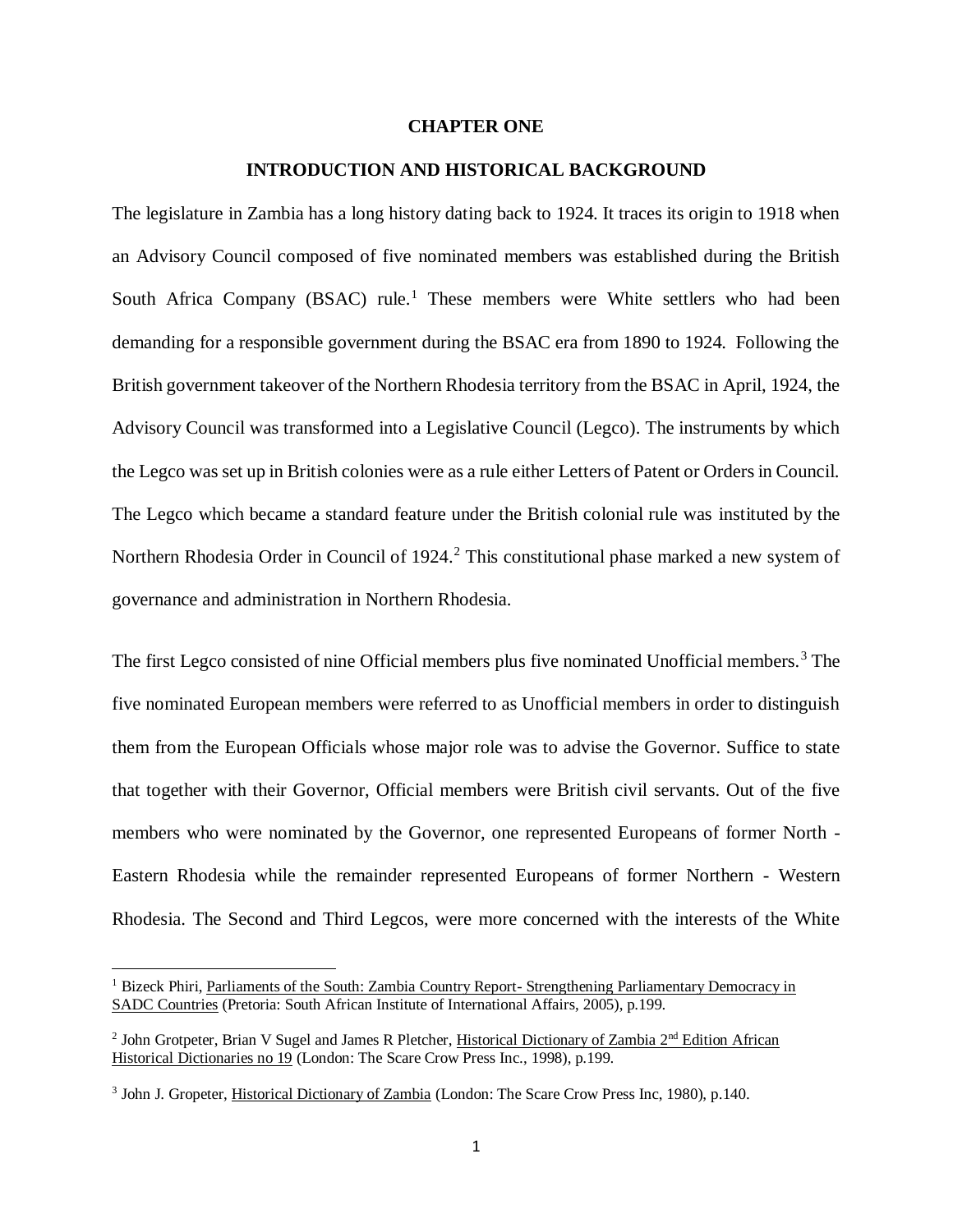settlers as Africans had no representation. The first Legco meeting was held in Livingstone, the capital of Northern Rhodesia on 23 May 1924.<sup>4</sup> This new governance system based on the Legco enabled White settlers to have a bigger say in the running of the country than had been during the Company rule.<sup>5</sup> Admittedly, the major reason that led to the creation of the Legco was to assist the European settlers have a say in the manner the territory was being governed.

J.W. Davidson argues that the Legco was established in order to represent local Settler and imperial interests in London.<sup>6</sup> Settlers and the colonialists had interests to protect in the territory hence their quest to protect the Legco against infiltration by Africans. L.W. White and W.D. Hussey state that the Legco had powers to pass those ordinances and to constitute those courts and offices for the administration of justice necessary for the peace, order and good governance.<sup>7</sup> In order to operationalise and legalise the existence of the Legco, Constitutional amendments were effected. The amendments empowered the House to discuss and authorize revenue, maintain peace, order and good governance in the territory.<sup>8</sup> It must however be stated that the Legco was not completely independent from the Colonial Office in London. L.H. Gann argues that the powers of this embryonic legislature were restricted as the British Parliament remained the ultimate source of all law, major Constitutional or policy changes being effected through the instrument of Order in Council promulgated by the Crown.<sup>9</sup> All local Ordinances were bound to respect African law and

 $\overline{\phantom{a}}$ 

<sup>4</sup> The Parliament of Zambia, Public Parliamentary Handbook (Lusaka: New Horizon Printing Press Ltd, 2007), p.5.

<sup>5</sup> Ng'ona Mwelwa Chibesakunda, The Parliament of Zambia (Lusaka: National Assembly of Zambia, 2001), p.21.

<sup>&</sup>lt;sup>6</sup> J.W.Davidson, Northern Rhodesia Legislative Council (London: Faber and Faber, 1946), p.18.

<sup>7</sup>L. W. White and W.D.Hussey, Government in Great Britain the Empire and the Commonwealth, (London: Cambridge University Press, 1966), p.236.

<sup>8</sup> Chibesakunda, The Parliament of Zambia, p.21.

<sup>&</sup>lt;sup>9</sup> L.H. Gann, A History of Northern Rhodesia Early Days to 1953 (London: Chatto and Windus, 1964), p.237.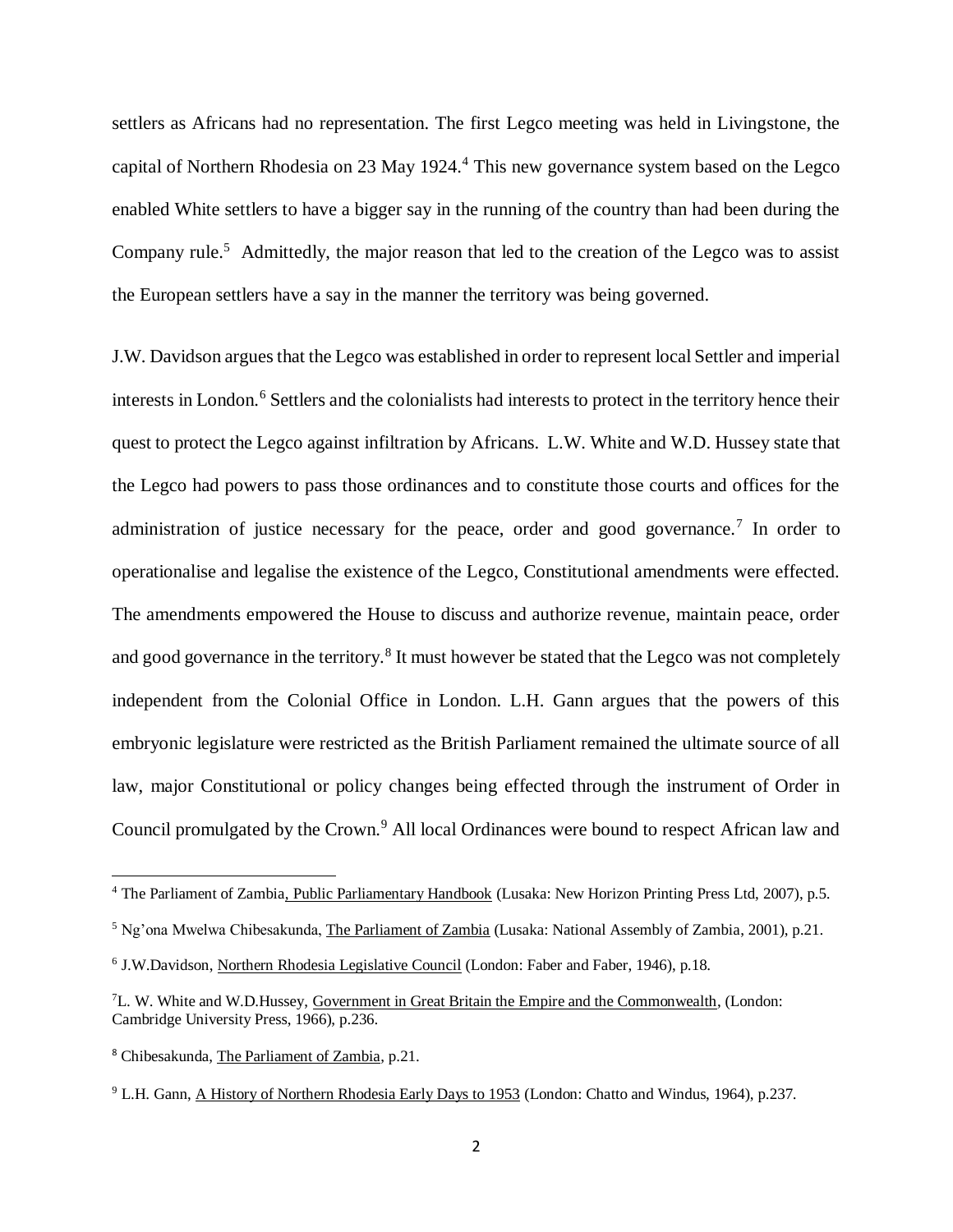custom in as long as these were compatible with public safety, natural law and morality.<sup>10</sup> The Legco attempted to address the interests of Africans indirectly as its European members believed that Africans needed to be legislated for.

The most important feature of the new Legco as it developed was that it had both Official and Unofficial members sitting together in the House. It lent to constitutional progress because the proportions of Official and Unofficial members could be altered depending on the prevailing situation.<sup>11</sup> Official members were civil servants and were consequently bound to support the policy of the Governor representing the Crown. The Governor who was the leader of the executive in the Colonial territory could thus control the Legco with the support of Official members. The nine Official members who represented the government were the Chief Secretary, the Attorney General, the Financial Secretary, the Secretary for Native Affairs, the Administrative Secretary, the Economic Secretary and three more Official members nominated by the Governor, namely the Director of Development, the Director of Medical Services and the Director of Agriculture. There were also five nominated members (Ex-officio members). In terms of leadership, up to 1948 the Legco was presided over by the Governor of the territory who was referred to as the President of the Legco.

Although the Legco was mainly established to protect the interests of Whites settlers, issues pertaining to the welfare of Africans began to attract the attention of the Legco in the later years. This was because of the Passfield Memorandum of 1930; a Memorandum on Native Policy in East Africa in which the Secretary of State for Colonies Lord Passfield affirmed the British

<sup>&</sup>lt;sup>10</sup> Gann, A History of Northern Rhodesia Early Days to 1953, p.237.

<sup>11</sup> White and Hussey, Government in Great Britain the Empire and the Commonwealth, p.236.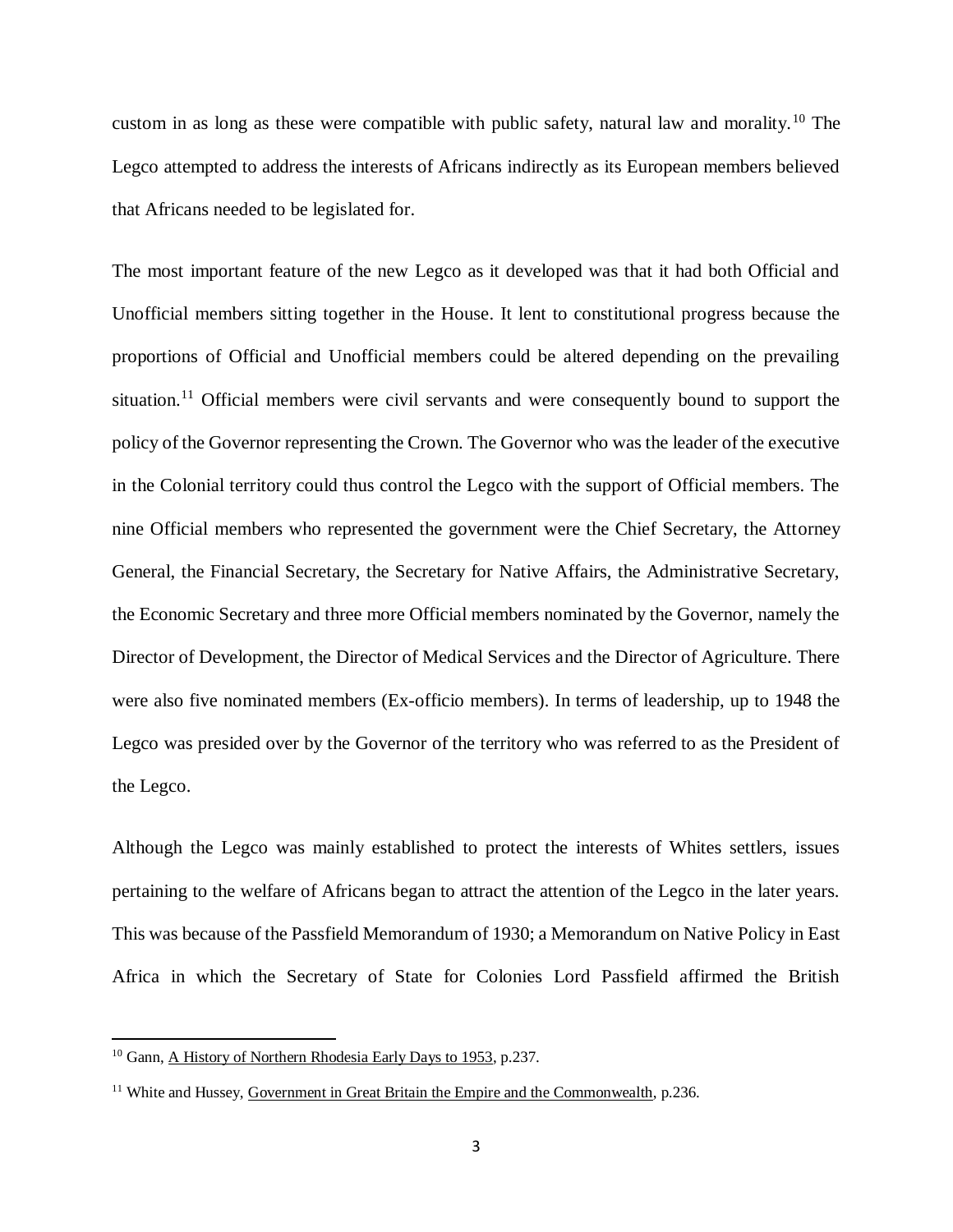Government's opinion that advocated for the paramountcy of Africans when in conflict with the Settlers. The Memorandum was circulated to all Colonial Governors in the British Empire. The 'African paramountcy' factor greatly influenced the later constitutional changes which in turn affected the later composition of the Northern Rhodesia Legco.<sup>12</sup> In order to cater for African Affairs, in 1935 one Unofficial member, Colonel Stewart Gore-Browne, later Knighted Sir Stewart Gore-Browne was appointed by the Governor to represent African interests.<sup>13</sup> Gore-Browne probably had a closer understanding of the new pressures on African society than any other member of the Legislature having first come to Northern Rhodesia in 1911 and later settled in Shiwa Ngandu in 1921.<sup>14</sup> It must be noted that his nomination created an indirect platform through which African concerns and grievances would be heard in the European dominated Council.

Direct African representation in various British Colonies' Legislative Councils of Northern Rhodesia was slow and came through struggle by enlightened Africans. Before the Second World War, no Africans sat in the Legco in East Africa. Kwame Nkrumah states that in 1944, one African member was nominated to the Kenyan Legco; the following year three were appointed in Uganda and in 1946, two in Tanganyika.<sup>15</sup> In Northern Rhodesia, the Legco did not admit Africans for more than two decades since its establishment in 1924 as Whites believed that Africans belonged to an inferior race and needed to be legislated for. Direct African members' representation in the Legco only began in 1948 partly due to demands for direct representation by elite Africans in the

<sup>&</sup>lt;sup>12</sup> Chibesakunda, The Parliament of Zambia, p.24.

<sup>&</sup>lt;sup>13</sup> David C Mulford, Zambia-The Politics of Independence 1957-1963 (New York: Oxford University Press, 1967), p.12.

<sup>&</sup>lt;sup>14</sup> Richard Hall, Zambia 1890-1964 The Colonial Period (Longman Group Limited), 1976, p.56.

<sup>15</sup> Kwame Nkrumah, Africa Must Unite (London: Heinemann, 1963), p.17.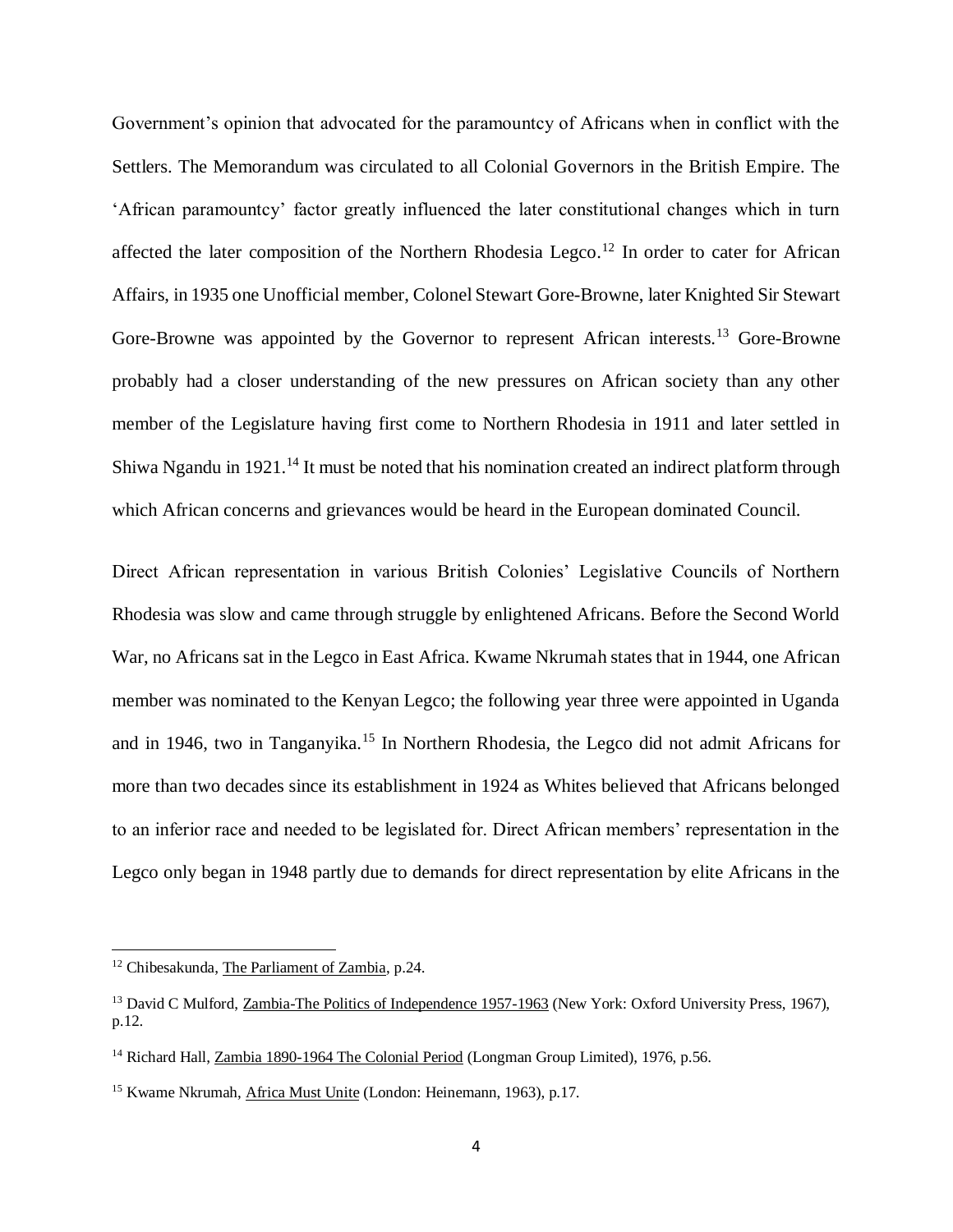African Representative Council (ARC) and pressure from African nationalists. In 1948, a number of changes were effected in the House in terms of African representation. The number of nominated Unofficial members was reduced from five to four, all representing African interests and for the first time two of the Unofficial members were Africans nominated by the territory's ARC and appointed by the Governor.<sup>16</sup>

See **Appendix 1** for the changes in the composition of various Councils.

Participation in the Legco through elections began in 1959 as prior to that, Africans could only be admitted to the Legco through nomination from the ARC as has been stated. Eligible Africans participated in the 1959 elections through the 1959 Constitution although it was clearly against producing a Legco with majority Africans. The franchise was based on a candidate and voter's property and literacy. Since the majority of Africans were illiterate and did not own sufficient property, they were disqualified. Indeed, African representation in the Legco was still negligible as franchise qualifications were deliberately kept high.<sup>17</sup> Demands for representation in the Legco by Africans intensified after the 1959 elections leading to the 1962 elections. Membership and participation of Africans in the Legco increased steadily after the 1962 elections when a new Constitution was granted. The 1962 Constitution marked a significant advance for the African people as it formed a bridge in the transfer of power from Europeans to the indigenous African people.<sup>18</sup>

 $\overline{\phantom{a}}$ 

<sup>16</sup> W. E. F. Ward, A History of Africa-Central Africa (London: George Allen and University Ltd, 1968), p.12.

<sup>&</sup>lt;sup>17</sup> National Assembly of Zambia, Document on the Ceremonial Opening of the New Parliament Buildings, (Lusaka: 2<sup>nd</sup> May, 1967), P.15.

<sup>&</sup>lt;sup>18</sup> National Assembly of Zambia, Document on the Ceremonial Opening of the New Parliament Buildings, p.16.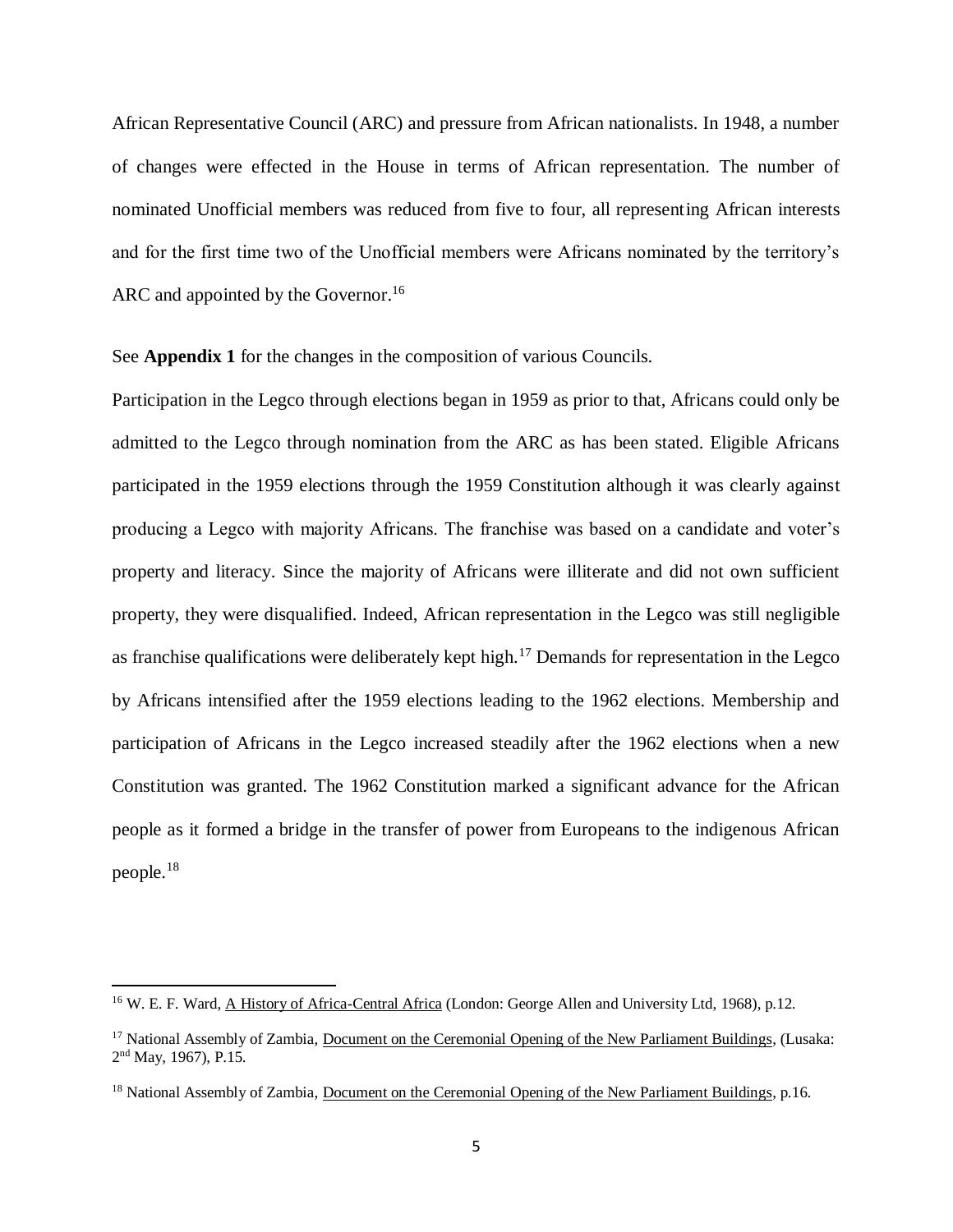Two years later, eligible Africans participated in elections which were held on 20 January, 1964. These elections saw the formation of the last Legco and were contested by three parties namely the United National Independence Party (UNIP) which won 55 out of the 65 African roll seats, the African National Congress (ANC) which won the remaining 10, while the National Progressive Party (NPP) the former United Federal Party (UFP) won all the 10 reserved seats. In May, 1964 the British government called for the Northern Rhodesia Independence Conference at the Marlborough House in London.<sup>19</sup> At this Conference, the Independence Constitution which provided for a Legco made up of 80 members was agreed upon, out of whom 75 were elected while five were nominated. Upon obtaining independence on 24 October, 1964, the Zambian Legco was renamed the National Assembly of Zambia. Its first business was held on 14 December, 1964 when its first Speaker, Wesley Pillsbury Nyirenda was elected to replace Sir Thomas Williams.

The Independence Constitution provided for a Multi-Party National Assembly. The House worked well in the early years after independence with the main political parties in the country being the ruling party UNIP and the two 1964 elections losing opposition political parties; the ANC led by Harry Nkumbula and the NPP led by John Roberts. The first post-independence election was held in 1968 and produced a National Assembly with 105 elected Members of Parliament (MPs). In that election, the ANC won 23 seats, UNIP 81 seats and one independent MP. The presence of opposition parties in the National Assembly consolidated the young Zambian democracy as they added value to parliamentary business and democracy.<sup>20</sup> Parliaments are primarily responsible for

<sup>&</sup>lt;sup>19</sup> B. J. Phiri, C. J. Banda, and G. H. N. Haantobolo, Protecting the Reputation and Standing of the Institution of Parliament and Parliamentarians (nt: Commonwealth Parliamentary Association CPA, 2004), p.3.

<sup>20</sup> William Tordoff and Robert Molteno, 'Parliament' in William Tordoff (ed) Politics in Zambia (California: University of California Press, 1974), p.199.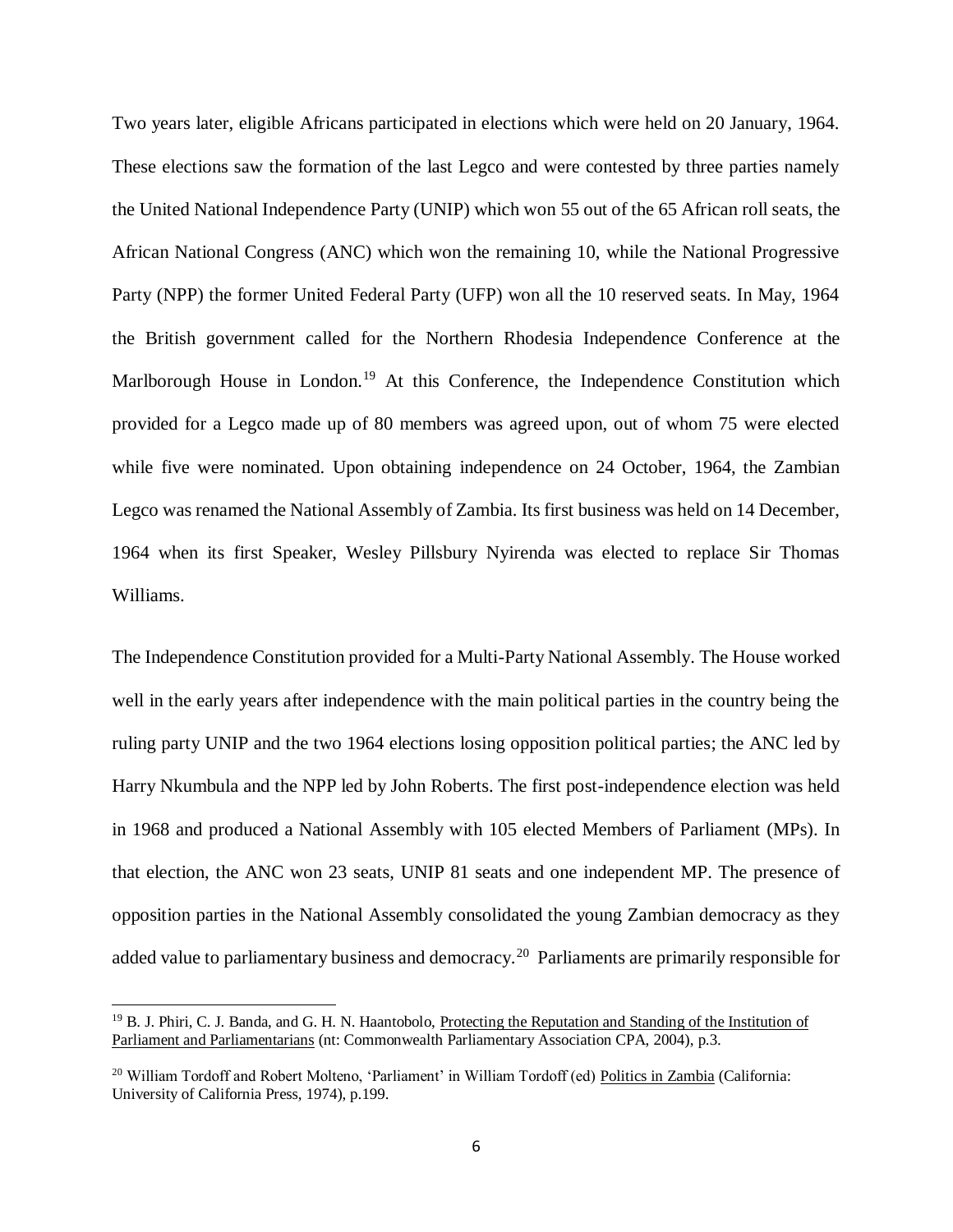legislation, (law making) oversight public participation and representation.<sup>21</sup> On many occasions, the ANC was able to put pressure on the ruling Party in the National Assembly. This scenario did not go well with UNIP as it caused discomfort to President Kenneth Kaunda's government. On several occasions Cabinet Ministers publicly advocated for the creation of a One-Party State in order to control parliamentary business.

The demand for the introduction of the One-Party System can be attributed to several factors that centred on internal and external factors. Internally, the rise of a breakaway Party, the United Progressive Party (UPP) in 1972 led by Simon Mwansa Kapwepwe acted as a catalyst while externally security concerns arising from the UNIP government's involvement in liberation struggles in the region compelled Kaunda to yield to his Cabinet's demands. Consequently, on 25 February, 1972, President Kaunda announced to the nation that government had decided that Zambia was going to become a One-Party Participatory Democracy and that the choice of a One-Party System was by means of a legislative fiat.<sup>22</sup> Under the One-Party Participatory Democracy there was going to be only One Party, UNIP through which all Members of Parliament (MPs) were going to use to get elected to the National Assembly.

Ludwig Sondashi observes that following the announcement, a Constitutional Amendment Bill no. 5 was introduced in 1972 to the National Assembly to which Harry Nkumbula and his MPs objected by walking out of the House.<sup>23</sup> The ANC protest did not deter the UNIP dominated

<sup>&</sup>lt;sup>21</sup> S. Duma, et al, Parliamentary Institutes as Centres of Excellence for Capacity Development, Resarch, Training, Knowledge and Information Management' Journal of South African Legislative Sector, 1/1 (2014) 4-16.

<sup>22</sup> John. M. Mwanakatwe, The End Kaunda Era (Lusaka: Multimedia Zambia, 1994), p.95.

<sup>23</sup> Ludwig. S. Sondashi, Zambia's Single Party System: The Emergency of Presidentialism and Democratic Responses, PhD Thesis, (Warwick: Warwick School of Law, 1990), p.235.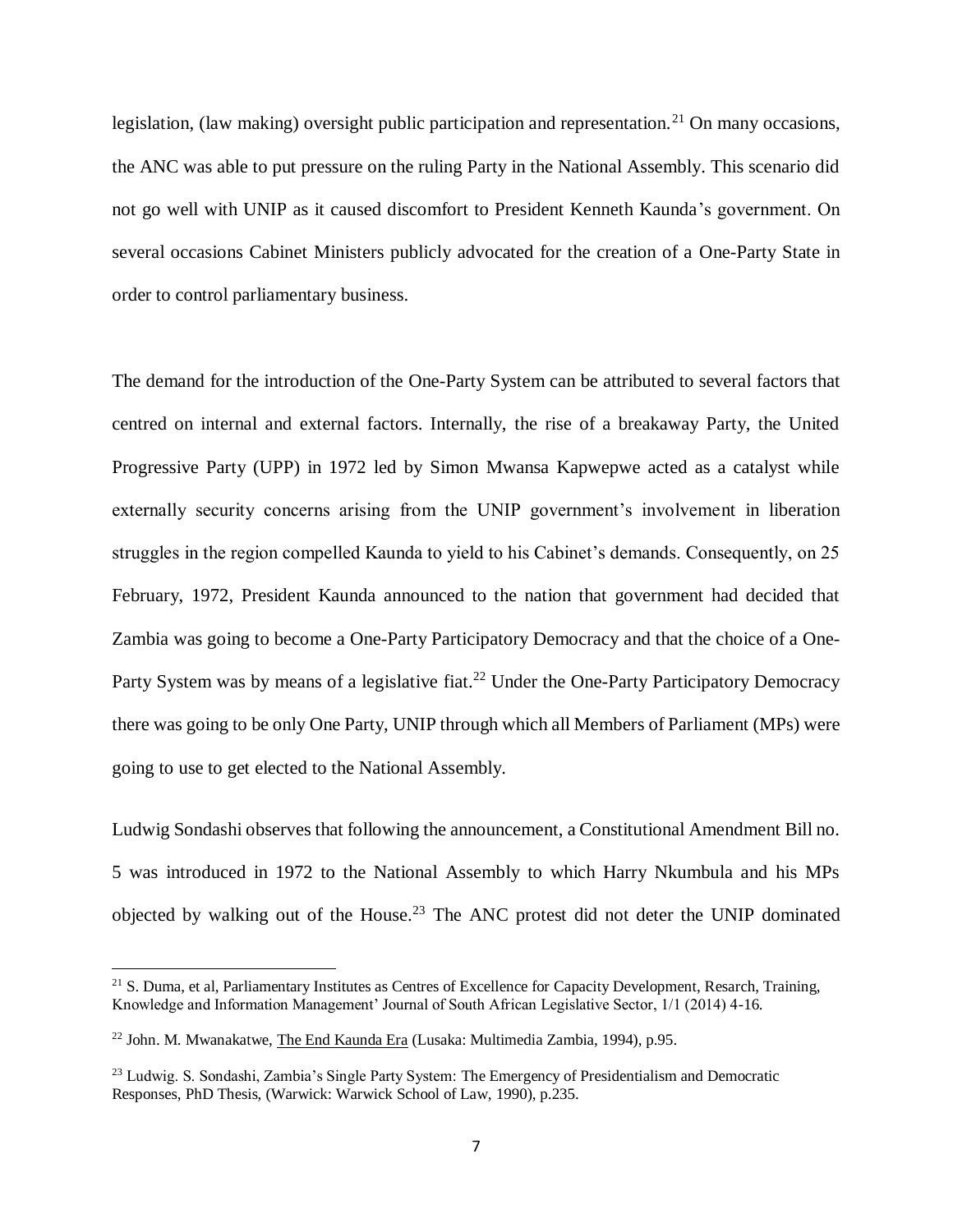Parliament from voting in favour of the Bill with 80 votes to nil. The One-Party State Constitution which ushered the Second Republic came into effect on 13 December, 1973 when President Kaunda was sworn in as President.<sup>24</sup> The One-Party System created a One-Party Parliament which lasted 17 years during which time elections were held in 1973, 1978, 1983 and 1988. These elections created the Third, Fourth, Fifth and Sixth National Assemblies. Suffice to mention that during the whole period of the One-Party State President Kaunda was always floated as a sole candidate during Presidential and General elections as other candidates could not be supported by UNIP party functionaries and sometimes got disqualified through constitutional provisions that favoured Kaunda.

See **Appendix 2** for the Presidential and Parliamentary elections which created various. National Assemblies between 1964 and 1991.

It must be noted that during the One-Party State, the Party and the 1973 Republican Constitutions were harmonised in order to produce a One-Party Parliament. Due to intense debates that characterised the One-Party Parliament, the UNIP government made serious attempts to curtail freedom of speech and subordinate Parliament to the Party's National Council. Despite this, Parliament still remained strong due to the Speaker Dr Robinson Nabulyato,' valuable guidance and integrity. Dr Nabulyato took over from the first indigenous Speaker Nyirenda in 1967.

In order to curtail Parliamentary freedom and assert party supremacy over Parliament, President Kaunda began rebuking MPs publicly. Such public warnings among several others was issued in 1985 when the President warned MPs against abusing their freedom of speech.<sup>25</sup> These warnings

<sup>24</sup> Mwanakatwe, End of Kaunda Era, p.94.

<sup>25</sup> Sondashi, Zambia's Single Party System: The Emergence of Presidentialism and Democratic Responses, p.244.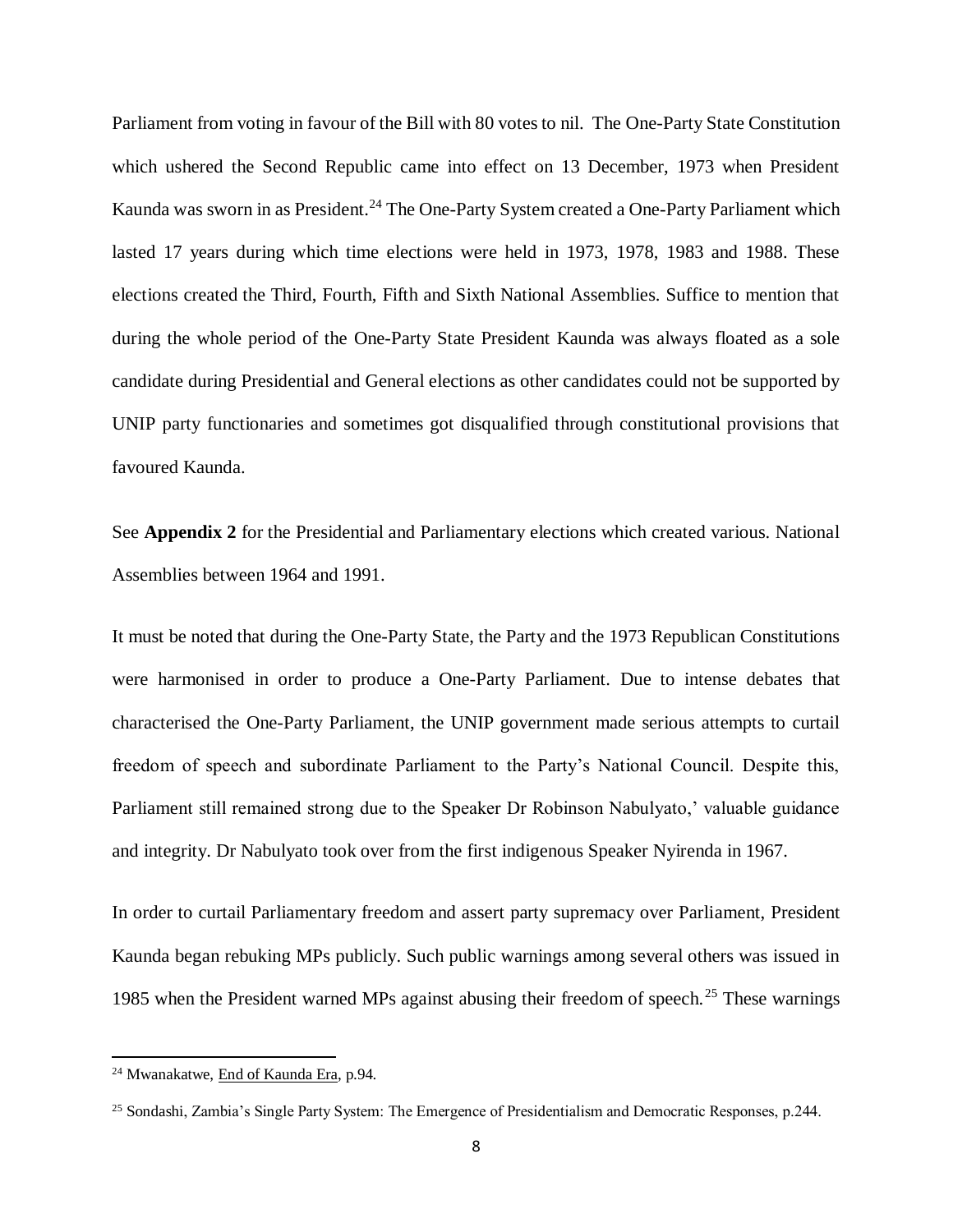and interferences were directed at independent minded MPs despite their enjoying Parliamentary immunity. Other independent minded Parliamentarians were appointed to such government positions as District Governors and Ministers to make them toe the party line. Attempts to dilute parliamentary democracy continued until 1991 when the country reverted the multi-party system which saw the eventual defeat of UNIP by the Movement for Multi-Party Democracy (MMD)

## **Statement of the Problem**

<span id="page-19-0"></span>Although the Legislature has played a key role in constitutional development in Zambia since inception in 1924, scholars such as M. Chibesakunda and D.C Mulford have not exhaustively written about the forces that led to its transformation in terms of its composition and roles from 1948 to 1991. This study examines how political, economic and constitutional forces led to changes in the legislature from 1948 to 1991.

## **Objectives**

<span id="page-19-1"></span>The main aim of this study was to investigate the history of the Legislature in Zambia from 1948 to 1991. The study sought to:

- 1. analyse political and economic factors that influenced the composition and role of the legislature from 1948 to 1991,
- 2. examine the relationship that existed between the ARC and the Legco before independence, and
- 3. assess how various constitutional amendments and reviews affected the franchise and the operations of the legislature.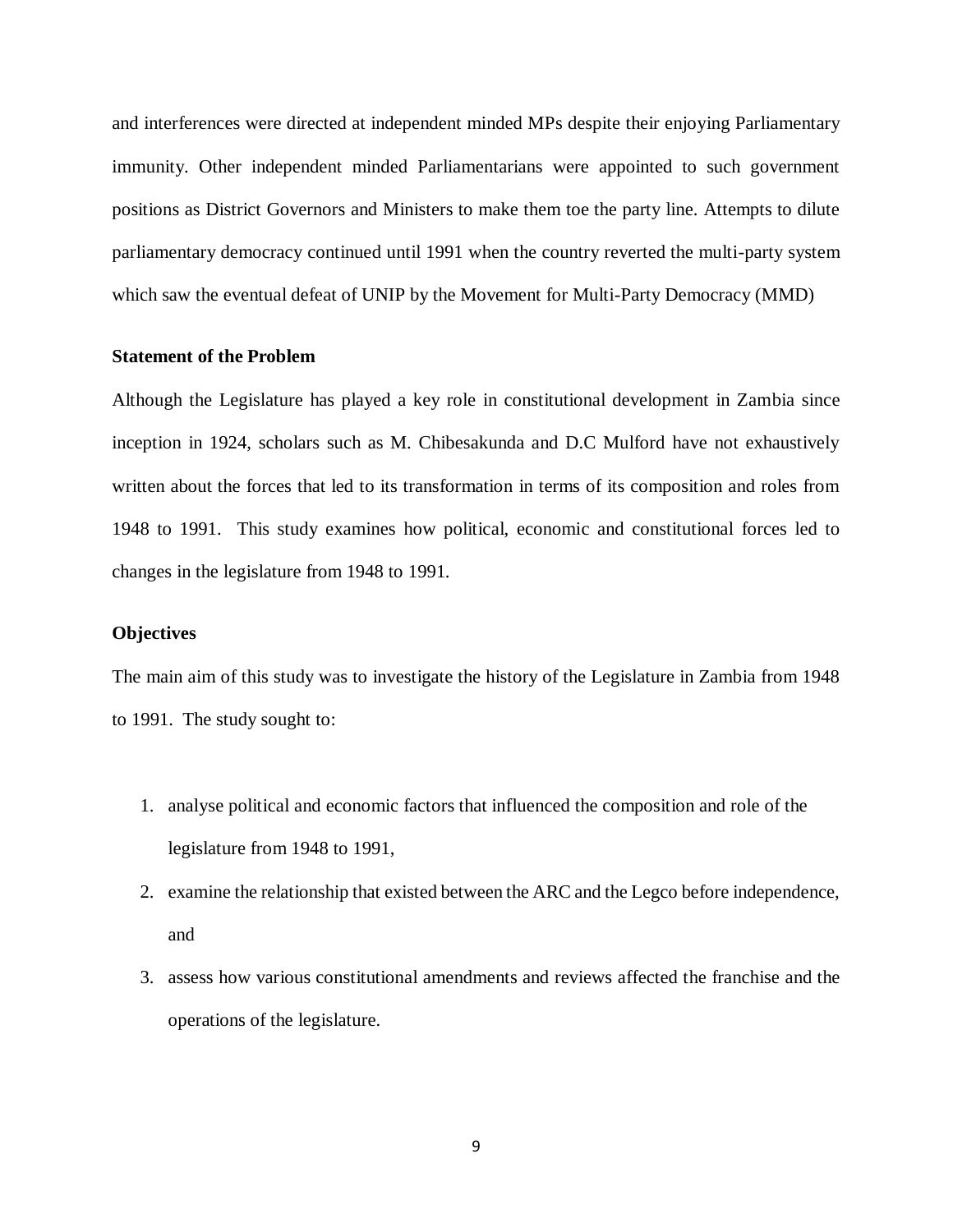### **Rationale**

<span id="page-20-0"></span>The Legislature underwent serious constitutional changes in terms of its operations and composition during the period 1948 to 1991. This study is important as it will attempt to reconstruct the history of the Legislature in terms of its transformations and the roles it played from 1948 to 1991. It is hoped that this study will contribute to the historiography on the Legislature in Zambia and that more scholars will take interest in investigating this important topic.

### **Literature Review**

<span id="page-20-1"></span>Scholars have written and alluded to the existence and operations of the Legco and the National Assembly in Zambia during the colonial and post-independence periods respectively. Their works have however not fully discussed the forces that contributed to the changes and transformations experienced by the Legco in relation to the political development of Zambia. In attempting to review the available literature on the study, various books and materials were consulted in order to assess the available information.

J.W.Davidson's book Northern Rhodesia Legislative Council is a source of valuable data as it is one of the earliest books on the colony's Legco. The book analyses the beginnings of the Legco and how its prominent members such as Leopold Moore, Sir Roy Welensky, and Sir Stewart Gore-Browne debated crucial issues in the House. It also discusses the objectives of the Legco from inception and its operations dating back to the BSAC rule. It describes how the Legco, for a long time, was controlled and dominated by the white representatives. It also discusses how Europeans attempted to use the Legco to form their own responsible government. The House did not admit Africans as they regarded them as people who did not have the right to rule but merely as Protected persons. It was argued that Africans were not supposed to get into contact with the Legco as they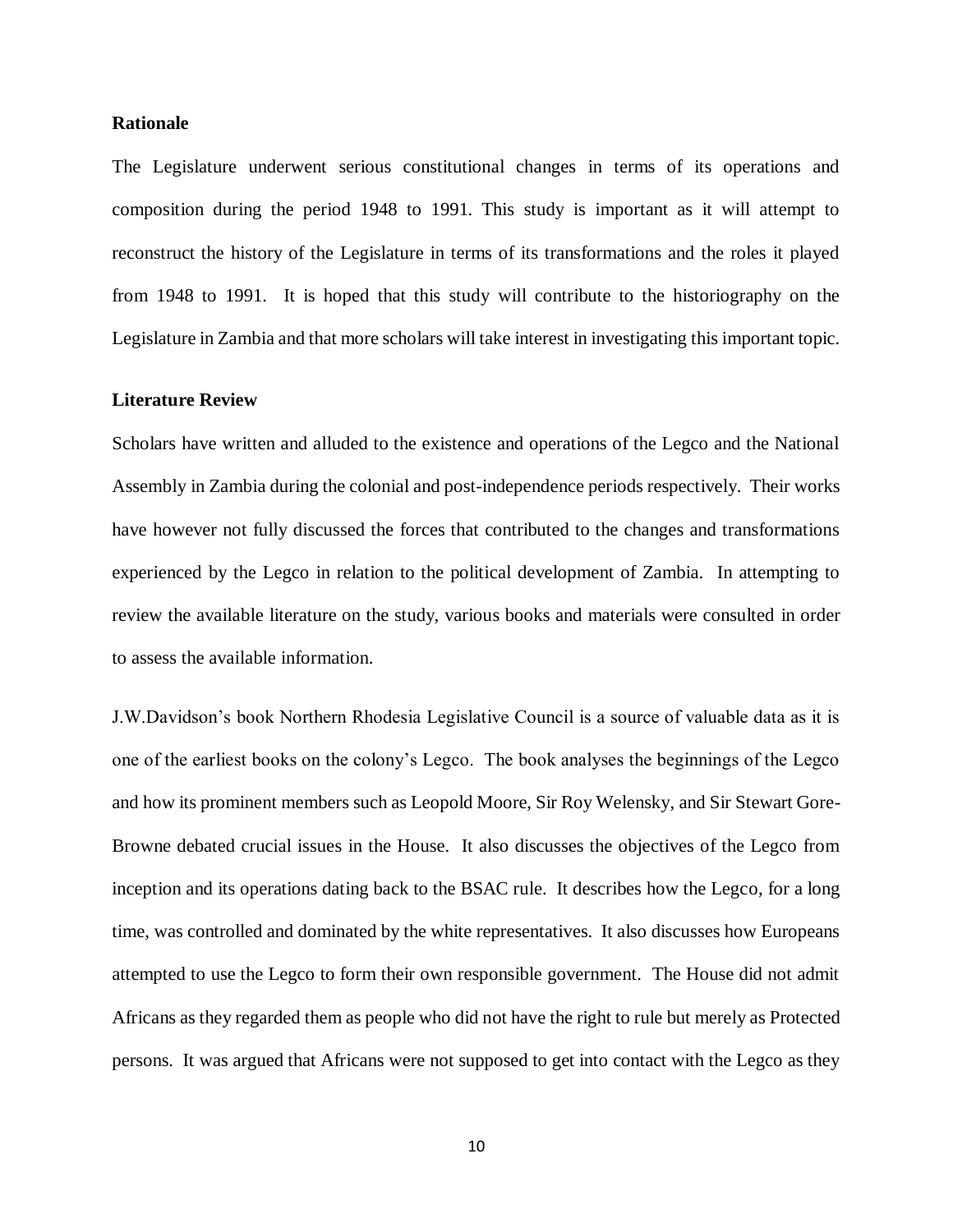were legislated for by the Whites who governed them.<sup>26</sup> This work is vital to this study as it demonstrates that from inception in 1924, White settlers believed that Africans were too illiterate and inferior to be admitted the Legco.

G.H. Rusebridger's Civics of Northern Rhodesia book describes the duties, composition and operations of the Northern Rhodesia Legco. The writer asserts that the Legco used to meet at least four times depending on the amount of work it had to do. Duties of the Legco included discussing laws and advising the Central Government what to do and making decisions on the territory's income and expenditure. Membership in the Legco was not static but kept on changing depending on the prevailing situation in the territory. For instance, in 1952 in addition to Official members, there were 10 Unofficial elected members and four Unofficial members nominated by the Governor to represent African interests. Out of the four, two were Africans while two were Europeans. As regards African eligibility to the Legco, the Colonial government devised discriminatory regulations meant to disenfranchise them. However, due to intensified African nationalism by 1953 the Council was made up of Speaker, Nine Official members, 10 elected Unofficial members and four nominated Unoffical members making a total of Twenty-four members.<sup>27</sup> This work is vital as it brings to light the fact that membership in the Legco was not static but kept on changing depending on the prevailing in the territory.

The Northern Rhodesia Handbook stipulates the crucial changes that were effected after 1940. It states that both the Executive Council and the Legco underwent transformations in the 1940s. For the first time, in the history of Northern Rhodesia, Unofficial members of the Legco were

<sup>26</sup> Davidson, Northern Rhodesia Legislative Council, p.68.

<sup>&</sup>lt;sup>27</sup> G. H. Rusebridger, Civics of Northern Rhodesia (London Oxford University Press, 1950), p.28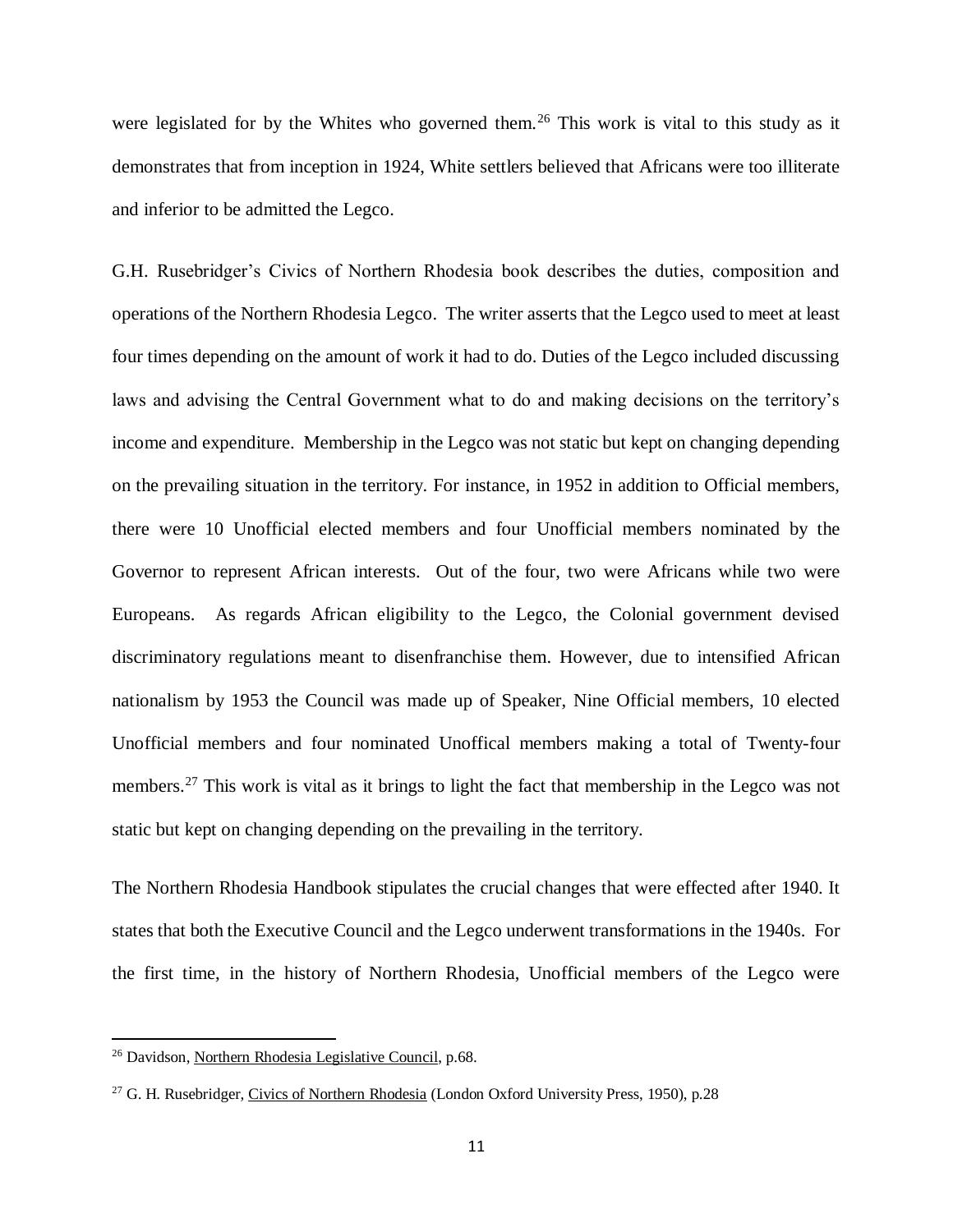appointed to the Executive Council.<sup>28</sup> From that time, Unofficial membership was regarded as an essential feature of Northern Rhodesia political system. The book states that in October, 1944, the number of Official members stood at nine, elected Unofficial members rose to 14 after adding those appointed to represent African interests. The Official members' majority status was discarded in 1945 when the new Constitution came into operation. This work is valuable to this study as it helps to understand different roles performed by Official and Unofficial members in the Legco.

L.H. Gann in his book A History of Northern Rhodesia: Early Days to 1953 describes the beginnings of the Legco and its responsibilities such as voting for supplies and making local laws known as Ordinances for the good of the territory. The book further discusses the relationship between the Colonial Legco and the British Parliament which remained superior and an ultimate source of all Laws and effected major Constitutional or policy changes through the instrument of Orders in Council. The evolution of the Legco from a House where admission was based on the race to elections based on property and education is discussed. Other voting qualifications stipulated that one had be a British subject and not a Protected person to participate in elections.<sup>29</sup> Other qualifications highlighted in the book had to do with property where voters had to prove an annual income of at least \$200 or occupancy of a dwelling worthy \$250 or ownership of a mining claim of equivalent value. This study is vital as it brings out the duties of the Legco. It further outlines disqualifications which included illiteracy, undischarged bankruptcy and a recent criminal record to aspiring members of the Legco.

 $\overline{\phantom{a}}$ 

<sup>&</sup>lt;sup>28</sup> Northern Rhodesia Government, The Northern Rhodesia Handbook (Lusaka: Northern Rhodesia Information Department, 1953), p.38.

<sup>29</sup> Gann, A History of Northern Rhodesia Early Days to 1953, p.237.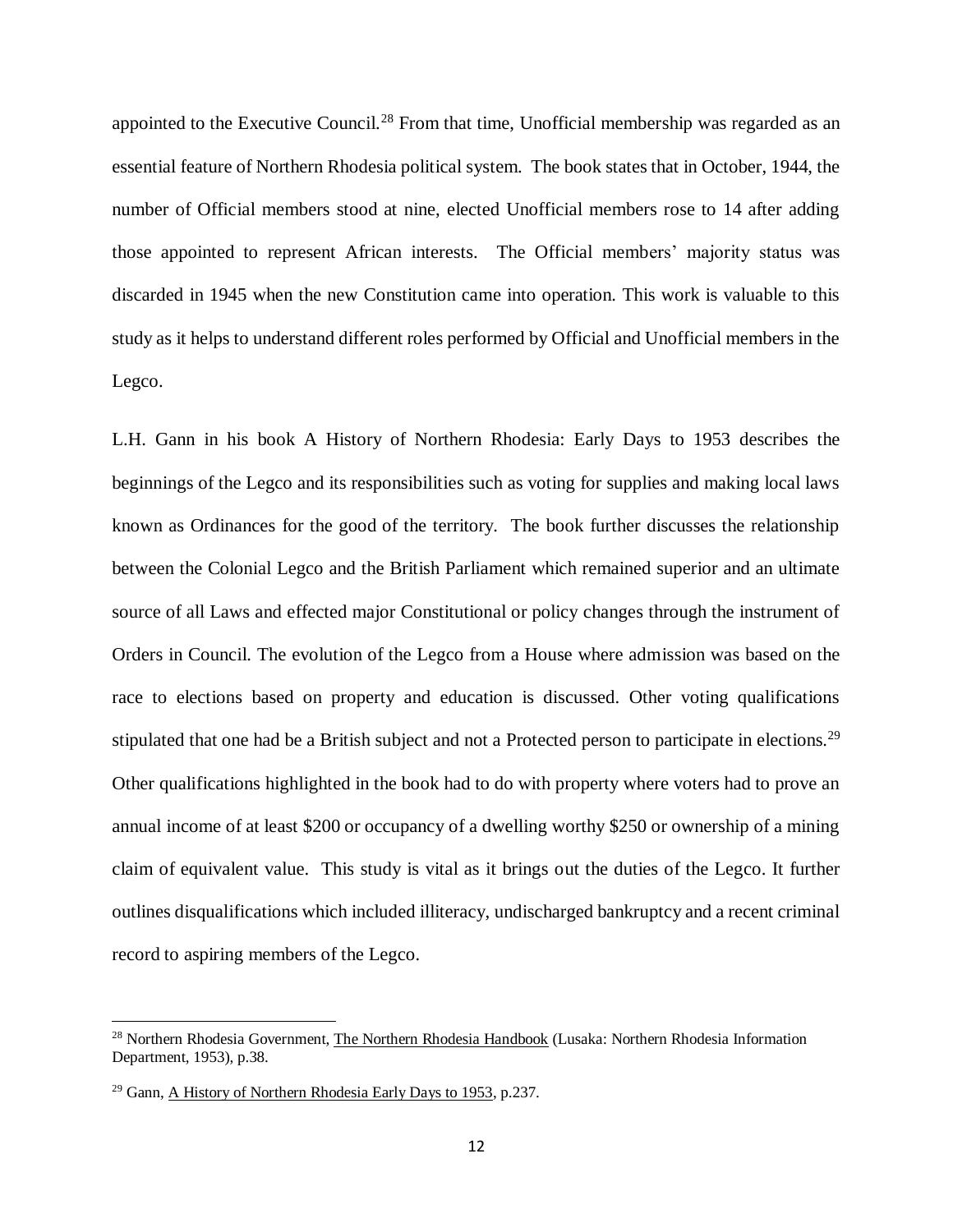The Northern Rhodesia General Election of 1962, book by D.C. Mulford provides information on the constitutional development of the Legco up to 1958. The book highlights changes in the composition of the Legco from the time it was established in 1924. It states that in 1954 the Council's elected Unofficial members were increased from 10 to 12 while the number of Officials was reduced from ten to eight. In terms of franchise, most Africans could not qualify as other qualifications were not attainable. These included occupations of a house or building in the territory valued at \$250, possession of a mining claim and having an income of \$200. Since majority Africans could not meet all the conditions, the result was that in 1957 there were only eleven Africans who qualified on a Common roll of approximately Twenty thousand voters.<sup>30</sup> The study shows how franchise based on the race and property prior to 1962 was moderated by the 1962 Constitution which created a bridge to African majority rule.

Mulford's Zambia: The Politics of Independence 1957-1964 discusses the origin of the Colonial legislature and its origin. The book alludes to the fact that the House which started as an Advisory Council made up five members kept on changing both in composition and number due to various Constitutional amendments and the impact of African nationalism. The book discusses how the Constitutional changes of 1948 led to a number of changes such as the life of the Legco which changed from three to five years.<sup>31</sup> It also explains the change of the leadership in the House where the Governor who had been President of the Legco was replaced by a nominated Speaker in this case Thomas S. Page. In terms of representation, Africans were now represented by four members with two African representatives who were nominated by the ARC and later appointed by the

<sup>&</sup>lt;sup>30</sup> David. C. Mulford, The Northern Rhodesia General Election 1962 (London: Oxford University Press, 1964), p.4.

<sup>31</sup> Mulford, Zambia-The Politics of Independence, p.12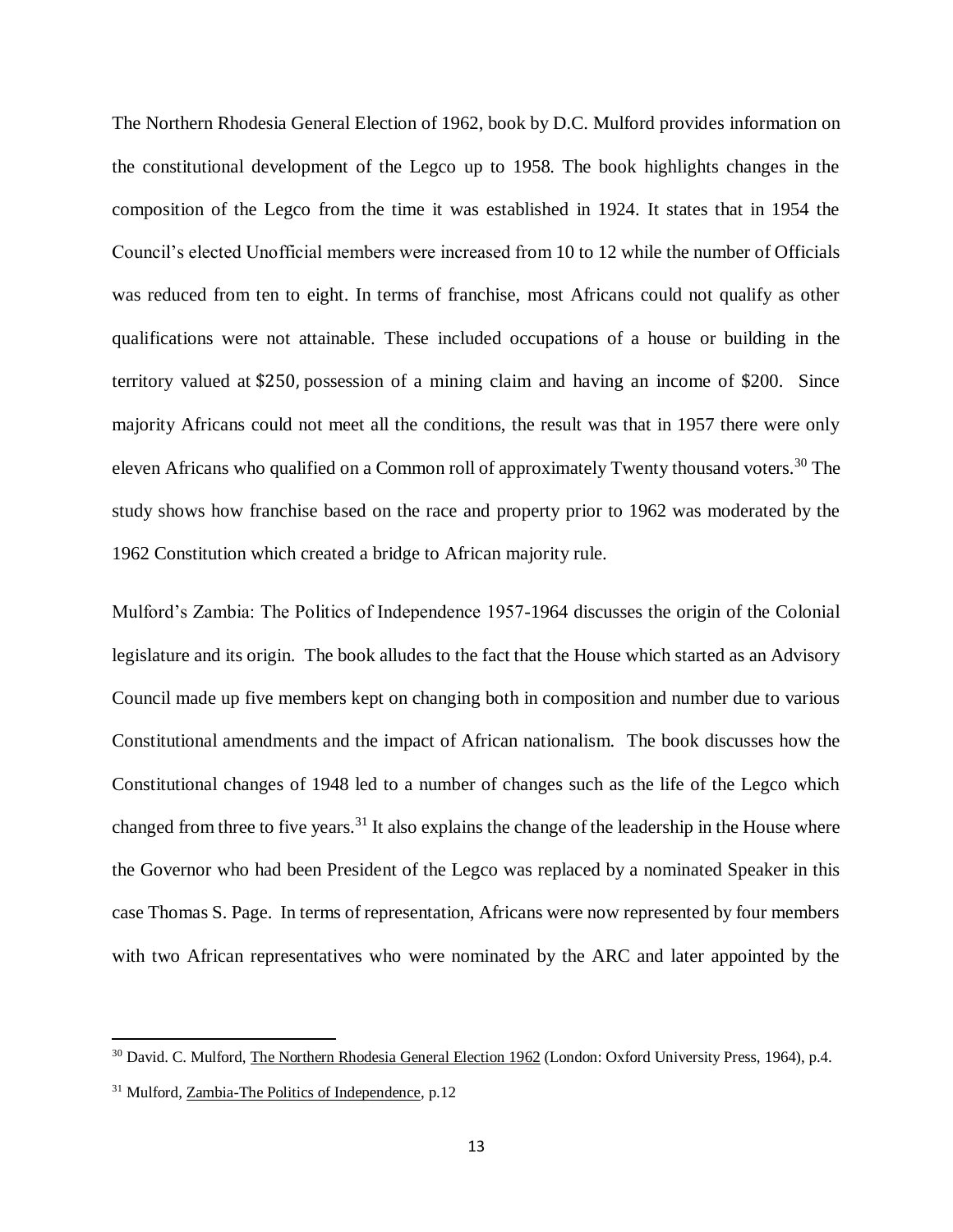Governor. This study is important as it demonstrates the constitutional changes that were affected in the Legco as a result of nationalist activities in the country towards independence.

Kenneth Kaunda in his book Zambia Shall be Free argues that the representation of Africans by Europeans in the Legco was unacceptable to Africans as the Europeans nominated to represent African interests did not identify themselves with the people they represented. He argues that if African interests were to be represented by Europeans, they should have been Europeans chosen by Africans themselves. He acknowledges the presence of Africans though at an insignificant level in the Legco in 1948 when he states that it was only in 1948 when Africans had some kind of direct representation. <sup>32</sup> This study is vital as the author shows how Africans detested indirect representation by Whites in the Legco.

D. Keet' MA Thesis The African Representative Council 1946-1958 is helpful to the study as it provides information on the operations of the ARC a political body of African intellectuals in Northern Rhodesia. In her dissertation the writer discusses how the ARC which was used as a forum for assessing African nationalists' political mood and became their training ground before they were admitted to the Legco.<sup>33</sup> It was from the ARC where the first African Legco members Reverend Henry Kasokolo and Nelson Nalumango were nominated from in 1948. The study is critical to this study as it discusses the relationship between the ARC and the Legco. It also shows how the ARC and ANC expected African Legco members to follow the Party directives in the Council as it carpeted those who did not toe the Party line.

<sup>32</sup> Kenneth Kaunda, Zambia Shall be Free (London: Heinemann Educational Books, 1966), p.177.

<sup>&</sup>lt;sup>33</sup> D.L. Keet, 'The African Representative Council 1946 – 1958 A Focus on Political Leadership and Politics in Northern Rhodesia', MA Dissertation UNZA, 1975, P.35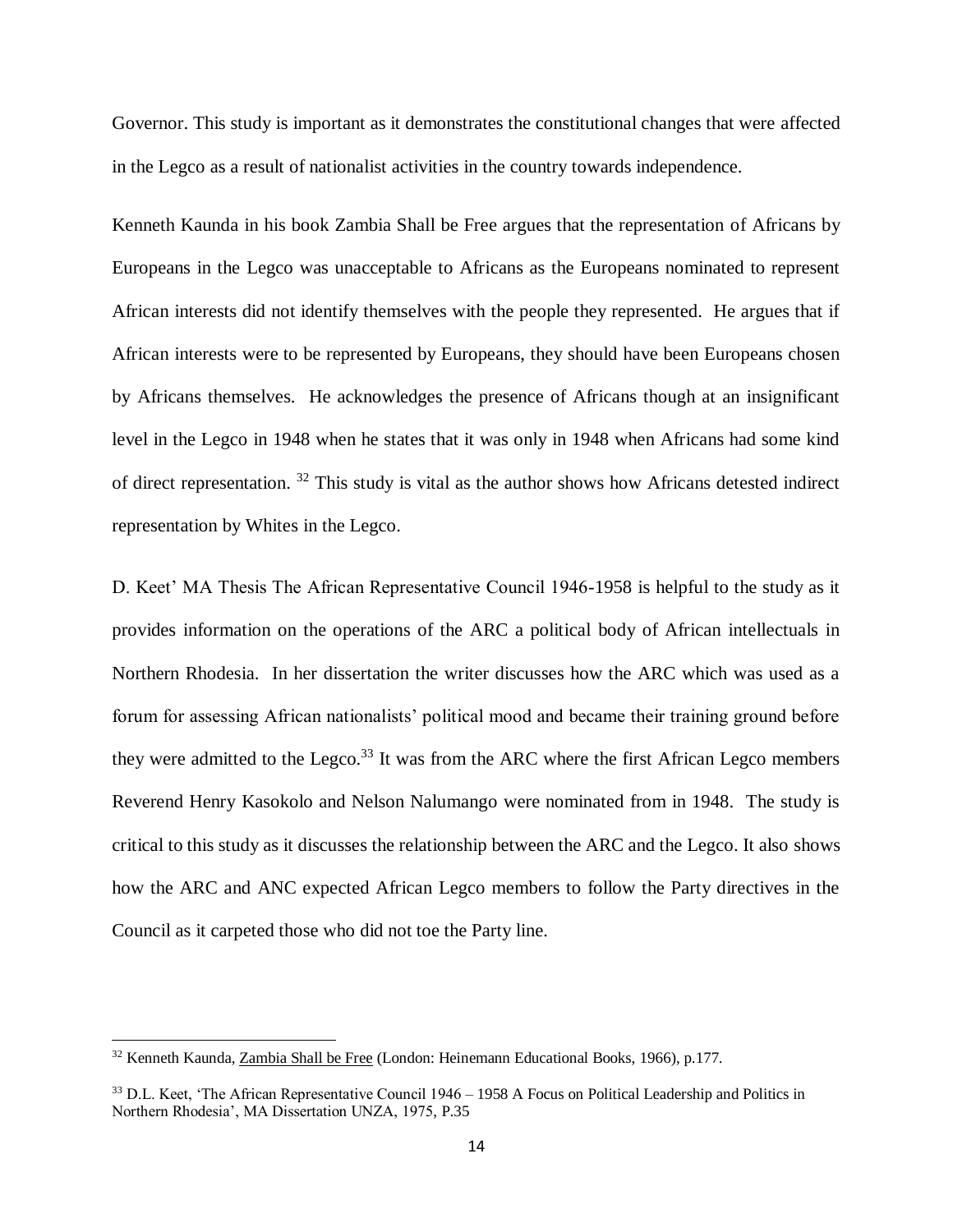Tordoff and Molteno in their article entitled 'Parliament' in the book Politics in Zambia provides information on the post-independence roles of the National Assembly. Their article investigates the nature and the contribution of the National Assembly to the political life of the country during the first Republic through an analysis of its formal functions, emergency powers, its representative nature and its critical function.  $34$  The study is important as the article highlights the composition of the 1964 National Assembly which was made up of UNIP, ANC and NPP. It further shows how members debated various motions in Parliament.

Cook and Killingray's book entitled African Political Facts Since 1945 provides a brief account of the operations the Legco from 1945 to 1973. They argue that from 1948 onwards there were a number of changes that took place in the Northern Rhodesia. They state that 1955 was a year when the Legco was enlarged to Twenty-six members in its quest to accommodate and balance power between majority Africans and small White minority.<sup>35</sup> The book discusses the relationship between the Federal legco of Rhodesia and Nyasaland with the Northern Rhodesia Legco. The study is helpful to the study as it also highlights the Constitutional amendments and the composition of members of the National Assembly from 1964 and 1973.

C. Baylies and M. Szeftel in their article 'Elections in the One-Party State' in the Dynamics of the One-Party State in Zambia asserts that the 1973 Constitution increased the number of constituencies from 105 to 125. On franchise, election candidates had to be Zambians over 21 years of age, be able to speak and write English, and be members of UNIP and not having been

 $\overline{\phantom{a}}$ 

<sup>34</sup> Tordoff and Molteno, 'Parliament' in William Tordoff (ed) Politics in Zambia, pp.197-241.

<sup>&</sup>lt;sup>35</sup> Chris Cook and David Killingray, African Political Facts Since 1945 (London: The Macmillan Press Ltd, 1983), p.128.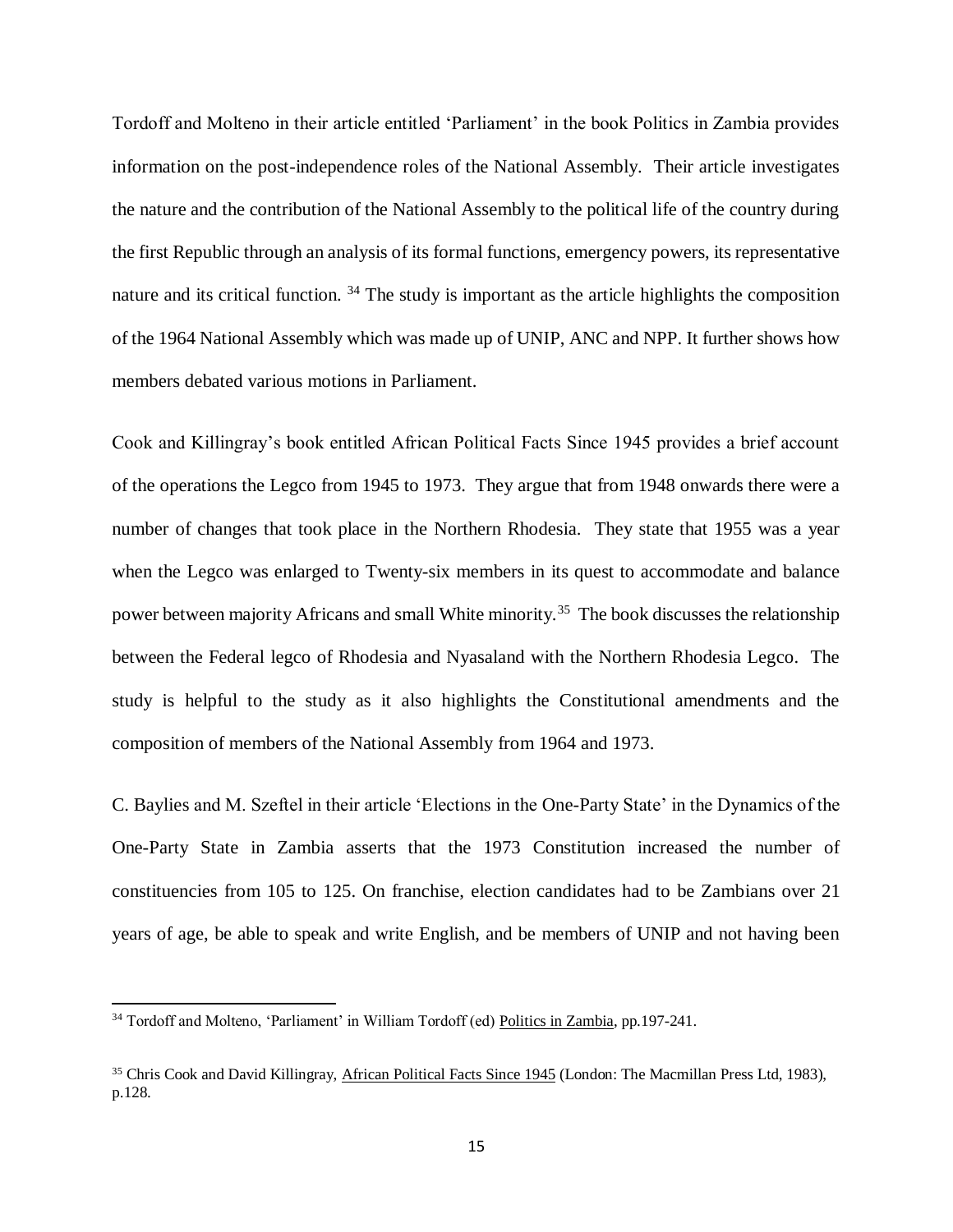convicted of a criminal offence. All Zambians over the age of 18 were eligible to vote. As for Parliamentary elections, there were two stages a candidate had to satisfy before adoption. This was the Primary level and later the Central Committee which had power to veto or accept the recommendation. The conduct of both Primary and the General election were the responsibility of the ruling Party.<sup>36</sup> This study is important as it demonstrates how UNIP became instrumental in determining who qualified to stand as a Parliamentary or Presidential candidate during the One-Party State era.

Mushota' article on 'Constitutionalism and Democracy' in Management of Political Transition provides valuable data on the operations of the legislature in Zambia after the 1972 amendment of the Zambian Constitution which ushered a Single Party System. He asserts that the amendment affected the rule of law and the legislative supremacy which had continued since Zambia's independence. This was because an MP who dared question any Party policy was either publicly lambasted by the Head of State in order to deter him and any others who might have been harbouring similar democratic feelings. Others were usually vetoed from ever standing for reelection. Valentine Kayope, former MP for Bahati Constituency in Luapula and Lt Colonel Chanda Sosala former MP for Kafue Constituency in Lusaka were two former members who met such fate.<sup>37</sup> The study assists in understanding the strategy used UNIP to silence dissenting voices in the National Assembly.

<sup>&</sup>lt;sup>36</sup> Carolyn Baylies and Morris Szelftel, 'Elections in the One Party State' in Cherry Gertzel ed The Dynamics of the One Party State (Manchester: Manchester University Press, 1984), pp.29-57.

<sup>&</sup>lt;sup>37</sup> R Mushota, 'Constitutionalism and Democracy' in Peter Machungwa and Tresford K Mwaba eds Management of Political Transition (Lusaka: Fredrich Ebert Stiftung Round Tables no 1, 21<sup>st</sup> to 22<sup>nd</sup> March 1991), p.51.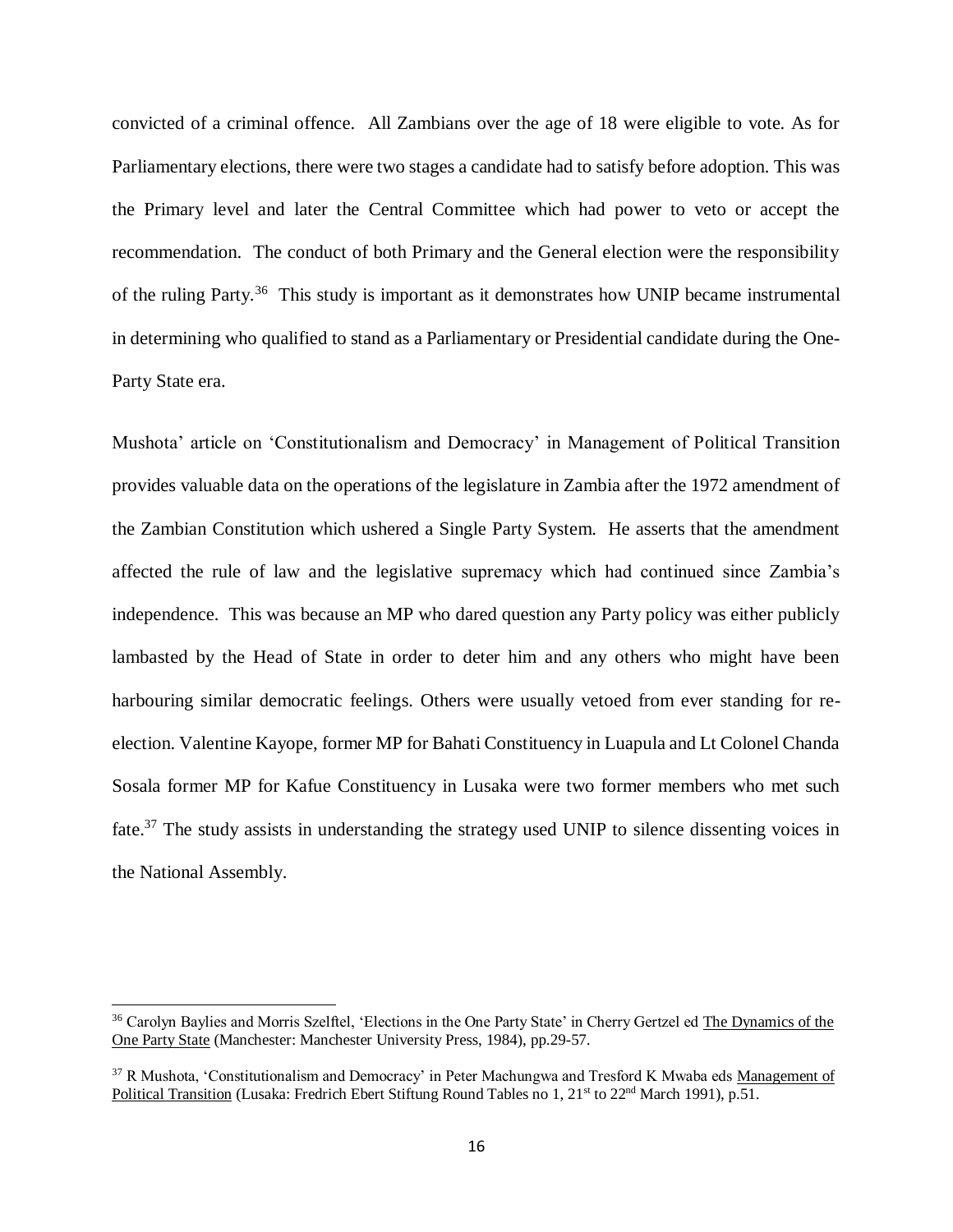Ng'ona Mwelwa Chibesakunda's book The Parliament of Zambia provides a good but brief historical narrative of the Parliament of Zambia from its inception in 1918 up to the third Republic. <sup>38</sup> This study is important as the book also provides information on the legislative processes, practices and procedures of the National Assembly. Furthermore, Chibesakunda discusses Parliamentary privileges, immunities and powers of Parliament, offices and departments of the National Assembly are equally given prominence. However, the author does not bring out the debates that characterised the National Assembly.

B.J. Phiri, C.J. Banda and G.H.N. Haantobolo' book entitled Protecting the Reputation and Standing of Institution of the Parliament and Parliamentarians is a valuable source of information. In this book, the authors have briefly highlighted the composition of the earlier Legco and how it used to operate. They have also discussed the composition of the National Assembly in the first Republic.<sup>39</sup> The role of the ANC as an Opposition Party in providing checks and balances to the ruling party UNIP is also discussed. This work vital to this study as it provides data which shows that decisions by the Executive and constitutional amendments were not imposed arbitrarily but were debated by the members of the legislature after independence.

Phiri's work 'Zambia' in South African Journal of International Affairs is quality work as it provides valuable information for the study.<sup>40</sup> It narrates a brief background on the Legco and its initial objective of taking care of the local Settler interests and imperial interests in London. The

<sup>&</sup>lt;sup>38</sup> Chibesakunda, The Parliament of Zambia, p.20.

<sup>&</sup>lt;sup>39</sup> Phiri, Banda and Haantobolo, Protecting the Reputation and Standing of the Institution of Parliament and Parliamentarians.

<sup>40</sup> Bizeck Jube Phiri, 'Zambia: Strengthening Parliamentary Democracy in Southern Africa' South African Journal of International Affairs Volume 12 Issue 1 (2005) pp.205-218.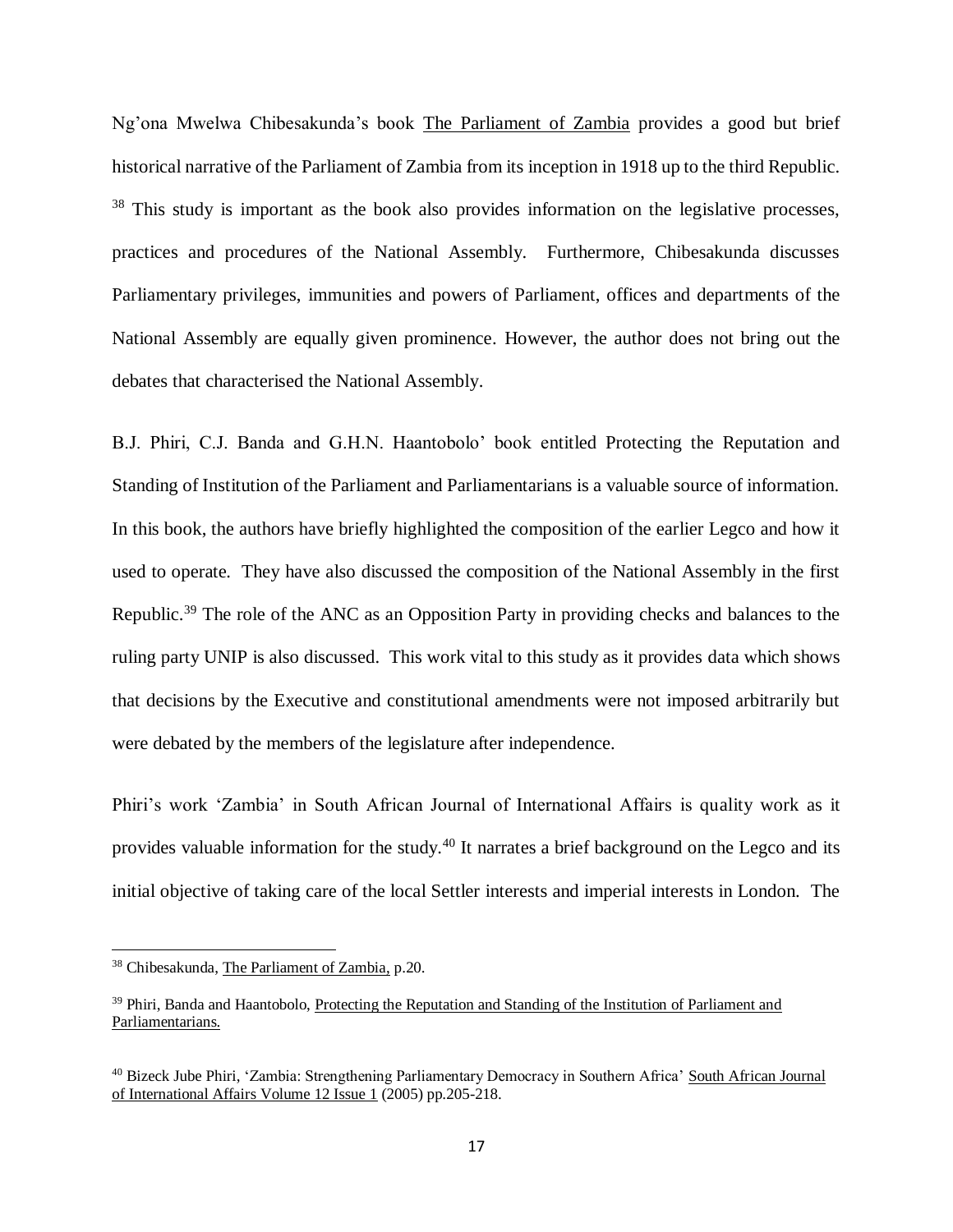article also discusses among other things elections and operations of parliament. It further highlights the erosion of parliamentary democracy from 1975 up to 1991 as a strategy by President Kaunda to dislocate backbenchers who were effectively providing checks and balances to the front bench. This study is important in studying the Legislature as the article provides the composition of the MPs in both the Second and Third Republic.

Phiri's publication Parliaments of the South Zambia Country Report is a valuable piece of work that discusses the subject of strengthening Parliamentary democracy in Southern African Development Community (SADC) countries. Although the book is mainly concerned with Parliamentary reforms, it discusses a number of themes which include the main features of Parliamentary democracy in Zambia, how Parliamentary information is disseminated and the engagement of civil society with Parliament. The book also analyses the role of the Opposition in Parliament as regards its task of proving checks and balances.<sup>41</sup> This study is vital to this work as it provides information on how parliamentary democracy was exercised in the House.

## **Methodology**

<span id="page-28-0"></span>This study was based on qualitative research methodology. The University of Zambia library Special Collections and Serials sections provided valuable data. From there, published and unpublished data were consulted. These were in form of books, journal articles, PhD theses, MA dissertations, government reports, UNIP and ANC documents relating to the legislature were consulted. The National Assembly library provided data from Hansards of the Legco, Parliamentary Debates, Parliamentary Reports and books on the House. The National Archives of Zambia (NAZ) and the United National Independence Party (UNIP) Archives were consulted for

<sup>&</sup>lt;sup>41</sup> Phiri, Parliaments of the South: Zambia Country Report- Strengthening Parliamentary Democracy in SADC Countries.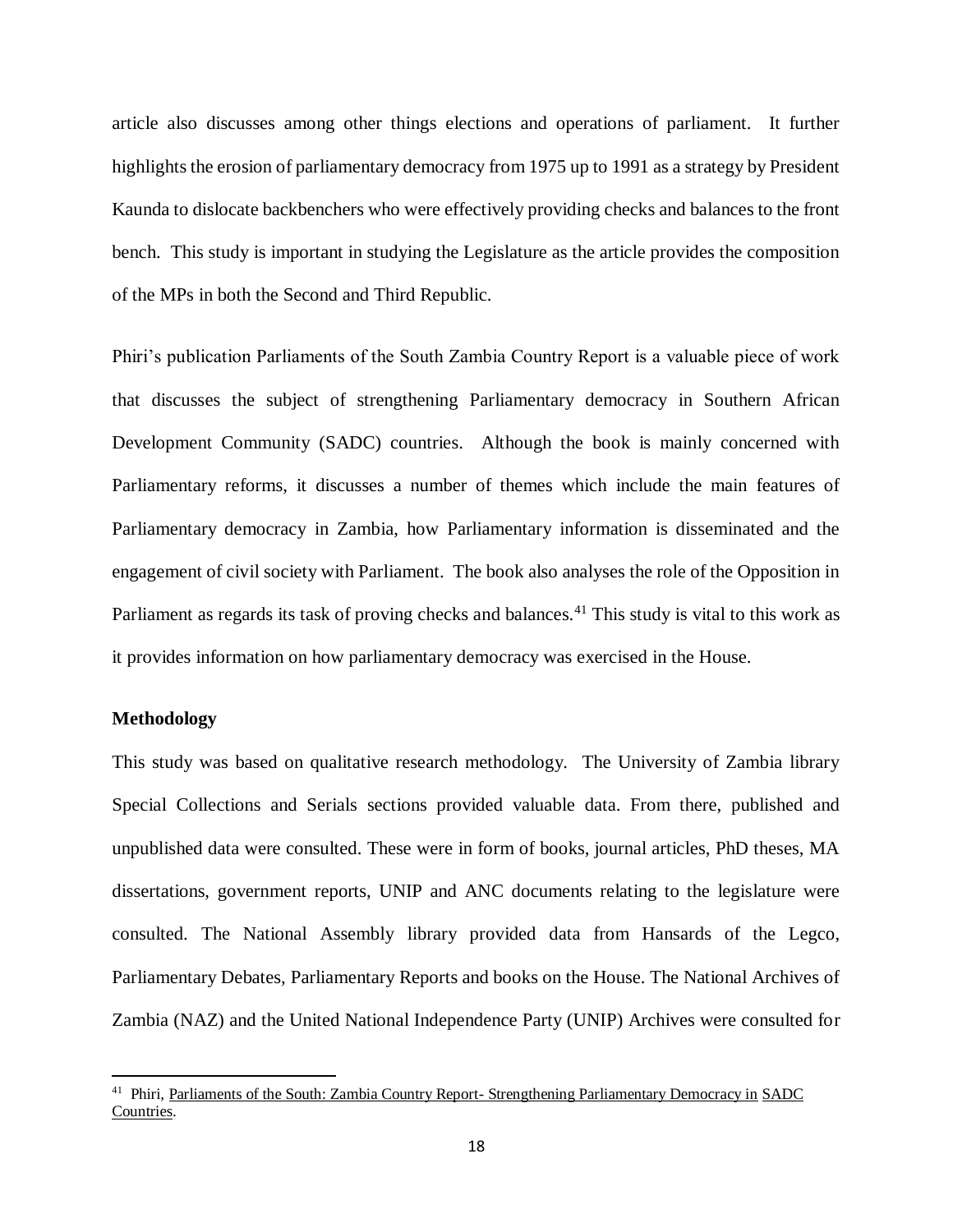primary data. Oral interviews with some surviving former MPs, UNIP Members of the Central Committee and governors were conducted.

### **Organisation of the Dissertation**

<span id="page-29-0"></span>The study consists of five chapters. Chapter One is the introduction. Chapter Two examines the Northern Rhodesia Legco in terms of its composition, transition and franchise from 1948 to 1959. Chapter Three analyses how nationalism and constitutionalism affected and influenced the development of the legislature from 1959 to 1968. Chapter Four analyses the history of the National Assembly during the One-Party State and its reversal to Multi-Party System. The Fifth Chapter concludes the study.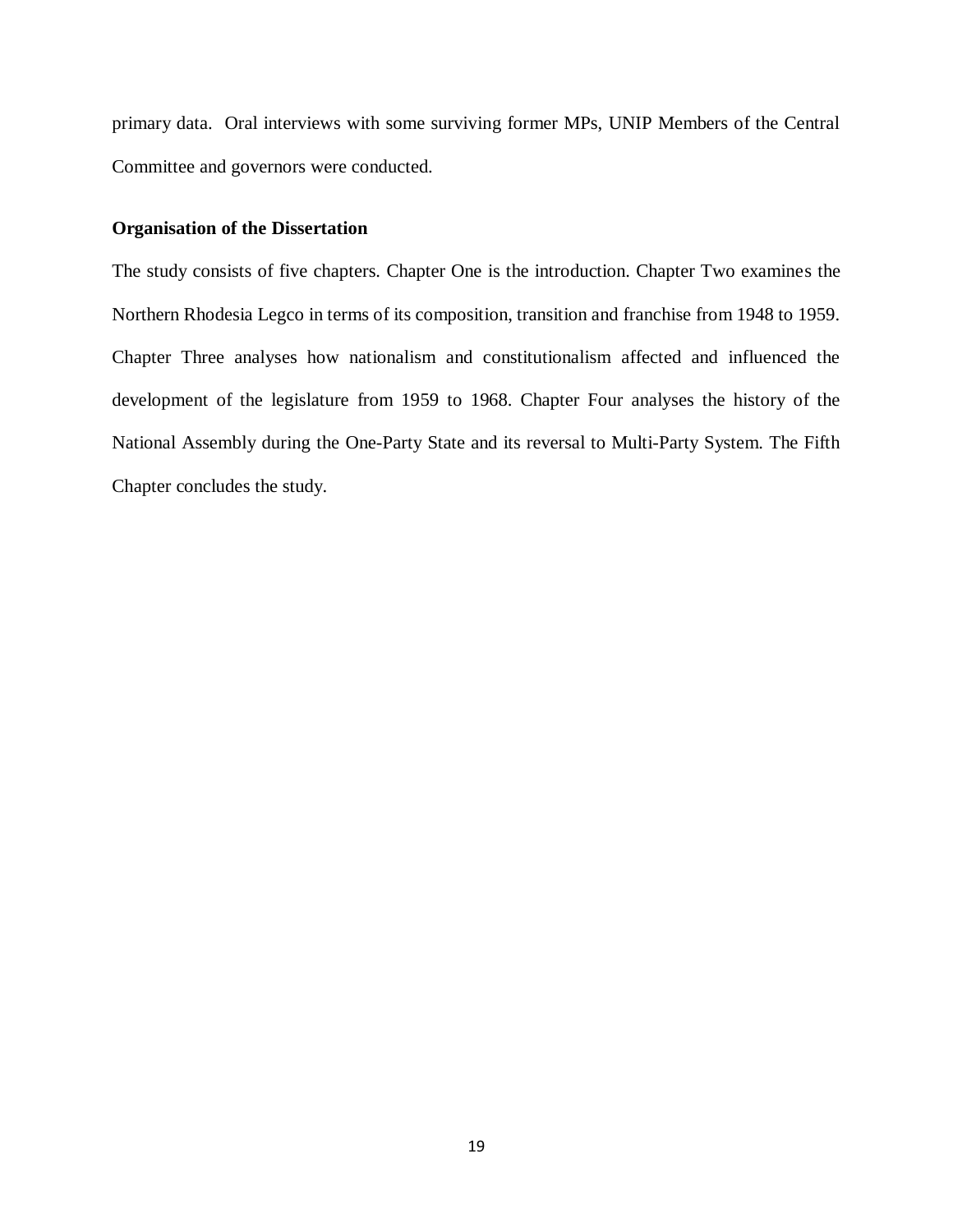#### **CHAPTER TWO**

## **THE NORTHERN RHODESIA LEGCO – ITS OFFICERS, TRANSITION AND FRANCHISE, 1948 – 1959**

<span id="page-30-1"></span><span id="page-30-0"></span>This chapter discusses the principal officers who constituted the colonial Legislature. It argues that the Legco had well defined officers whose duties and roles were different but complemented each other so as to enhance co-ordination and order in the House. According to the Supplement to the Northern Rhodesia Government Gazette of March, 1948 the composition of the Legco consisted of a Speaker, six ex-official Members, three Nominated Official Members, two Nominated Unofficial Members to represent the interests of the African community, ten elected Members and two African Members.<sup>1</sup> These officers performed different roles as their functions and interests in the House were diverse. Whereas Official members were civil servants who represented the British Colonial Office and African welfare to some extent, Unofficial members mainly spoke on behalf of the White settlers. The number of Official and Unofficial members in the Legco was not static but kept on changing due to various political, economic and social factors.

The chapter further discusses the transition of the Presidency of the Legco which was initially performed by the territorial Governor. As a President of the Legco, the Governor was in charge of the proceedings in the House but that portfolio was later transferred to an appointed Speaker. In discussing this matter, the reasons that led to the replacement of the Governor as President of the Legco by an appointed Speaker are analysed.

The chapter shows that until 1948 the Legco only admitted White representatives while matters affecting Africans were brought to the attention of the Colonial government through nominated

<sup>&</sup>lt;sup>1</sup> Northern Rhodesia Government, <u>Northern Rhodesia Government Gazette</u>, (Lusaka: Government Printer, 1949), p.48.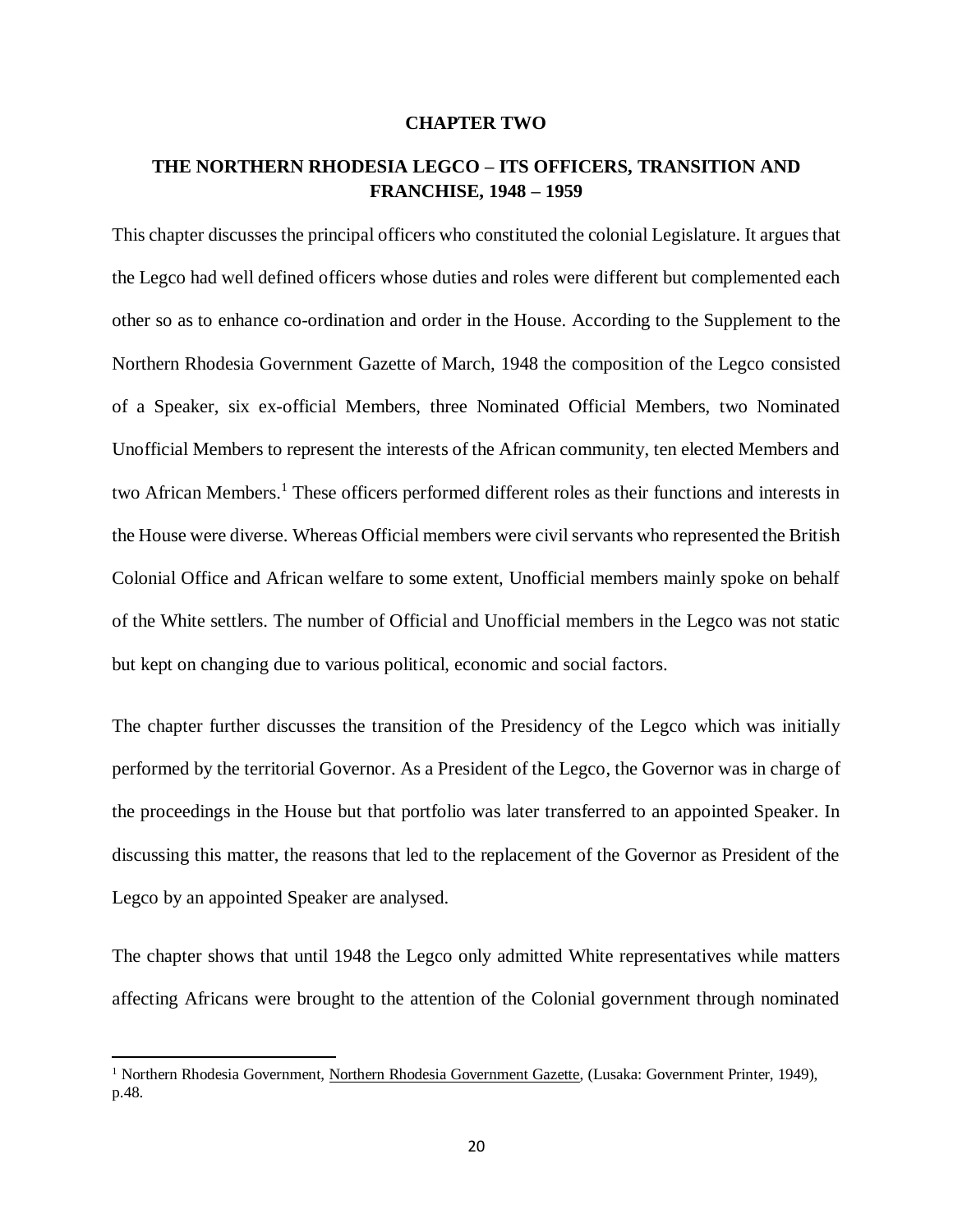Whites representing African interests. Direct representation for Africans only took place in 1948 through the ARC which nominated two Africans who were later appointed by the Governor to sit in the Legco. The chapter further discusses how Africans who were politically enlightened used the ARC and ANC to demand for increased membership and franchise based on universal adult suffrage as the means of being admitted to the Legco. The chapter later discusses the extension of franchise to Africans through the Benson Constitution of 1958 though its high franchise qualifications disenfranchised majority Africans. It analyses how Africans participated in the 1959 election with six of them joining the Legco.

## **Legco Presidency and Speakership**

 $\overline{\phantom{a}}$ 

<span id="page-31-0"></span>One of the key officers in the Legco was the Northern Rhodesia Governor whose duty was to chair proceedings of the Legco as the President of the Council. This portfolio was in line with the British colonial government's adoption of the Governor's Presidency in colonial legislatures when it took over the administration of Northern Rhodesia. As the President of the Legco, the Governor chaired debates, and sometimes decided the votes of the Legco.<sup>2</sup> Sir Herbert Stanley who was the first Governor was appointed as the President of the Northern Rhodesia Legco at its establishment in 1924.

It must be understood that the Governor of Northern Rhodesia, in his legislative as well as executive capacity, was bound to obey the directives of the Secretary of State, whether or not they were in conformity with his personal views.<sup>3</sup> This relationship with the Colonial authorities did not accord the Governor an opportunity to guide the House in an impartial manner. As an appointee

<sup>&</sup>lt;sup>2</sup> Martin Wright 'The Development of the Legislative Council  $1606 - 1945$ ' in Margerly Perham (Ed) Studies in Colonial Legislatures (London: Faber and Faber, 1945), pp.102-135.

<sup>&</sup>lt;sup>3</sup> Wright 'The Development of the Legislative Council  $1606 - 1945$ ' pp.102 – 135.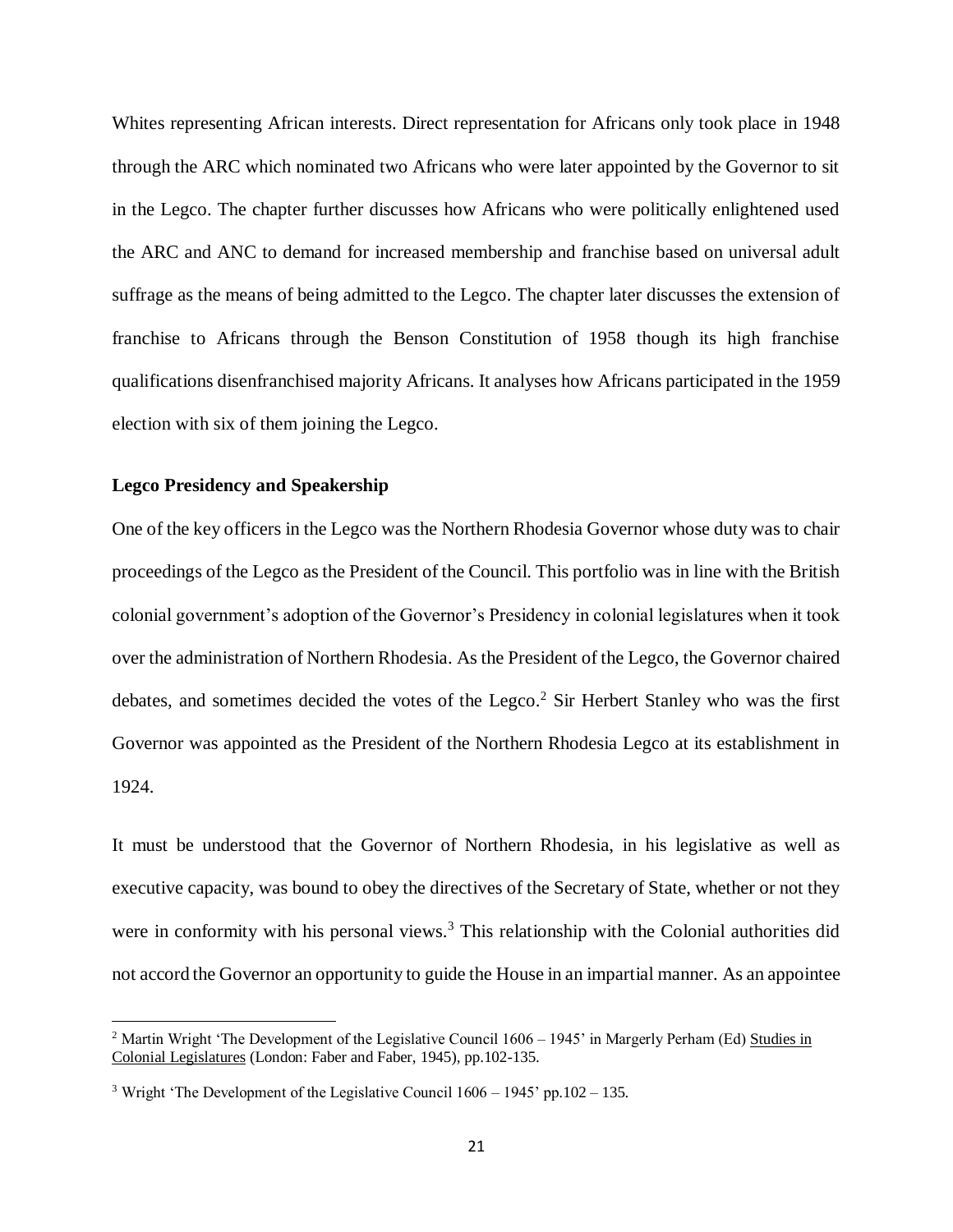of the colonial office, it became difficult for the President of the Legco to exercise neutrality during deliberations in the House. Consequently, he became a target of criticism and denunciation by Unofficial members who felt their views were not properly handled by the Governor. The tradition of the Governor presiding over the Legco ran for more than two decades from 1924. Coincidentally, the demand to replace the Governor from the Presidency of the Legco during the colonial period did not only occur in Northern Rhodesia but took place in other British Colonies as well. For instance, in New Wales, a recommendation to the Colonial Office Conference in 1927 for an agreed scheme of transition from the Presidency of the Governor to the election of the Speaker was proposed but the conference decided that it was essential at that time for the Governor to retain his position as President and continue to preside over the proceedings of the Legco.<sup>4</sup>

In order to protect the Office of the territorial Governor from criticism, there arose a compelling desire in the mid-1940s to separate the Presidency of the Legco from that of the territorial Governor. Northern Rhodesia, Legco members Sir Stewart Gore-Browne and Mr Roy Welensky through the General Notice No. 595 of 1946 Northern Rhodesia Gazette,  $6<sup>th</sup>$  September 1946 argued that it was inappropriate for the Governor to continue as President of the Legco. They proposed that the Governor was supposed to be replaced as President of the Legco by a Speaker nominated by himself, whilst retaining his other functions under the Constitution in connection with the Legco.<sup>5</sup> The reaction of both the Secretary of State and the Governor showed sympathy with the suggestion. The proposal for an appointed Speaker was accepted in principle but the change was only effected after two years.

<sup>4</sup> Wright, 'The Development of the Legislative Council 1602 – 1945,' pp. 102- 135.

<sup>&</sup>lt;sup>5</sup> J.W. Davidson, Northern Rhodesia Legislative Council (London: Faber and Faber, 1946), p.138.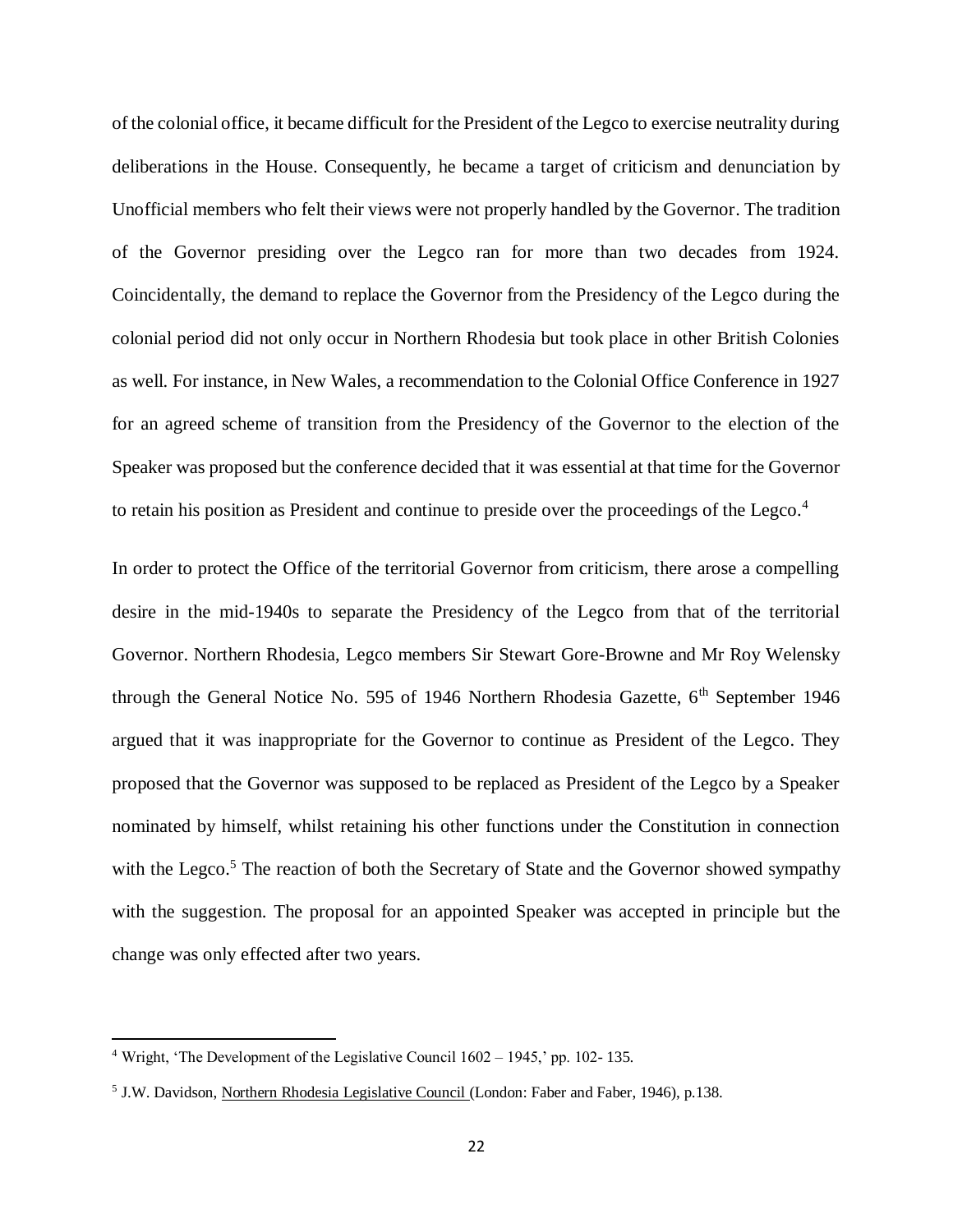## **Speakership of the Northern Rhodesia Legco**

When demands to have a Speaker in the Legco heightened, Government put in place legal provisions to create the Office of the Speaker. Consequently, the Office of the Speaker was created under the Northern Rhodesia Gazette supplement which stipulated that:

The Speaker shall be a person not holding any office of emolument under the Crown in the Territory, and shall be appointed by Instructions or Warrant under His Majesty's Sign Manual and Signet or by the Governor by Instrument under Public Seal in pursuance of His Majesty's instructions through a Secretary of State… $\frac{6}{10}$ 

Furthermore, the Gazette provided that:

 $\overline{a}$ 

The Speaker shall hold office during His Majesty's pleasure and, subject thereto, for such period as may be specified in the instrument by which he is appointed, and shall not vacate his office by reason only of a dissolution of the Council:

Provided that the Speaker may at any time resign his office by writing under his hand addressed to the Governor.<sup>7</sup>

Based on the provisions contained in the Gazette, the Governor of the Northern Rhodesia Legco was replaced by an appointed Speaker in 1948. A Speaker who presided over the Legco

<sup>&</sup>lt;sup>6</sup> Northern Rhodesia Government, Northern Rhodesia Government Gazette, p. 48.

<sup>7</sup> Northern Rhodesia Government, Northern Rhodesia Government Gazette, p. 48.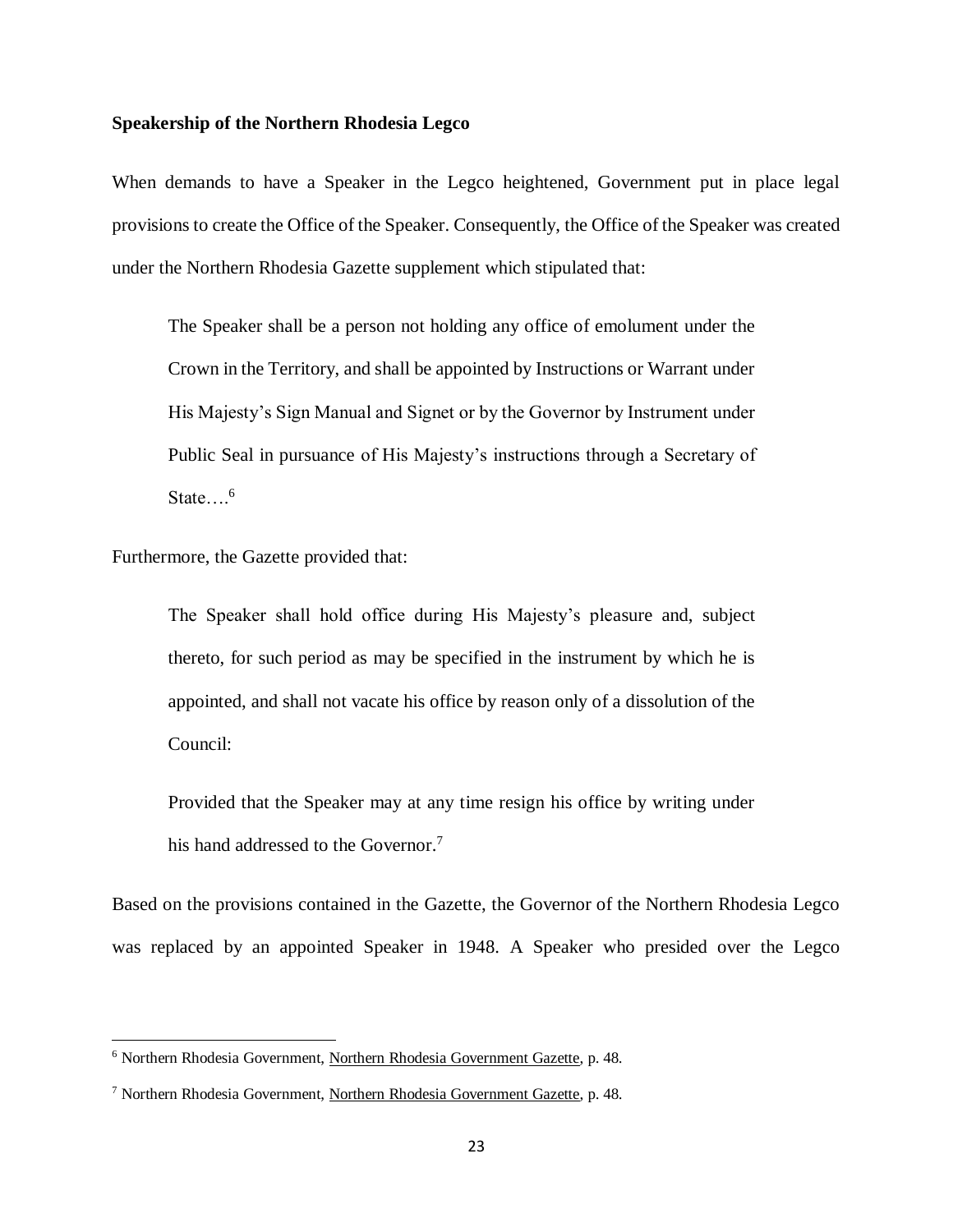deliberations was appointed by the Governor upon advice from the Crown.<sup>8</sup> Following this landmark decision, the Governor's membership and Presidency of the Legco ceased in 1948 when a Speaker was appointed.<sup>9</sup> When the Office of the Speaker was created the then Governor, Sir Gilbert Rennie ceased to be President of the Legco.<sup>10</sup> Consequently, on 10th November, 1948, Thomas Spurgeon Page a farmer and former Legco member for the North-Eastern Electoral Area, was appointed as the first Speaker to preside over the Legco by the Governor of Northern Rhodesia. The Speaker performed several functions such as representing the Legco at various ceremonies and functions but the most important was that of presiding over the House to ensure fair and orderly deliberations of the House.

T. S. Page was succeeded by Sir Thomas Williams, who was also an appointed Speaker prior to Zambia's attainment of independence in  $1964$ .<sup>11</sup> It can be argued that the Zambian constitutional development on the evolution of Speakership in the Legco just like the colonial Kenyan Legco, can be traced to 1948.<sup>12</sup> This new development satisfied Unofficial members who had been demanding for an of the office Speaker which was separate from that of the territorial Governor. It must be noted that apart from the evolution of the Legco Speakership, the year 1948 marked a turning point in the Northern Rhodesia territory's Legco. Unofficial members led by Welensky

<sup>8</sup> Northern Rhodesia Government, The Northern Rhodesia Handbook, (Lusaka: Northern Rhodesia Information Department, 1953), p.36.

<sup>9</sup> Northern Rhodesia Government, Proposals for Constitutional Change in Northern Rhodesia Presented to the Northern Rhodesia Legislative Council 28th March, 1958, (Lusaka: Government Printers, 1958), p.15.

<sup>&</sup>lt;sup>10</sup> National Assembly of Zambia, Document on the Ceremonial Opening of the New Parliament Building, (Lusaka: 2<sup>nd</sup> May, 1967), p.7.

<sup>&</sup>lt;sup>11</sup> A Commemorative Souvenir 37<sup>th</sup> Commonwealth Parliamentary Conference, Paper Prepared by the Research Department of the National Assembly of Zambia, Lusaka, p.140.

<sup>&</sup>lt;sup>12</sup> Phillip Laundy, The Office of the Speaker in the Parliaments of the Commonwealth (London: Quiller Press Ltd, 1984), P.201.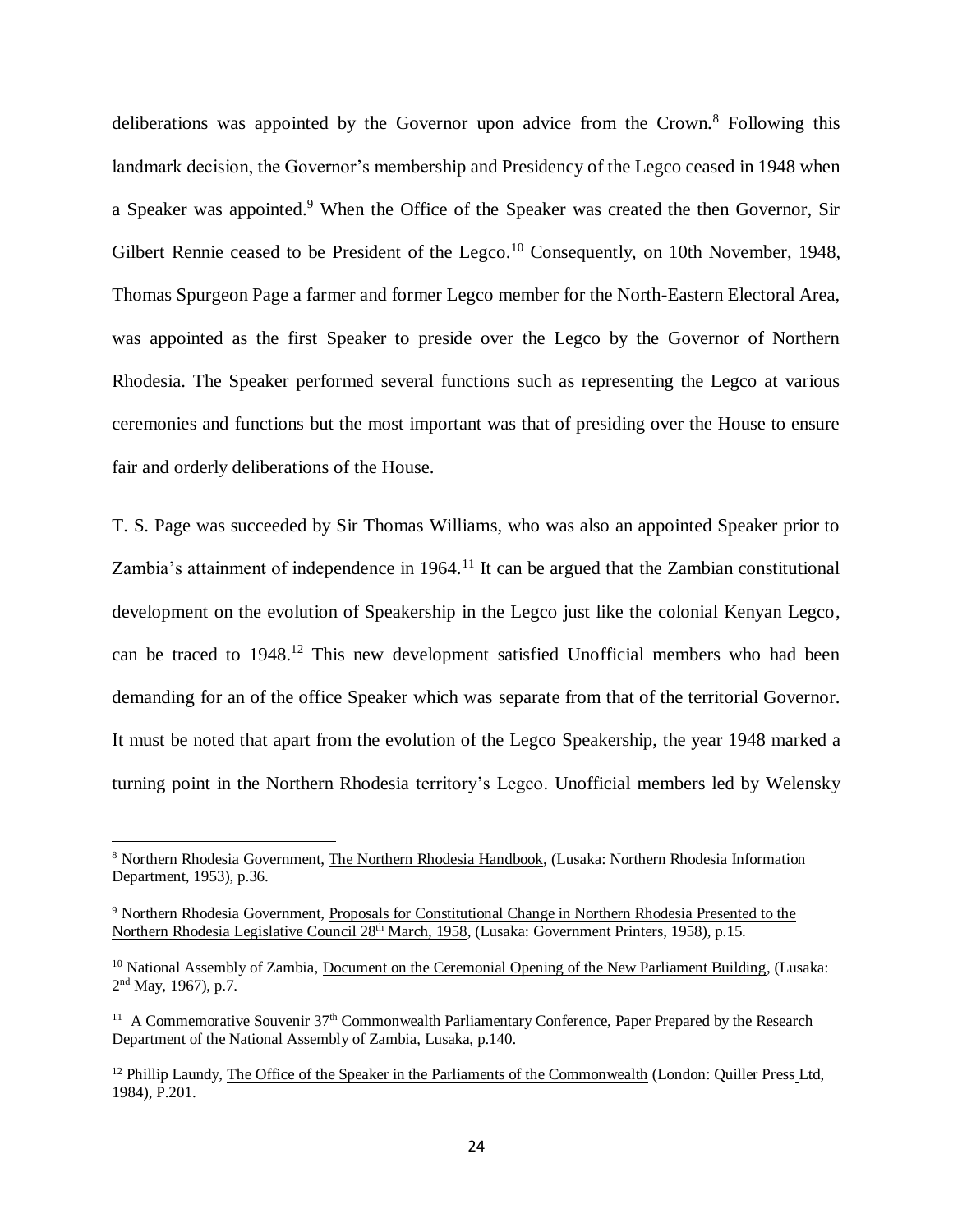not Gore- Browne won several important concessions in a new Constitution. One such concession involved the extension of the life of the Legco. The constitution extended the life of the Legco from three to five years.<sup>13</sup> Prior to 1948, the life of a Legco used to be three years, consequently elections used to be held after three years.

### **Official Members of the Legco**

 $\overline{a}$ 

.

<span id="page-35-0"></span>The Northern Rhodesia Legco had Official members who were Colonial Office representatives.<sup>14</sup> The five members of the Executive Council included (the Governor, Chief Secretary, Attorney General, Financial Secretary, and Secretary for Native Affairs) and four official members nominated by the Governor, comprised the Official majority.<sup>15</sup> All the nine Official members held ministerial offices and were responsible to the Governor and to the Legislature for the administration of Government departments within their portfolios. All the members of the Government, both Official and Unofficial sat on the same side of the Legco and constituted a Government front bench. One of the Unofficial members was a nominated member of the Legco representing African interests while the other three Unofficial members were elected members of the Legco.<sup>16</sup> As government representatives in the Legco Official members collaborated their duties with those of Unofficial members. Their working relationship provided them with an opportunity to learn each other's views in order to work out policies that would be acceptable by both the government and those represented.

<sup>&</sup>lt;sup>13</sup> David C. Mulford, Zambia: The Politics of Independence 1957 – 1964 (New York: Oxford University Press, 1967), p. 12.

<sup>&</sup>lt;sup>14</sup> Phillip Brownrigg, Kenneth Kaunda (Lusaka: Kenneth Kaunda Foundation, 1989), p.15.

<sup>&</sup>lt;sup>15</sup> Northern Rhodesia Government, The Northern Rhodesia Handbook, p.38.

<sup>&</sup>lt;sup>16</sup> Northern Rhodesia Government, Proposals for Constitutional Change in Northern Rhodesia, p.17.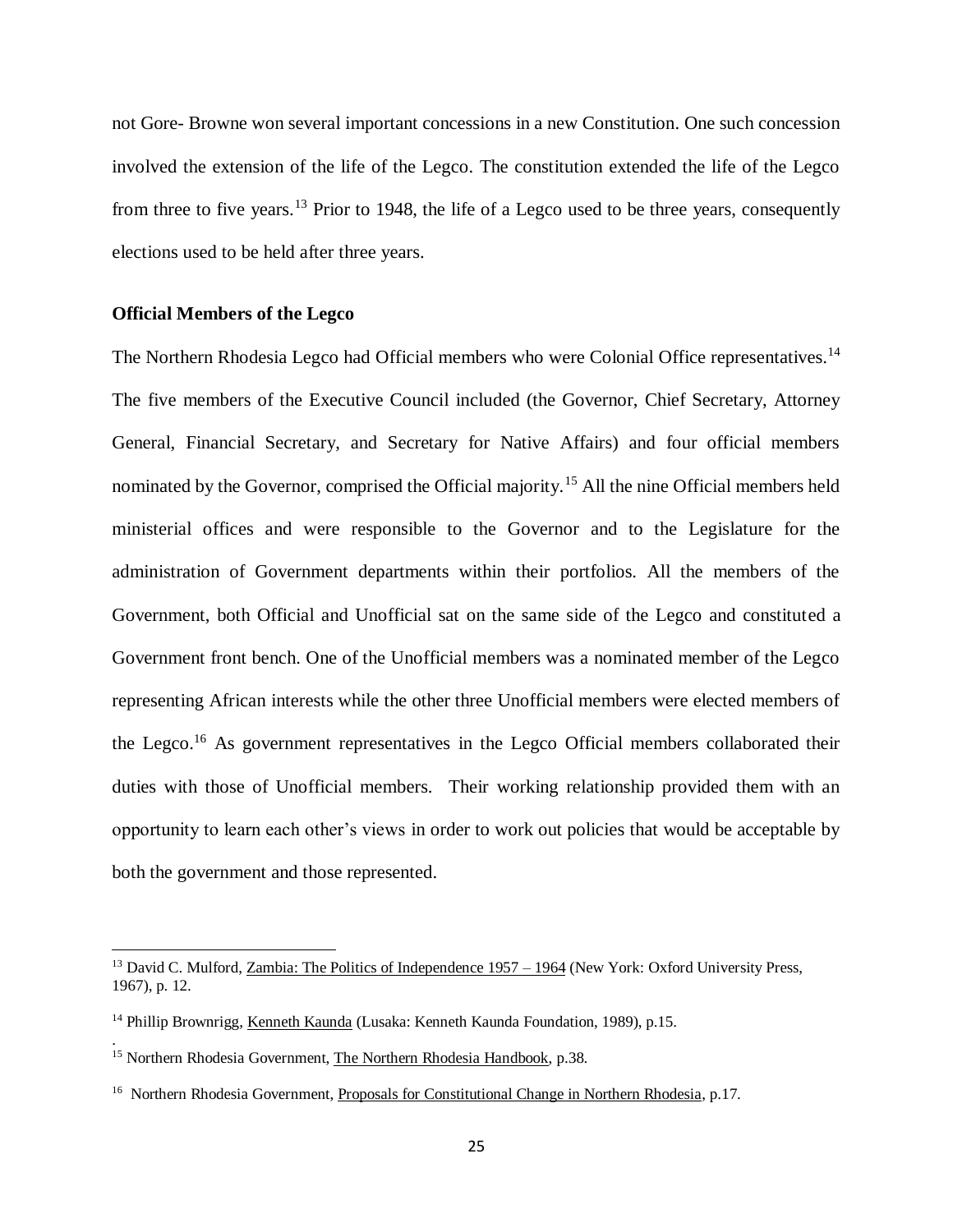Before 1948, the Governor, (the senior most official in the territory), presided over an Executive Council composed of civil servants and a Legco, dominated by Officials but including in its membership from the beginning at least five elected settlers.<sup>17</sup> Official members made up the Executive Council of the territory and their chief work was to advise the Governor on nearly everything to do with the governance of the country. It received important messages from the Secretary of State for the Colonies, and discussed matters which were later taken to the Legco.<sup>18</sup> The Council had an obligation of tabling issues it received from the Colonial Office in the Legco in order build consensus with Unofficial members over the administration of the territory.

The Northern Rhodesia Executive Council which was established in 1924, was composed exclusively of Officials until 1939 when as a temporary measure during the war years, Unofficial members were included for the purpose of forming a Government of national unity.<sup>19</sup> The inclusion of Unofficial members in the Executive Council was also recommended through the Rhodesia– Nyasaland Report. The report recommended the reconstitution of the Executive Councils so as to include a proportion of Unofficial members one of whom was to represent African interests.<sup>20</sup>

Between 1948 and 1958, Northern Rhodesia evolved towards a system of ministerial government. In 1948, four Unofficial members, including one member nominated to represent African interests, were appointed to the Council. The following year, two elected members were provided with

<sup>&</sup>lt;sup>17</sup> Joseph. P. Smaldone 'Historical Setting' in Irvin Kaplan (ed) Zambia a Country Study pp1-46 (Washington D.C: The American University, 1979), pp.1-46.

<sup>&</sup>lt;sup>18</sup> G.H. Rusebridger, Civics of Northern Rhodesia (London: Northern Rhodesia Information Department, 1953), p.37.

<sup>&</sup>lt;sup>19</sup> David C. Mulford, The Northern Rhodesia General Election 1962 (London: Oxford University Press, 1964), p. 2.

<sup>&</sup>lt;sup>20</sup> Northern Rhodesia Government, <u>Rhodesia – Nyasaland Royal Commission Report March 1939</u> (London: Majesty's Stationery Office, 1939), p.198.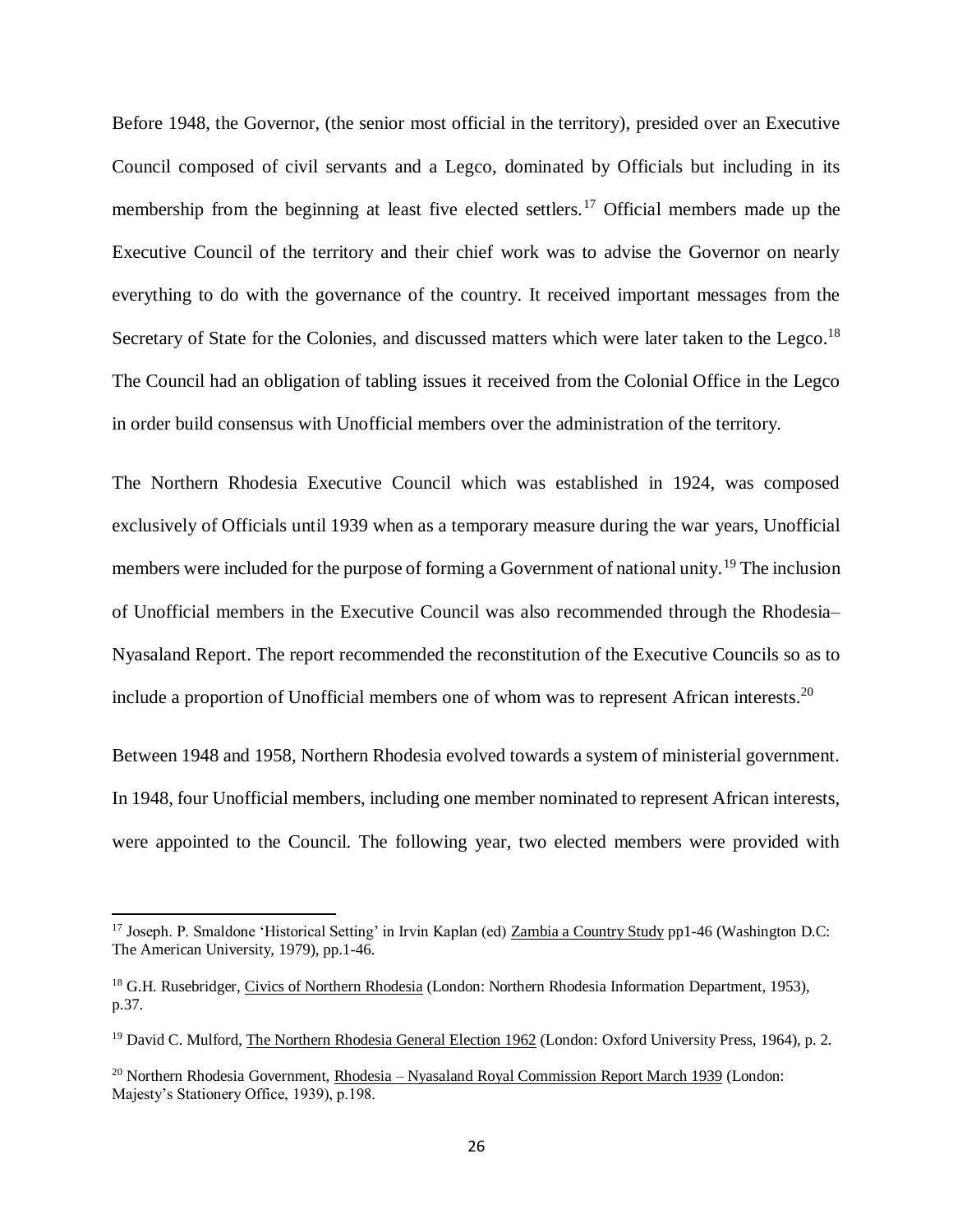portfolios, and after 1954 all four Unofficial members assumed full ministerial responsibility.<sup>21</sup> In the Legco the Official members were equivalent to a cabinet consisted of seven Official members and four Unofficial members. One of the Unofficial members was the one representing African interests.<sup>22</sup> In 1953, Official members included His Excellency the Governor as Chairman, the Chief Secretary, the Attorney - General, the Financial Secretary, the Secretary for Native Affairs, the Administrative Secretary, and the Economic Secretary. In addition to this, there was the Development Secretary and four Unofficial members of Legco, one of whom was a representative of African interests.

The most senior member among the Official members was the Chief Secretary. In addition to being a principal government spokesman, he took the leading part in organising the business of the Council and generally performed the functions which fell upon the leader of government business under a Parliamentary regime.<sup>23</sup> Unofficial members who were representatives of Whites directed the criticisms which were targeted at the Governor in the initial stages of the Legco at the Chief Secretary. The next in the hierarchy was the Attorney General who took the most active part in the work of the Council, since he was responsible for the drafting of legislation and was to some extent familiar with most aspects of policy.<sup>24</sup> The other Official members defended their departments although they could also intervene in debates on subjects which did not relate or touch on their own departmental spheres.

<sup>&</sup>lt;sup>21</sup> Mulford, The Northern Rhodesia General Election 1962, p.2.

<sup>22</sup> Mulford, The Northern Rhodesia General Election 1962, p.36.

<sup>23</sup> Davidson, Northern Rhodesia Legislative Council, p. 36.

<sup>24</sup> Davidson, Northern Rhodesia Legislative Council, p. 36.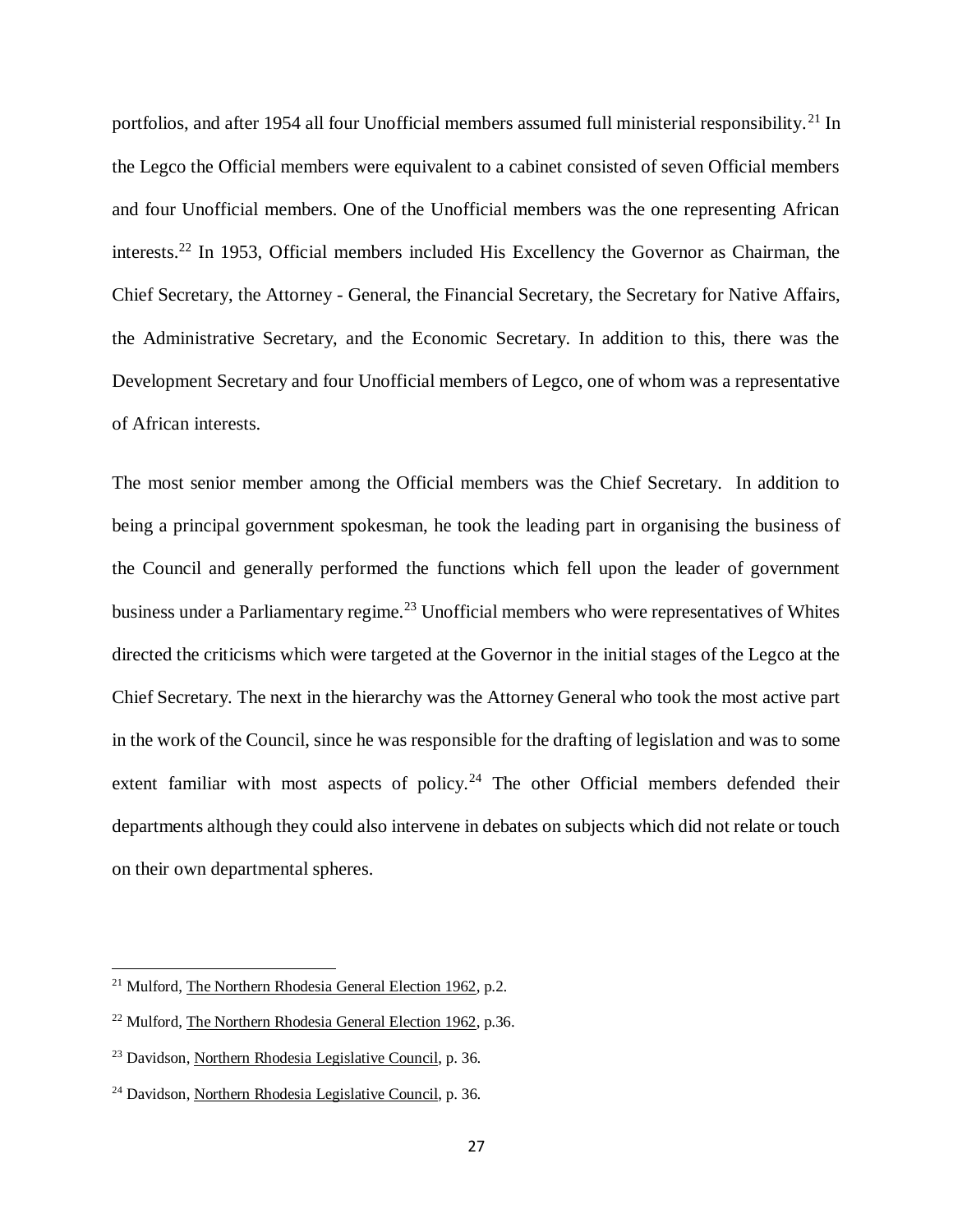The composition of the Legco was altered six times between 1924 and 1954. In each change, the balance was not between African and European representatives but between Official and Unofficial members. It is vital to note that from the operations of the Legco the Official side was pro-African affairs while the Unofficial elected members stood for European interests. The proposals under the 1948 Constitution was a Council of 11, out of whom seven were Official and four were Unofficial including one member nominated to represent African interests.<sup>25</sup> Further changes were made to the Constitution in 1958. According to the Proposals for Constitutional Changes in Northern Rhodesia the Executive Council was to comprise the Governor who would preside over nine Ministers who included four Ex officio Ministers, five other Ministers (of whom four must have been '[ordinarily qualified' candidates successful in the elections).<sup>26</sup>

# **Unofficial Members of the Legco**

Another important group of people in the Legco were called Unofficial members. They also trace their presence in the Legco to 1924 when the British colonial office took over the administration of the territory from the BSAC. There were five nominated Unofficial members who sat with nine Official members in the territory's first Legco. The second Legco of 1926 remained the same as that of the first. The only difference lay in the fact that for the first time, the Unofficial members had to be elected.<sup>27</sup> Until 1935 Unofficial members of the Legco were drawn, with only one or two exceptions, from the classes of farmers (representing the predominantly rural constituencies) and small businessmen (representing those dominated by one or other of the larger settlements). The

<sup>25</sup> Mason, Year of Decision Rhodesia and Nyasaland, p. 101.

 $^{26}$  Northern Rhodesia Government, Proposals for Constitutional change in Northern Rhodesia, p.8.

<sup>27</sup> Chibesakunda, The Parliament of Zambia, p. 24.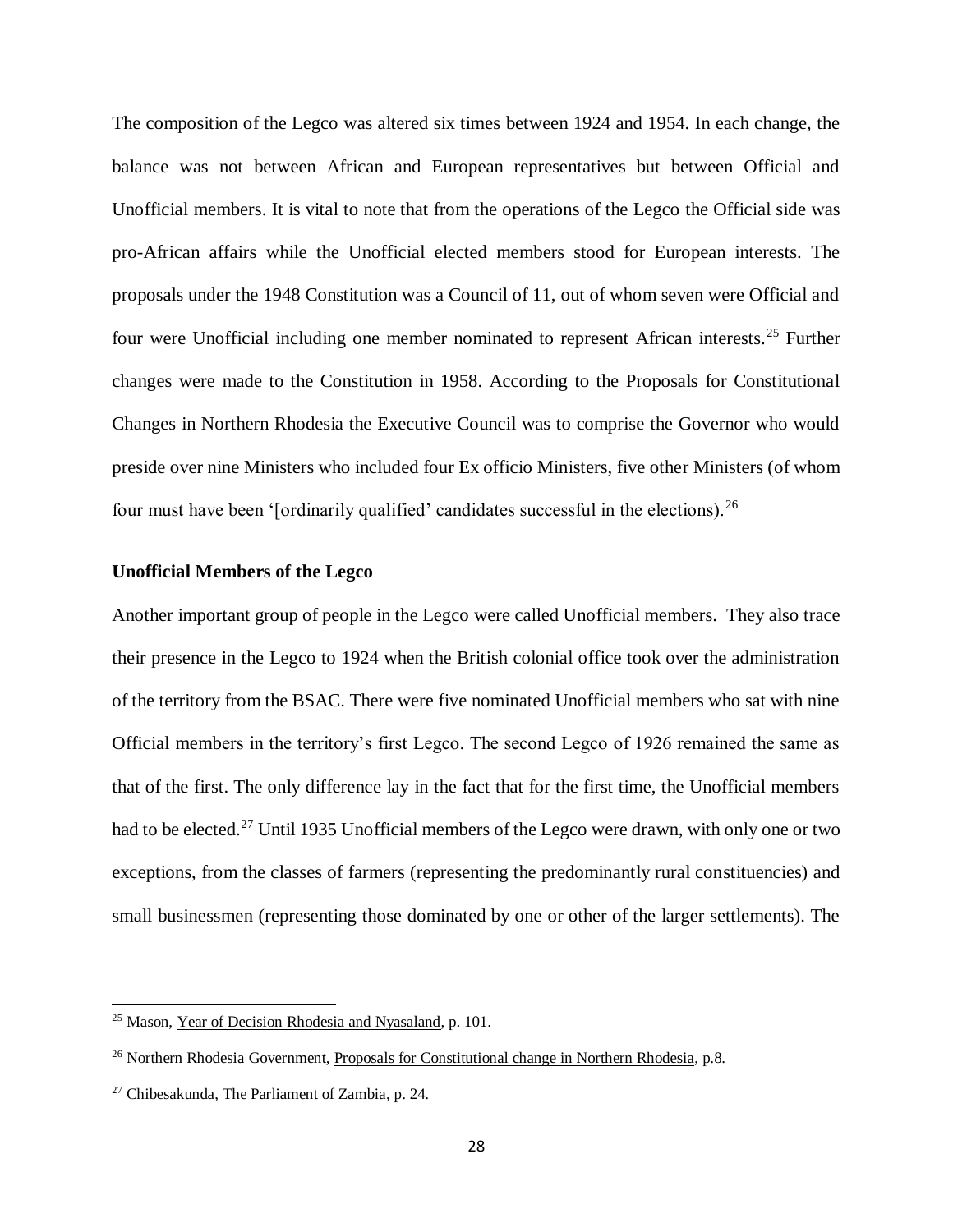farming members were on the whole, capable and moderate men, upon whom government relied for advice on farming matters.<sup>28</sup>

Worth noting in the historical development of the Legco regarding the composition and status of Unofficial members was that their numbers kept on changing between 1924 and 1948. In 1945, there were eight elected Unofficial members and five nominated ones who gained majority over the Official members of the Council. Yet, in 1948; elected Unofficials and Officials were equalised with ten seats apiece; nominated Unofficial members were reduced from five to two (both Europeans to represent African interests) and two African members were appointed to represent African interests.<sup>29</sup> It must further be noted that by 1948 due to increase in White settler population and increased education and political awareness among Africans, further changes affecting the Legco were made. It came to comprise a bigger number of Unofficial members who wielded considerable power compared to the previous years.<sup>30</sup> With Welensky as a leader of the Unofficial members, official recognition was given to a Constitutional convention which lent considerable strength to the position of Unofficial members.

# The convention stipulated that:

 $\overline{\phantom{a}}$ 

'If all Unofficial members advised the Governor unanimously in one sense, he was bound to regard that advice as advice of the Executive Council, even though all the Officials advised otherwise. The Governor had then either to accept the advice or to exercise his right to reject the advice of Council and to

<sup>28</sup> Davidson, Northern Rhodesia Legislative Council, p.39.

<sup>29</sup> Mulford, The Northern Rhodesia General Election 1962, P.1

<sup>30</sup> Chibesakunda, The Parliament of Zambia, p. 26.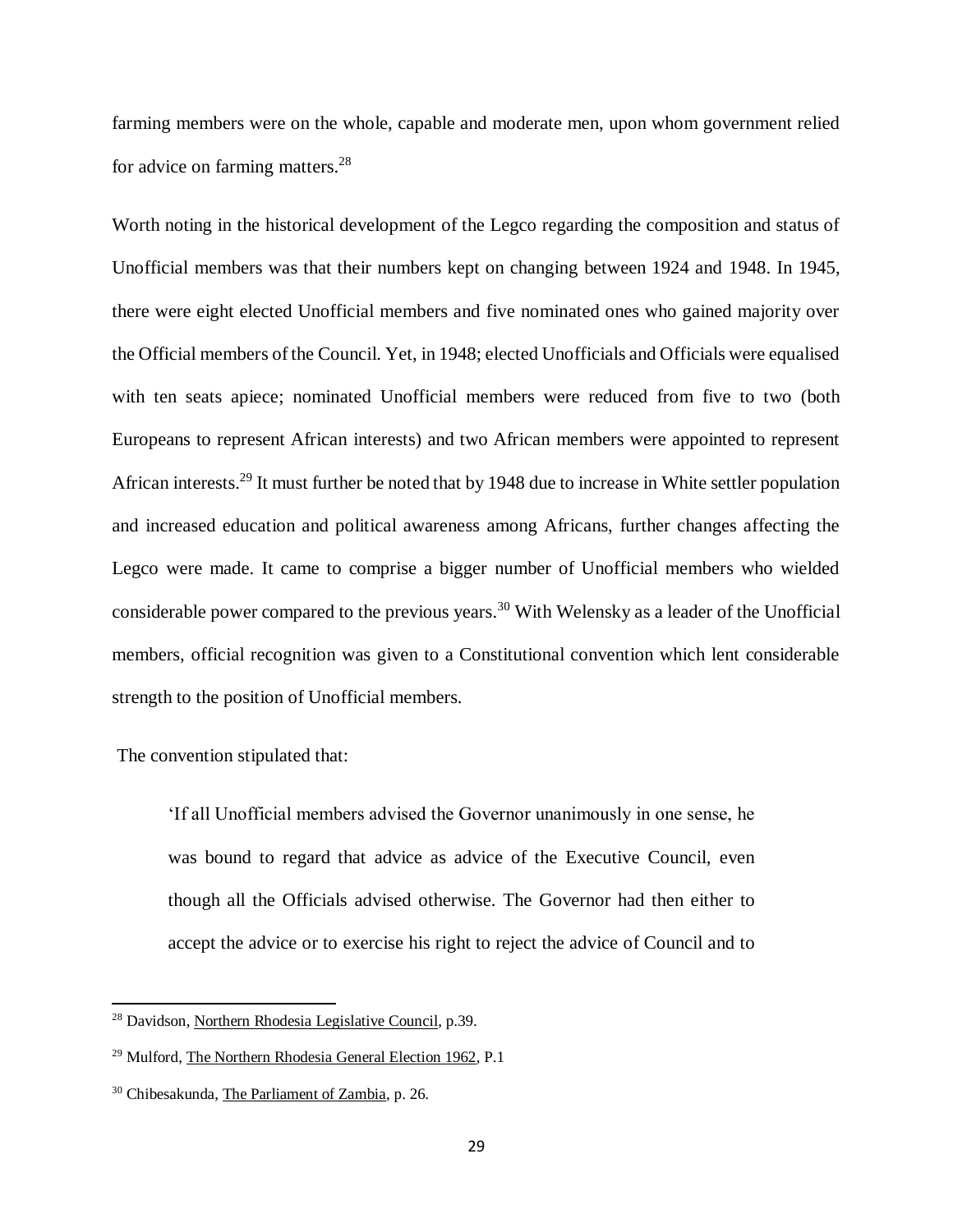refer his decision to the Secretary of State in accordance with the Royal instructions.<sup>31</sup>

In 1954 the Council's elected Unofficial members was increased from ten to 12, while the number of Officials was reduced from ten to eight. The number of Africans appointed was increased to four, in addition to the two nominated European members.<sup>32</sup> By 1955 the Legco had been enlarged to 26 members. It consisted of eight Official and 12 elected members, plus two nominated by the Governor to represent African interests, and four Africans nominated by the ARC which was established in 1946.<sup>33</sup> The Eleventh Legco of 1959 was made up of majority Unofficial elected members who were 22 in number against six Officials and two nominated Unofficial members.

It must be noted that there was also a Federal Assembly which was born following the establishment of the federation of Rhodesia and Nyasaland in 1953. As a member of the federation, Northern Rhodesia was also constitutionally required to have representation in the Federal Assembly. Addressing the African Representative Council (ARC), on the nomination Federal Assembly representatives, the Governor of Northern Rhodesia stated the following:

It is important that the two Africans elected by you to sit in the Federal Assembly should be men of character and ability, who will be able to play their part well in this early and important stage of the Federation.<sup>34</sup>

<sup>&</sup>lt;sup>31</sup> Mulford, <u>Zambia – The Politics of Independence 1957 – 1964</u>, p.12.

<sup>32</sup>Mulford, The Northern Rhodesia General Election 1962, P.2.

<sup>&</sup>lt;sup>33</sup> Chris Cook and David Killingray, African Political Facts Since 1945 (London: The Macmillan Press Ltd, 1983), p.128.

<sup>34</sup> Northern Rhodesia Government, African Representative Council, First Session of the Third Council, (Lusaka: December, 1953), p.2.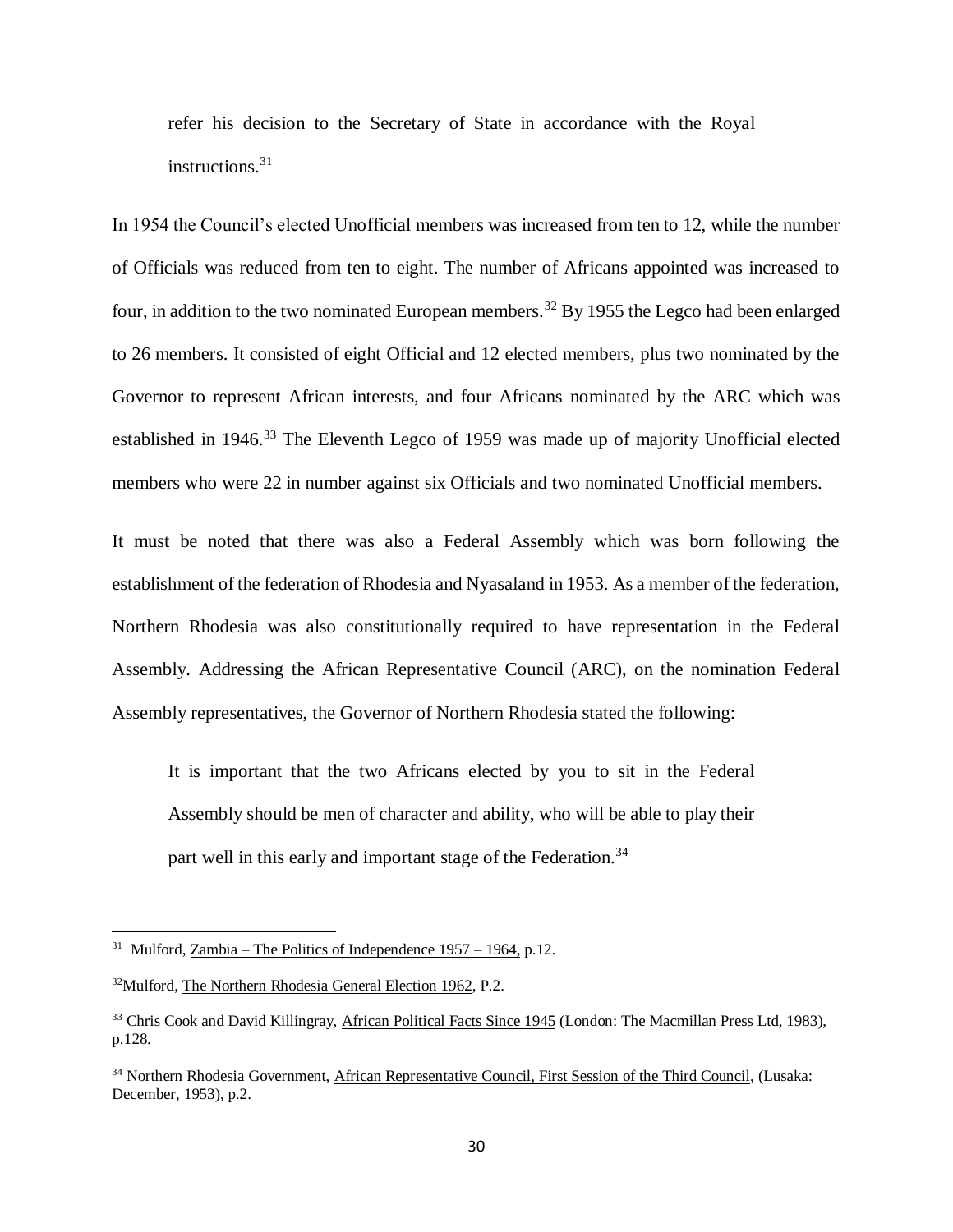The first Federal Assembly, which was constituted in December, 1953, consisted of 35 members. The membership was however increased to 59 members following the Constitution Amendment Act, of 1957.<sup>35</sup>

See **Appendix 3** for the Federal Assembly composition.

# **African Representation in the Legco**

From inception African participation and representation in the Legco was quite minimal. African representation in the Legco can only be linked to the appointment of the Secretary for Native Affairs who was one of the Officials who represented government in 1924.<sup>36</sup> On the other hand, the White settlers who were in the minority, were privileged to elect their representatives in the Legco. They relied on their elected representatives in the Legco to assert their rights and to gain dominance over the Africans.<sup>37</sup> During the early years of the Northern Rhodesia Legco, matters to do with the welfare of Africans were rarely discussed. European representatives contended that Africans did not come into contact with the House, as they were governed in the sense that they were legislated for by the people and governed by the people who employed them.<sup>38</sup>

The Legco did not to admit Africans directly although in 1938 the first European to represent African interests was nominated.<sup>39</sup> The first African Representative was a Sir Stewart Gore-Browne who had arrived in Northern Rhodesia before the First World War and later settled at

<sup>35</sup> Northern Rhodesia Government, Report of the Advisory Commission on the Review of the Constitution of Rhodesia and Nyasaland, (London: Her Majesty Stationery Office), p.35.

<sup>36</sup> Chibesakunda, The Parliament of Zambia, p.23.

<sup>37</sup>John Mwanakatwe, End of Kaunda Era (Lusaka: Multimedia Zambia, 1964), p.12.

<sup>38</sup> Davidson, Northern Rhodesia Legislative Council, p.68.

<sup>&</sup>lt;sup>39</sup> Richard Hall, Zambia 1890 – 1964 The Colonial Period (London: Longman Group Limited, 1976), p.59.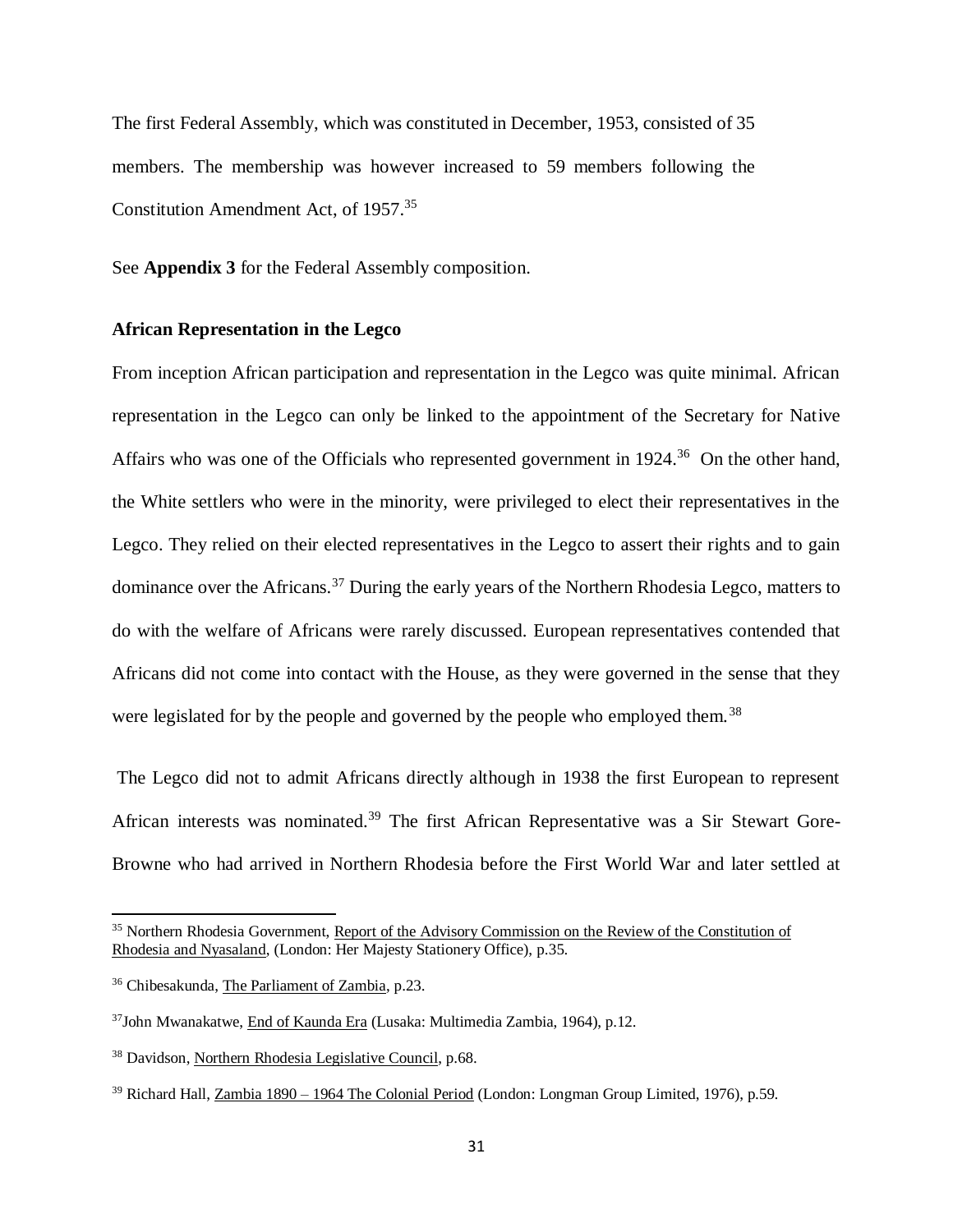Shiwa Ngandu in Chinsali district in Northern Province. He was nominated to represent African interests in 1938.<sup>40</sup> By 1945, the Secretary for Native Affairs R.S. Hudson and Gore Browne were joined by A.C.Fisher and Right Reverend R. Selby Taylor in representing African interests.<sup>41</sup> This indirect representation of Africans did not continue beyond 1948 due to demands by Africans to have their own representatives in the Legco. Africans believed that European representatives did not fully understand their society hence could not speak on their behalf.

Demands for direct representation in the Legco took centre stage during debates in the ARC. To enable Africans contribute more effectively to the development of the territory, Regional Councils were formed between 1943 and 1944.<sup>42</sup> Later on, the ARC which drew membership from various Regional Councils was formed. It had 29 members who were elected from among and by delegates of African Provincial Councils in exception of those from Barotse Province who were nominated by the Paramount Chief in consultation with the Provincial Commissioner.<sup>43</sup> The ARC was presided over by the Secretary for Native Affairs and became an appropriate platform where numerous African grievances which included African representation in the Legco were tabled.<sup>44</sup> The Secretary of State agreed that the ARC was going to be given the right to elect two Africans to the Legco at the General election in 1948.<sup>45</sup>

<sup>40</sup> Andrew Sardanis, Africa Another Side of the Coin, (New York: I B Tauris and Co Limited, 2003), p.40.

<sup>&</sup>lt;sup>41</sup> Northern Rhodesia Government, Northern Rhodesia Legislative Council Debates of the First Session Resumed of the Eighth Legislative Council (Lusaka: Government Printers, 28<sup>th</sup> November, 1945), p.1.

<sup>42</sup> Davidson, Northern Rhodesia Legislative Council, p.31.

<sup>43</sup>Northern Rhodesia Government, Northern African Representative Council Proceedings of the Special Session of the Second Council, (Lusaka: Government Printers, 12 September, 1951), P.4.

<sup>44</sup> Northern Rhodesia Government, Northern Rhodesia African Representative Council Proceedings of the First Session of the Second Council, (Lusaka: Government Printers, 13 July – 16 July, 1949), P.40.

<sup>45</sup> Davidson, Northern Rhodesia Legislative Council, p.32.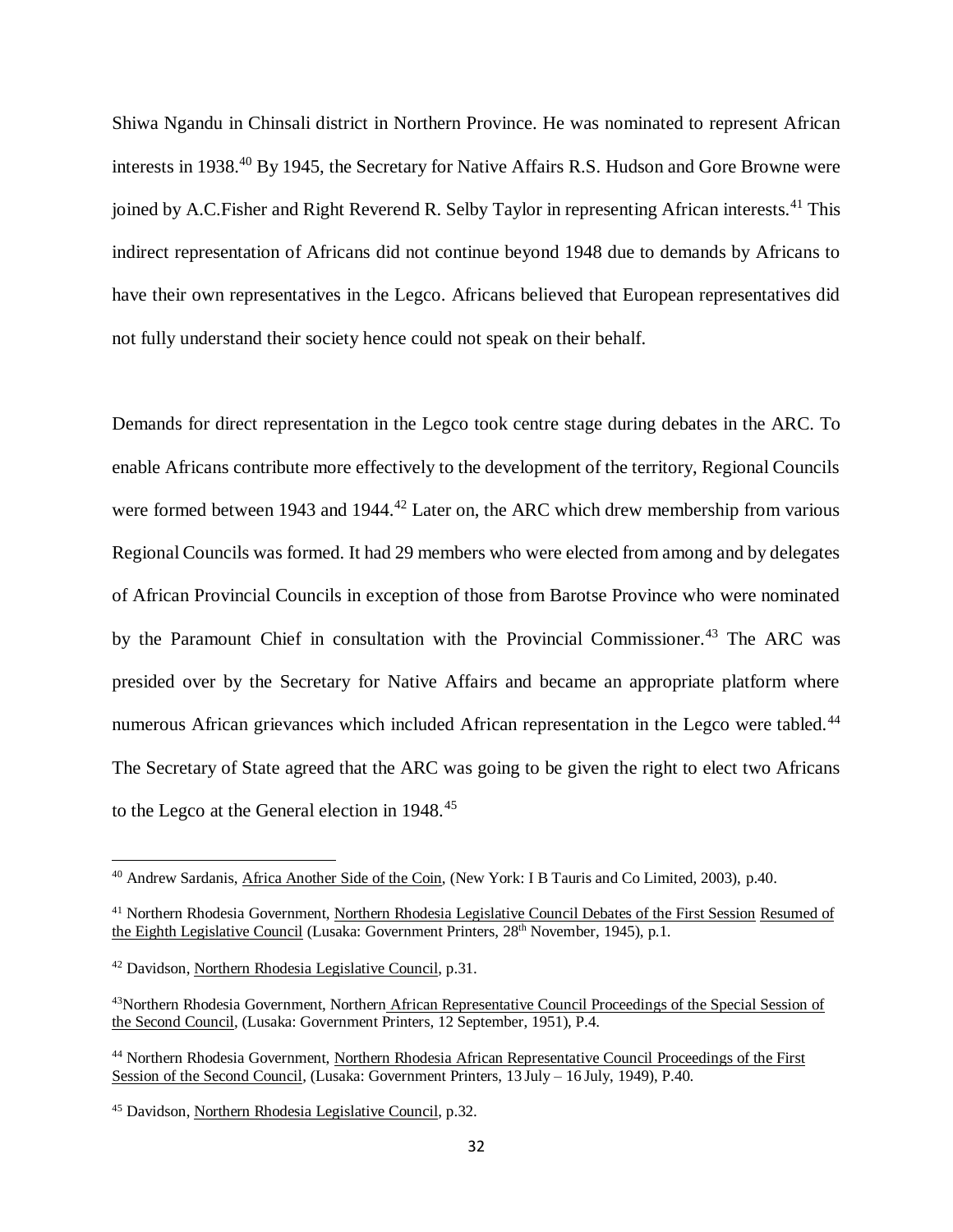African demands for direct African representation in the Legco came to fruition in 1948 when two African members were nominated by the ARC members and later appointed by the Governor to take their places in the Legco. One of these was Nelson Nalumango who eighteen years earlier had helped to found the Livingstone Native Welfare Association.<sup>46</sup> Nalumango was a fluent speaker of English, a talent admired by many of his counterparts. He debated skilfully to earn him a lot of respect from Legco members of the Settler stock as he articulated issues with clarity. He was a very good ally of Godwin Mbikusita Lewanika throughout his school days and political career.<sup>47</sup> The other nominated African was Reverend E. H. Kasokolo.<sup>48</sup> Reverend Kasokolo was an ordained church leader who worked in mission stations and government and it was during his time in the civil service that he distinguished himself as a fluent speaker, whose oratory catapulted him through district councils, the ARC and later to the Legco in 1948.<sup>49</sup> The appointment of the two Africans, created a change in the composition of the Council but there was no change in the balance of political power.<sup>50</sup> This was because the number of African representatives in the Legco was too small to seriously influence policy matters in the Legco.

<sup>46</sup> Hall, Zambia 1890 – 1964, p.58.

<sup>&</sup>lt;sup>47</sup> Goodwin Yoram Mumba, The 1980 Coup Tribulations of the One-Party State in Zambia (Lusaka: UNZA Press 2012), p.12.

<sup>48</sup> Goodwin B. Mwangilwa, Harry Mwaanga Nkumbula A Biography of the Old Lion of Zambia (Lusaka: Multimedia Publications 1982), p.29.

<sup>49</sup> Mumba, The 1980 Coup Tribulations of the One Party State, p.11.

<sup>&</sup>lt;sup>50</sup> Mudenda, Zambia: A Generation of Struggle, p.12.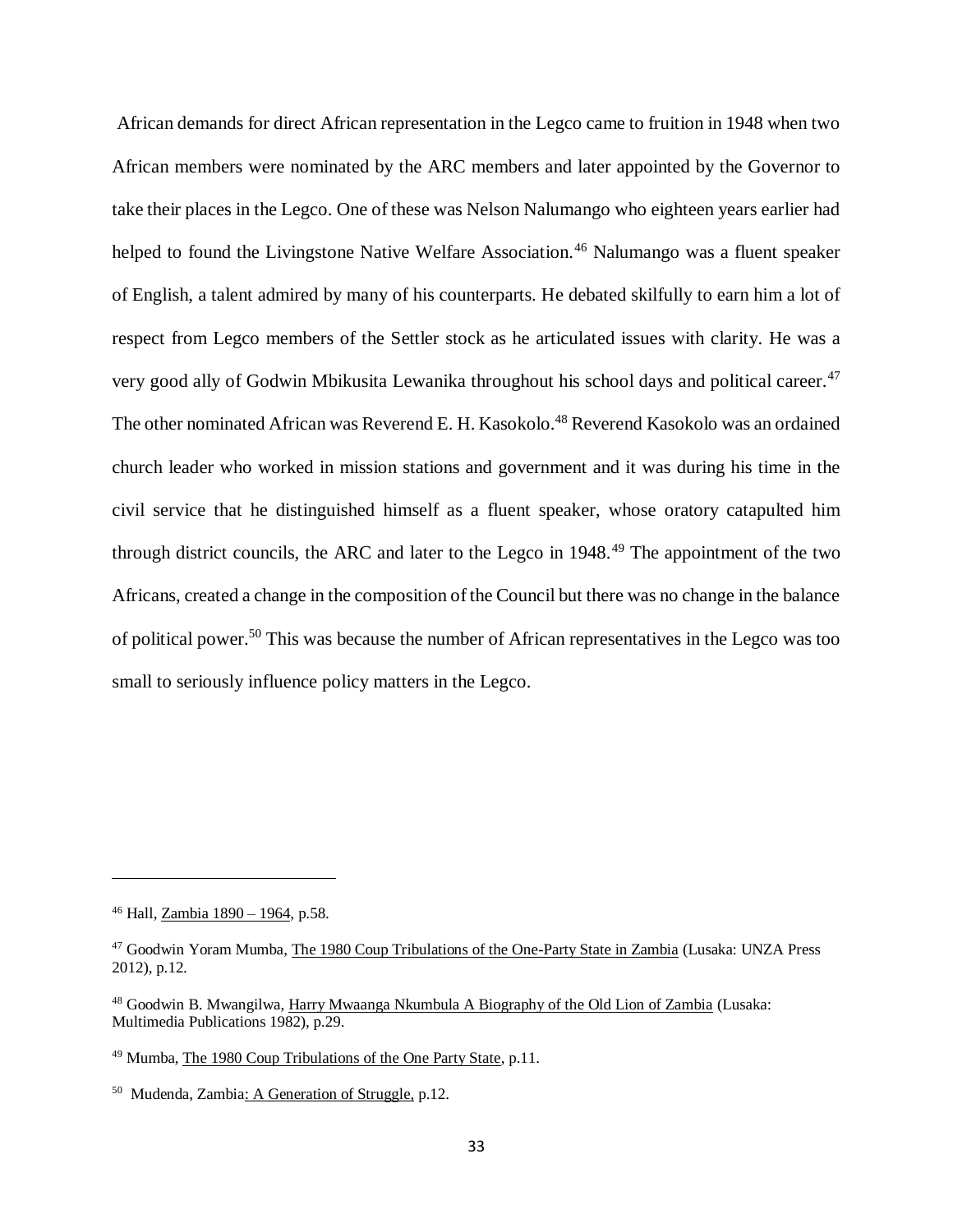Kasokolo and Nalumango were replaced by two ARC nominated members P. Sokota and D. Yamba. These joined J.S.Moffat, Reverend E.G. Nightingale and W. J. Scrivener who were nominated European Unofficial members representing African interests.<sup>51</sup> Yamba was a former school Headteacher at Luanshya Central School as well as former President of Federation of African Societies (FAS), which later became Northern Rhodesia African National Congress (NRANC) under Godwin Mbikusita Lewanika. 52 Having won the battle on direct representation in the Legco, Africans began to demand for more representation in the Legco arguing that the two representatives in the Council did not correlate with the African population.

Several ARC members made strong demands for parity in the Legco. While contributing on the motion on the Federation of Central Africa, G. Musumbulwa the ARC representative for Western Province argued that:

… we have two Africans representing our interests, two nominated Members representing African interests. We are, I think something like two million Africans in the country and then we find that our brothers or partners, who are less in number have more representation in central politics… we had increased representation in the Legco we will be secure and safe because we have more people talking for us. 53

<sup>51</sup> Northern Rhodesia Government, Northern Rhodesia Legislative Council Debates of the Third Session of the Ninth Legislative Council Debates Resumed (Lusaka: Government Printers, 9 June, 1951), p.1.

<sup>52</sup> Mumba, The 1980 Coup Tribulations of the One-Party State, p.13.

<sup>53</sup> Northern Rhodesia Government, Northern Rhodesia African Representative Council Special Session of the Second Council, 12 September, 1951, P.37.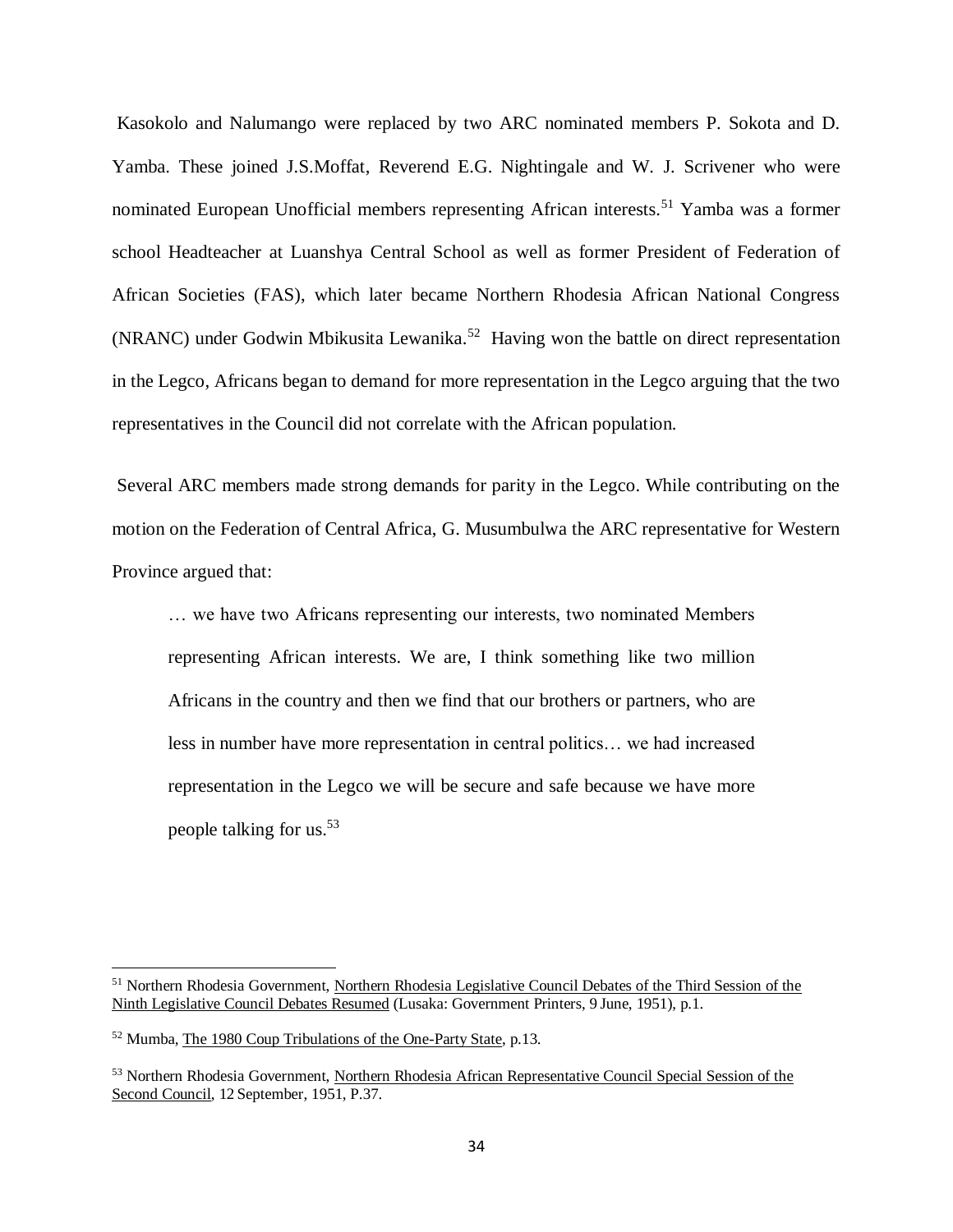Other ARC members who spoke on the need to increase African representation in the Legco was D.Siwale the ARC representative for Northern Province who argued that:

We all of us remember that we demanded an increase of African representation in the Legco recently and our request was denied by the Government of Northern Rhodesia. They say that we are not fit to sit in the Legco and that we cannot express ourselves fully in English. We can speak in our own languages and an interpreter could stand there as they do in other countries.<sup>54</sup>

By 1956, due to tense debates and agitation for increased representation in the Legco, the ARC nominated four more African representatives namely Robinson M. Nabulyato, Safeli H. Chileshe, Pascale Sokota and Lakement H. Ngandu to sit in the Legco in order to join the nominated Unofficial members representing African interests H. Franklin and F.B.Macrae.<sup>55</sup>

Qualification to be a member of the Legco for Africans was through nomination by the ARC while their European counterparts were elected through the ballot. This arrangement displeased Africans who started agitating for the franchise in the territory for all the citizens who were eligible regardless of the race. Debating during the proceedings, Dauti .L.Yamba, Western Province ARC representative demanded for universal adult suffrage as a means of election to the Legco and not an individual's race.

<sup>54</sup> Northern Rhodesia Government, African Representative Council, Proceedings of the Special Session of the Second Council, (Lusaka: September, 1951), p.6.

<sup>&</sup>lt;sup>55</sup> Northern Rhodesia Government, Northern Rhodesia Legislative Council Debates (Lusaka: Government Printers, 1956), p.1.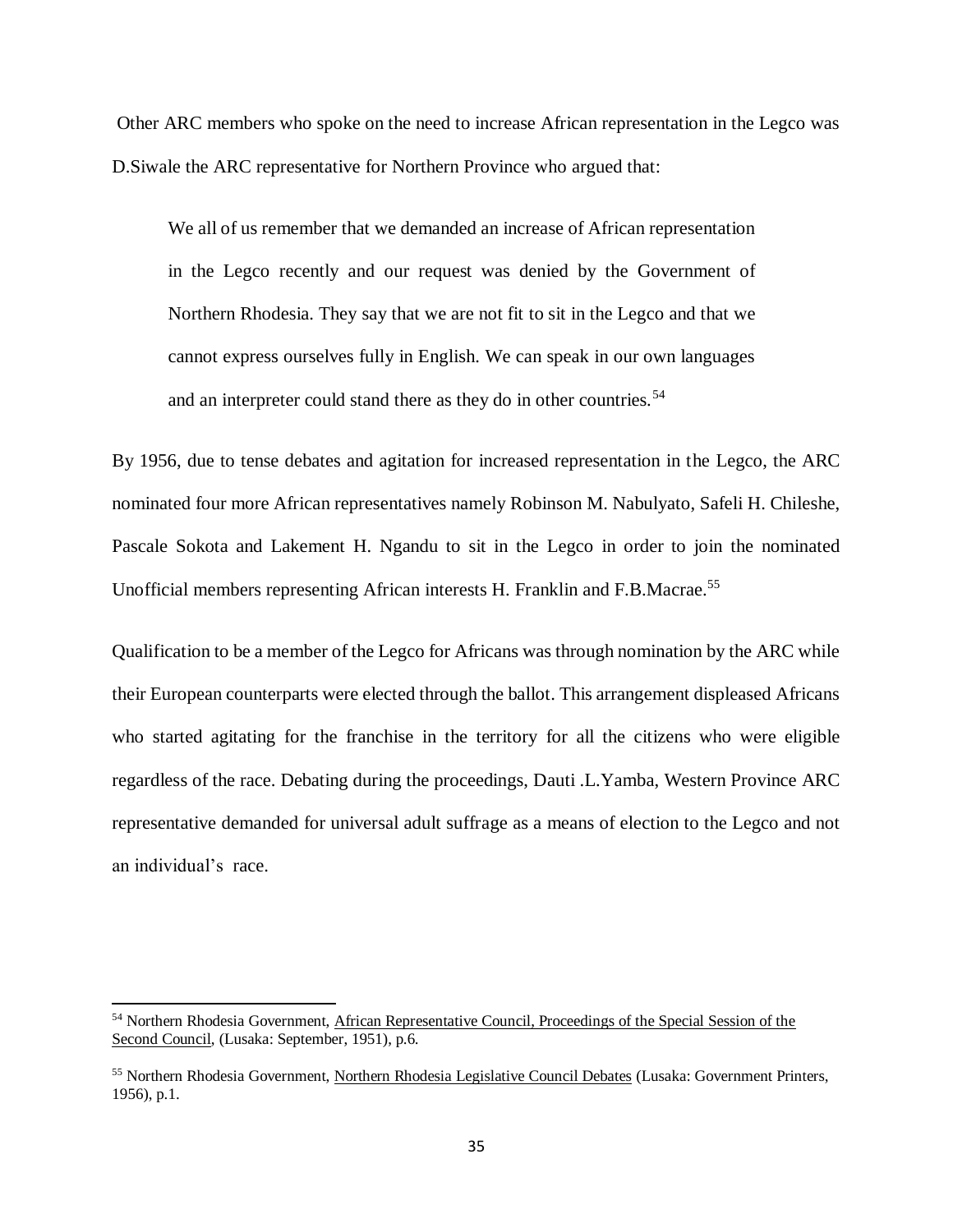He consequently argued as follows during heated and tense proceedings of the ARC:

Our request today in this motion is our demand for the extension of the franchise to the British protected persons in Northern Rhodesia without asking them to be naturalised as a British subject.<sup>56</sup>

A.Kazunga, the ARC representative for Western Province also spoke on the need for Africans to enjoy universal adult suffrage and argued as follows:

.. I know we Africans because of our blackness you deny us the right things for our life ... we want a full measure of protection and that is why we cry for universal suffrage.<sup>57</sup>

It is abundantly clear that African representation in the Legco was not granted freely by colonialists but came through pressure from Africans in the ARC.

African demands for franchise became topical during the motion on the Federation of Rhodesia and Nyasaland. They believed that the approach on the Federation by the Europeans was going to be more tactful if all Legco members were elected. They argued that Europeans were going to be more careful with Africans if all people in the territory were allowed to vote for their members.

### **Northern Rhodesia Franchise Law, 1948 - 1958**

 $\overline{\phantom{a}}$ 

Apart from the 1924 members of the Legco who were nominated, all the Councils were born out of elections. As a result, Northern Rhodesia came up with a number of constitutions which stipulated qualifications for voters and candidates. It is however important to note that the franchise

<sup>56</sup> Northern Rhodesia Government, Northern Rhodesia African Representative Council Session, (Lusaka: 15 December, 1953), p.145.

<sup>&</sup>lt;sup>57</sup> Northern Rhodesia Government, Proceedings of the African Representative Council, Special Session of the Second Council, (Lusaka: September, 1951), p.38.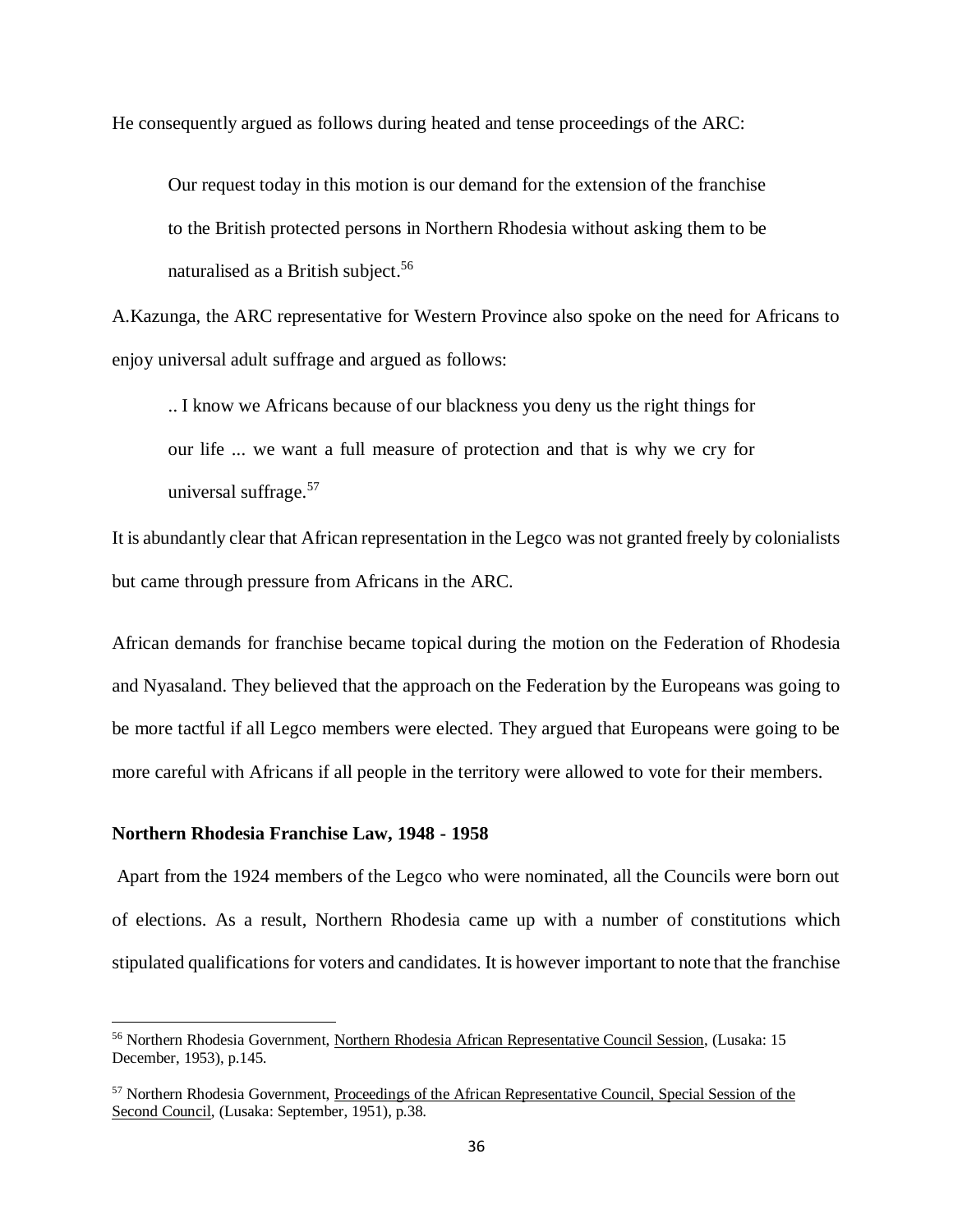law in Northern Rhodesia before 1958 was based on race and thus disadvantaging Africans at the expense of the settler community.

One major requirement was that for anyone to qualify as a voter and be elected as a member of the Legco, he or she was supposed to be a British subject of above 21 years of age. Other qualifications included occupation of a house or building valued at a minimum £250, possession of a mining claim and an income of at least  $\pounds 200$ <sup>58</sup> Additionally, applicants were required to have resided for a continuous period of at least two years in the territory and for three months in the electoral district in which one applied for registration.<sup>59</sup>

The Northern Rhodesia Ordinance No. 36 of 1958 further states that:

Every person shall be deemed to have the requisite qualification for registration as an Ordinary voter who has undergone a period of not less than two years' full time Secondary education followed by a period of not less than four years' full-time service as a member of a prescribed Religious body...<sup>60</sup>

Furthermore, the Legislative Council Amendment No 2 Ordinance 1953 states that: … no person shall be entitled to be registered as a voter in any electoral area who has been sentenced by a Court in any part of Her Majesty's dominions to death or to imprisonment by whatever name called for a term of or exceeding six months and has not either suffered the punishment to which he was

<sup>58</sup> Mulford, The Northern Rhodesia General Election 1962, p.4.

<sup>59</sup> Mulford, The Northern Rhodesia General Election 1962, p.4.

<sup>60</sup> Northern Rhodesia Government, Northern Rhodesia Government Ordinances (Lusaka: Government Printer, 1959), p.1190.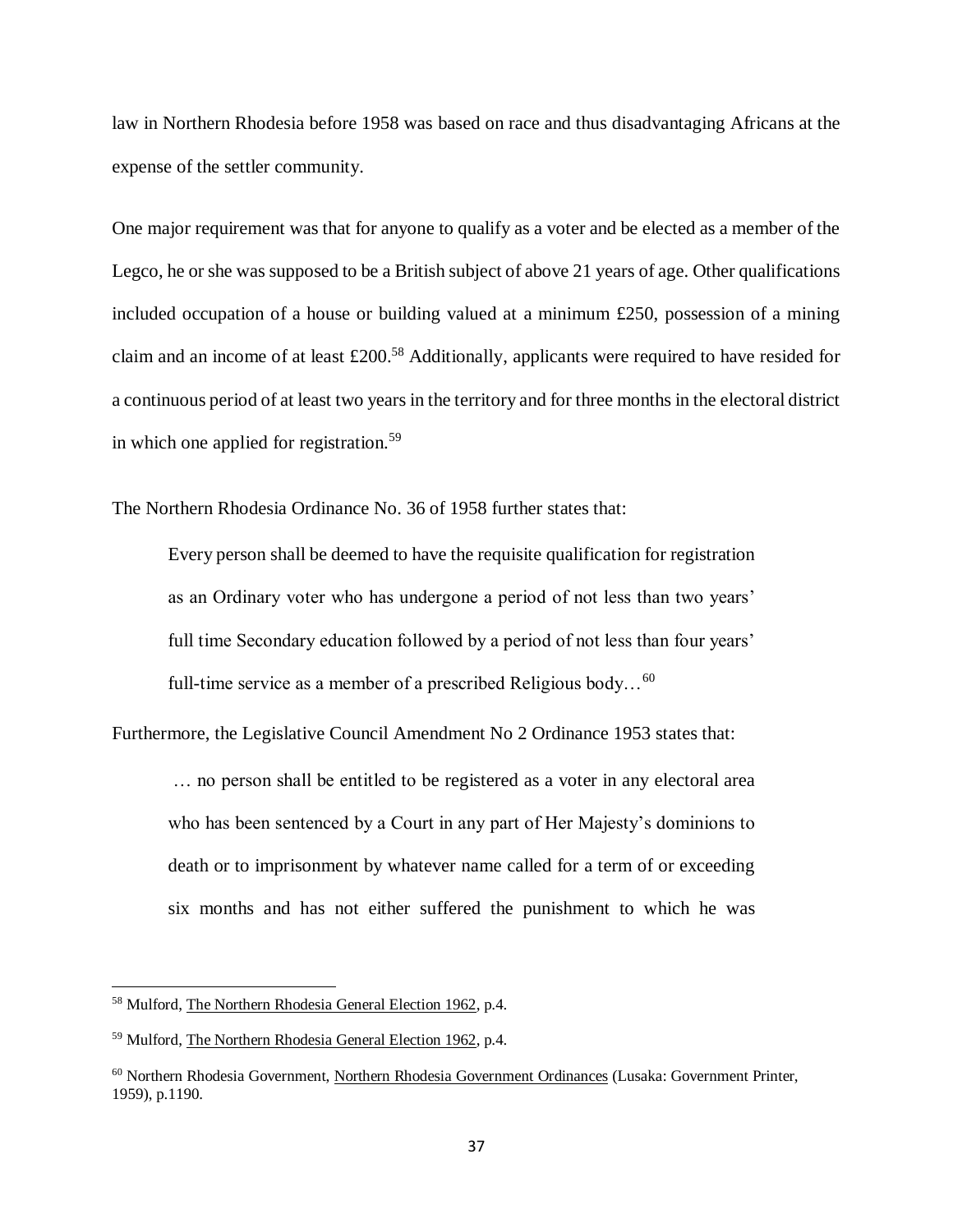sentenced or such other punishment as may by competent authority have been substituted therefore or received a free pardon....<sup>61</sup>

As has been observed, it is clear that the franchise law prevented Africans from qualifying to be elected as Legco members. The very first requirement discriminated Africans since they were not Subjects but British Protected persons as colonised people. Secondary education was equally farfetched as most Africans could only access elementary education at that time. In order to fight against these discriminatory provisions, Africans seized the opportunity in the ARC to campaign for universal adult suffrage as a means of qualifying to be elected to the Legco.

In demanding for the franchise during Legco elections, Yamba argued that Europeans were supposed to extend it to British Protected persons in Northern Rhodesia and not suppress them.<sup>62</sup> During the motion on enactment and introduction of the Federation, Yamba demanded that Africans were supposed to be accorded franchise as Protected persons without asking them to be naturalised. He argued that the fee for naturalisation was very high and that it was supposed to be reduced from £5 to 2s. 6d.<sup>63</sup> As regards parity, another ARC member Ngandu argued that if parity was to be granted, African representatives were supposed to be 12 just like the European representatives.<sup>64</sup>

<sup>61</sup> Northern Rhodesia Government, Northern Rhodesia Government Bills, (Lusaka: Government Printer, 1953), p.3.

<sup>&</sup>lt;sup>62</sup>Northern Rhodesia Government, Northern Rhodesia African Representative Council Session, 15 December, 1953, P.139.

<sup>63</sup>Northern Rhodesia Government, Northern Rhodesia African Representative Council Session, 15 December, 1953, P.141.

<sup>64</sup> Northern Rhodesia Government, Northern Rhodesia African Representative Council Session, 15 December, 1953, p.149.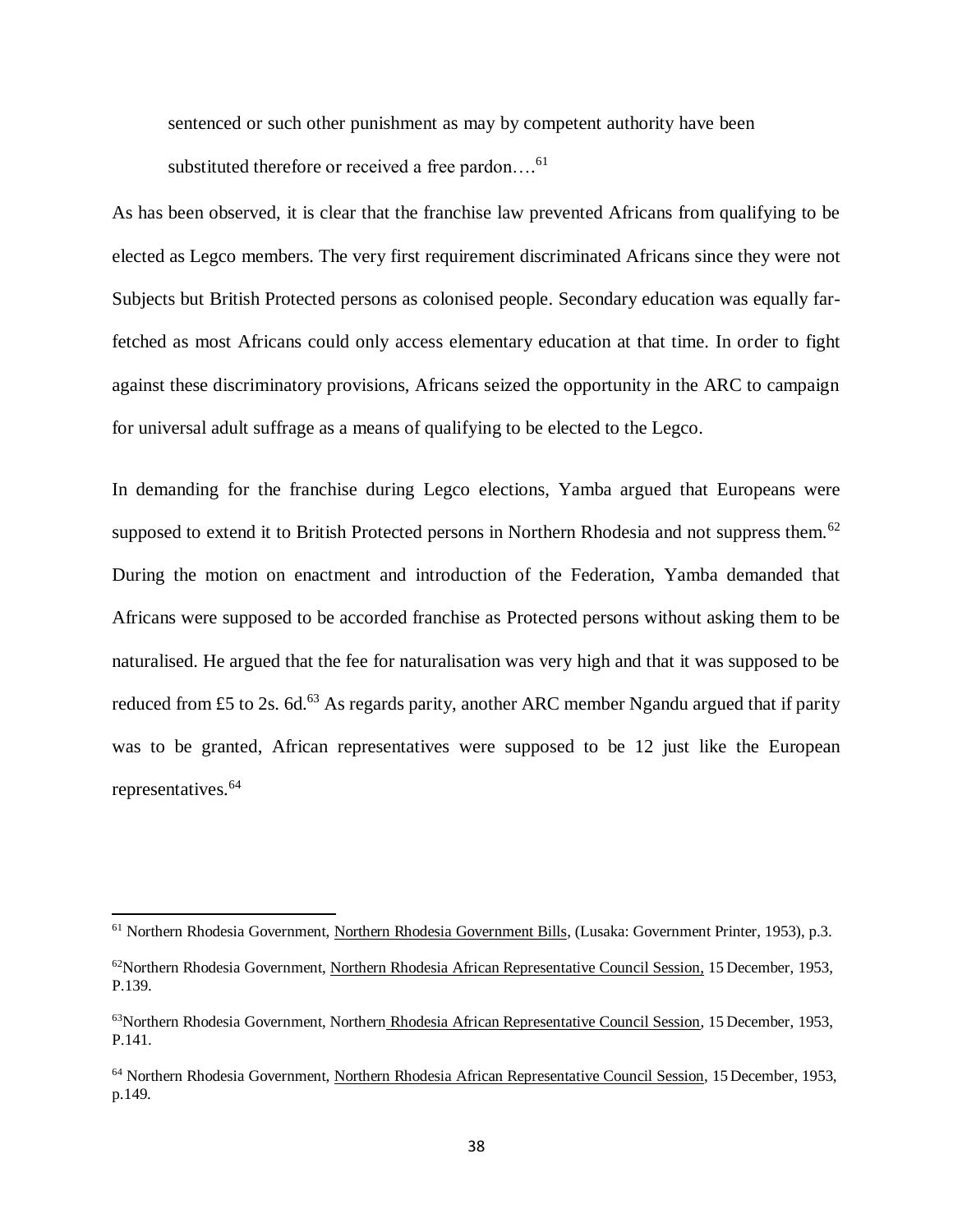On the need for naturalisation by Africans to qualify as voters, Sokota argued that it would be unfair for Europeans to expect Africans to naturalise when they had settled in Northern Rhodesia earlier and would not go anywhere even if there was trouble.<sup>65</sup> The demands by African nationalist leaders, ARC representatives and African Legco members for universal adult suffrage in elections ultimately led to constitutional changes in the territory. These changes resulted into the 1958 Constitution which paved way for the 1959 Northern Rhodesia General election.

### **The Formation of the 1959 Legislative Council**

 $\overline{a}$ 

The 1959 Legco was a product of political pressure exerted on the Colonial masters by Africans on the one hand while on the other it was the desire by the Settlers and their representatives to maintain political dominance of the Africans. The process on the proposals for a new constitution for Northern Rhodesia began at a time when Governor, Arthur Benson, opened the First Session of the  $10<sup>th</sup>$  Legco for the territory on 10 April, 1954.<sup>66</sup> It must be noted that prior to 1959, the Common Voters' Roll was 'common' only in name. Representation in the Legco was by racial division; and the tendency was therefore naturally for European members to feel primarily responsible to their race only and for the African to feel that they had no responsibility for interests other than theirs. <sup>67</sup> The 1958 Constitution was therefore meant to broaden the franchise and to devise a different method of electing the members of the Legco.<sup>68</sup> The constitution was meant to subordinate the race to universal voting rights based on the nationality.

<sup>&</sup>lt;sup>65</sup> Northern Rhodesia Government, Northern Rhodesia African Representative Council Session, 15 December, 1953, p.153.

<sup>66</sup> Alexander Grey Zulu, The Memoirs of Alexander Zulu (Ndola: Times Printpak Zambia Limited, 2007), p.78.

 $67$  Northern Rhodesia Government, Proposals for Constitutional change in Northern Rhodesia, p.24.

<sup>68</sup> Northern Rhodesia Government, Proposals for Constitutional change in Northern Rhodesia, p.24.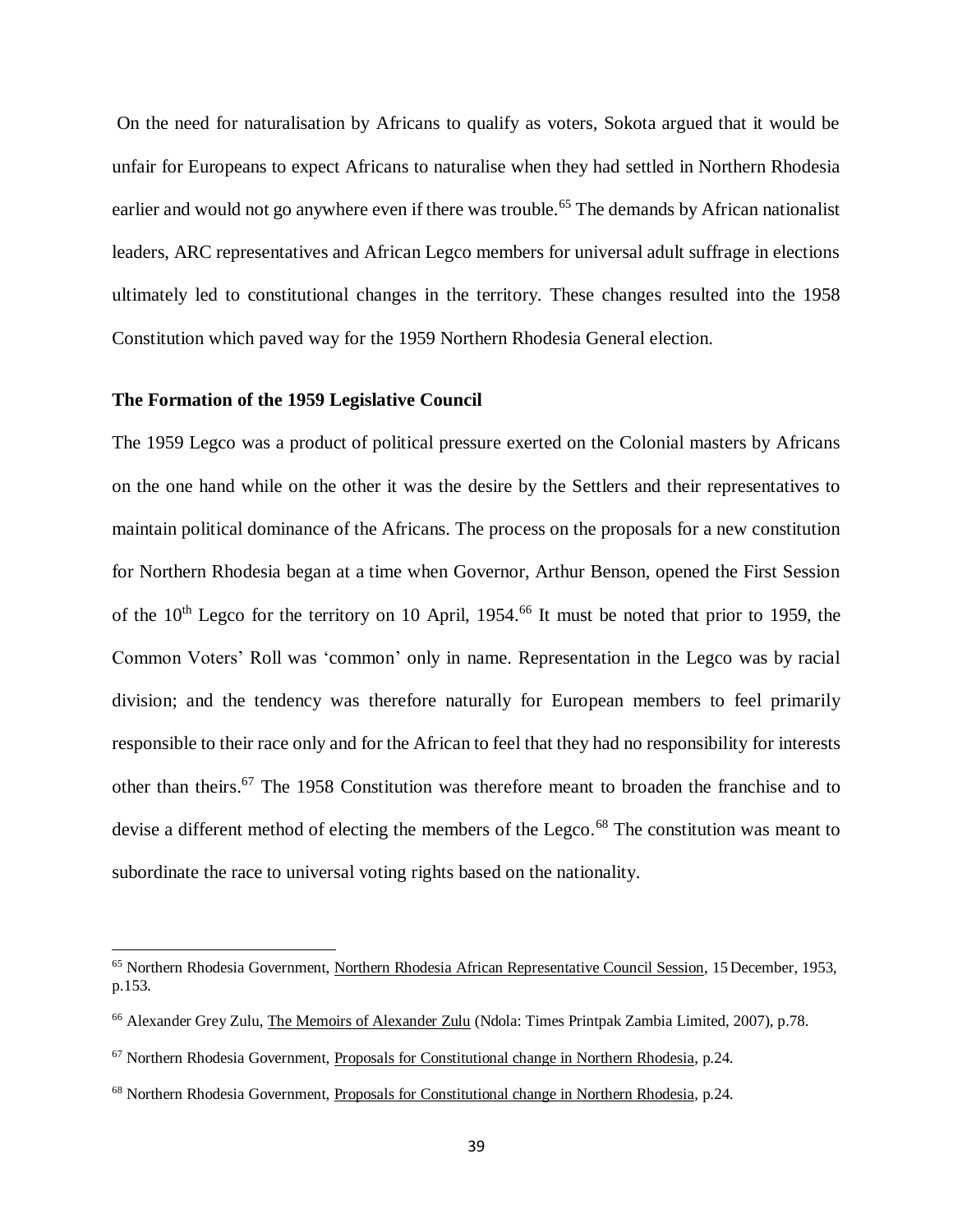The Constitutional changes which were effected in 1959 followed recommendations of the Moffat Resolutions of 1954, which stressed the replacement of racial representation by a system under which all members of the Legco would be elected by means of a common machinery providing for the first time representation of all qualified voters in a geographical constituency.<sup>69</sup> At the end of July 1954 John Moffat, who since 1951 had been working to achieve an acceptable definition of partnership, succeeded in getting the Legco to approve the so called Moffat Resolutions with only John Gaunt an extreme right wing Dominion Party member voting against it.<sup>70</sup> The most significant clause was that 'Every lawful inhabitant of Northern Rhodesia has the right to progress according to his character, qualifications, training, ability and industry without distinction of race, colour or creed.'<sup>71</sup>

For the purpose of holding the 1959 elections, Northern Rhodesia produced the Benson Constitution of 1958. This Constitution intended to establish two voters' rolls; one 'Ordinary' mainly for Europeans and a 'Special' roll for Africans. The following qualifications were supposed to be met by voters:

### Ordinary Voters

- a) £720 per annum (or ownership, including leasehold, of property valued at £1,500);or
- b) £480 per annum or ownership, including leasehold, of property valued at £1,000), plus four years' primary education: or
- c) £300 per annum (or ownership, including leasehold, of property valued at £500), plus four years' secondary education; or

<sup>69</sup> Chibesakunda, The Parliament of Zambia, p.26.

<sup>70</sup> Phillip Brownrigg, Kenneth Kaunda (Lusaka: Kenneth Kaunda Foundation, 1989), p.30.

<sup>71</sup> Brownrigg, Kenneth Kaunda, p.30.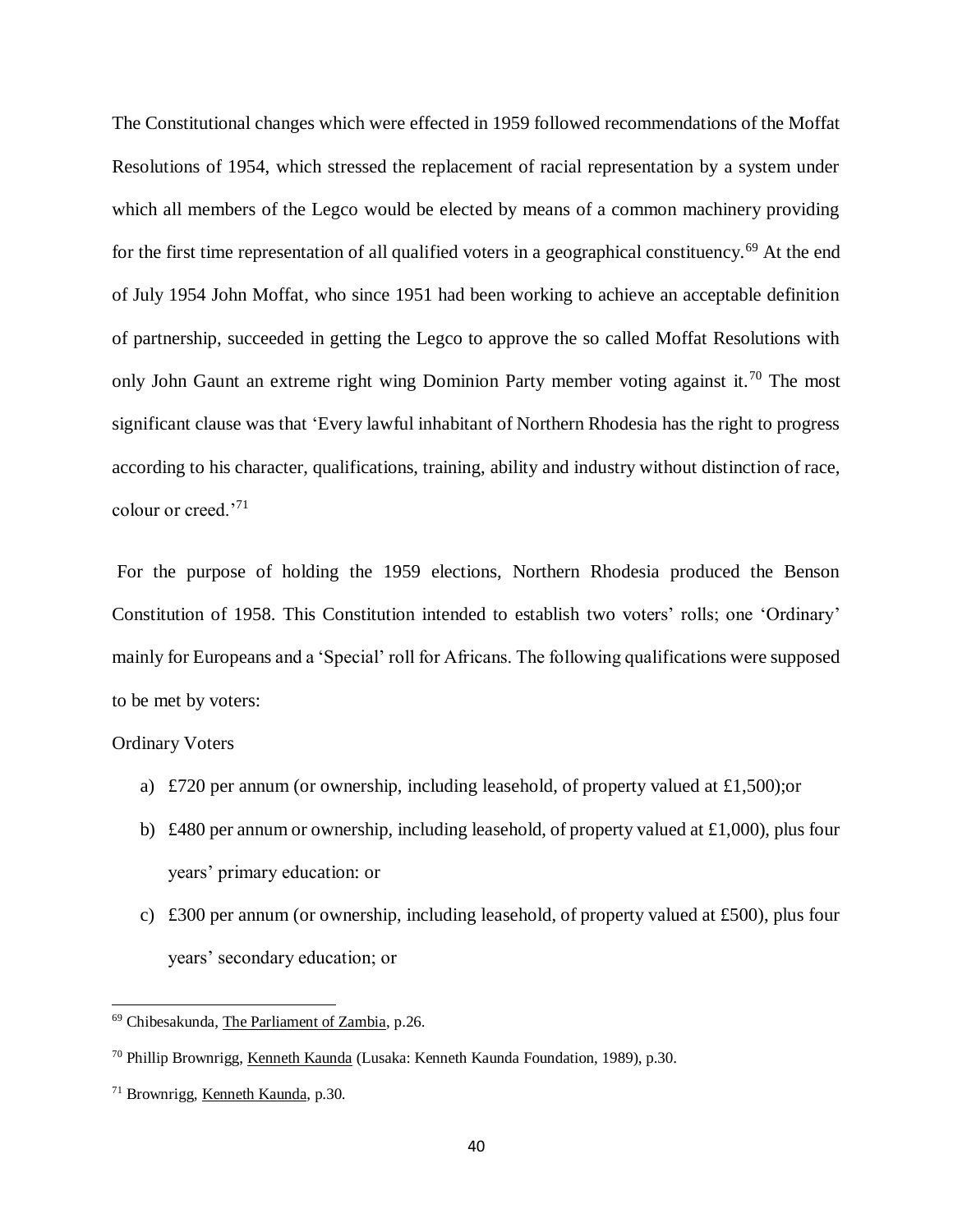- d) Ministers of religion who have undergone certain stipulated courses of training and periods of service in the ministry and who follow no other profession or gainful occupation; or
- e) Paramount Chiefs and other chiefs recognised by the Governor; or those certified by the Resident Commissioner in the Barotseland Protectorate to be of equivalent status.<sup>72</sup>

### Special Voters

 $\overline{a}$ 

- a) £150 per annum (or ownership, including leasehold, of property valued at £500):or
- b) £120 per annum plus two years' secondary education;
- c) Certain headmen or hereditary councillors, who are recognised as such by their Chiefs, and are performing unpaid service in each office to the community:
- d) Persons who are in receipt of a monthly or annual pension earned after twenty years' service with one employer.

The wife (only the first wife of a polygamous marriage) of any person in one of the above categories may qualify if she fulfils the following qualifications, which will be required of every voter:

- i. Simple Literacy: Applicants must be able to complete in English without assistance the application to be registered as a voter.
- ii. Age: Minimum age 21
- iii. Nationality: British Subject, Citizen of Rhodesia and Nyasaland, or British Protected Person by virtue of connection with Northern Rhodesia.
- iv. Residence: Two years in the Territory and three months in the constituency.<sup>73</sup>

 $72$  Northern Rhodesia Government, Proposals for Constitutional Change in Northern Rhodesia, p.25.

<sup>73</sup> Northern Rhodesia Government, Proposals for Constitutional Change in Northern Rhodesia, p.25.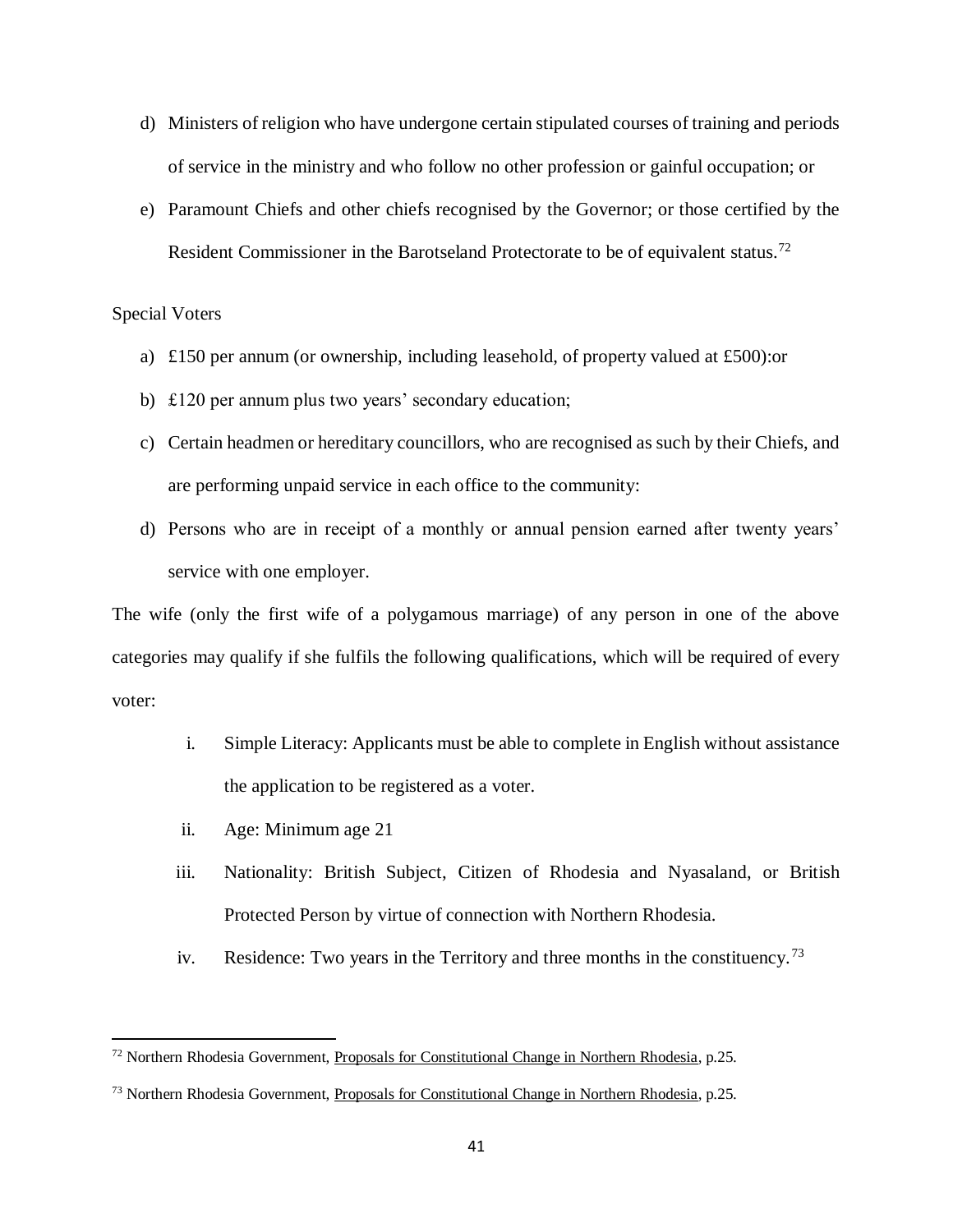The 1958 Constitution offered Africans a prospect of being directly elected in the Legco and the prospect of participating in the Executive Council.<sup>74</sup> In March, 1958, the Northern Rhodesia government presented to the Legco Proposals for Constitutional Changes for Northern Rhodesia which were presented as a White Paper for general discussion.<sup>75</sup> The proposals were accepted by the British Government in mid-December with some modifications. The Constitution provided for a Legco composed of a Speaker and thirty members; twenty-two elected members, six Official Members (four of whom were ex-officio and Ministers, and two nominated Officials) and two nominated Unofficial Members.<sup>76</sup> Of the 22 elected members:

12 were from 'Ordinary constituencies' each returning one member, which would together include all the Crown land areas which are generally adjacent to the railway line plus certain areas of Native Trust land and Native Reserves which are adjacent to crown land areas.

Six were from 'Special constituencies' each returning one member, which would cover the rest of Northern Rhodesia (including those smaller areas of Crown land which are not generally adjacent to the railway line).

Two were from two regrouped constituencies covering the total area of the special constituencies' but specifically reserved for European members.

<sup>74</sup> Zulu, Memoirs of Alexander Grey Zulu, p.80.

<sup>&</sup>lt;sup>75</sup> Northern Rhodesia Government, Northern Rhodesia Inquiry Report into all the circumstances which gave rise to the making of the Safeguard of Elections and Public Safety Regulations, 1959, (Lusaka: Government Printers, 1959), p.4.

 $76$  Northern Rhodesia Government, Inquiry on the making of the Safeguard of Elections and Public Safety Regulations, 1959, P.5.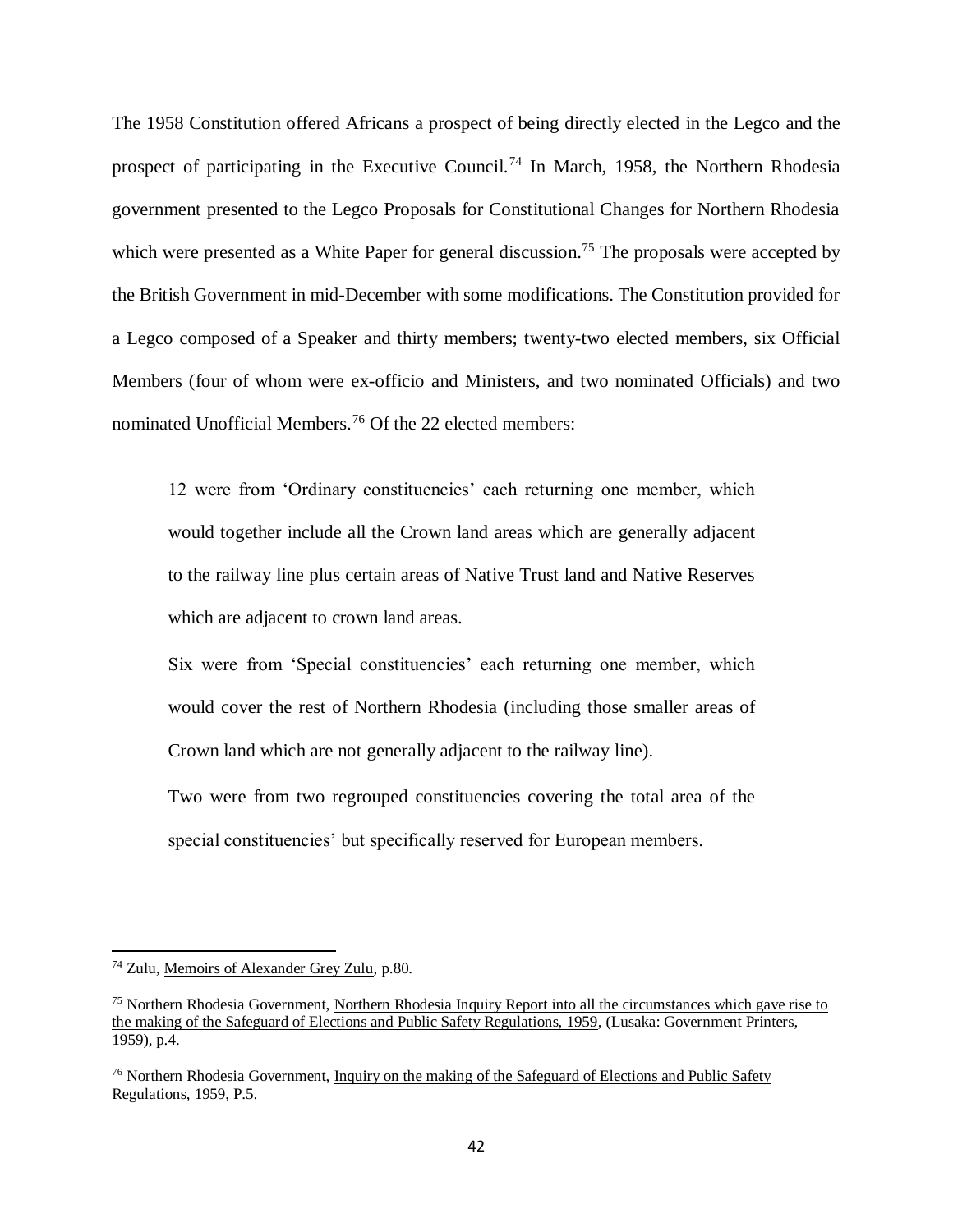Two were from two regrouped constituencies covering the total area of the 'ordinary constituencies' but specifically reserved for African members.<sup>77</sup>

### **The 1959 Northern Rhodesia Election**

The Benson Constitution did not please some nationalists in the territory. Nkumbula's grudging decision to contest elections under the infamous 1958 Benson Constitution, which denied universal suffrage to Africans, resulted in radical elements in the ANC breaking away to form Zambia African National Congress (ZANC) in October, 1958.<sup>78</sup> ZANC held its first National Council in Lusaka on the 24 to 27 December, 1958 and condemned the new Constitution. As a protest against the 1958 Constitution, the party discouraged Africans to register as voters for the 1959 General elections or to stand as candidates.<sup>79</sup> ZANC considered the 1958 Constitution as an undemocratic document which was tailored to delay and block Northern Rhodesia's attainment of selfgovernment. It first campaigned against the African registration on the 'Special' roll and later for a boycott of the election.<sup>80</sup>

ZANC's position during the campaigns was based on the fact it had a moral obligation to dissuade the African population from taking part in polls whose Constitution was designed to frustrate the advancement of the Africans towards majority rule by perpetuating settler and colonial rule through electoral devises that were in favour of the minority in the territory.<sup>81</sup> On the other hand,

<sup>77</sup> Northern Rhodesia Government, Proposals for Constitutional change in Northern Rhodesia, p.8.

<sup>78</sup> William T. Kalusa, 'The Killing of Lillian Margaret Burton and Black and White Nationalists in Northern Rhodesia (Zambia)' in W.T.Kalusa and M Vaughan (eds) Death, Belief and Politics in Central Africa, (Lusaka: Lembani Trust, 2013), p.208.

 $79$  Northern Rhodesia Government, Inquiry on the making of the Safeguard of Elections and Public Safety Regulations, 1959, p.7.

<sup>80</sup> Sardarnis, Africa Another Side of the Coin, p.59.

<sup>81</sup> Zulu, Memoirs of Alexander Grey Zulu, p.85.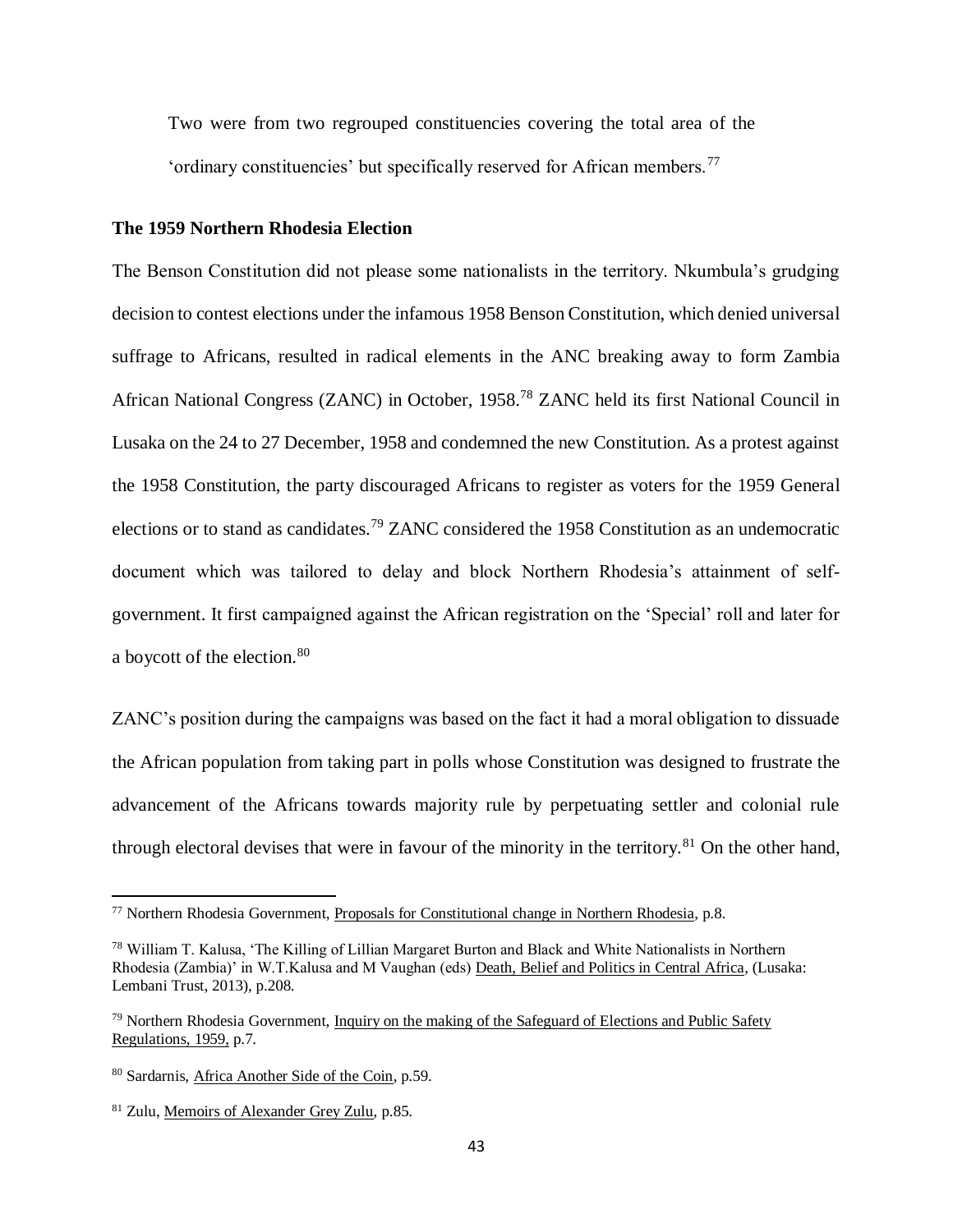in December, 1958 Nkumbula and his followers decided to take part in the elections on his own a move which became a severe blow to ZANC.<sup>82</sup> ZANC deemed it unfair that out of 72, 000 Europeans, 22,617 were registered as voters and allocated 12 seats, while only 7,617 African voters out of a population of 2,220,000 were allocated with only 6 seats.<sup>83</sup> The ZANC campaigned against this imbalance. Its campaign was very successful as only 6,846 Africans actually registered as 'Special' voters, against a government projection of 24,648.<sup>84</sup> Despite ZANC' protest and boycott, the 1959 general elections still went ahead and took place on 20 March, 1959.

### **Results and Composition of the 1959 Legco**

There were 54 candidates who successfully participated in the election of 20 March, 1959 for 20 seats.<sup>85</sup> Eligible Europeans and Africans participated in the elections as voters and candidates. The United Federal Party (UFP) led by John Roberts in Northern Rhodesia won 13 seats of the 22 elected seats, 11 'Ordinary' and both African reserved seats. The Central African Party (CAP) secured the two European reserved seats as well as one of the 'Special' seats. ANC, through Nkumbula, won the only the South Western seat. In all, Africans secured six seats two for UFP, two independents (Pascale Sokota and Robinson Puta), one CAP and one ANC.<sup>86</sup> The 1959 Elections resulted into the birth of the Eleventh Legco.<sup>87</sup> This Legco comprised 30 members who

<sup>&</sup>lt;sup>82</sup> Northern Rhodesia Government, Inquiry on the making of the Safeguard of Elections and Public Safety Regulations, 1959, p.11.

<sup>83</sup> Zulu, Memoirs of Alexander Grey Zulu, p.115.

<sup>84</sup> Sardanis, Africa Another Side of the Coin, p.59.

<sup>85</sup> Zulu, Memoirs of Alexander Grey Zulu, p.135.

<sup>86</sup> Mwangilwa, Harry Mwaanga Nkumbula A Biography of the Old Lion of Zambia, p.51.

<sup>&</sup>lt;sup>87</sup> National Assembly of Zambia, Time Chart on the Zambia Legislature, Abstract Series No 3 (Lusaka: National Assembly Research Department), 1995, p.3.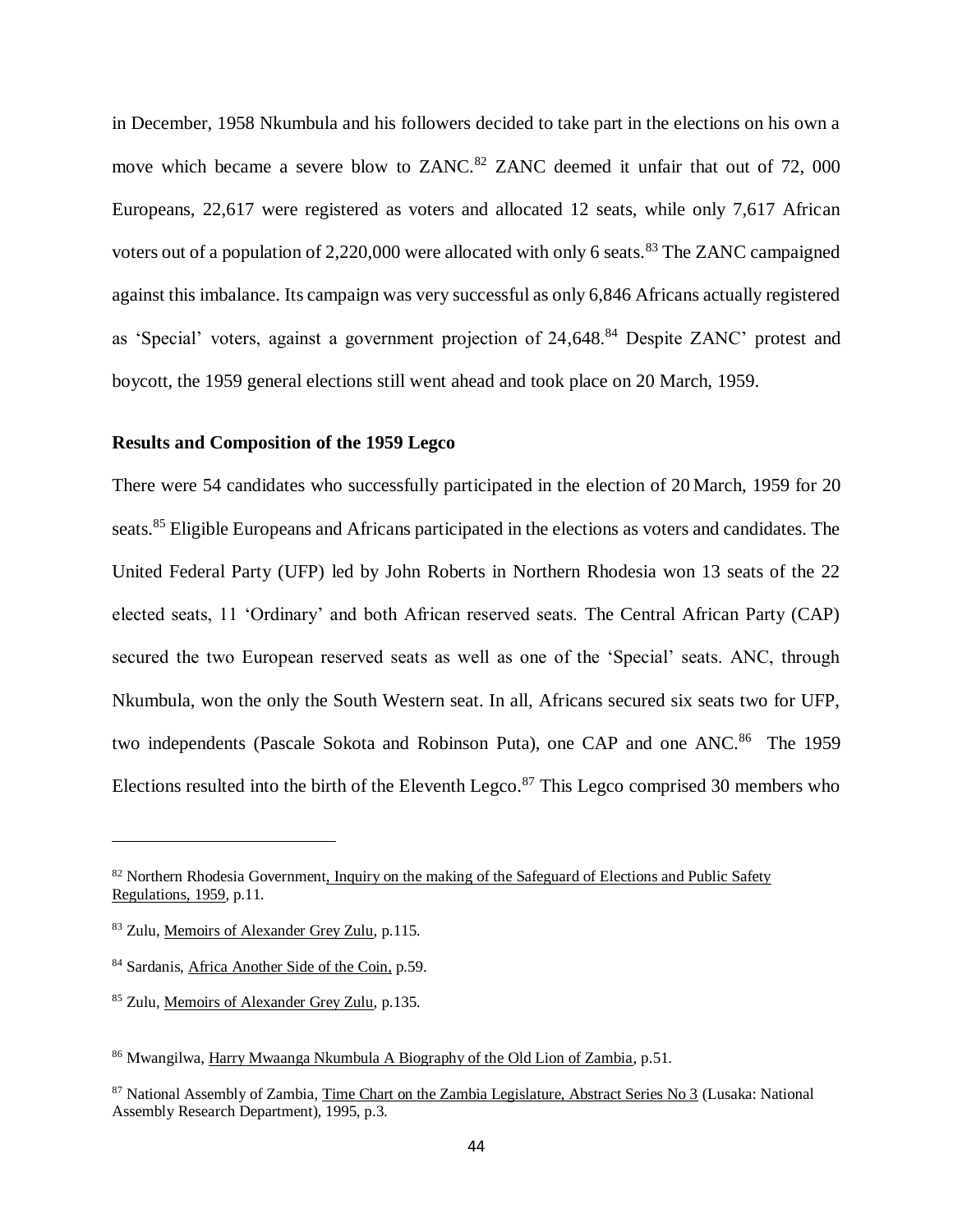included four Officials (the Chief Secretary, the Minister of Finance, the Minister of Legal Affairs and the Minister of Native Affairs), 22 elected members from constituencies, two nominated Officials and two nominated Unofficials.<sup>88</sup>

On 9 April two by-elections were held in the Northern and Luapula special constituencies in which two independent candidates namely, Lakement Ng'andu and S.M. Mununga were returned, respectively. This means, therefore, that the final state of parties was as follows: UFP 12; CAP three; DP and ANC, one seat each; and independents four.

See **Appendix 4** for the state of parties' membership in terms of Legco representation after the 1959 election.

# **Conclusion**

 $\overline{\phantom{a}}$ 

This chapter concludes that the Northern Rhodesia Legco was composed of Official members, Unofficial members and the Governor who was initially the President of the Legco but later an appointed Speaker. The composition of Official and Unofficial members kept on changing in terms of numbers between 1948 and 1959. Unofficial members who were initially in the minority gained majority over Official members. The numerical advantage of Unofficial members over the Official members resulted into the Unofficial members having a stronger say in influencing policy matters in the territory.

This conservative House which was initially meant for European representatives experienced several radical changes between 1948 and 1959. The changes included the transfer of the Presidency of the Legco from the Governor to an appointed Speaker. This transition was meant to

<sup>88</sup> Zulu, Memoirs of Alexander Grey Zulu, p.153.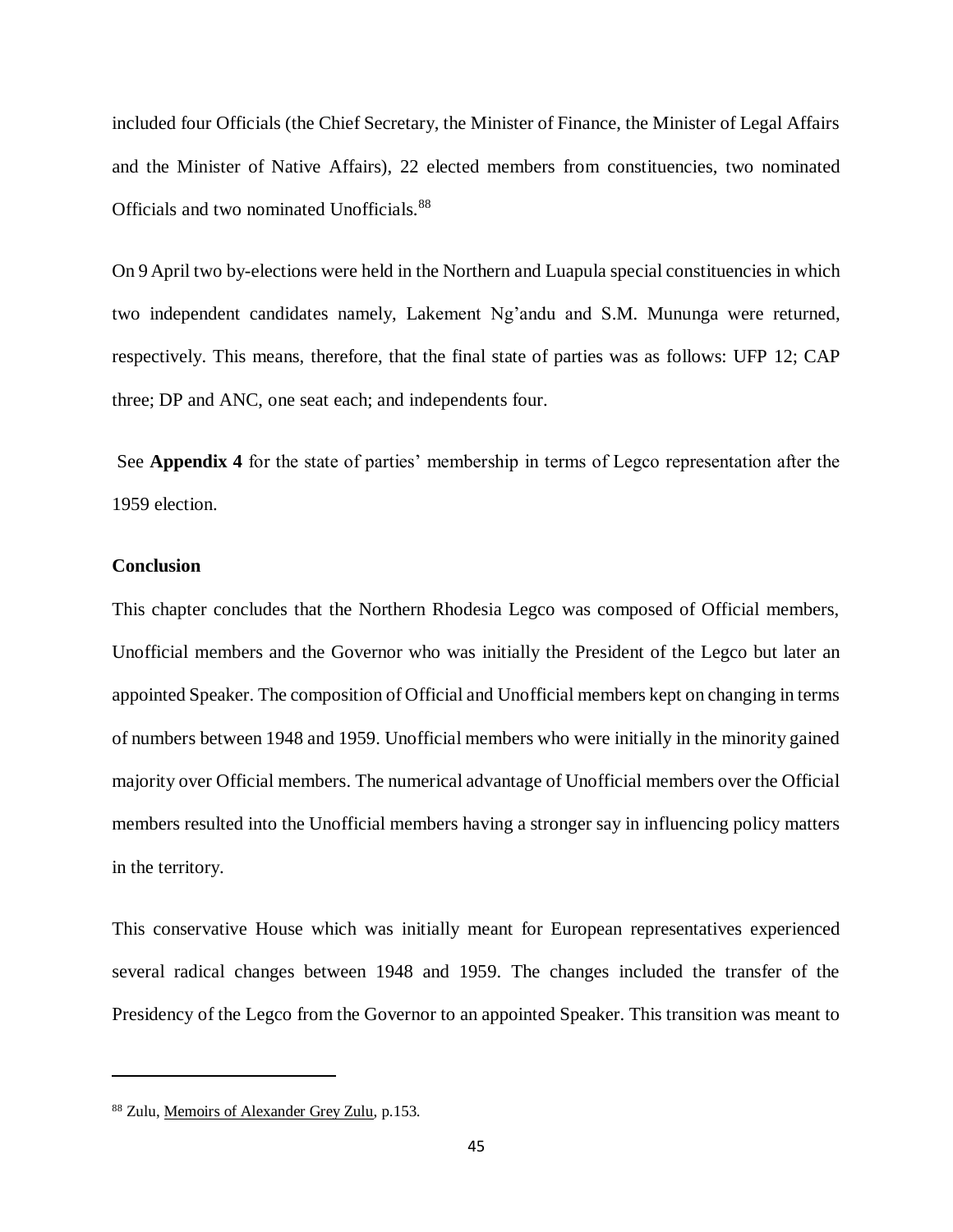protect the Governor from unwarranted criticism by Unofficial members. On the other hand, the replacement of the Governor by the Speaker assisted the House to have a neutral chairperson as opposed to the Governor who was more linked to the Colonial Office in London. The other change was on the extension life of the Legco from three to five years.

African representation which was non-existent up to 1948 was also realised during the period. This feat was achieved through the use of organisations such as the ARC and the ANC where enlightened African nationalists agitated for direct representation. It was also during this period when direct participation in elections by Africans was allowed through the 1958 Constitution defective though it was. Though at an insignificant level, the 1959 Legco had a multi-racial outlook as both the Whites and Africans were elected to the House following the 20 March, 1959 general elections.

It must however be noted that the 1959 Legco faced serious political upheavals. This was mainly due to the failure by the Benson Constitution to produce a significantly racially balanced Legco anchored on universal adult suffrage as agitated by Africans and the dramatic rise of ZANC led by Kaunda. As a consequence, to the political tension in the territory, the colonial government was compelled to introduce Constitutional changes which facilitated the creation of the 1962 Legco. Suffice to state that the only notable national political figure who was elected to the Legco was Nkumbula of the ANC. The majority African nationalists fought for direct representation in the Legco outside the House as will be demonstrated in the next chapter.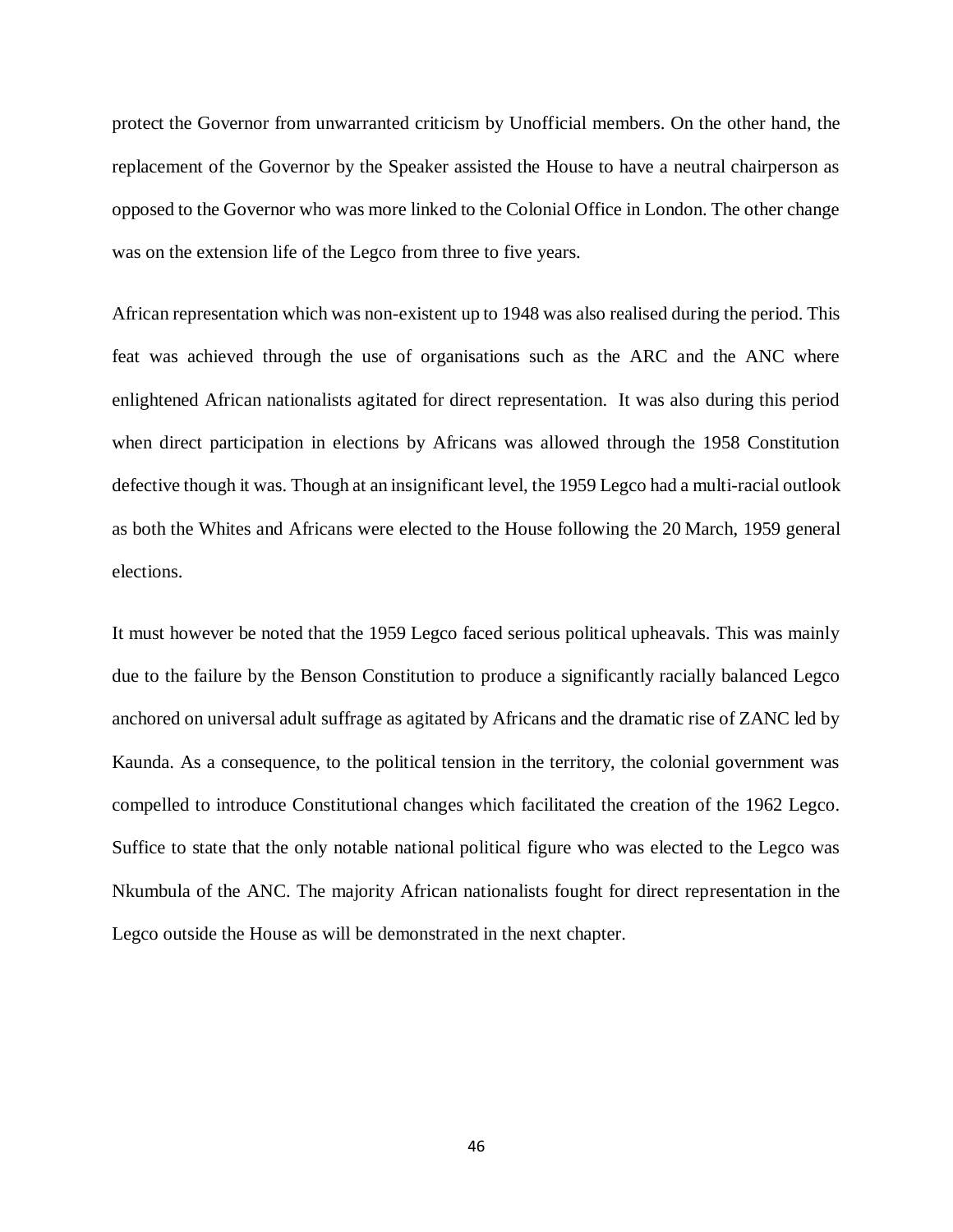### **CHAPTER THREE**

# **NATIONALISM AND CONSTITUTIONALISM IN THE DEVELOPMENT OF THE LEGISLATURE, 1959 TO 1968**

This chapter examines how nationalist activities and various constitutions which were enacted between 1959 and 1968 affected the legislature as has been highlighted in the previous chapter. It demonstrates that African nationalism, though mainly carried outside the House, affected the Zambian legislature. It examines how the 1962 Constitution though tailored to produce a Legislative Council (Legco) with a European majority led to the birth of the first African government in a form of a coalition government. It discusses the challenges of the fragile and shaky coalition government which ended after the independence election on 20 January, 1964. During this election, eligible voters were provided with an opportunity to vote on the basis of universal adult suffrage. This election produced a National Assembly which for the first time was dominated by Africans.

The United National Independence Party (UNIP) which was more organised than the African National Congress (ANC) and the National Progressive Party (NPP) as evidenced by the Party's managing to stand unopposed in 24 constituencies after the closure of nominations scooped a total of 65 seats. The ANC and the NPP could only manage ten seats each in a House of 75 constituencies. This chapter also discusses the 1968 elections and examines how the National Assembly, born out of this election, contributed towards the birth of the Second Republic and the One-Party Parliament after other Parties were outlawed.

# **Steps Leading the Creation of the 1962 Legislative Assembly**

The 1962 Northern Rhodesia Legco was a product of the elections which were held under the 1962 Constitution. The man who spearheaded this constitution was Ian Macleod, the Secretary of State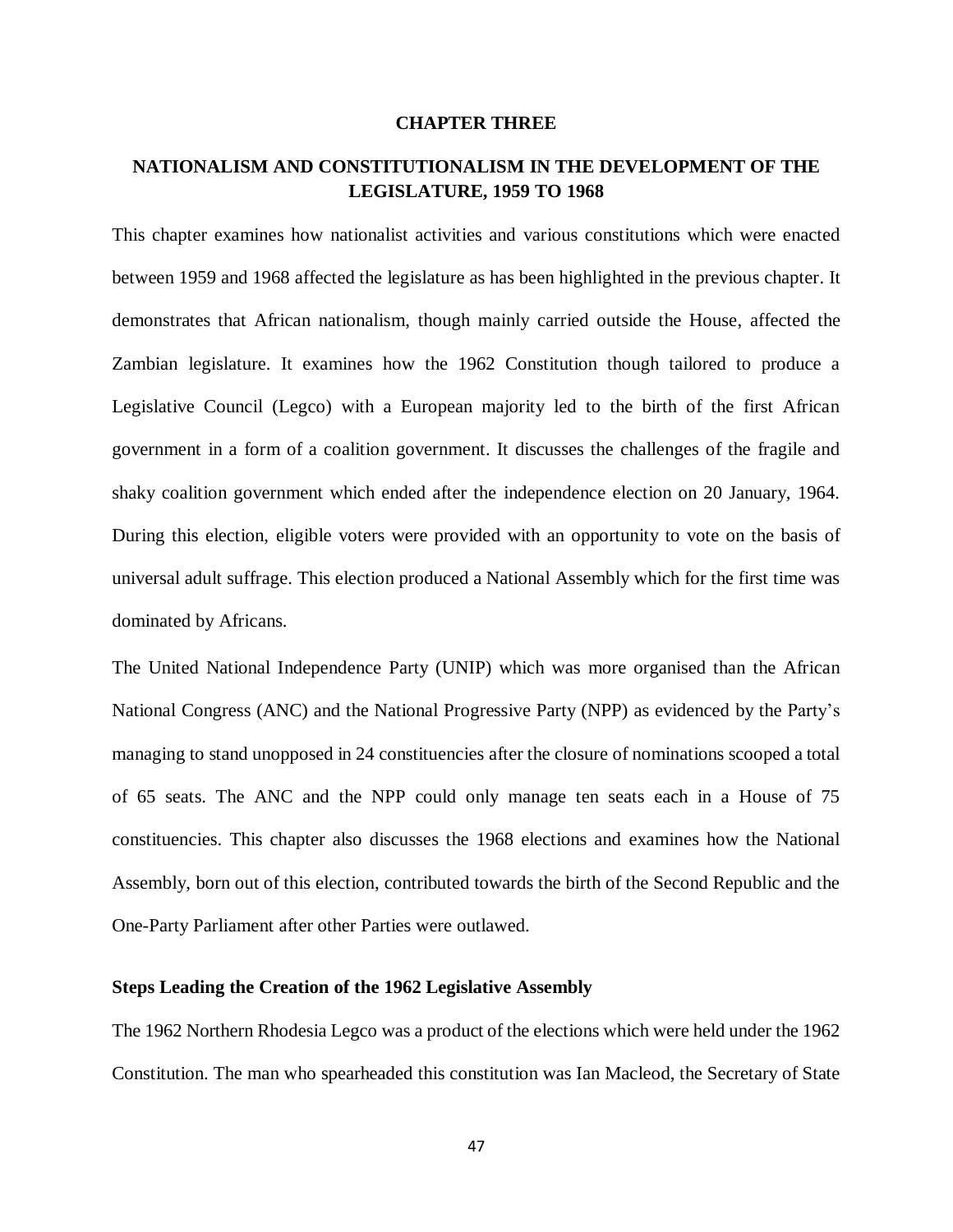for Colonies.<sup>1</sup> Macleod was quite instrumental in introducing the 1962 Constitution which favoured the minority settler community's hold to power at the expense of the majority Africans.<sup>2</sup> He began the process on 21 February, 1961 when he presented to Parliament his famous 15/15/15 Proposal designed to protect minority Europeans and disenfranchise majority Africans with devalued votes. He had rejected at that stage the Monkton Commission's recommendation of a Constitution giving a straight forward African majority.<sup>3</sup> Macleod proposed a new Legco that was going to have 45 elected members which was double the number in the 1959 Legco. Consequently, the territory was divided into 15 Higher franchise constituencies, 15 Lower franchise constituencies and Seven National constituencies. Legco members were to be elected in three ways; namely the Lower roll voters which was mainly meant for Africans to elect 15 members, the Upper roll designated mainly for non-Africans to elect 15 members and voters on both rolls were required to elect 15 National members.

The 15 National members were to be elected in seven constituencies each returning two members, and one other constituency which would return a single member.<sup>4</sup> African and European voters would vote in the seven two-member constituencies. Each voter, whether registered on the Upper roll or on the Lower roll, would have two national votes. A voter's national ballot would not be valid unless one used both votes.<sup>5</sup> The single-member National Constituency was for an Asian or

<sup>&</sup>lt;sup>1</sup> David C. Mulford, The Northern Rhodesia General Election 1962 (Oxford: Oxford University Press, 1964), p.20.

<sup>2</sup> Kapasa Makasa, Zambia's March to Political Freedom (Nairobi: Heinemann Educational Books, 1985), p.146.

<sup>3</sup> Phillip Brownrigg, Kenneth Kaunda (Lusaka: Kenneth Kaunda Foundation, 1989), p.73.

<sup>4</sup> Northern Rhodesia Government, Northern Rhodesia Constitutional Changes 'The Scheme Explained' (Lusaka: Government Printer, 1961), p.3.

<sup>5</sup> Northern Rhodesia Government, Northern Rhodesia Constitutional Changes 'The Scheme Explained,' p.8.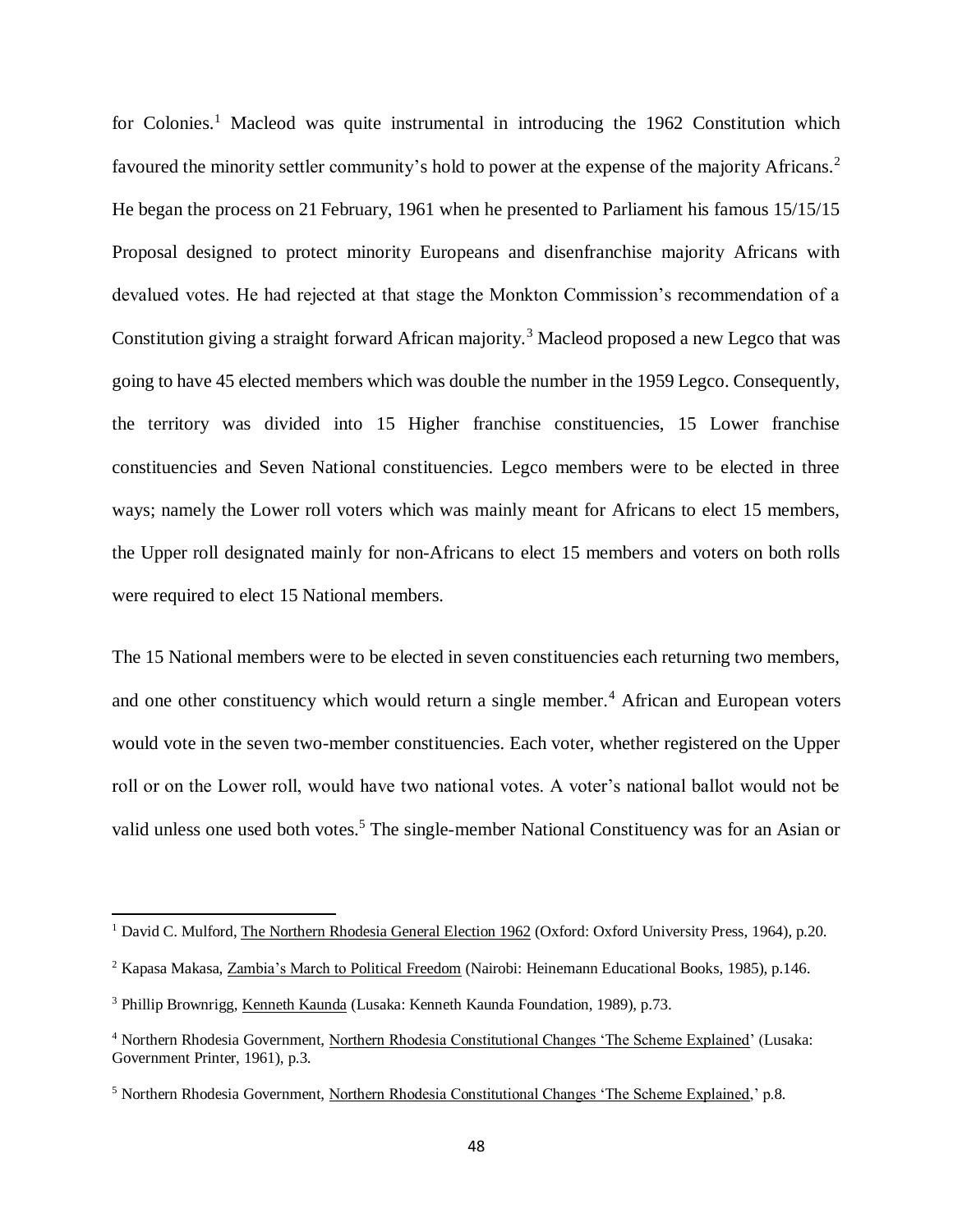Coloured member. The Asian or coloured voters throughout the whole territory were required to vote in this constituency for the return of one candidate who may either be Asian or coloured.<sup>6</sup>

In four of the Seven two-member constituencies, the elections were meant to return in each constituency one African member and one European member to the Legco. The European with the highest percentage poll and the African with the highest percentage poll would be elected.<sup>7</sup> In the remaining three two - member constituencies, elections were for the return of two members of any race, and the two candidates with the highest average polls would be returned.<sup>8</sup> In all seven, two member constituencies African and European voters would vote together. However, the votes cast on each roll would be expressed as separate percentages and each candidate's score at the poll would be the average percentage of votes one would win from each roll.<sup>9</sup>

It must be realised that the national seats were the crux of the whole constitution as important adjustments were made to the rules for national seats. Macleod's purpose was that the balance of power should be held by those fifteen seats and to win, a candidate was supposed to obtain a minimum measure of both European and African votes.<sup>10</sup> In October, 1961, Macleod was replaced by Reginald Maudling at the Colonial Office.<sup>11</sup> Consequently, the February, 1961 Constitution which was drawn up when Macleod was Secretary for Colonies was modified on 1 March, 1962.<sup>12</sup>

<sup>6</sup> Northern Rhodesia Government, Northern Rhodesia Constitutional Changes 'The Scheme Explained,' p.4.

<sup>7</sup> Northern Rhodesia Government, Northern Rhodesia Constitutional Changes 'The Scheme Explained,' p.4.

<sup>8</sup> Northern Rhodesia Government, Northern Rhodesia Constitutional Changes 'The Scheme Explained,' p.3.

<sup>9</sup> Northern Rhodesia Government, Northern Rhodesia Constitutional Changes 'The Scheme Explained,' P.4.

<sup>10</sup> Brownrigg, Kenneth Kaunda p. 73.

<sup>11</sup> John Mwanakatwe, End of Kaunda Era (Lusaka: Multimedia Publications, 1994), p.33.

<sup>&</sup>lt;sup>12</sup> John Mwanakatwe, Teacher Politician Lawyer: My Autobiography (Lusaka: Bookworld Publishers, 2003), p.121.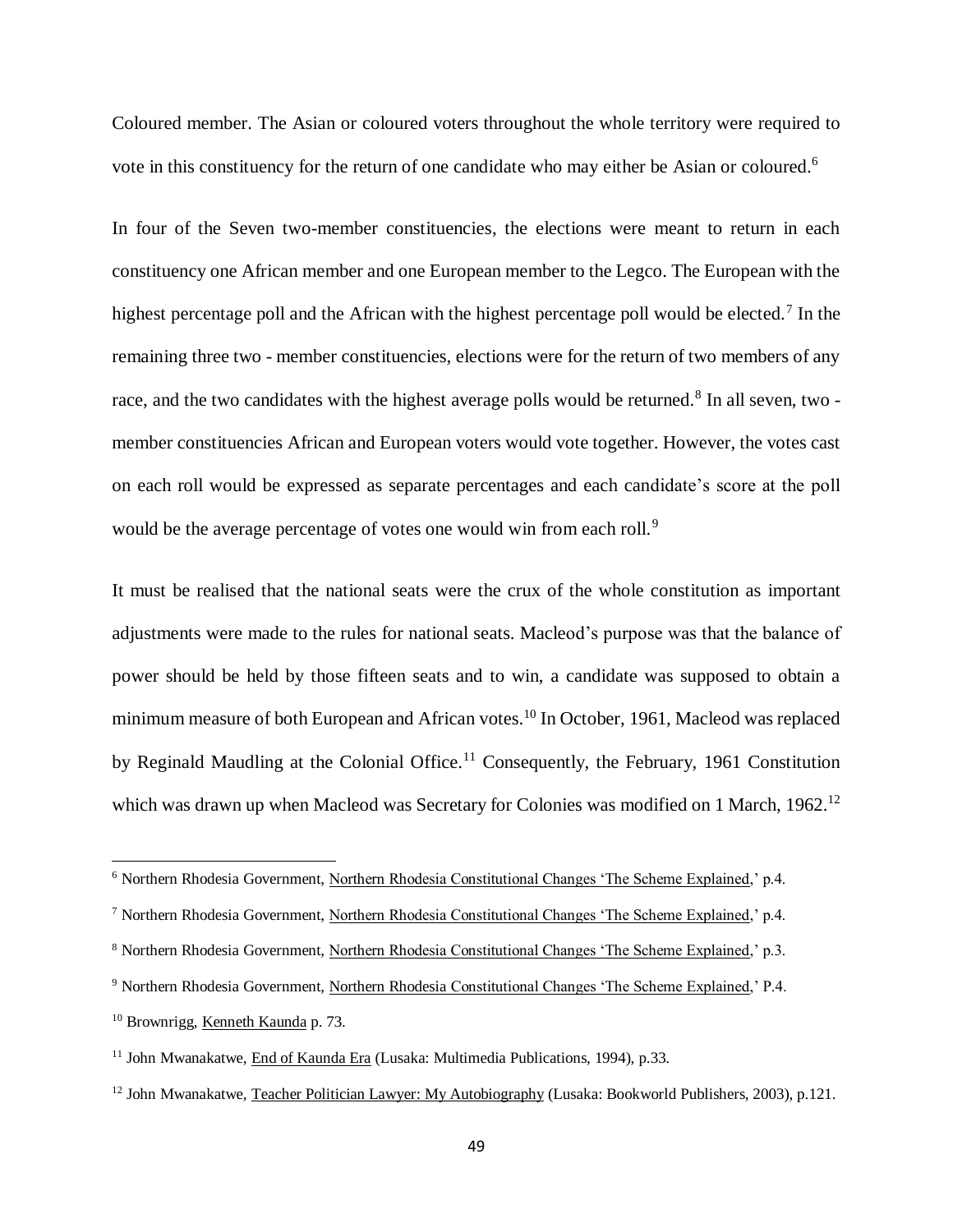The rules for National seats were once again changed. Maudling's new constitutional proposal included a requirement for National seats that a candidate must obtain a minimum of ten percent of each race's votes to qualify for election. The numerical alternative of 400 votes which previously was eliminated.<sup>13</sup>

As a way of preparing for the 1962 election which led to the formation of the 1962 Legislative Assembly as it came be known, a delimitation exercise was undertaken by the government. A delimitation exercise was carried out by an independent Commission under the chairmanship of a serving or retired judge and two other members.<sup>14</sup> A specially appointed Commission to delimit constituencies for the 1962 Northern Rhodesia General elections was named through a government gazette. It was composed of Sir Alastair Forbes Vice President of East African Court of Appeal and a former Northern Rhodesian Solicitor General as Chairman. Other commissioners were H.F.Makulu of the World Council of Churches and W.M. Younger who had previously held the post of Northern Rhodesia Commissioner of Lands.<sup>15</sup> The Commission divided constituencies into 15 Upper roll, 15 Lower and Seven Double member National Constituencies.<sup>16</sup> In carrying out that exercise, the Commission toured the whole territory. It began its tour in Lusaka on 25 July, 1962 and ended the programme on 6 August, 1962 in Lusaka.<sup>17</sup> It can be seen from the composition of the commission that African voices in demanding for genuine representation in the House were being addressed by the inclusion of an African in the commission.

<sup>&</sup>lt;sup>13</sup> Mwanakatwe, End of Kaunda Era, p.34.

<sup>14</sup> Northern Rhodesia Government, Northern Rhodesia Constitutional Changes 'The Scheme Explained,' p. 8.

 $15$  Northern News, 3 July, 1962, p.1.

<sup>&</sup>lt;sup>16</sup> Northern News, 3 July, 1962, p.1.

<sup>&</sup>lt;sup>17</sup> Central African Post, 18 July, 1962, p.1.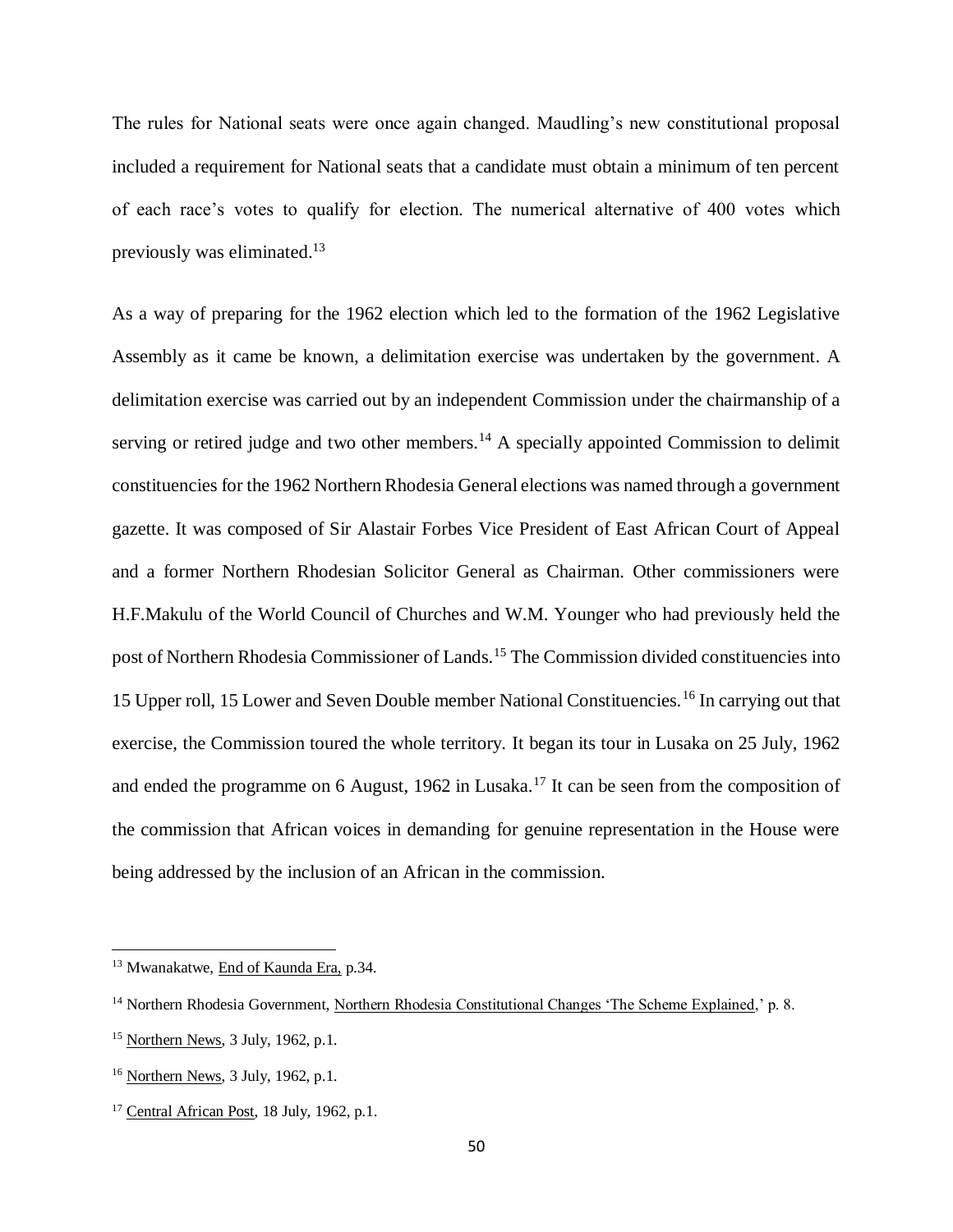A new franchise system was devised for the 1962 elections. The qualification for voters set out in the Northern Rhodesia (Electoral Provisions) Order in Council of 1962 constituted a complicated qualified franchise system. It provided for two separate classes of voters. There were those who qualified and registered under the Higher franchise and those qualified and registered under the Lower franchise.

Four general qualifications applied to all voters regardless of their franchise class:

- a. Citizenship of the Federation or of the United Kingdom and Colonies or the status of a British Protected Person by virtue of his connection with Northern Rhodesia;
- b. 21 years of age;
- c. Two years' continuous residence in the Federation;
- d. Literacy in English.

Persons who satisfied these requirements qualified under one of the many 'Additional Qualifications' for Upper or Lower roll voters contained in the Schedule to the Order.

1. Additional qualifications for Upper roll voters.

# *Either*

- a. Income of £720. Or
- b. Immovable property worth £1500. Or
- c. Full primary education, and either
	- i. Income of £480; or
	- ii. Immovable property worth £1000. Or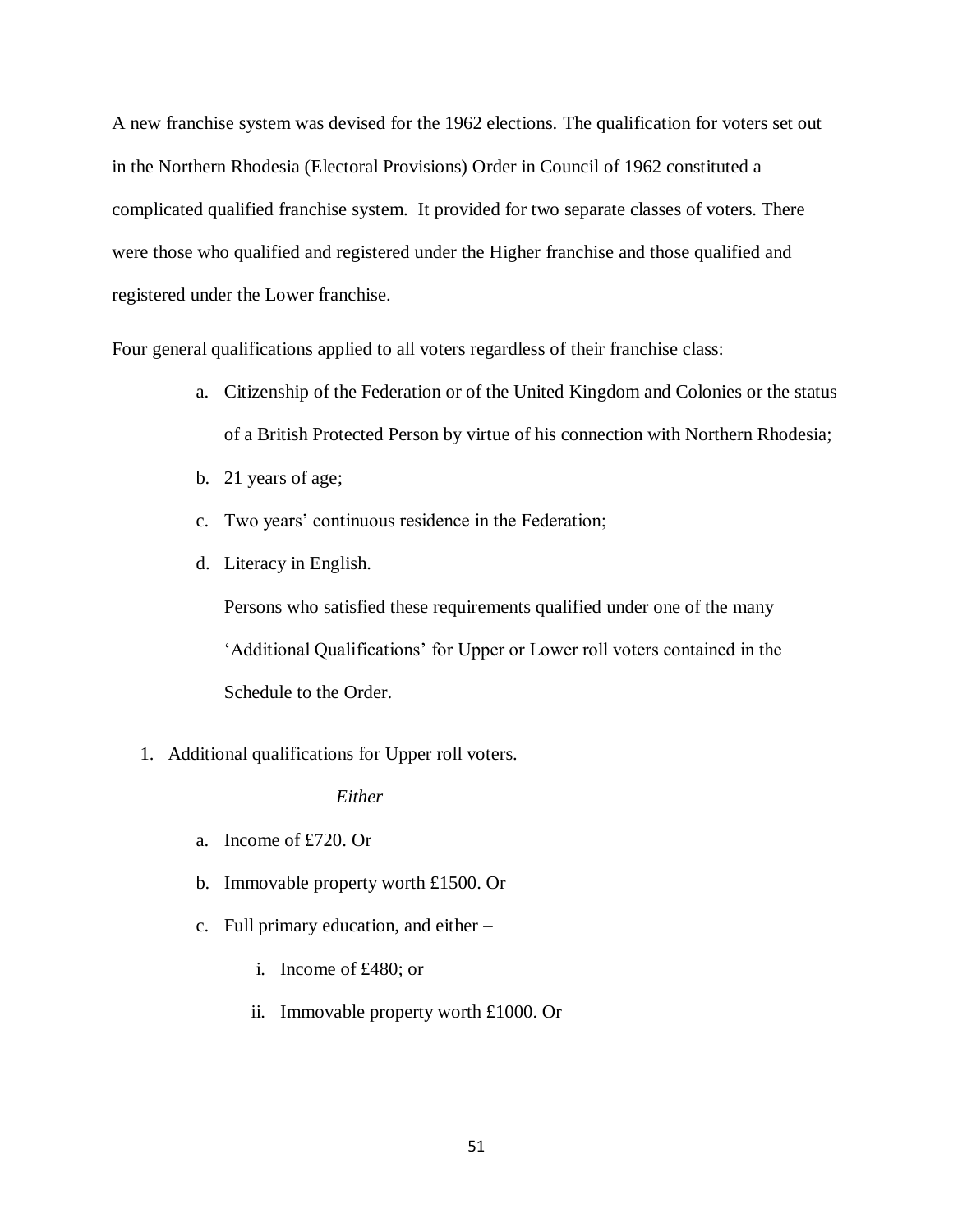- d. Four years' secondary education, and either
	- i. Income of £300; or
	- ii. Immovable property worth £1000. Or
- e. Be a member of one of the following categories:
	- i. Chiefs;
	- ii. Hereditary Councillors;
	- iii. Native Authorities or Native Courts;
	- iv. Members of Municipal Councils, Township Management Boards or Area Housing Boards;
	- v. Ministers of Religion;
	- vi. Members of prescribed religious bodies who have two years' secondary education.
	- vii. University graduates;
	- viii. Holders of a letter of exemption issued under the African Exemption Ordinance before 1 July 1961;
	- ix. Holders of a Certificate of Honour or a decoration for gallantry or other ward from her majesty;
	- x. Pensioners;
	- xi. Persons in receipt of an income of £300 who have been in the service of one employer for a continuous period of ten years. Or
- f. Be the wife of a person qualified in any of the foregoing ways, provided that in the case of polygamous marriages only the senior wife could rely on her husband's qualifications.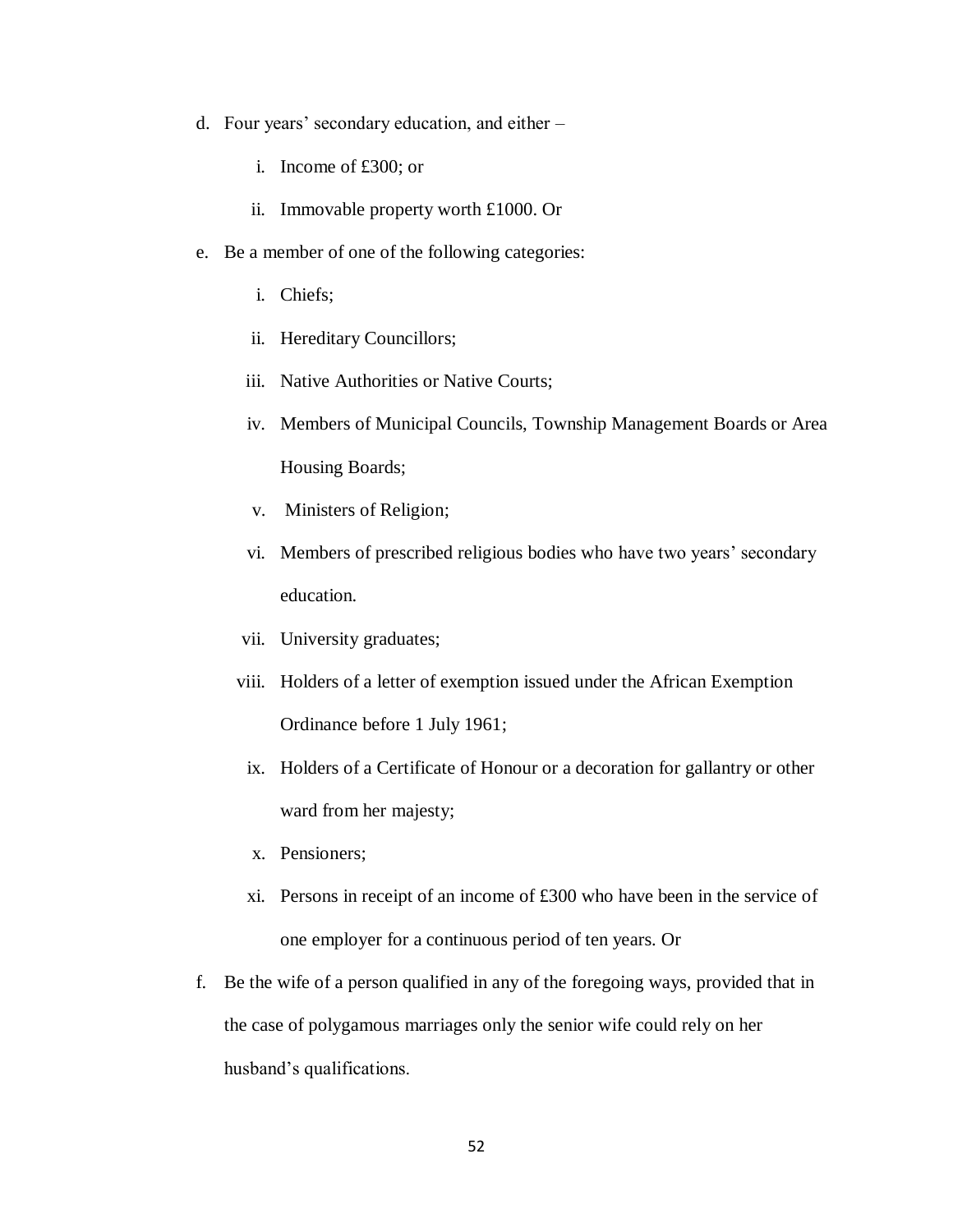- 2. Additional qualifications for Lower roll voters.
	- a. Income of £120. Or
	- b. Immovable property worth £250. Or.
	- c. Be the wife of a person qualified under either (a) or (b) above, provided that only the senior wife of a polygamous marriages could rely on her husband's qualifications. Or
	- d. Be literate in the vernacular and a member of one of the following categories:
		- i. Tribal Councillors;
		- ii. Members of Native Authorities or Native Courts;
		- iii. Members of Municipal Councils, Township Management Boards or Area Housing Boards;
		- iv. Headmen
		- v. Pensioners;
		- vi. Persons registered as individual or Peasant or Improved farmers for the two years immediately preceding application;
		- vii. Members of prescribed religious bodies;
		- viii. Holders of Certificate of Honour or a decoration for gallantry or other award from her Majesty;
		- ix. Be the wife of a person qualified in any of the foregoing ways provided that only the senior wife of a polygamous marriages could rely on her husband's qualifications.

Source: Mulford, Northern Rhodesia General Election 1962, pp.50 – 52.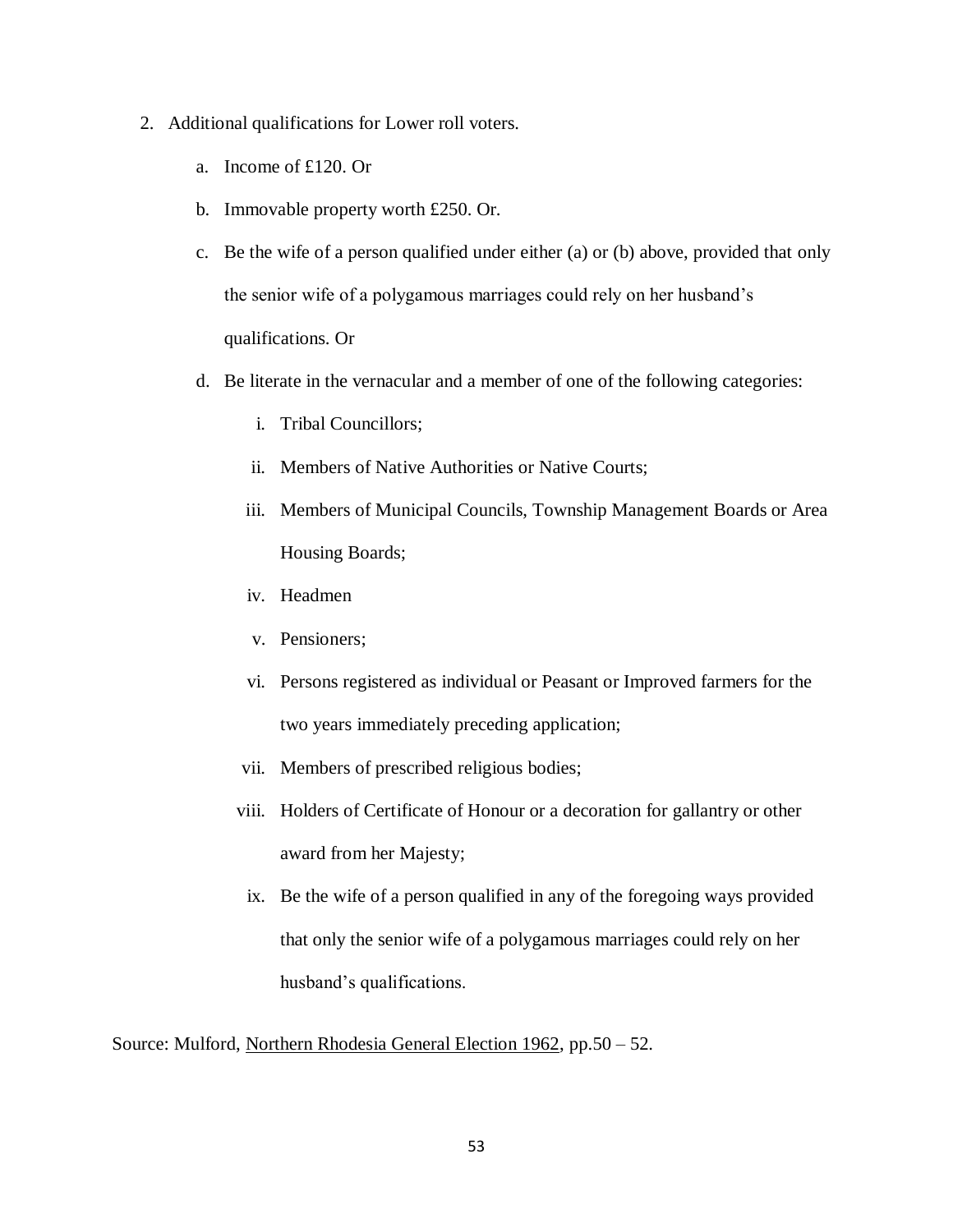The existence of an Executive Council was maintained in the 1962 Constitution. The Constitution provided that the Executive Council (Cabinet) was to comprise four Officials, six Unofficials and a Governor as Chairman.<sup>18</sup> Not less than two of these would have to be Europeans and not less than two Africans. The plan also made provisions for the appointment of Parliamentary Secretaries who would assist Ministers but not themselves be members of the Executive Council.<sup>19</sup> Parliamentary Secretaries were equivalent to Deputy Ministers.

### **The 1962 Elections and the Formation of the Legislative Assembly**

As a first step towards the formation of the 1962 Legco, elections were held in 1962. According to the Election Proclamation signed by the Governor on 21 September, 1962 and published in the issue of the Gazette on that day filling of nominations for the 1962 Northern Rhodesia Elections was held on Tuesday 9 October, 1962. Polling day was scheduled for Tuesday 30 October, 1962.<sup>20</sup> The nomination programme was conducted successfully on the scheduled date. The final figures released by the Northern Rhodesia government indicated that 144 candidates were nominated for the General elections in the territory. UNIP put up 39 candidates and backed four other candidates, ANC had 30 candidates and supported J.D.Naik for the Special Asian seat, the UFP sponsored 28 candidates mainly on the Upper roll seats, Liberal Party, 27 candidates, while the Rhodesian Republican Party managed five candidates including its leader Dr. G.A. Smith. Another Asian I.M. Bagas contested the Asian seat and there were nine other candidates not linked to any Party.<sup>21</sup>

 $\overline{a}$ 

.

<sup>&</sup>lt;sup>18</sup> Alexander Grey Zulu, The Memoirs of Alexander Grey Zulu, (Ndola: Times Printpak Zambia Limited, 2007), p.207.

<sup>19</sup> Northern Rhodesia Government, Northern Rhodesia Constitutional Changes, 'The Scheme Explained', p.8.

<sup>20</sup> Central African Post, 17 September, 1962, p.1.

 $21$  Northern News, 10 October, 1962, p.1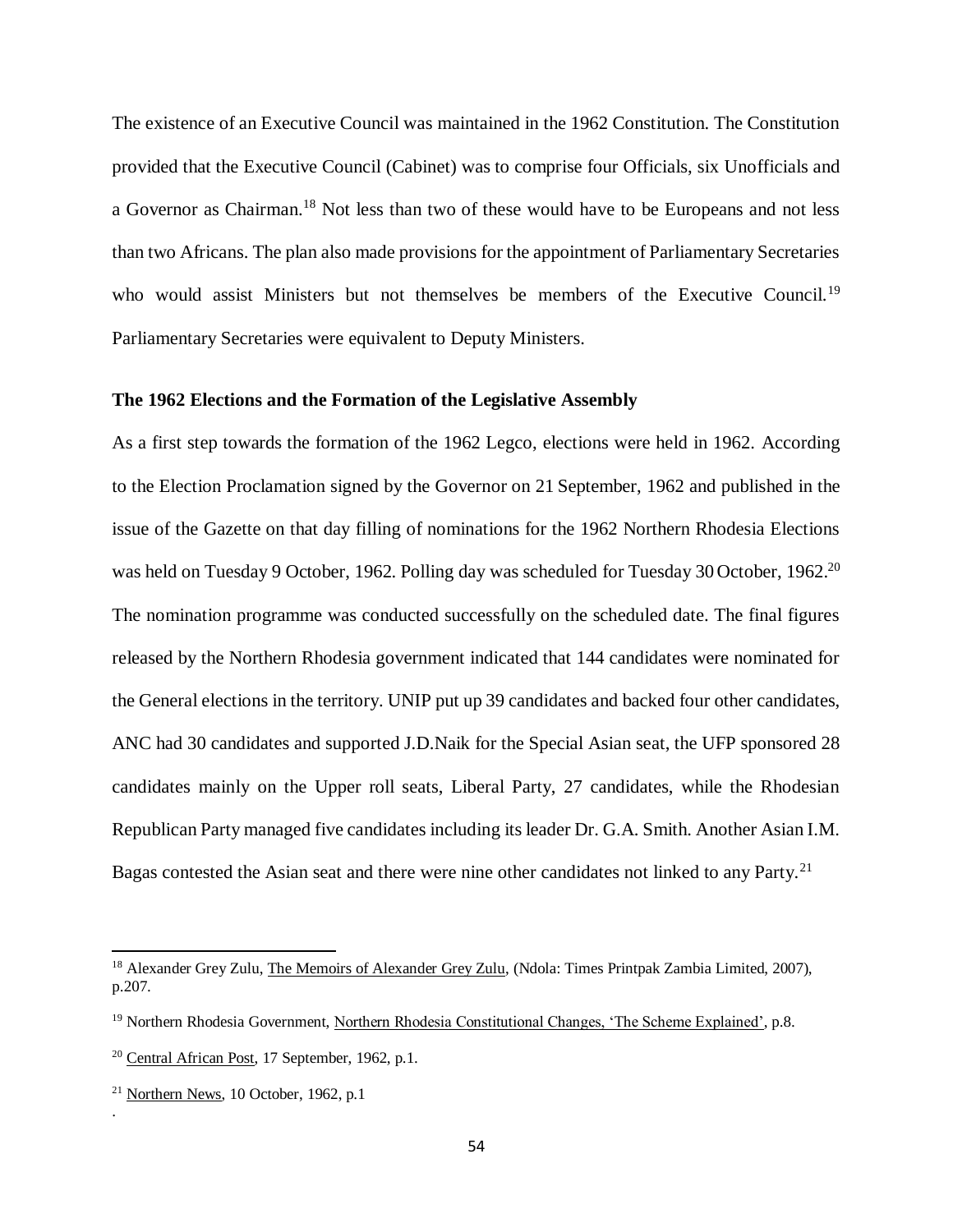As an election based on universal adult suffrage and not race, candidates stood on various political parties regardless of the party leader or contestant's race. The notable ones included Sir Stewart Gore Browne who contested the Chambeshi National Seat on the UNIP ticket.<sup>22</sup> Gabriel Musumbulwa, formerly Minister of Native Education was nominated by the United Federal Party (UFP) as its candidate for Lusaka East Upper roll constituency.<sup>23</sup> ANC adopted European candidates; F.N. Stubbs and Lucia Terry for Luapula National seat and Lusaka East Upper roll seat, respectively.<sup>24</sup> The Supplement to the *Northern News* stated that there were going to be more people voting in the 1962 elections with more than 97,000 Africans, 29,000 Europeans, 1,950 Asians and 150 coloureds to vote in the Upper roll, Lower roll and jointly in the National roll which included one Asian seat.<sup>25</sup> It is important to note that for the first time in the history of the Northern Rhodesia Legislature there was a good number of Africans who had registered for the election. It was therefore assumed that the dawn of African majority in the Legco was going to be realised.

The first ever serious election campaign was hectic and difficult. Most of the parliamentary constituencies were abnormally large, particularly the National seats.<sup>26</sup> Illiteracy rates were very high, in spite of this challenge among the electorate, there was no provision for the use of symbols. Hence the voters who could not read and write had to be taught to recognise the name of the candidate. In some cases the voters sang the name of the candidate in order to help them to

 $22$  Northern News, 1 October, 1962, p.1.

 $23$  Northern News, 5 October, 1962, p.1.

<sup>24</sup> Northern News, 27 October, 1962, p.1.

 $25$  Northern News, 23 October, 1962, p.1.

<sup>26</sup> Elijah Mudenda, Zambia: A Generation of Struggle, (Harare: Sapes Books, 1999), p.7.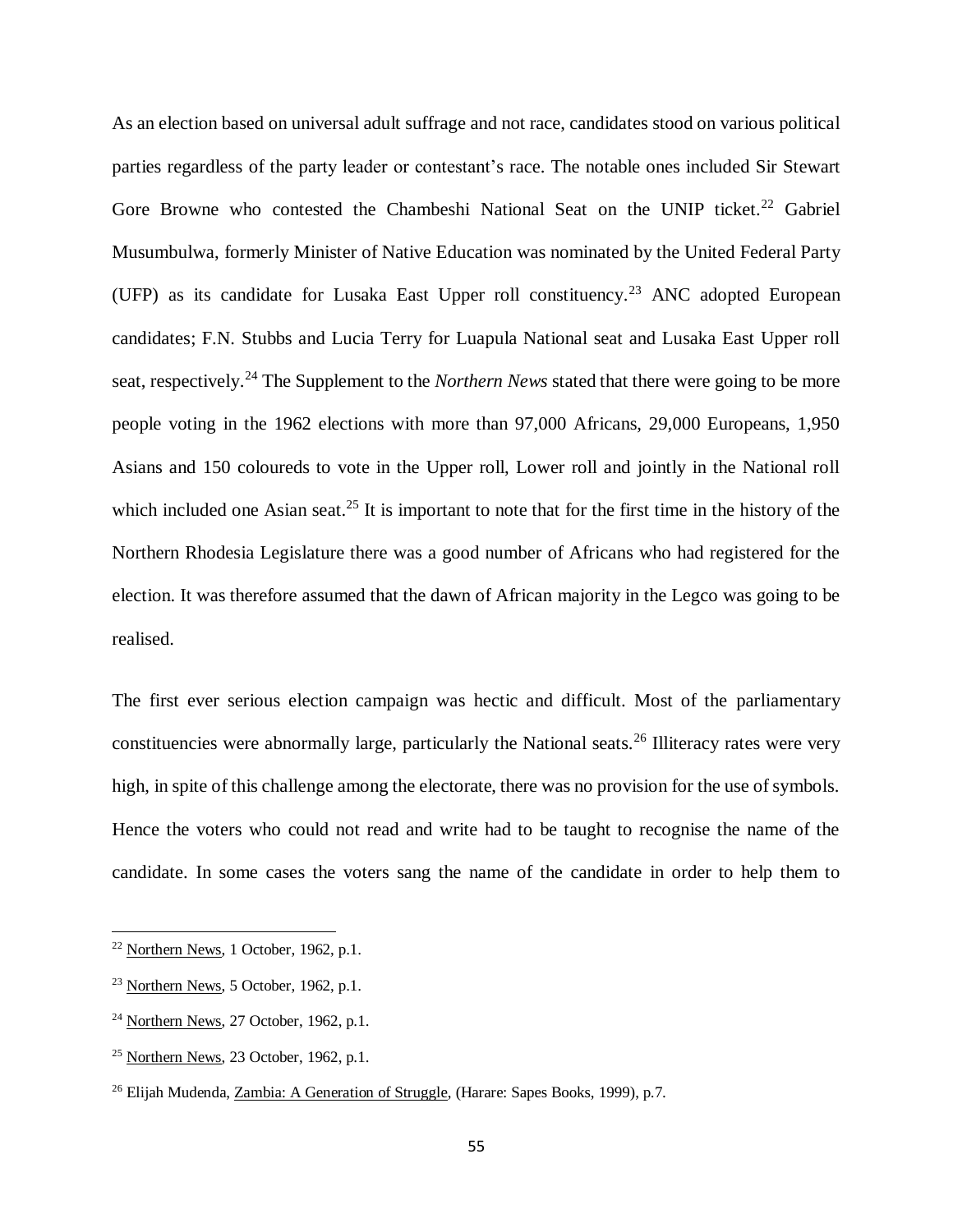remember it.<sup>27</sup> UNIP and ANC were the main parties representing African interests while the UFP stood for the defence of European interests and was the midwife of the Central African Federation.<sup>28</sup> Despite the UNIP and the ANC parties representing African interests, there were bitter struggles between the two parties resulting into members of the same family differing over Party affiliation.

On the last day of October, 1962 there was excitement throughout the country as the first ever General election conducted on the basis of one man one vote, was held. On 30 October, 1962 the Upper roll electorate mainly but not exclusively European was being asked to return 14 Members of the Legco (MLCS), the Lower roll voters 15 and the 14 National roll (MLCS) would be elected by combined rolls. The 1,950 Asian voters were to elect the  $15<sup>th</sup>$  National roll candidate.<sup>29</sup> A By election was fixed for  $10<sup>th</sup>$  December, 1962 for the Livingstone Upper roll constituency caused by the death of the UNIP candidate Christopher Hunt. On this day, it was planned that any other National seat which would remain vacant due the complicated voting system would also be filled.<sup>30</sup>

On the Election Day; 30 October, 1962 Northern Rhodesia's voters turned out in record numbers. Polling commenced at 6:30 am and ended at 7:30pm. Presiding officers in all parts of the country reported long queues of Africans long before polling stations opened. By early afternoon approximately 80 per cent of the territory's electorate had cast their votes.<sup>31</sup> The average percentage polls among Upper and Lower roll voters were 90.2 per cent and 85.5, per cent

<sup>&</sup>lt;sup>27</sup> Mudenda, Zambia: A Generation of Struggle, p.9.

<sup>28</sup> Mudenda, Zambia: A Generation of Struggle, p.9.

<sup>29</sup> Northern News, 29 October, 1962, p.1.

<sup>&</sup>lt;sup>30</sup> Northern News, 29 October, 1962, p.1.

<sup>&</sup>lt;sup>31</sup> Mulford, The Northern Rhodesia General Election 1962, p.145.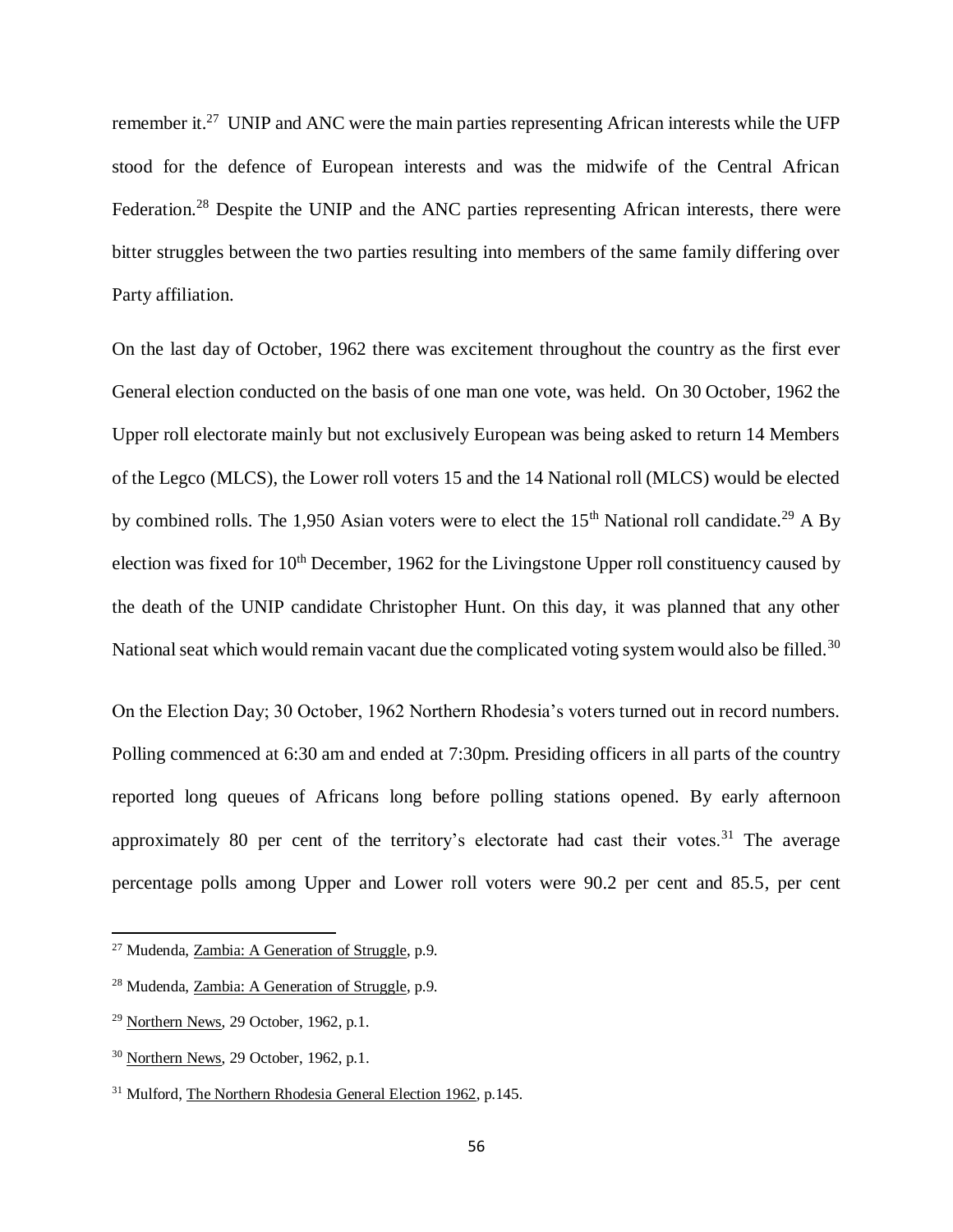respectively.<sup>32</sup> The complicated polling procedure in National constituencies proved somewhat more difficult for Africans, most of whom were voting for the first time. The average proportion of rejected National ballots was 3.6 per cent among Upper roll voters against 10.6 per cent among Lower roll voters.<sup>33</sup> These rejected ballots were as a result of the procedures involved in National seats.

Counting in Upper and Lower roll seats began immediately after the poll. Evaluation of the votes for National seats was by means of an extremely complicated procedure involving a system of cross voting which required a candidate to obtain at least ten percent from other major races. Results in some urban constituencies were announced the same evening and the rest the following day. In the National constituencies counting began the day after polling, partly due to the great distances involved and because of the complicated counting procedure. Results were announced on 31 October and 1 November, 1962. The result in the Special National seat (Asian) was proclaimed on 2 November. As at Friday 2 November 1962, the UFP had won 15 seats; 13 from the Upper roll and two National seats, UNIP had 14 seats; one from the Upper roll, 12 from the Lower roll and one Special National Asian seat.<sup>34</sup> These results gave an indication of what the 1962 Legco was going to look like in terms of numbers.

There were 10 National seats which were not filled during the General election. Each National Constituency was supposed to return two members. But to be elected, a candidate had to get ten per cent of the racial vote, whether that candidate was African or European, and the necessary fifth

 $\overline{a}$ 

.

<sup>32</sup> Mulford, The Northern Rhodesia General Election 1962, p.145.

<sup>&</sup>lt;sup>33</sup> Mulford, The Northern Rhodesia General Election 1962, p.145

<sup>&</sup>lt;sup>34</sup> Northern News, 2 November, 1962, p.1.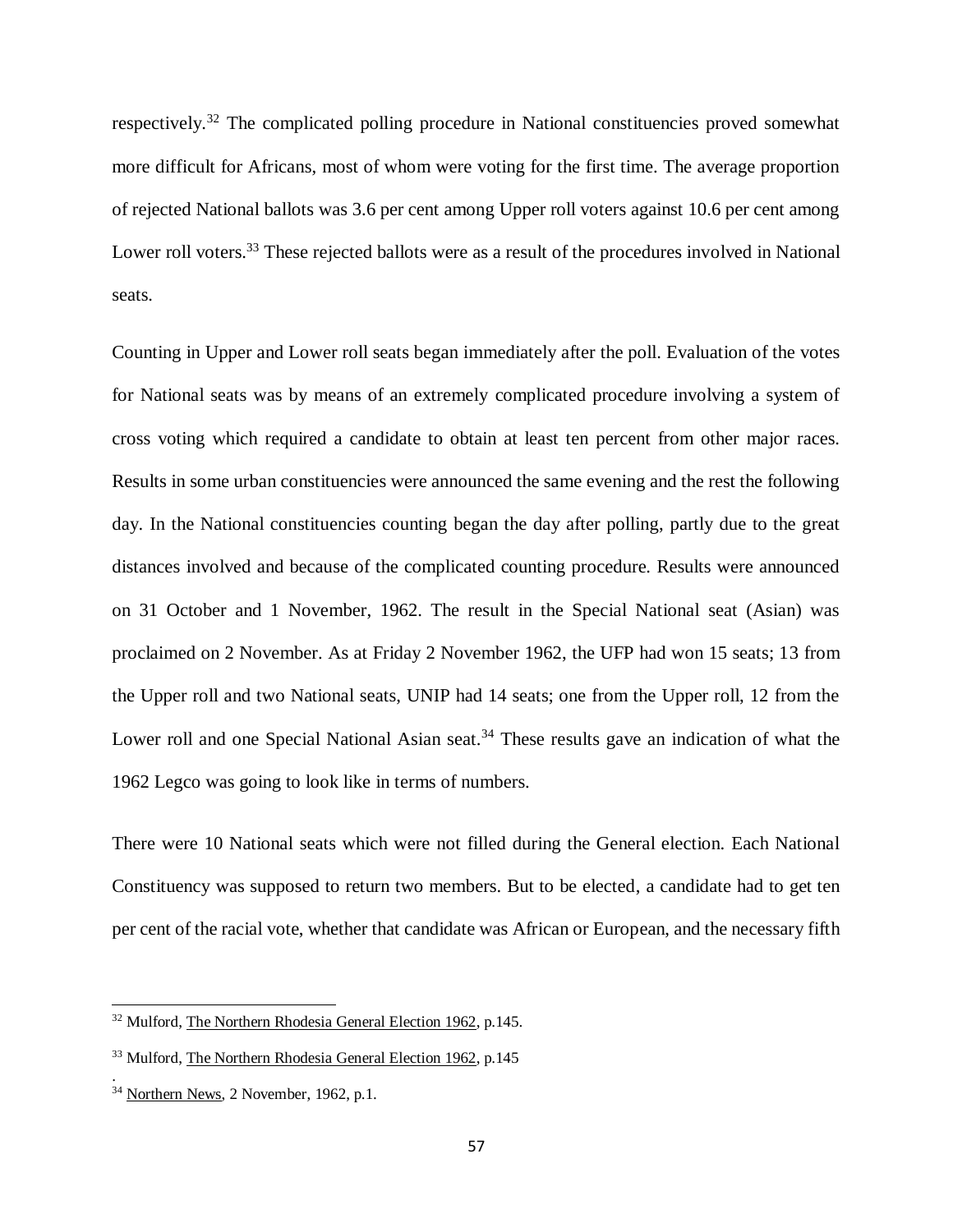of one or other of the Voter's roll. As a result, in five of the seven double National constituencies no candidate got elected. A By election slated for 10 December, 1962 to fill the Livingstone Upper roll seat was also used to fill the ten National seats. The By- election for National Seats attracted 34 candidates.<sup>35</sup> The results of the by elections changed the number of elected candidates. UFP scooped the Livingstone seat while F.N. Stubbs of ANC won the Luapula National seat and Job Michello of ANC won the Zambezi National seat after polling sufficient European votes.<sup>36</sup> No candidates qualified in the Kafubu, Chambeshi and Kabompo National Constituencies.<sup>37</sup> After the final count of the seats, UFP had 16 seats, UNIP had 14 seats while ANC had 7 seats in the Legislative Assembly.

The composition of the 1962 Legco had an age range between 30 and 50 years. The majority of the elected members however were below 44. On education, the elected members' qualifications ranged from primary education to tertiary level. However, the majority did not have tertiary education. Furthermore, members also came from diverse occupational backgrounds. Most of them were career politicians.

# **The 1962 Coalition Government**

The 1962 election was not decisively in favour of any political Party since none had acquired sufficient votes to form government on its own. Harry Nkumbula the President of ANC held the balance of power hence both UNIP and UFP needed the support of his party to form a Government. Nkumbula was in a strategic position, a much sought-after figure who was now recognised as a

<sup>35</sup> Northern News, 10 December, 1962, p.1.

<sup>36</sup> Central African Post, 12 December, 1962, p.1.

<sup>&</sup>lt;sup>37</sup> Central African Post, 12 December, 1962, p.1.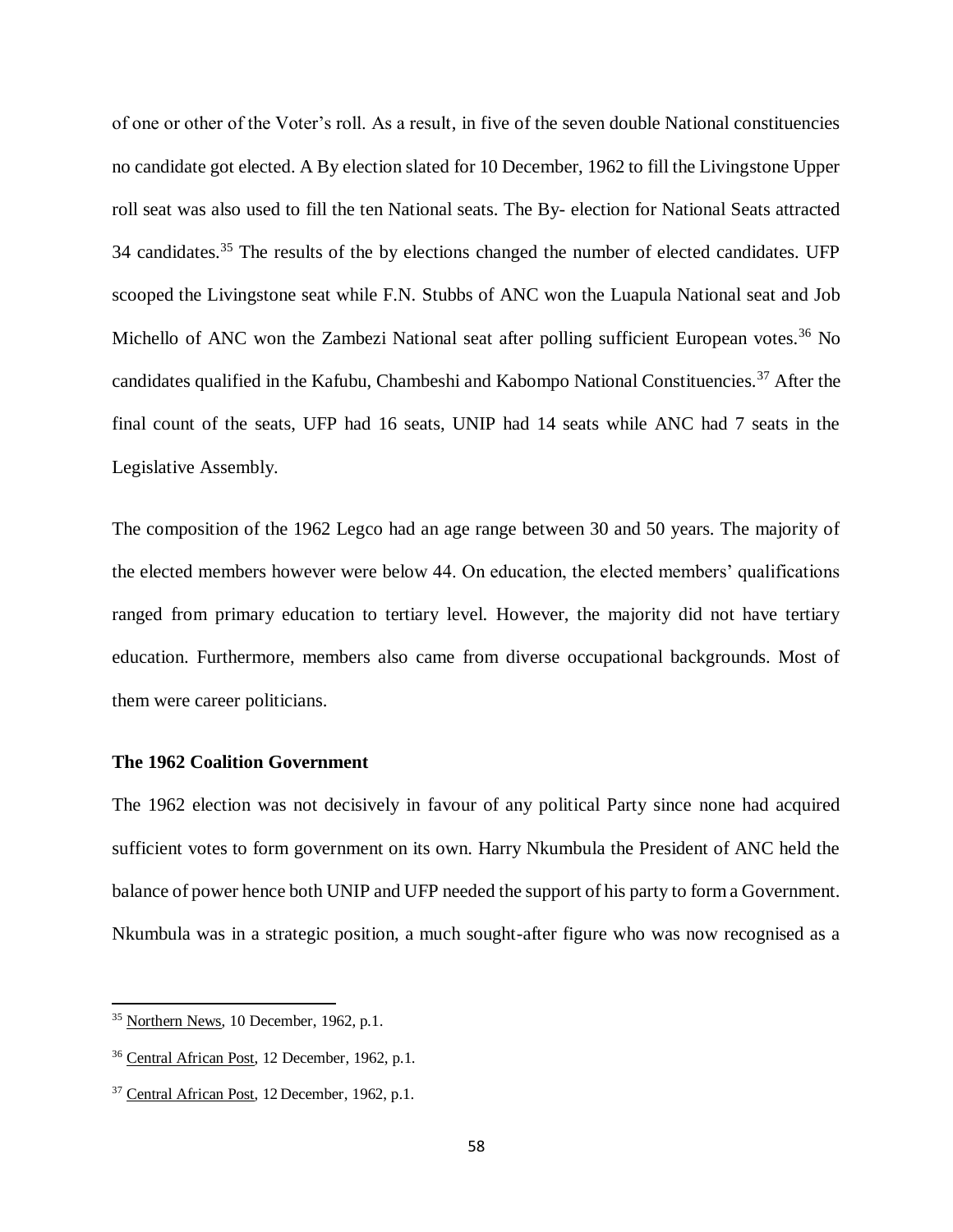grand old man.<sup>38</sup> Of the six seats to be filled on the Executive Council by elected members both UFP and UNIP were prepared to give three to ANC in return for a coalition. In the end, as was probably inevitable from start, Nkumbula accepted Kenneth Kaunda's hand in forming the first African dominated government in Northern Rhodesia.<sup>39</sup> By 15December, 1962 Northern Rhodesia had its first African government. The six ministerial portfolios were shared equally between ANC and UNIP. There were seven Parliamentary Secretaries, four from UNIP and three from ANC. Four government officials held the positions of Chief Secretary, Finance, Native Affairs and Justice.<sup>40</sup>

See **Appendix 5** for the composition of the1962 coalition government.

# **The Birth of the First National Assembly- 1964**

The country was disillusioned and restless because of the indecisive nature of the 1962 election results.<sup>41</sup> The coalition Government which was born out of this election was strained and did not last long as it only existed up to January 1964. Throughout the period of the Coalition there were bitter battles between ANC and UNIP supporters. The coalition was held together largely by Kaunda's efforts and determination until further constitutional changes and elections were held on 20 January, 1964<sup>42</sup> Preparations for the 1964 elections which resulted into the formation of the 1964 National Assembly started in 1963. These culminated into the signing of an Order in Council

<sup>&</sup>lt;sup>38</sup> Mudenda, Zambia: A Generation of Struggle, p.10.

<sup>39</sup> Brownrigg, Kenneth Kaunda, p.93.

<sup>40</sup> Andrew Sardanis, Africa Another Side of the Coin (London: I B Tauris, 2003), p.135.

<sup>41</sup> D.W.Phillipson, 'Historical Notes on Political Development in Zambia', (Lusaka: 1972), p.10.

<sup>42</sup> Mwanakatwe, End of Kaunda Era, p.39.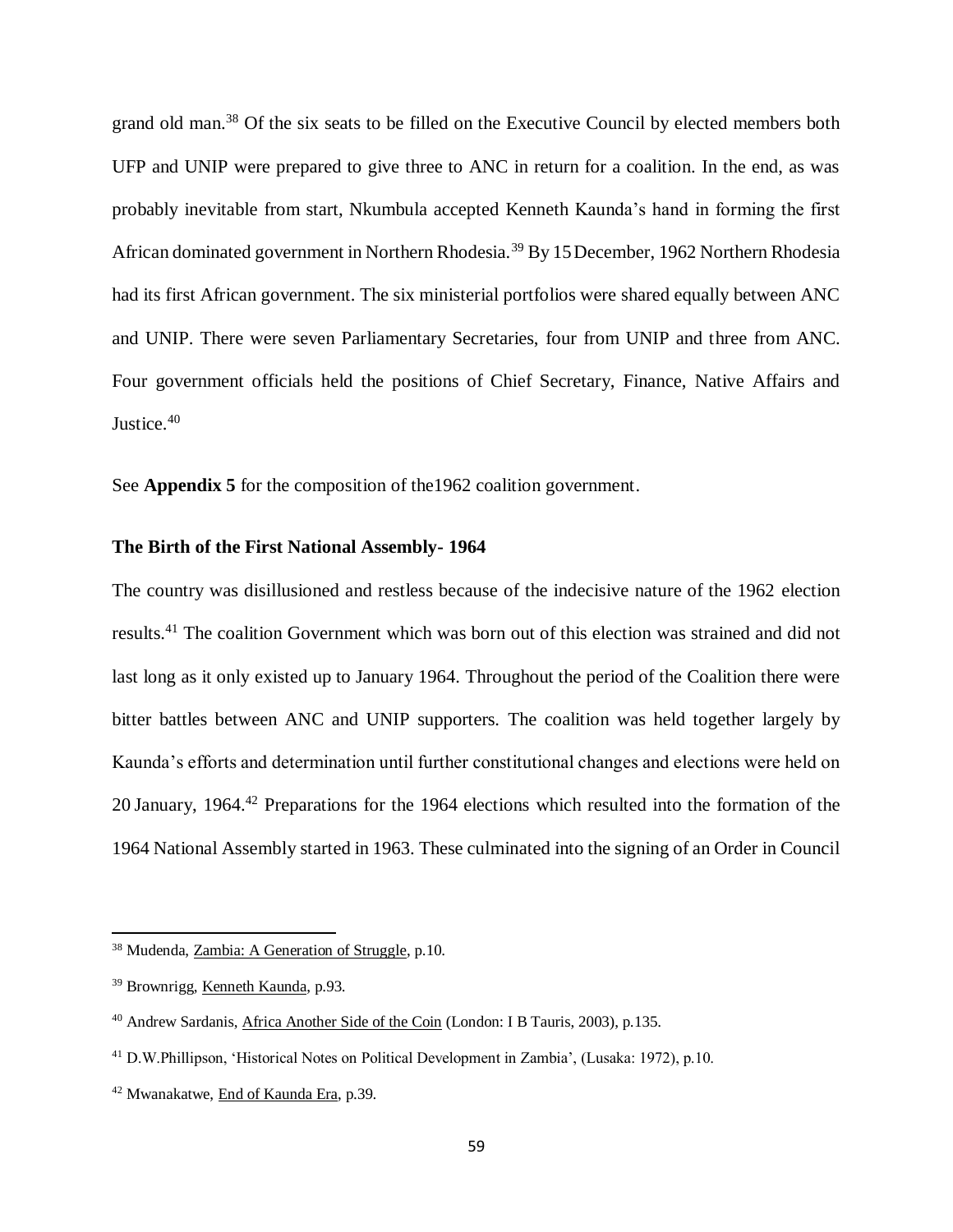by Queen Elizabeth on 3 January, 1964 in London, to formally, grant self-rule to Northern Rhodesia just over two weeks before new elections were to take place.<sup>43</sup>

These General elections were held under a new Constitution which provided for a one man one vote franchise and a new enlarged Parliament with a limited number of reserved seats for Europeans.<sup>44</sup> These crucial elections were held on the basis of universal adult suffrage and simple single member constituency arrangements.<sup>45</sup> The election date was set for 20 January 1964.<sup>46</sup> For the first time, racial qualifications and representations were minimised and significantly reduced during this election. Under the new Constitution, there was an elected Prime Minister and a Cabinet of up to 13 members with portfolios, but the Defence and Foreign Affairs remained in the hands of the Governor.<sup>47</sup> The new Legislative Assembly had 75 seats of which 65 were elected by Africans on the Main roll Constituencies. The remaining ten were elected by Europeans in Special Reserved Constituencies. Asians and Coloureds could choose on which roll they wished to be registered.<sup>48</sup> These elections were unique when compared to other elections; as they were held outside the Federation and further accorded the electorate an opportunity to exercise a one man one vote universal adult suffrage voting system.

<sup>&</sup>lt;sup>43</sup> Fergus Macpherson, Kwacha Ngwee How the Zambian Nation Was Made (London: Oxford University Press, 1977), p.60.

<sup>44</sup> The Livingstone Mail, 13 September, 1963, p.1.

<sup>45</sup> Mwanakatwe, End of Kaunda Era, p. 39.

<sup>46</sup> Sardanis, Africa Another of the Coin, p. 146.

<sup>47</sup> Brownrigg, Kenneth Kaunda, p. 104.

<sup>48</sup> The Livingstone Mail, 13 September, 1963, p.1.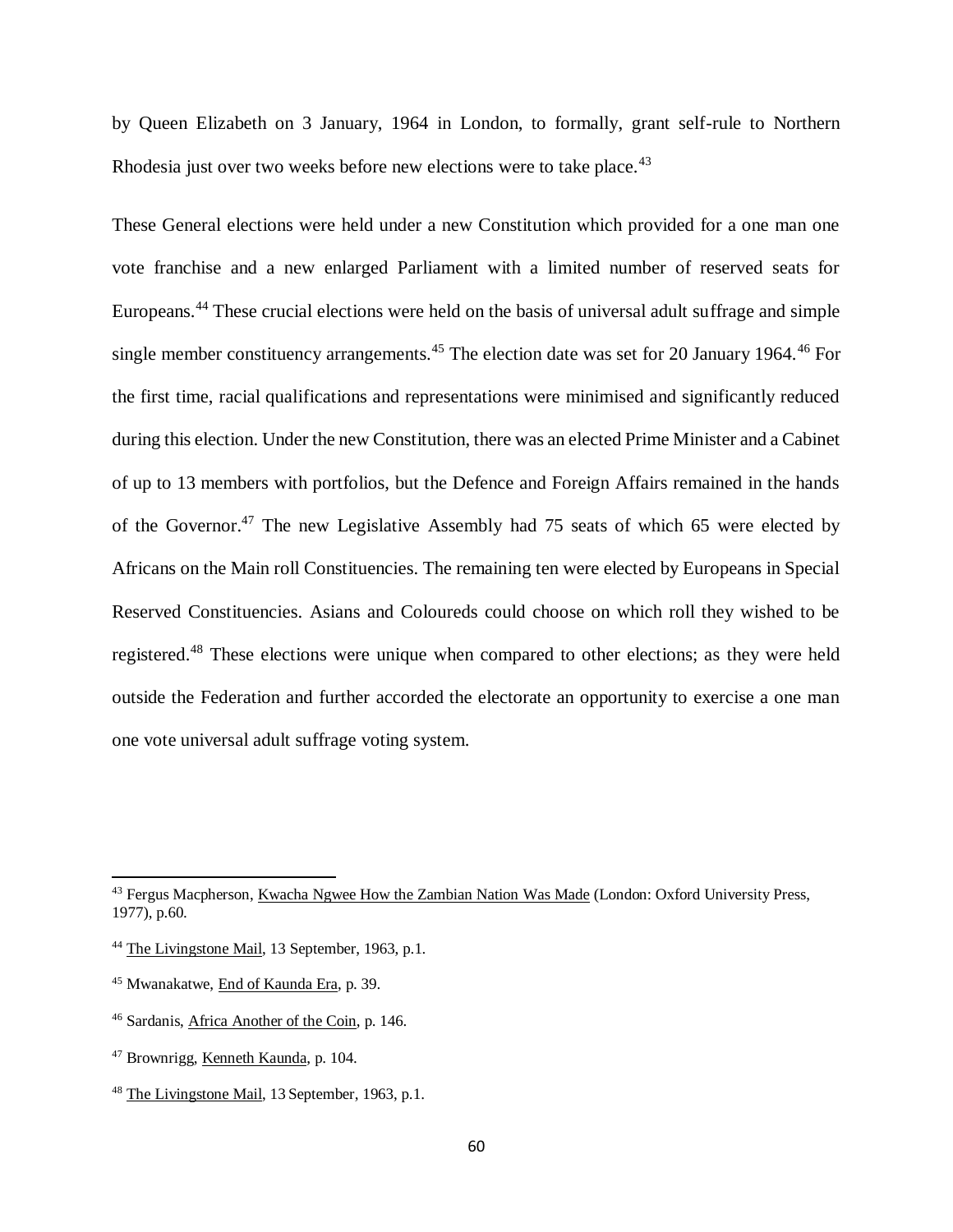Since the 1964 constitution had provided for more constituencies for the First National Assembly, government embarked on a delimitation exercise. In November, 1963 the Delimitation Commission divided Northern Rhodesia into 65 Main roll and ten Reserved roll constituencies.<sup>49</sup> Following the successful delimitation exercise, the Governor and Chief Secretary conducted a twoweek registration period to capture all eligible voters.<sup>50</sup> Northern Rhodesia was divided into 1,500 areas for registering voters who were able to prove their identity.<sup>51</sup> In order to support the exercise, government launched a massive publicity campaign. In a two-week registration period, 1,379,804 on the Main roll and 23,981 on the Reserved roll claimed their votes. Majority of the Asian community members and Euro Africans followed UNIP's instructions and registered with Europeans on the Reserved roll.<sup>52</sup>

Before the 1964 elections were held, the UFP renamed itself as the National Progressive Party (NPP).<sup>53</sup> This was meant to rebrand it from a colonial party which was associated with limiting African participation in running their affairs to a new pro African party. There were three main parties which participated in the 1964 election namely the ANC, the European only NPP and the UNIP.<sup>54</sup> Nomination day was set for  $20<sup>th</sup>$  December, 1963.<sup>55</sup> It was evident that UNIP was going to dominate the 65 Main roll seats after nominations. Out of a total number of 137 candidates in

<sup>&</sup>lt;sup>49</sup> Mulford, Zambia: The Politics of Independence 1957-1964, (London Oxford University Press, 1967), p.318.

<sup>50</sup> Mulford, Zambia: The Politics of Independence 1957-1964, p.318.

<sup>51</sup> The Livingstone Mail 13 September, 1963, p.1.

<sup>52</sup> Mulford, Zambia The Politics of Independence 1957-1964, p.318.

<sup>53</sup> D.W.Phillipson, 'Historical Notes on the Political Development in Zambia,' (Lusaka, 1972), p.10.

<sup>54</sup> Chibesakunda, The Parliament of Zambia, p.30.

<sup>55</sup> Mulford, Zambia: The Politics of Independence 1957-1964, p.322.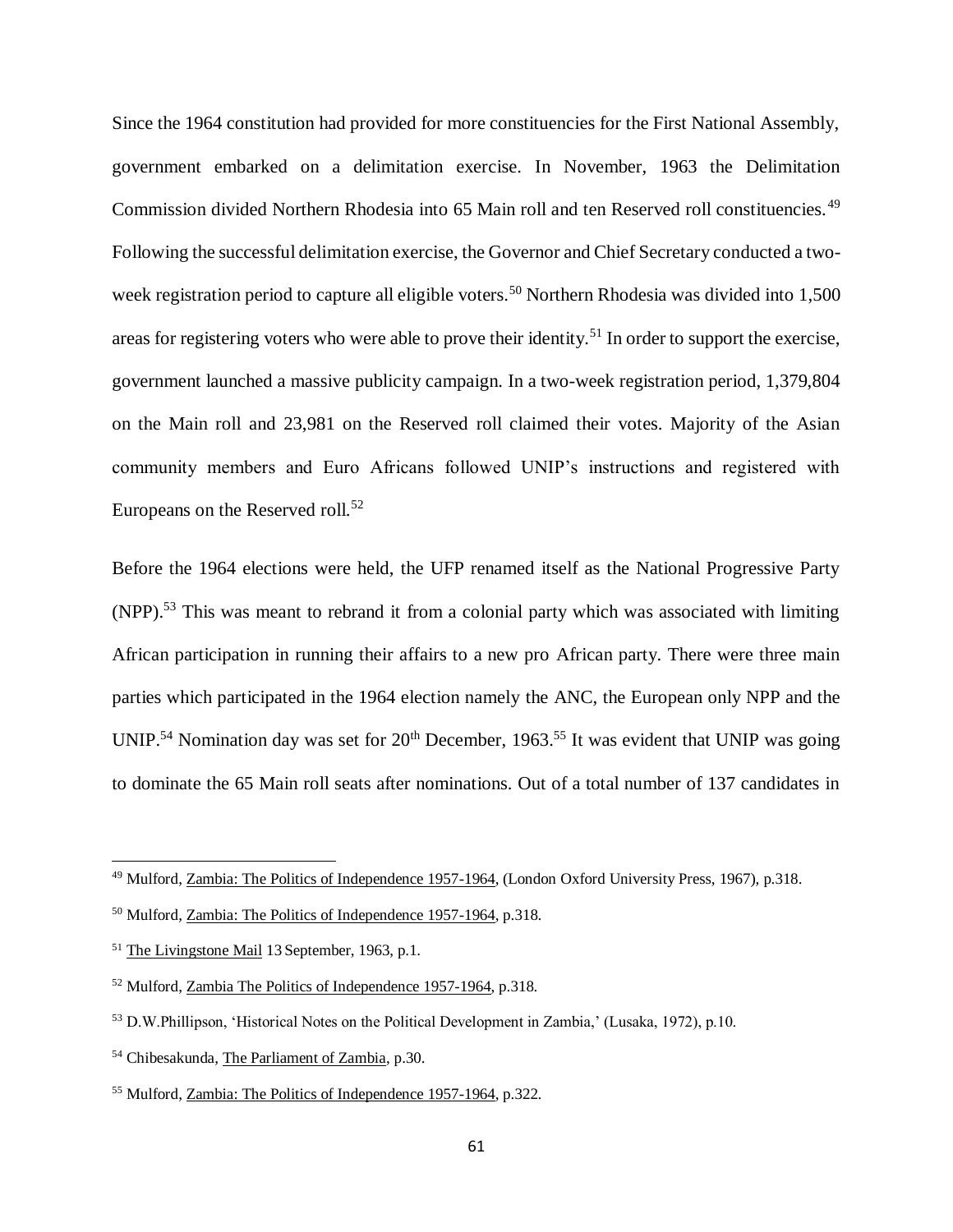the 1964 General elections, UNIP managed to field 75 candidates, ANC put up 44 candidates and NPP ten. There were eight other independent candidates on the Reserved and Main roll.<sup>56</sup> From the successful nominations, it was clear that the majority of the members of the National Assembly were going to be Africans.

The result of the poll was likely to be in favour of the UNIP since the ANC was short of money and disorganised yet UNIP went into the election with 24 uncontested seats on the Main roll.<sup>57</sup> Indeed at the time of the election, the UNIP had been accepted nationally hence the confidence that it was poised to win the election and have majority members in the National Assembly. Among the UNIP candidates, there was James Skinner, an Irish lawyer and a strong Party faithful, who had devoted a great deal of his professional life defending UNIP officials before courts.<sup>58</sup> It must however be noted that the nomination process was marred with violence and intimidation from the UNIP. Consequently, ANC which had settled its differences with its breakaway party the People's Democratic Congress (PDC) petitioned the nominations. The Party argued that ANC candidates had been prevented from submitting their nominations by UNIP. The petition unfortunately, did not yield positive results as UNIP still remained unopposed in 24 seats after nominations were closed for the second time.<sup>59</sup>

The January 1964 election attracted mass rallies characterised by colourful campaigns. In some cases, ant hills became platforms on which leaders addressed rallies.<sup>60</sup> Apart from the Main roll

<sup>56</sup> Zulu, Memoirs of Alexander Grey Zulu, p.273.

<sup>57</sup> Brownrigg, Kenneth Kaunda, p.107.

<sup>58</sup> Sardanis, Africa Another Side of the Coin, p.147.

<sup>59</sup> Mulford, Zambia: The Politics of Independence 1957-1964, p.323.

<sup>60</sup> Mudenda, Zambia: A Generation of Struggle, p. 29.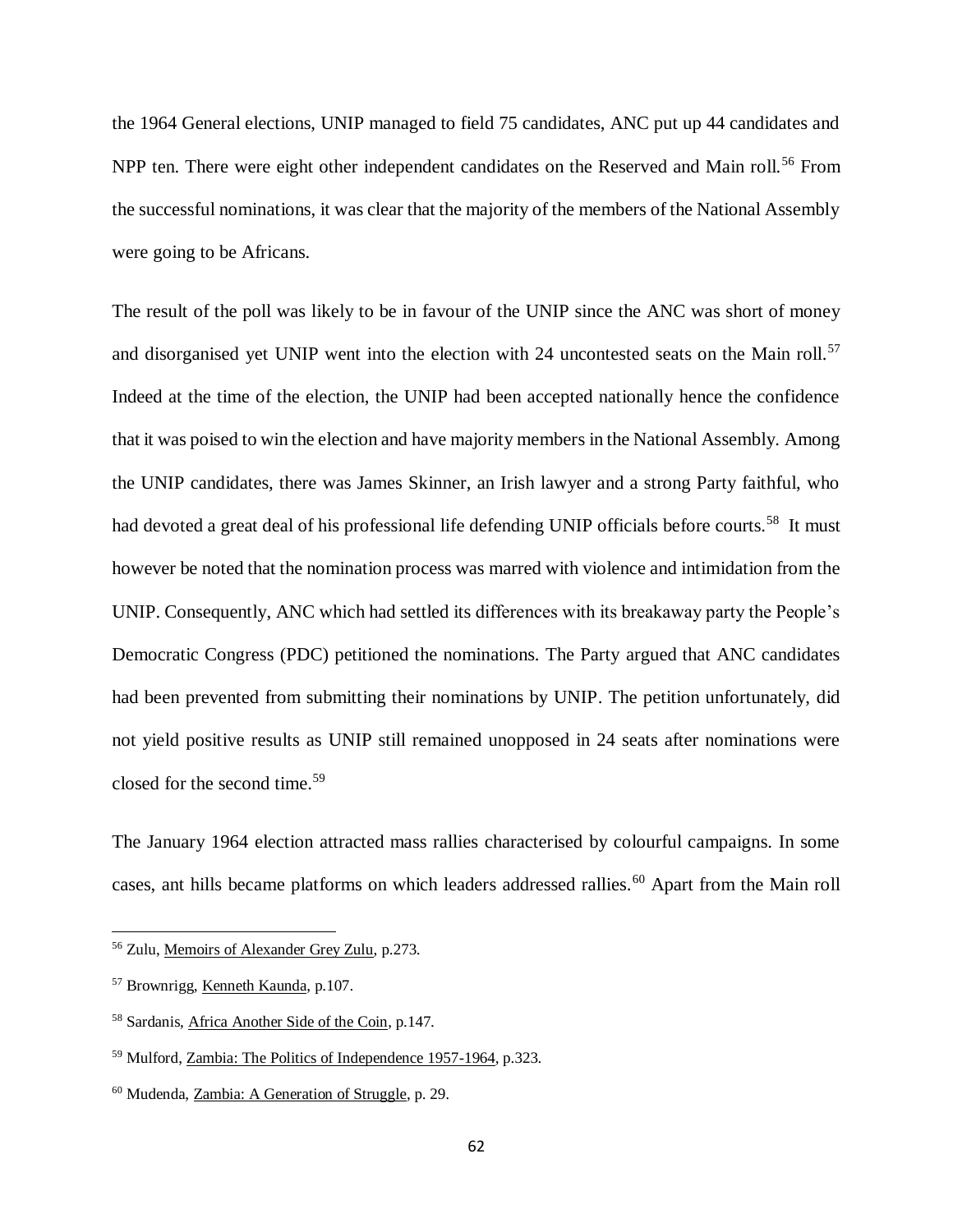seats, UNIP contested all the ten Reserved roll seats. Its most outstanding European candidates though well-known were all relatively new to UNIP. These included Cousins (Luangwa), Richard Sampson (Midlands), former Mayor of Lusaka and the former leader of the Liberal Party, Sir John Moffat, stood in the Ndola seat.<sup>61</sup> In the months before the election and in the campaign itself, some UNIP organisers and candidates made promises of a glowing future under a UNIP Government.<sup>62</sup> UNIP Ministers and Parliamentary Secretaries campaigned vigorously for non-African support promising 'representation in government' in return.

As for the ANC, its campaigns were not properly co-ordinated. Several ANC candidates resigned and began campaigning for the UNIP. Nkumbula in his last press interview before the poll seemed to have resigned himself to ANC's imminent defeat.<sup>63</sup> The rebranded NPP campaigning under the slogan 'experience counts' nominated ten Reserved roll candidates – nine of them former members of the Legco. The crux of the NPP's claim for support lay in the argument that Europeans who identified themselves with an African nationalist governing Party could never hope to represent their community adequately or to influence the course of government policy.<sup>64</sup> The NPP anchored its campaign on its experience as a former governing party. Its members argued that Africans were not ready to lead themselves.

The January 1964 Election results were as predicted with the UNIP winning an overwhelming victory on the Main roll, with 55 seats against ANC's ten. The NPP secured all the ten Reserved

<sup>&</sup>lt;sup>61</sup> Mulford, Zambia: The Politics of Independence 1957-1964, p. 326.

<sup>62</sup> Brownrigg, Kenneth Kaunda, p. 104.

 $63$  Zambia News, 12 to 19 January 1964, p.1.

<sup>64</sup> Mulford, Zambia: The Politics of Independence 1957-1964, p.325.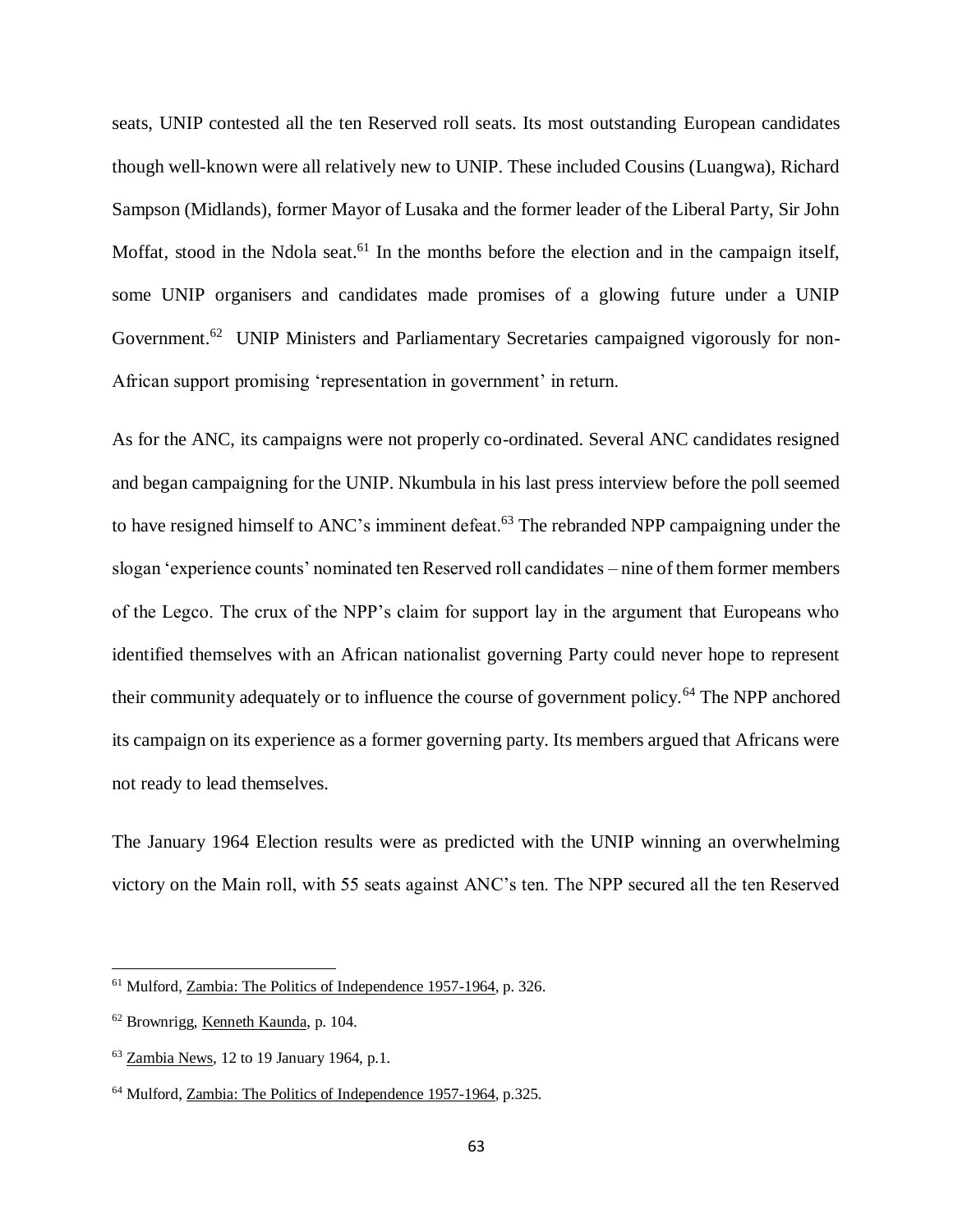roll seats.<sup>65</sup> The ANC was now a regional party covering Nkumbula's tribal area of Southern Province where eight of its seats came from. There were two exceptions, one in Chisamba in Central Province and the second in Mwinilunga in the North Western. <sup>66</sup> The electoral victory of the UNIP meant that the role and impact of the Opposition was going to be affected as the numerical advantage which the UNIP had over the opposition was quite wide.

Consequent to the 1964 General elections held in January, the strength of the parties in the House accorded UNIP 60 seats which included five nominated members, ANC ten seats and NPP ten seats.<sup>67</sup> Notwithstanding the fact that the General election was held in January, 1964, the new Legislative Assembly which met up to 1 October, 1964 was technically still the Northern Rhodesia Legislative Assembly as it only ceased to exist after midnight on 23 October, 1964. Following her attainment of independence on 24 October, 1964, Northern Rhodesia became an independent state of Zambia and a Republic within the Commonwealth. The Legislative Assembly was renamed the National Assembly of Zambia consisting of 75 elected and five nominated members.<sup>68</sup>

In addition to the elected MPs, there was also an elected Speaker and the Republican President who were also MPs. The Office of the Speaker was provided for under Article 63 (1) of the 1964 Constitution which stated that:

 $\overline{a}$ 

.

<sup>65</sup> Chibesakunda, The Parliament of Zambia, p.30.

<sup>66</sup> Sadarnis, Africa Another Side of the Coin, p. 146.

 $67$  Robinson Nabulyato, The Zambia Parliament  $24<sup>th</sup>$  October 1964 to 31<sup>st</sup> December, 1974, (Lusaka: no pub, 1978), p. 62.

<sup>68</sup> Chibesakunda, The Parliament of Zambia, p. 30.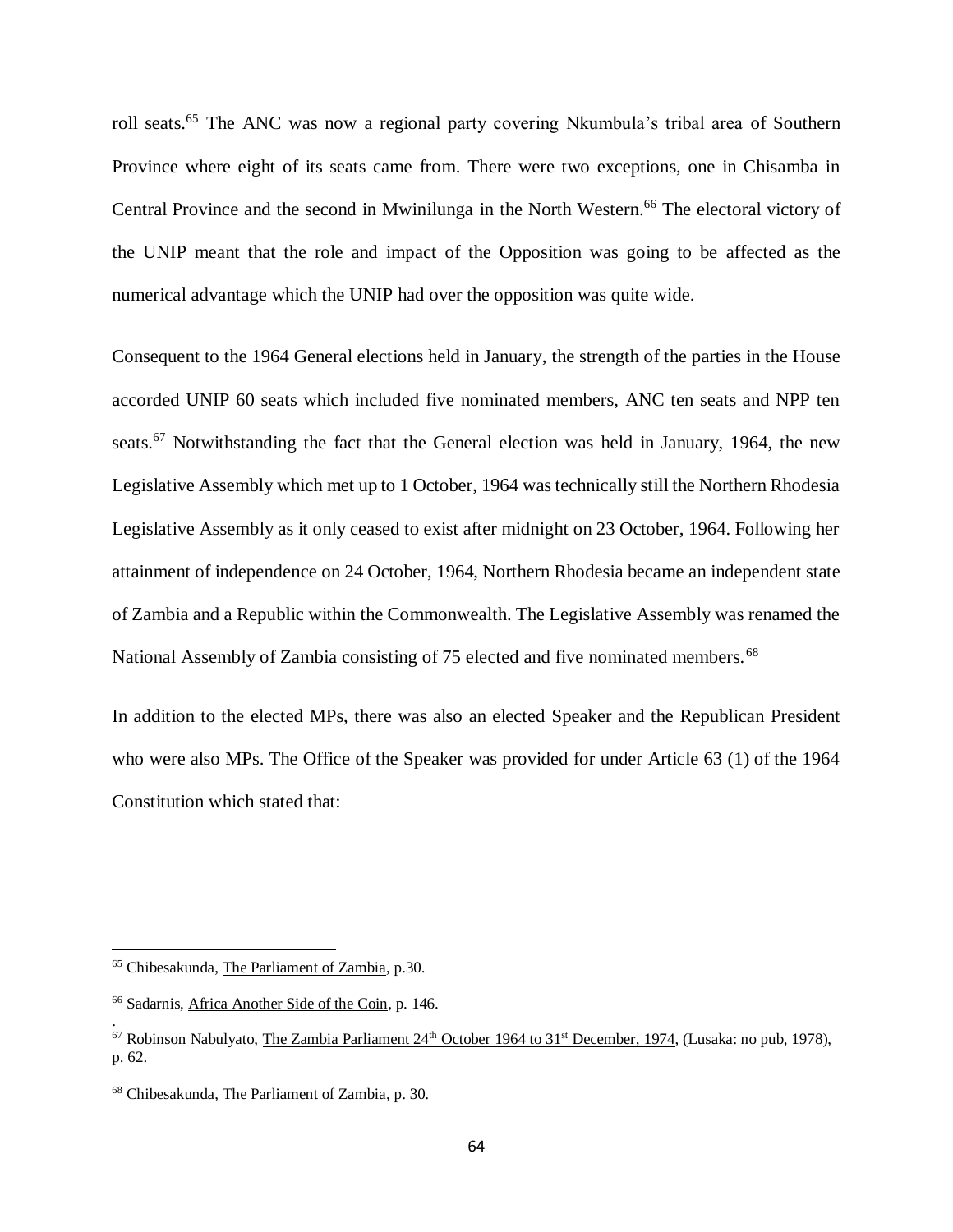There shall be a Speaker of the National Assembly who shall be elected by the members of the National Assembly from among persons who are members of the Assembly or who are qualified to be elected as Speaker.<sup>69</sup>

The Office of the Speaker was very important in the House it shaped the proceedings in the National Assembly, maintained its dignity and gave it proper direction. As the guardian of the dignity of the House, the Speaker was vested with authority to ensure order and that the privileges were not abused or misused.<sup>70</sup> Thomas Williams who was an appointed Speaker of the Legislative Council (Legco) tendered his resignation letter as Speaker to the Secretary to the Cabinet in the letter dated 4 November, 1964.<sup>71</sup> No business would be transacted in the House without a Speaker, consequently, when the first Legislative Assembly in independent Zambia met on 14 December, 1964, its first business was that of electing the Speaker. The election of the Speaker was a very significant change in the procedure of the House because during the Colonial period, the Speaker was an appointee of the Governor of Northern Rhodesia. It elected the Hon Wesley Pilsbury Nyirenda as Speaker and Humphrey Mulemba as the Deputy Speaker. Nyirenda was the third Speaker of the Legislature but the first indigenous Zambian to hold that position. In the spirit of national unity in the early stages of Zambia's independence, the Speaker accorded the ANC the

<sup>69</sup> Government of Zambia, Constitution of Zambia, Zambia Independence Act and Order 1964 Part 1 (Lusaka: Government Printer, 1964), p.68.

<sup>70</sup> Government of the Republic of Zambia, Structure of the Zambian State, (Lusaka: National Assembly of Zambia, 2014), p.10.

 $71$  National Archives of Zambia (hereafter NAZ) CO 11/1/1, Thomas Williams letter to the Secretary to the Cabinet, 4 November, 1964.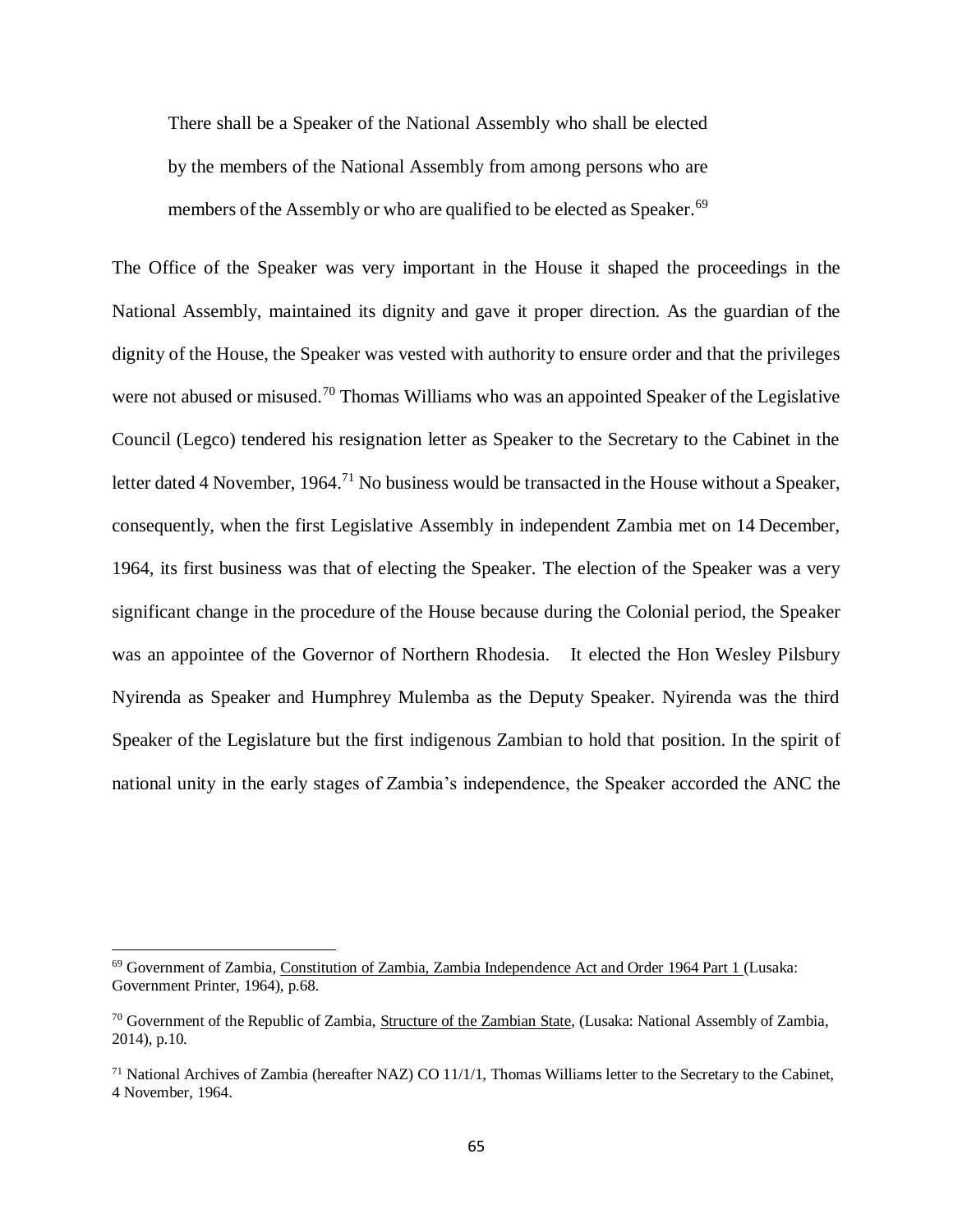status of Official Opposition Party in Parliament even though it did not have the required numbers.<sup>72</sup>

At ministerial level, the Executive Council was replaced by a Cabinet as per 1964 Constitution. On 22 January, 1964, Sir Evelyn Hone named Kaunda as the Prime Minister when the election results pointed to the fact that he was going to win the election. Kaunda became the first Prime Minister of Northern Rhodesia and at 39, he became the youngest Prime Minister in the Commonwealth. Sir Evelyn Hone in consultation with Kaunda formed a Cabinet of 13. <sup>73</sup> The transitional government composed of 13 Ministers was announced on 23 January, 1964. The cabinet was mainly formed from experienced and militant UNIP politicians. All except three were 'prison graduates' and all except four had been at Munali Secondary School. The oldest was 42 and the average age was  $36.^{74}$ 

See **Appendix 6** for the composition of the 1964 Zambian Cabinet.

Furthermore, Kaunda appointed 16 Parliamentary Secretaries, mainly party Officials from the party's Headquarters and the regions who included John Chisata and Jonathan Chivunga who assisted it during the election campaigns and James Skinner, the party's only White Member of Parliament.<sup>75</sup> After the successful appointment of cabinet, independence preparations were put in motion. Independence Day was set for 24 October to coincide with the United Nations

 $<sup>72</sup>$  B.J.Phiri, C.J.Banda and G.H.N.Hantobolo, Protecting the Reputation and Standing of the Institution of</sup> Parliament and Parliamentarians, (nt: Commonwealth Parliamentary Association), p.47.

 $^{73}$  NAZ CO 11/1/12 His Excellency Sir Evelyn Hone Address to the Legislative Assembly 11 March, 1964.

<sup>74</sup> Brownrigg, Kenneth Kaunda, p.108.

<sup>75</sup> Sardanis, Africa Another Side of the Coin, p. 147.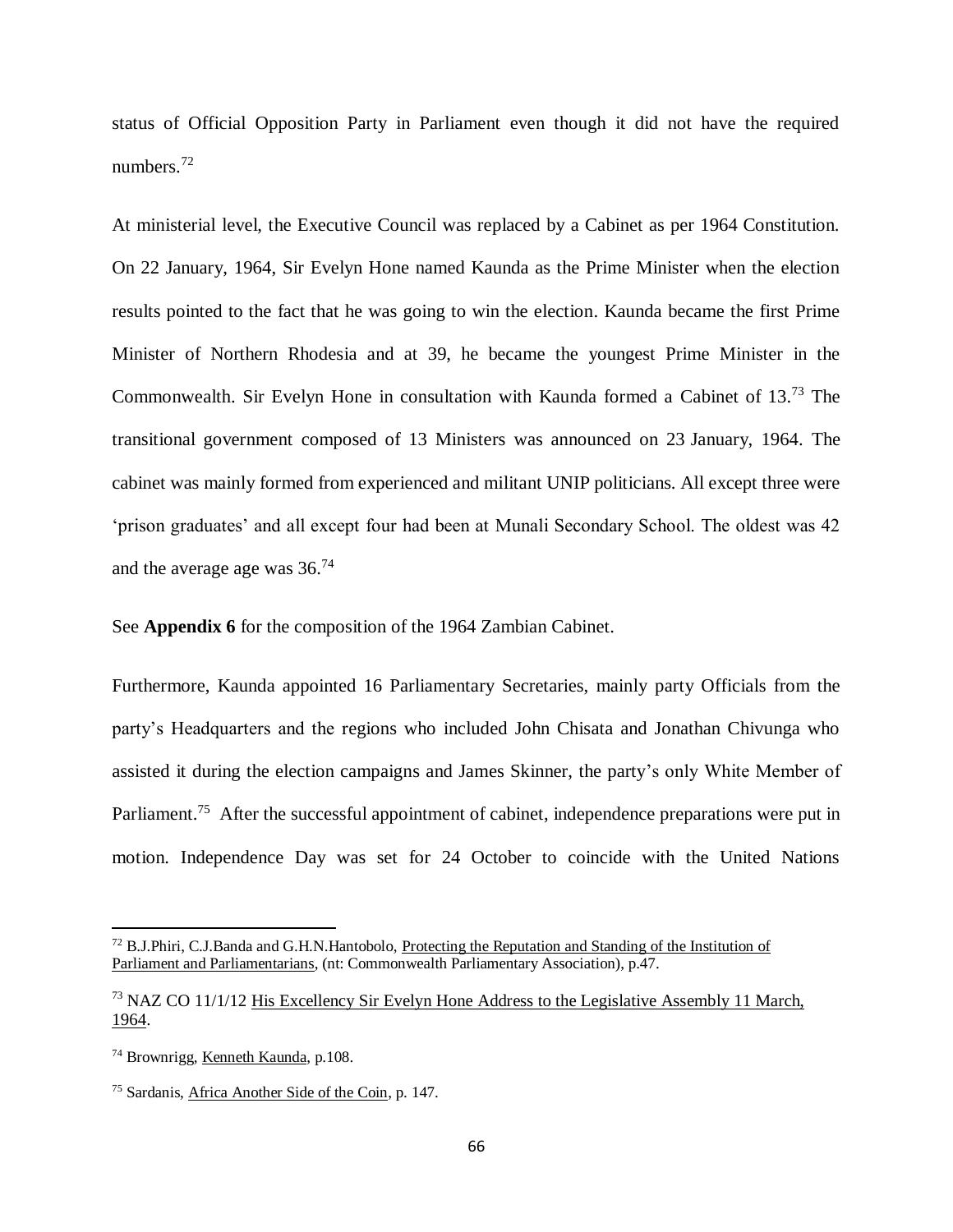Anniversary. The Independence Constitution provided that Northern Rhodesia would become a Republic under the new name 'Zambia' with a President as its head of state. The Constitution also contained a classic Parliamentary system with a Vice President responsible before Parliament.<sup>76</sup> The Country's Legislative Assembly elected at the beginning of 1964 continued to the end of its term as the Parliament of Zambia. The members representing reserved seats for the whites of John Roberts' NPP remained in Parliament until then. After that reserved seats fell away. The constitution further provided that it could only be changed through a national referendum provided two thirds of the votes were cast by eligible voters and 51 per cent of the total electorate voted in favour.<sup>77</sup>

## **Parliamentary Democracy during the First National Assembly**

The independence constitution of Zambia conferred wide powers on the republican President. The President was not responsible to any other authority except in certain circumstances the courts could question his actions with power to declare them either lawful or unlawful. The President was assisted by a cabinet comprising the Vice President and ministers appointed specifically to take charge of portfolios assigned to them. The independence constitution provided for a Westminster type of Parliamentary democracy whose hallmark was that it accommodated opposition parties as a 'government in waiting'.<sup>78</sup> Under this system, Parliament is an institution in its own right and is not servant. In addition to its special role as a law making body, Parliament acted as a watchdog

<sup>76</sup> Carlson Anyangwe, 'The Zambian Constitution and the Principles of Constitutional Autochthony and Supremacy' Zambia Law Journal, Volume 29 (1997) 1-32.

<sup>77</sup> Sardanis, Africa Another Side of the Coin, p.149.

<sup>78</sup> Mwanakatwe, End of Kaunda Era, p.85.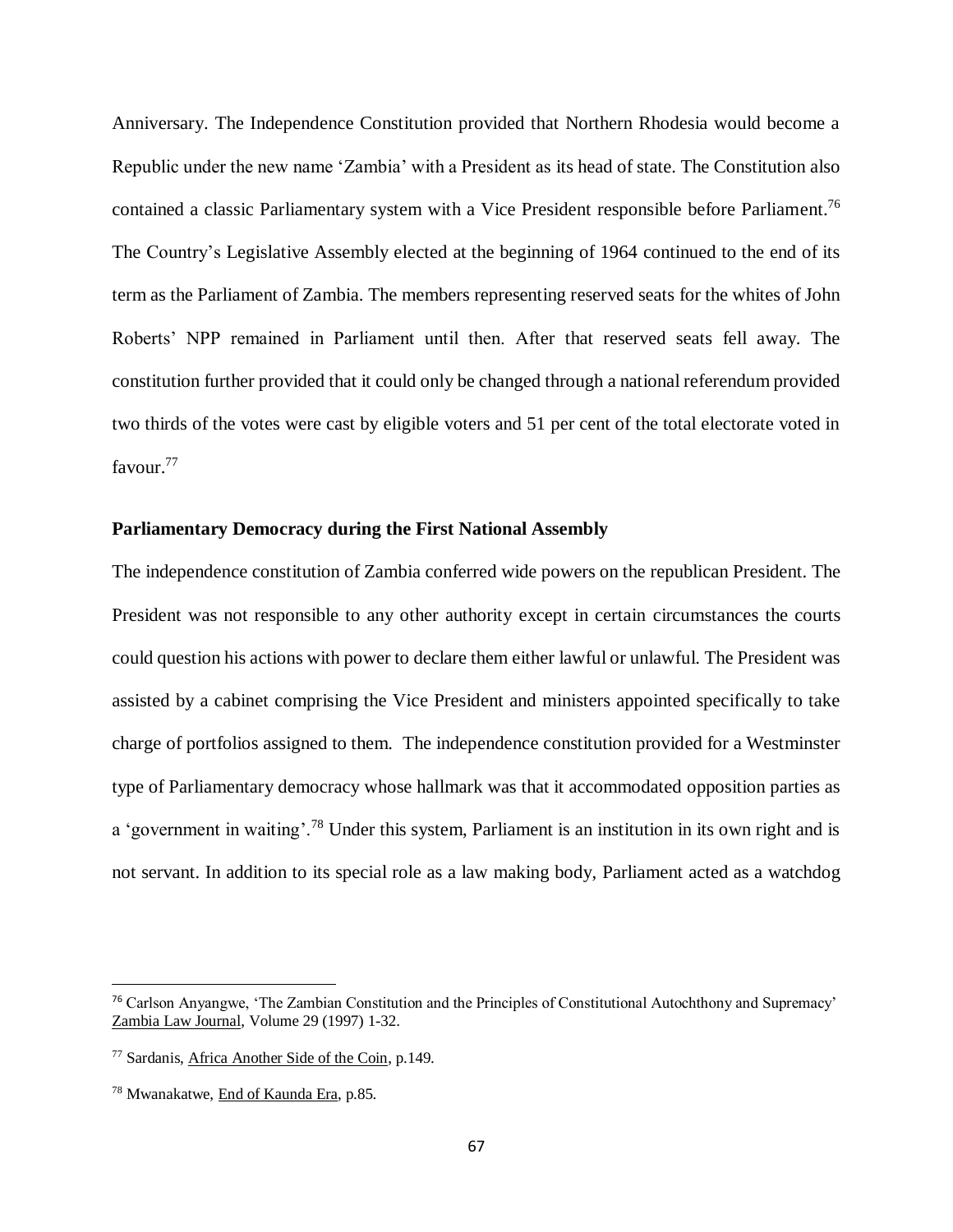to the executive wing of government. Parliament debated several motions which included among them the Motion to extend the Lenshina Emergency.<sup>79</sup>

Kaunda in his capacity as a Member of Parliament utilised occasions during the ceremonial state of opening Parliament to address the National Assembly on various national and international issues. He used his Presidential speeches to inform parliamentarians about his government's principal achievements of the year and main plans for the following years.<sup>80</sup> The Multi-party system in the National Assembly worked satisfactorily well in the early years after independence. Two main contenders for political office were the ruling Party UNIP and the opposition ANC. With the ten NPP members led by Roberts, the ANC assumed a prominent position on the opposition bench in the National Assembly in 1964. The presence of at least one opposition party during this period consolidated democracy in Zambia and enhanced the prestige and reputation in the Zambian Parliament.<sup>81</sup> There were many occasions when ANC members exerted pressure in the National Assembly causing discomfort to UNIP frontbenchers and backbenchers alike. They debated freely on a wide range of national issues as opposition members. The ANC members enjoyed parliamentary immunity which enabled them to speak more than they could do outside the House.<sup>82</sup>

<sup>&</sup>lt;sup>79</sup> NAZ CO/11/1/17, Law and Order: Motion to Extend the Lenshina Emergency 22 September, 1966.

<sup>80</sup> NAZ CO 11/1/13, New National Assembly Building 3 May, 1967.

<sup>81</sup> Mwanakatwe, End of Kaunda Era, p.85.

<sup>82</sup> Mwanakatwe, End of Kaunda Era, p. 85.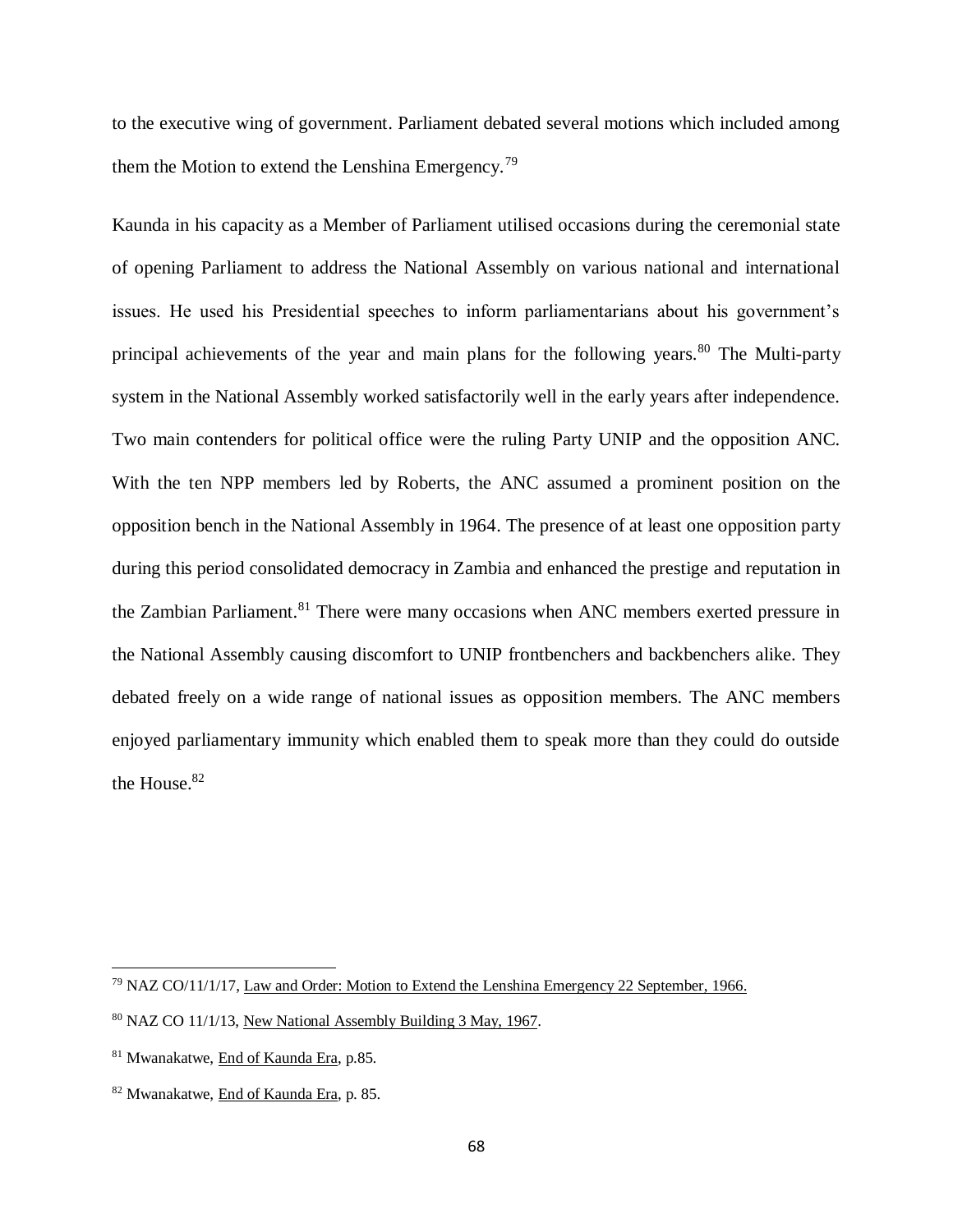Debating the motion to extend powers to detain Alice Lenshina of Lumpa Church who was accused of creating insecurity in the nation by murdering people and engaging in destructive activities for a period of six months, the ANC MP for Namwala, Hon Mungoni Liso said the following:

It may be that this Government wants a six-month period…. The Hon Member gave a long list of reasons which I am not able to enter upon; it has been recorded already, but I think if these are good reasons to detain the Lumpa Church members, they are also good reasons to detain UNIP members because they have done far greater atrocities than have been enumerated by the Hon member who spoke the second time.<sup>83</sup>

Sentiments such as the ones above and the critical role performed by the ANC and NPP MPs, put UNIP on a defensive line to protect its image. UNIP used its numerical advantage in Parliament and sometimes threats and intimidation both in the House and outside in order to weaken and paralyse the Opposition.

Intimidation was extensively used to scare opposition parliamentarians from performing their roles. Nkumbula who was leader of the Opposition received threats of withdrawal of his allowances by government because of his critical stance on the executive during debates. The Vice President then Reuben Kamanga who described Nkumbula as being disloyal to the government stated the following over his allowances:

…I would like to alert the House that as Leader of the House, I will find

it difficult to persuade my hon Cabinet colleagues to authorise the

<sup>83</sup> Government of Zambia, Debates of the Second Session of the National Assembly, (Lusaka: Government Printers, 21 April to May 1965), p.18.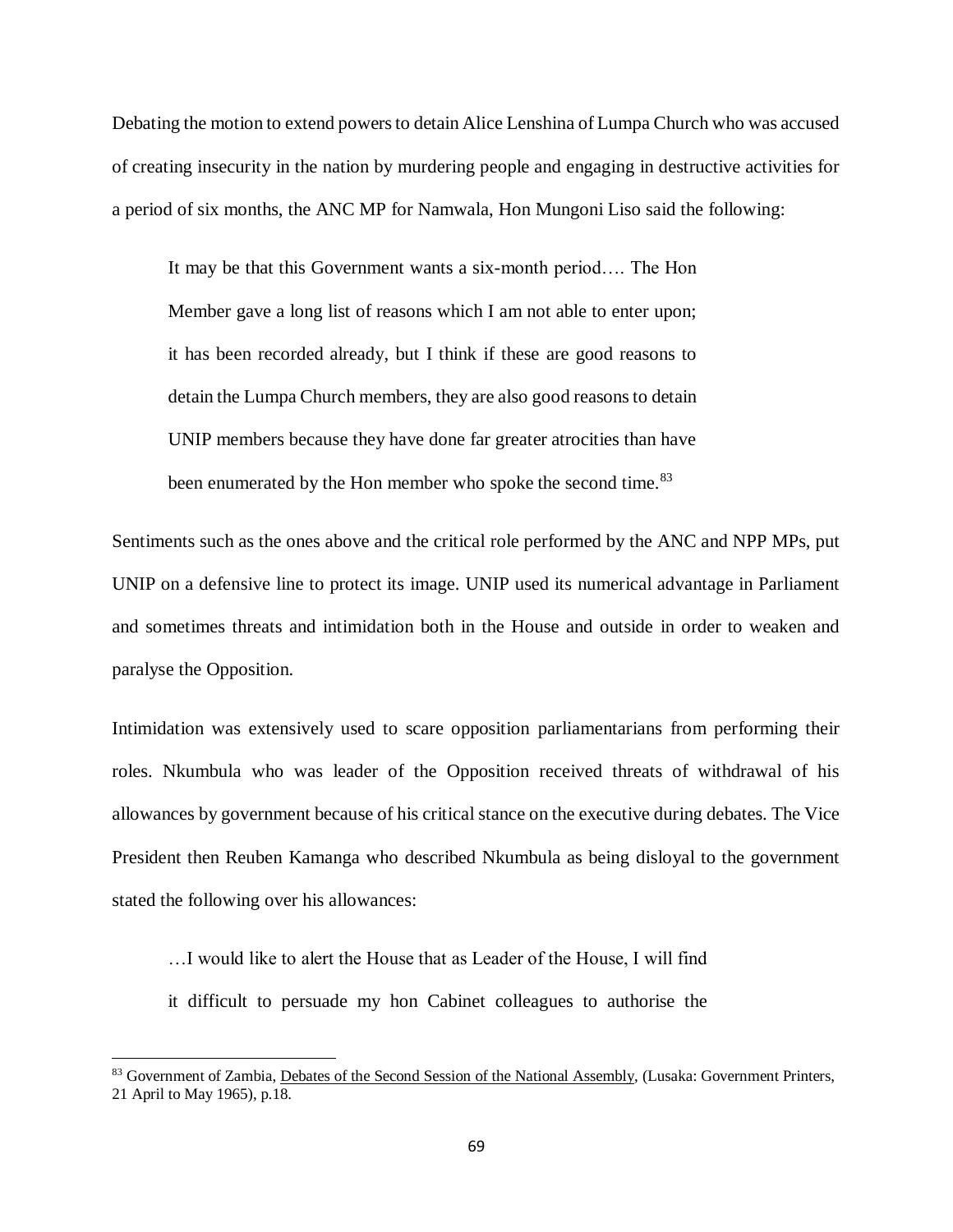provision of funds, in the form of the present allowances which the Leader of the Opposition enjoys.  $84$ 

The President equally seized opportunities during political rallies to threaten opposition MPs. While addressing a rally in Lusaka in 1965, Kaunda made the following remarks:

Today from midnight I change colours. If anyone misbehaves I will either restrict him to a certain area or arrest him and get him convicted. I am going to take stern measures against anyone Member of Parliament or not who misleads the people of Zambia.<sup>85</sup>

True to President Kaunda's threats, the Honourable Member of Parliament for Namwala Edward Mungoni Liso was suspended from Parliament in 1965. This followed a motion moved by Sikota Wina the Minister of Local Government and Housing as well as UNIP Chief in Parliament to suspend the MP from the House for false and unsubstantiated allegations concerning the conduct of His Excellency the President, Hansard no 4, 1965.<sup>86</sup> Liso intimated that President Kaunda, at a rally in Chipata had allegedly deplored the Police for favouring the ANC.

Debating a motion on Single Legislature in the National Assembly the then Foreign Affairs Minister Simon Kapwepwe argued that:

Sir, we the people would not like this opposition, which is not constructive, this opposition, which will not be good for the people, this

<sup>84</sup> Government of Zambia, Debates of the Fourth Session of the First National Assembly, (Lusaka: Government Printers, 12 July, 1967), p.1031.

<sup>85</sup> Northern News, 12 April, 1965, p.1.

<sup>86</sup> Bizeck J. Phiri, 'Colonial Legacy and the Role of Society in the Creation and Demise of Autocracy in Zambia, 1964 – 1991' Nordic Journal of African Studies, Volume 10 Issue 2 (2001), 224-244.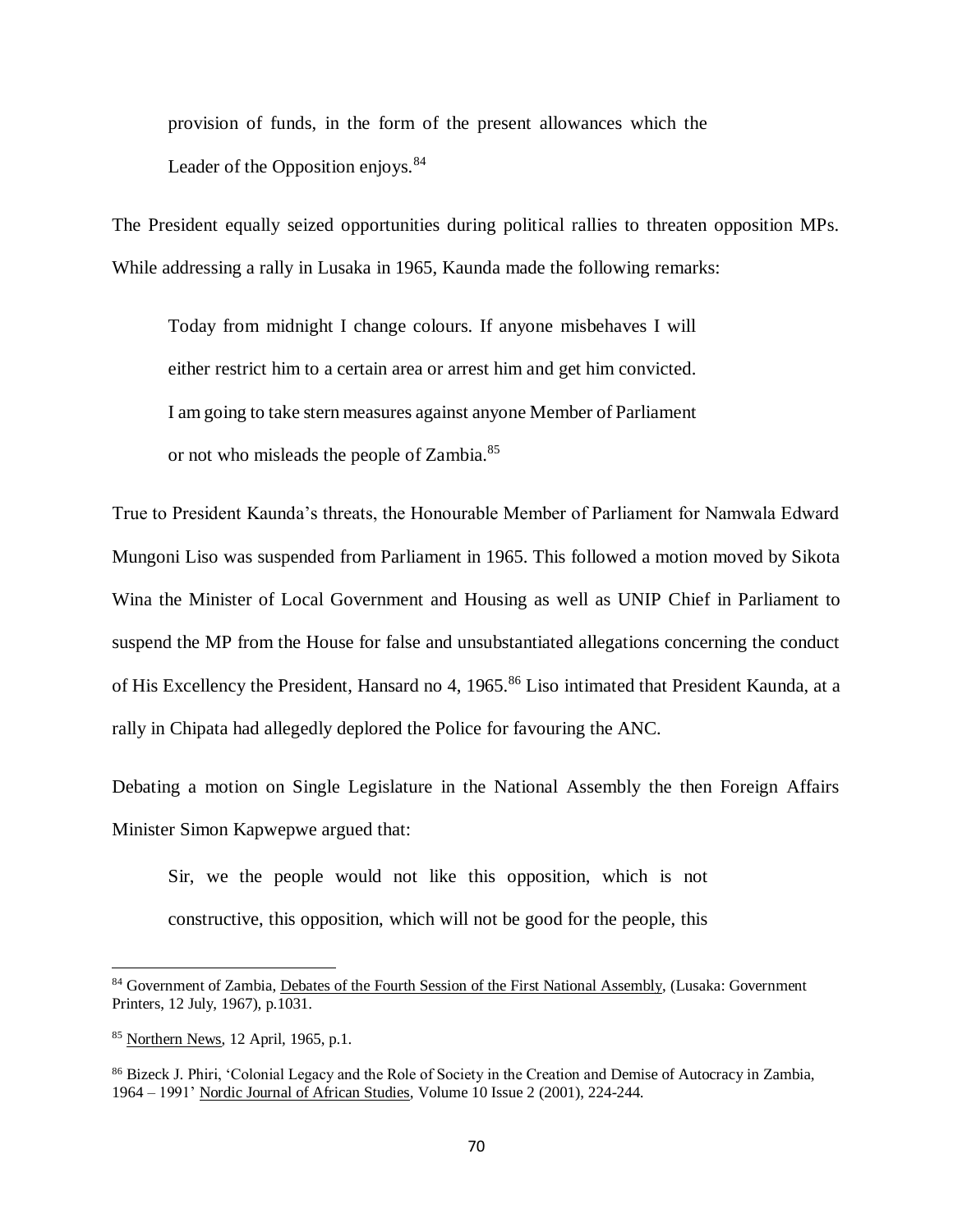opposition which is out of African tradition completely, it is new, it is foreign, it does not come with us, because this is what indeed happens in England... wherever a two-party system is. $87$ 

In response to opposition MPs' ability to offer checks and balances, Kaunda said this:

We believe in Parliamentary opposition since we believe in Parliamentary government, but the opposition must be responsible and ought to offer what is normally called constructive criticism.<sup>88</sup>

UNIP Ministers could not hide their dislike for the opposition as they openly discredited the opposition. The Minister of Local Government and Housing Sikota Wina argued that Zambia could not afford the luxury of parliamentary opposition as the country did not have enough trained able men. He also stated that it was alien for Africans to have somebody in opposition.<sup>89</sup> It was generally argued among UNIP members, that ANC MPs offered irresponsible and destructive criticism in Parliament. Furthermore, while addressing a rally, the Minister of Labour and Social Development Nalumino Mundia told the gathering that ANC members including party MPs who made provocative statements meant to mislead people would be punished and be thrown out of Parliament.<sup>90</sup> Despite these strong sentiments from the ruling party, parliament still remained a strong house of representatives as ANC MPs provided checks and balances to the executive. Both

<sup>&</sup>lt;sup>87</sup> Government of Zambia, Debate of the Fourth Session of the First National Assembly, p, 1061.

<sup>88</sup> NAZ CO/11/1/13, Government of Zambia, New National Assembly Building, His Excellency Address to Parliament 3 May, 1967.

<sup>89</sup> Northern News, 5 June, 1965, p.1.

<sup>&</sup>lt;sup>90</sup> Northern News, 18 May 1965, p. 1.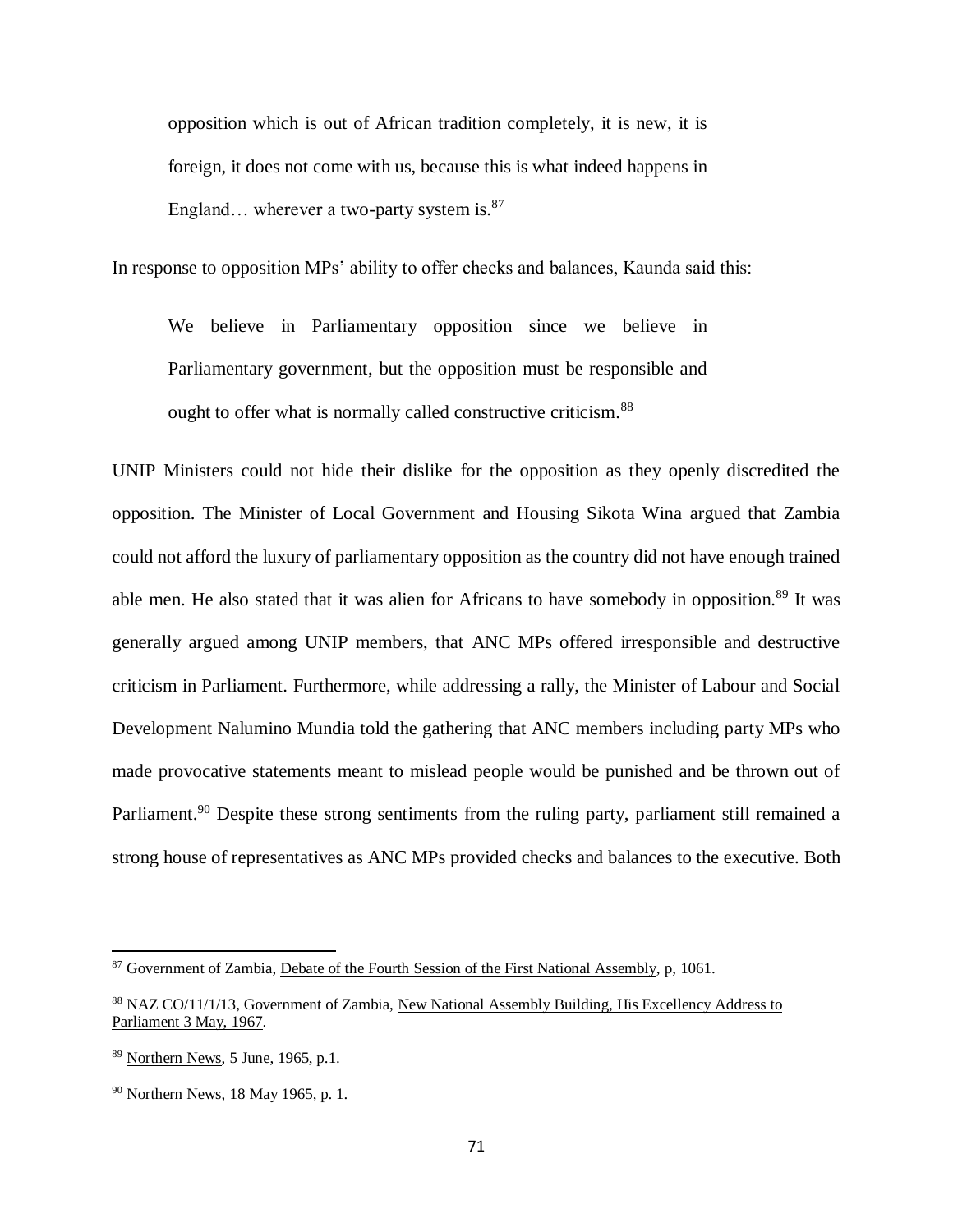the Opposition and the ruling party continued performing their roles in Parliament until the dissolution of the First National Assembly.

### **The Formation of the Second National Assembly - 1968**

The Second National Assembly was born in 1968. Its birth was preceded by Kaunda' dissolution of the First National Assembly. Addressing the First National Assembly he announced that nominations for Presidential elections and Parliamentary elections were going to be held on 16 November, 1968 and 26 November, 1968 respectively.<sup>91</sup> This first post-independence General election for both the National Assembly and the President was held some four years after independence on 19 December,  $1968<sup>92</sup>$  In order to organise elections, a Director of Elections Office with direct access to the President headed a Parliamentary Elections Office (PEO), which was staffed mainly by expatriates from the former provincial administration.<sup>93</sup> The PEO in turn was responsible only to a three man Electoral Commission which existed by virtue of the Constitution and was appointed in December 1967, one year before the General election took place. The Commission consisted of Mr Justice Pickett, a High Court Judge; Sir John Moffatt, former leader of the defunct Central African and Liberal Parties; and Edward Shamwana, a Lusaka lawyer.<sup>94</sup>

There was also a Delimitation Commission in 1968 whose membership was the same as that of the Electoral Commission. This Commission came into existence because the Constitution

<sup>&</sup>lt;sup>91</sup> Government of Zambia, The President's Address to Parliament on the Dissolution of the First National Assembly and Achievements over the Past Five Years, (Lusaka: Government Printers, 2 November, 1968), p.5.

<sup>&</sup>lt;sup>92</sup> Robert Molteno and Ian Scott, 'The 1968 General Election and the Political System' in William Tordoff (ed) Politics in Zambia (California: University of California Press, 1974), pp.155 – 196.

 $93$  Molteno and Scott 'The 1968 General Election and the Political System,' pp.155 – 196.

<sup>&</sup>lt;sup>94</sup> Molteno and Scott, 'The 1968 General election and the political system,' pp.  $155 - 196$ .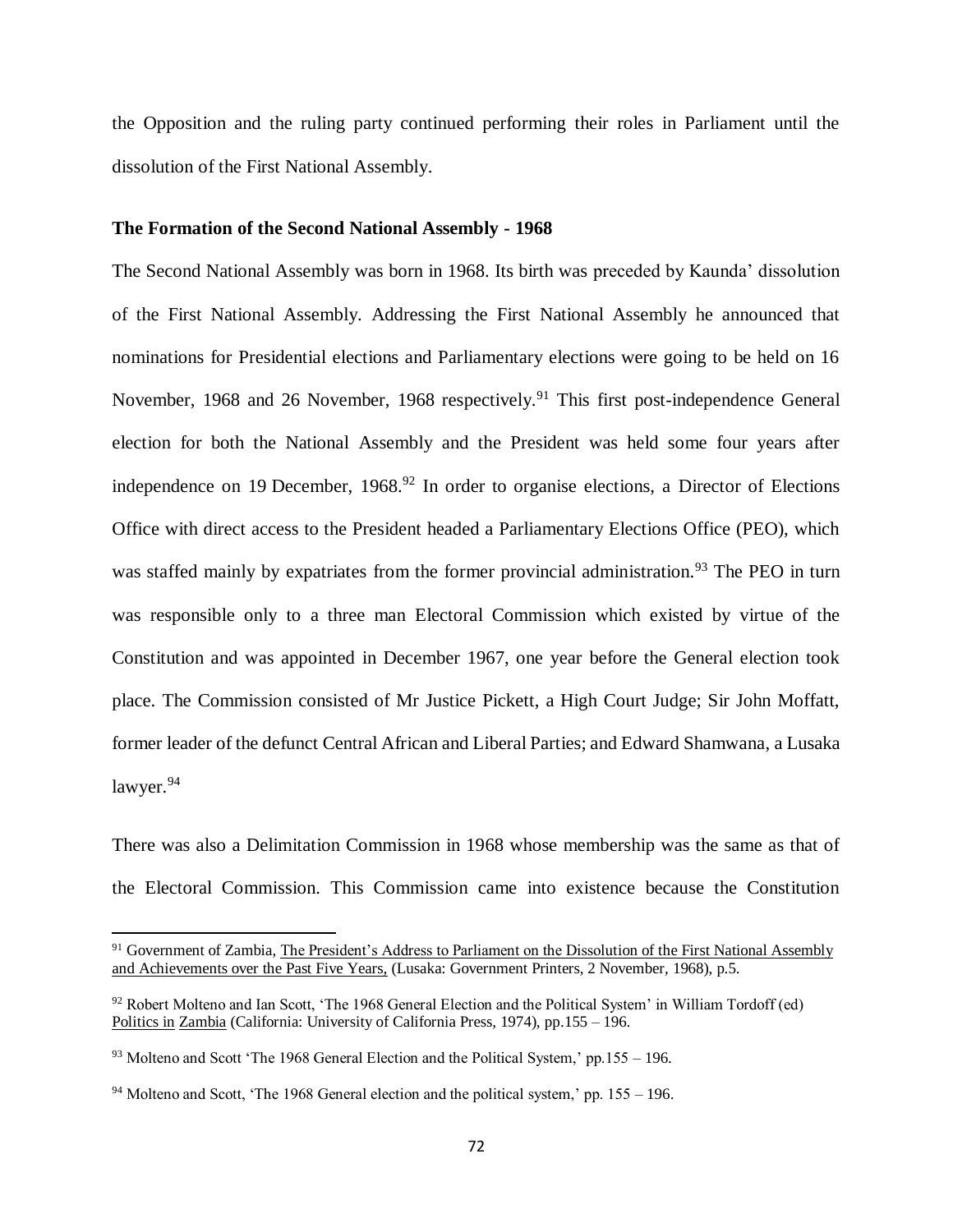Amendment Act No. 3 of 1967 had increased the number of elected MPs from 75 to 105, thereby making a new delimitation necessary.<sup>95</sup> Furthermore, in January 1968, a Constitutional Amendment Act No 2 of 1968 raised the membership in the National Assembly from 80 to 110.<sup>96</sup> This was because apart from the 105 elected MPs, the President was empowered to nominate five members. Voters were Zambian citizens who were at least 18 years of age and registered in the polling district in which they resided.<sup>97</sup>

No parliamentary candidate could be validly nominated unless he or she supported a presidential candidate. Each voter received only one ballot on which a vote for a parliamentary candidate automatically counted towards the total vote of that presidential candidate who was supported by the parliamentary candidate.<sup>98</sup> Nomination day for Presidential candidates was 16 November, 1968. The Chief Justice, Mr Justice Blagden as Returning Officer for the Presidential candidates determined the validity of the nomination papers for both President Kaunda of UNIP and Nkumbula of the ANC. He announced the validity of the nominations after scrutinising their documents.<sup>99</sup> There were two presidential candidates in 1968. These were President Kaunda of UNIP and Harry Nkumbula of ANC but unlike Kaunda, Nkumbula was also nominated as a parliamentary candidate.

<sup>&</sup>lt;sup>95</sup> Molteno and Scott, 'The 1968 General election and the political system,' pp.  $155 - 196$ .

<sup>96</sup> Chibesakunda, The Parliament of Zambia, p.31.

<sup>97</sup> Zambia Mail, 2 January, 1968, p.2

<sup>&</sup>lt;sup>98</sup> Molteno and Scott, 'The General election and the political system,' pp.  $155 - 196$ .

<sup>99</sup> Times of Zambia, 18 November, 1968, p. 1.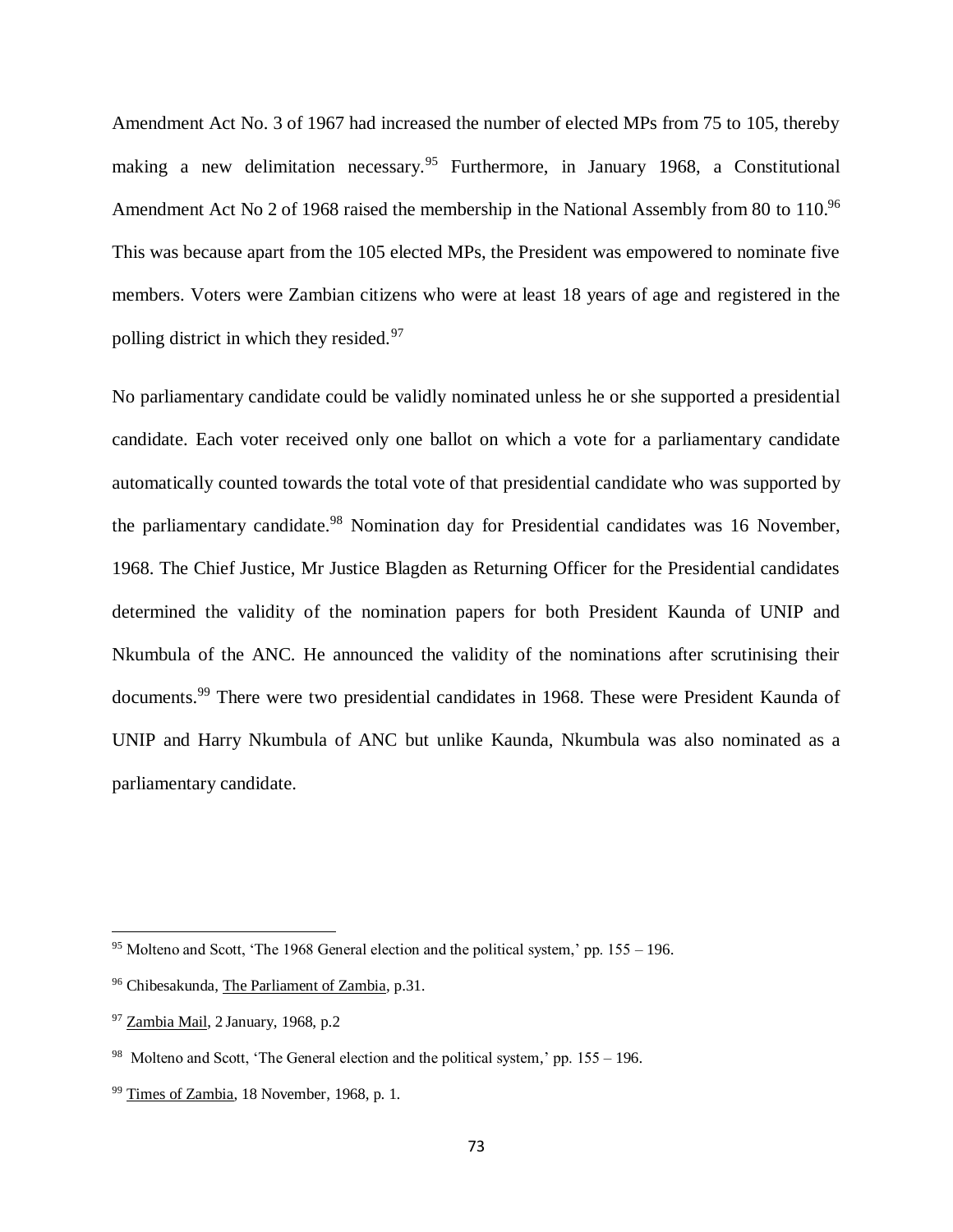Nomination day for Parliamentary candidates was held ten days later. These nominations were marred by violence from UNIP members who prevented some ANC candidates from filling nominations. As a way of protesting against UNIP instigated violence on his Officials, the ANC leader Nkumbula called a Press Conference where he complained about the harassment of 15 ANC candidates who had been detained in Mansa, Luapula Province.<sup>100</sup> Indeed, UNIP local activists successfully prevented some opposition candidates from reaching Returning Officers in the Northern, Luapula, Eastern and North-western provinces.<sup>101</sup> As a result of the UNIP harassment and intimidation the ANC was unable to field candidates in the constituencies. UNIP went to the polls with immense advantage of 30 uncontested seats since it successfully nominated candidates in all 105 constituencies, while ANC was able to contest only 73 seats with three independents contesting two more seats.<sup>102</sup> Of the three candidates, two were pro - ANC Europeans while the third was a pro - UNIP African.<sup>103</sup>

After elections, ANC filed petitions in the Lusaka High Court claiming that they were physically prevented from lodging their papers by UNIP election workers in Luapula Province after they crossed the Chembe Ferry.<sup>104</sup> High Court Judge Mr Justice Evans agreed that ANC members had been prevented from filing nominations papers by deliberate misconduct and mismanagement on the part of the Police Commissioner, Michael Mataka.<sup>105</sup> Fifteen seats were subsequently

<sup>100</sup> Zambia Mail, 26 November, 1968, p.1.

 $101$  Molteno and Scott, 'The 1968 General election and the political system,' pp. 155 – 196.

 $102$  Molteno and Scott, 'The General election and the political system,' pp. 155 – 196.

<sup>103</sup> Zambia Mail 29 November, 1968, p.20.

<sup>&</sup>lt;sup>104</sup> Times of Zambia, 24 December, 1968, p.1.

<sup>105</sup> Godwin B Mwangilwa, Harry Mwaanga Nkumbula A Biography of the Old Lion Zambia (Lusaka: Multimedia Publications, 1983), p.133.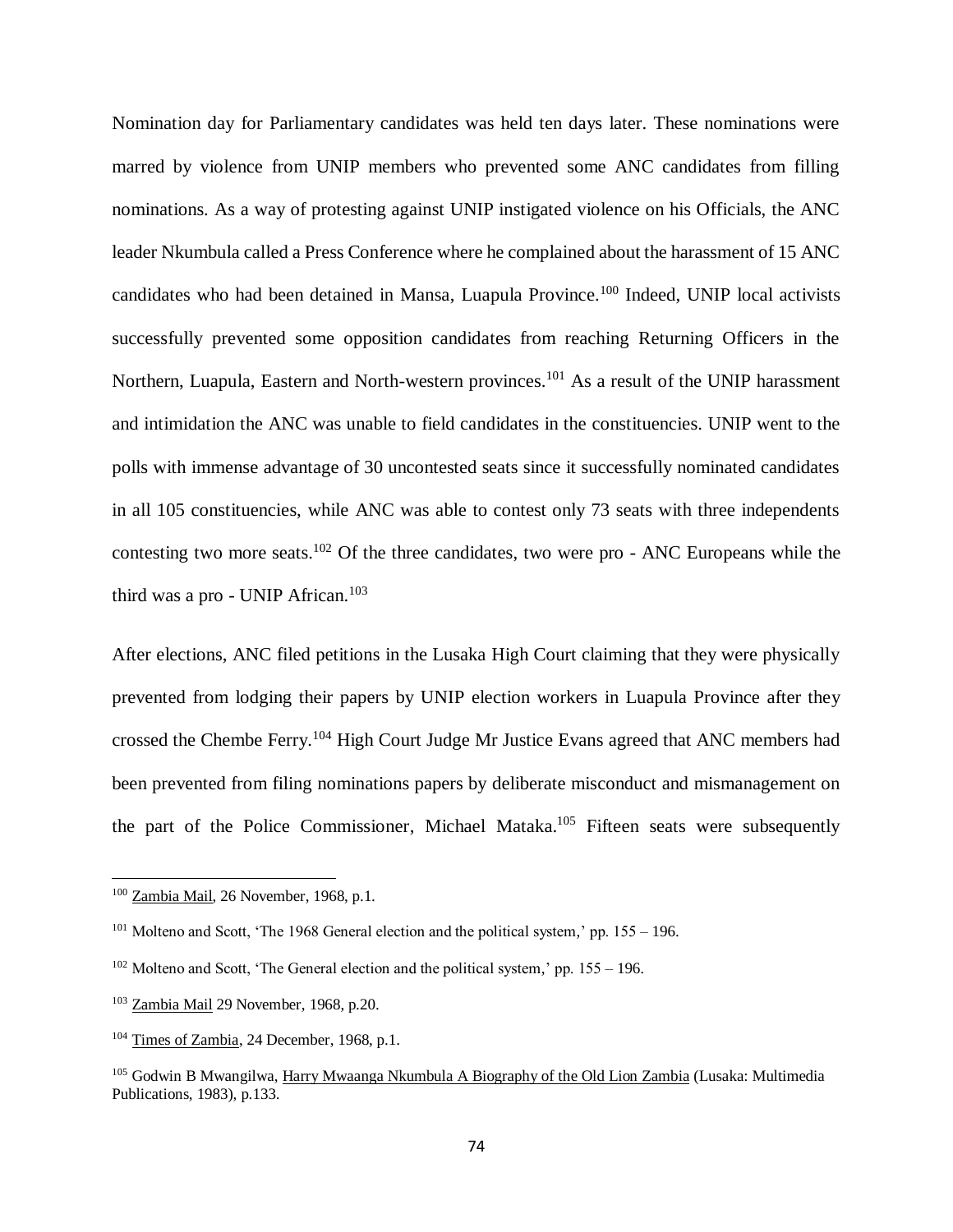invalidated by the High Court after the petitions.<sup>106</sup> In the event, the ANC only fought in three of the subsequent by-elections (all in the Chipata area of Eastern Province) and won only 7 per cent of the votes cast.<sup>107</sup>

The quest to dominate the Second National Assembly by the ruling UNIP and the opposition ANC was very intense although the disparity in resources available to UNIP and ANC for their respective campaigns was enormous. UNIP had massive organisational and material advantages.<sup>108</sup> Its local structures were well organised and enthusiastic. It had access to considerable sums of money, and it received maximum publicity from the government controlled mass media. By contrast, the scale of the ANC campaign was minuscule.<sup>109</sup> It was badly organised, almost without funds, lacked adequate transport and received no favourable publicity from the mass media. Kaunda campaigned heavily against Nkumbula stating that had it not been for UNIP's deep rooted belief in democratic processes Nkumbula would have been put behind bars.<sup>110</sup> He argued that the ANC leader had been insulting UNIP leaders since the campaigns started.

Both Parties held mass rallies and indoor meetings, although ANC's were very modest. In addition to this, UNIP, conducted door to door campaign in the towns. Its rallies were attended by large crowds, and every UNIP candidate was almost always accompanied by government ministers and leading party officials. President Kaunda made appealing addresses to his audiences with

<sup>&</sup>lt;sup>106</sup> Molteno and Scott, 'The 1968 General election and the political system,' pp.155 – 196.

 $107$  Molteno and Scott, 'The 1968 General election and the political system,' pp. 155 – 196.

<sup>&</sup>lt;sup>108</sup> Molteno and Scott, 'The 1968 General election and the political system,' pp.155 – 196.

<sup>&</sup>lt;sup>109</sup> Molteno and Scott, 'The 1968 General election and the political system,' pp.155 – 196.

<sup>110</sup> Zambia Mail, 19 December, 1968, p. 1.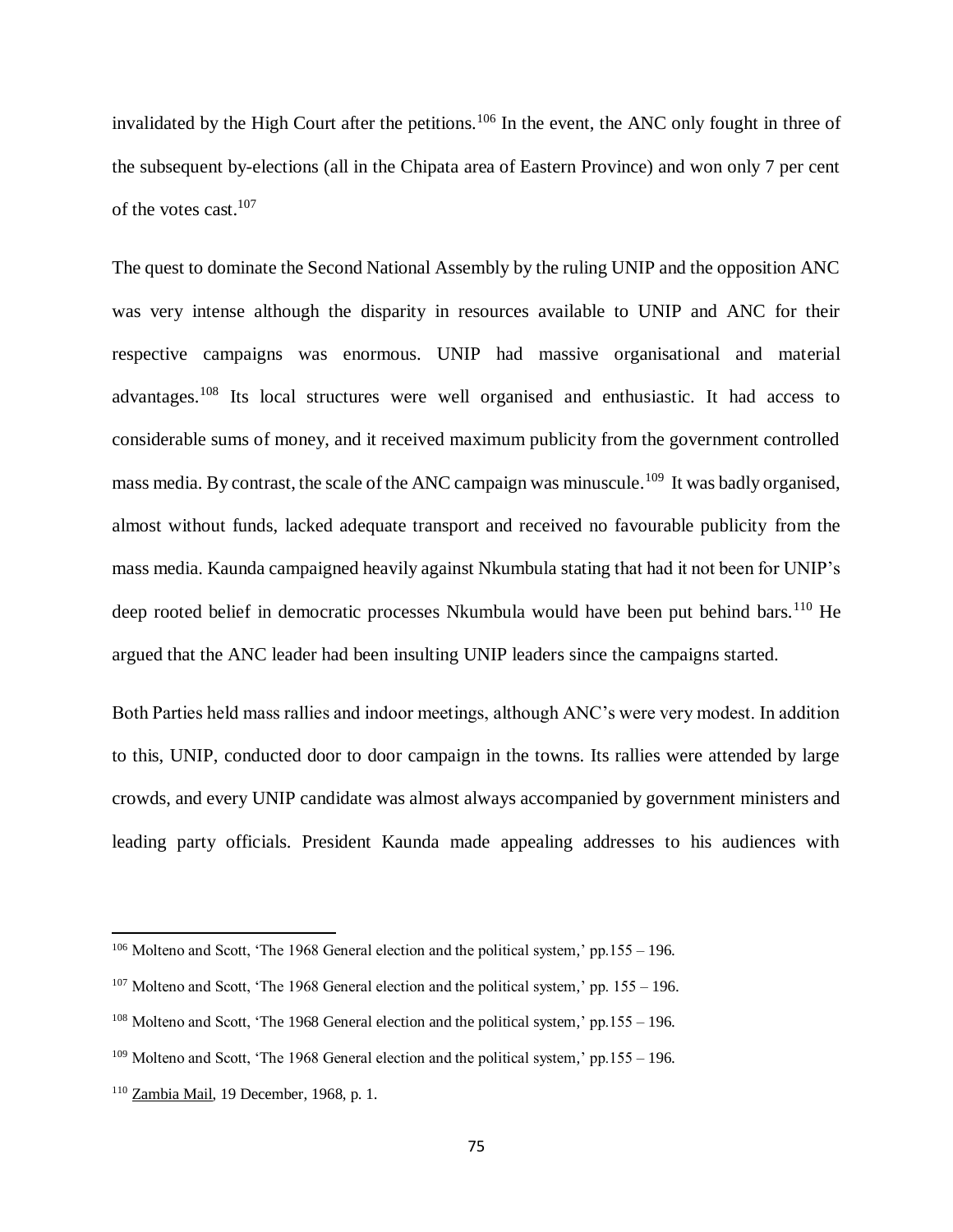assurances that ANC was going to be completely defeated in the election. Addressing a campaign rally in on 18 December, 1968, Kaunda stated:

Immediately we form the administration Mr Nkumbula is going to disappear from the political scene in a democratic way as he connived with colonial oppressors during the liberation struggle.<sup>111</sup>

The campaign embodied several remarkable features. Until nomination day ANC genuinely thought that it had some chance of a slim overall victory. For its part, UNIP, until the election results were announced, expected to crush ANC completely even in the Southern Province its stronghold.

# **1968 Election Results and the Birth of the Second National Assembly**

The 1968 presidential and general elections led to the birth of the Second National Assembly of Zambia. At presidential level, Kaunda of UNIP obtained 1,079,970 votes representing 81.8 percent while Nkumbula of ANC got  $240,017$  votes translating into 18.2 per cent.<sup>112</sup> Consequently, President Kaunda was re-elected as the nation's leader and was sworn in as the President at 09:00 hours on 21 December 1968 by the Chief Justice.<sup>113</sup>

At parliamentary level, UNIP had an absolute majority in the National Assembly as it won 81 seats while the ANC had 24 out of 105 seats in parliament.<sup>114</sup> It must however be noted that neither Party was satisfied with the results of the election. UNIP had expected to realise its goal of a One-

<sup>111</sup> Zambia Mail, 19 December, 1968, p. 1.

<sup>&</sup>lt;sup>112</sup> Mick Bond, From Northern Rhodesia to Zambia Reflections of a DO/DC 1962 – 1973 (Lusaka: Gadsden Publishers, 2014), p.181.

<sup>113</sup> Zambia Mail, 21 December, 1968, p. 1.

<sup>114</sup> Zulu, Memoirs of Alexander Grey Zulu, p. 427.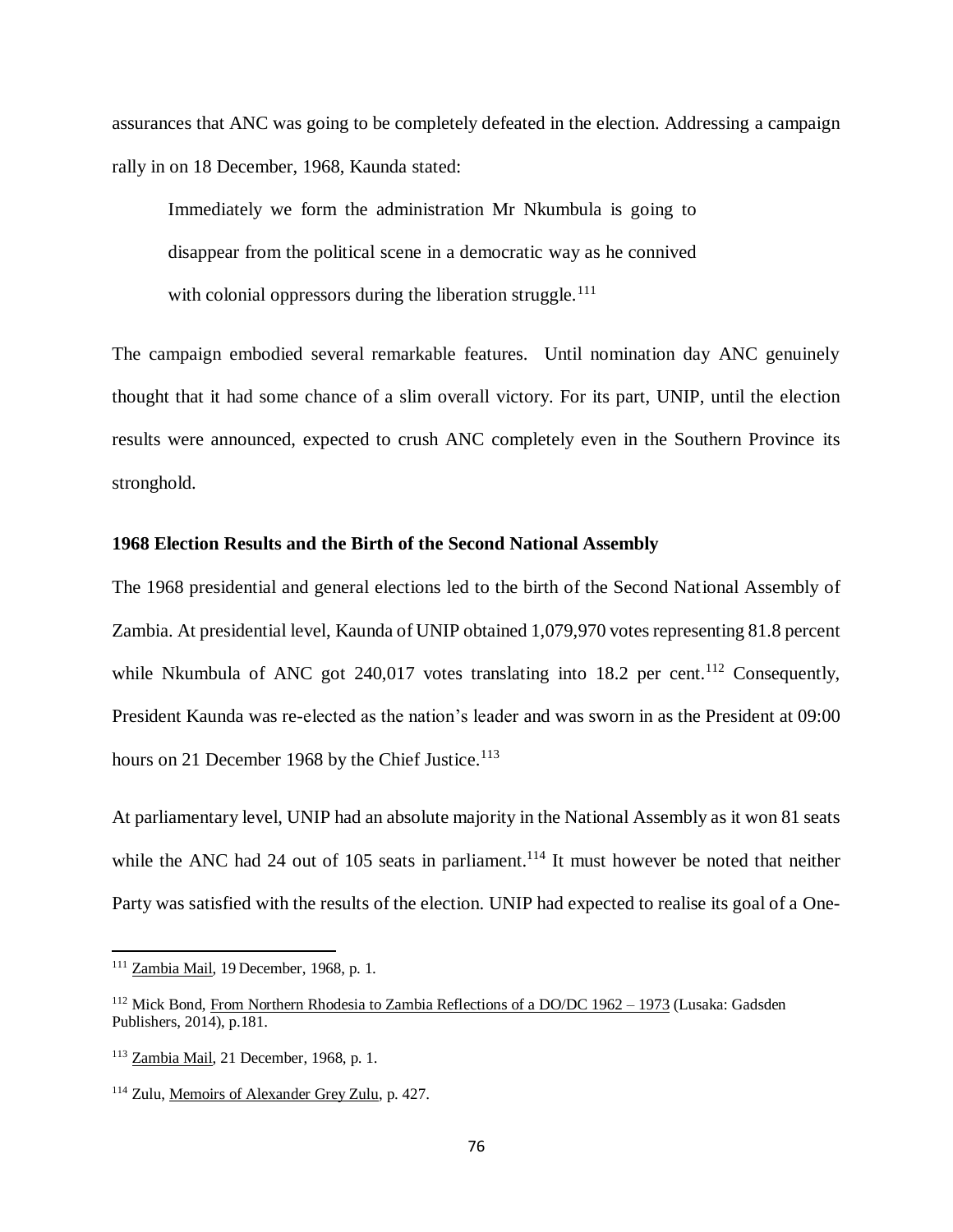PartyState through the election of a National Assembly almost entirely dominated by its members, a feat it never realised. As for ANC, despite losing its Mwinilunga seat in North-Western Province, it increased its number of seats from nine to 23 in parliament. In addition, it secured the election of one of the two white independents it was backing.<sup>115</sup> The UNIP lost nearly all the Lozi seats it held in Western Province.<sup>116</sup> The outcome of the election shocked UNIP which was confident of scooping all the seats but ended up losing eight of the 11 seats in the Province. The constitution had been amended in 1966 and 1969 to increase the number of cabinet ministers from 14 to 16 and from 16 to 19, respectively. In 1970 the constitution was again amended to delete any limitation on the number of ministers to be appointed.<sup>117</sup>

On 19 January, 1968, the Second National Assembly of Zambia was born following the presidential and general elections. The second elected Speaker of the National Assembly was Robinson Mwaakwe Nabulyato, MP, while the Deputy Speaker and Chairman of Committees was W. Nkanza.<sup>118</sup> Nabulyato, an active UNIP member showed his desire to exercise neutrality in his execution of his role as Speaker in his letter to Hon A.B. Chikwanda where he argued that once a Party or Government have chosen one of their member to take up the Office of a Speaker, they

<sup>115</sup> Molteno and Scott, 'The 1968 General Election and the Political System', pp. 155 – 196.

<sup>116</sup> Cherry Gertzel, Carolyn Baylies and Morris Szeftel, 'The making of the One-Party State' in Cherry Gertzel (ed) The Dynamics of the One-Party State in Zambia (London: Manchester University Press), pp.1 – 28.

<sup>&</sup>lt;sup>117</sup> National Assembly of Zambia, Parliamentary Procedure Abstract Series 2 (Lusaka: Research Department, 1995), p.2.

<sup>118</sup> Chibesakunda, The Parliament of Zambia, p.31.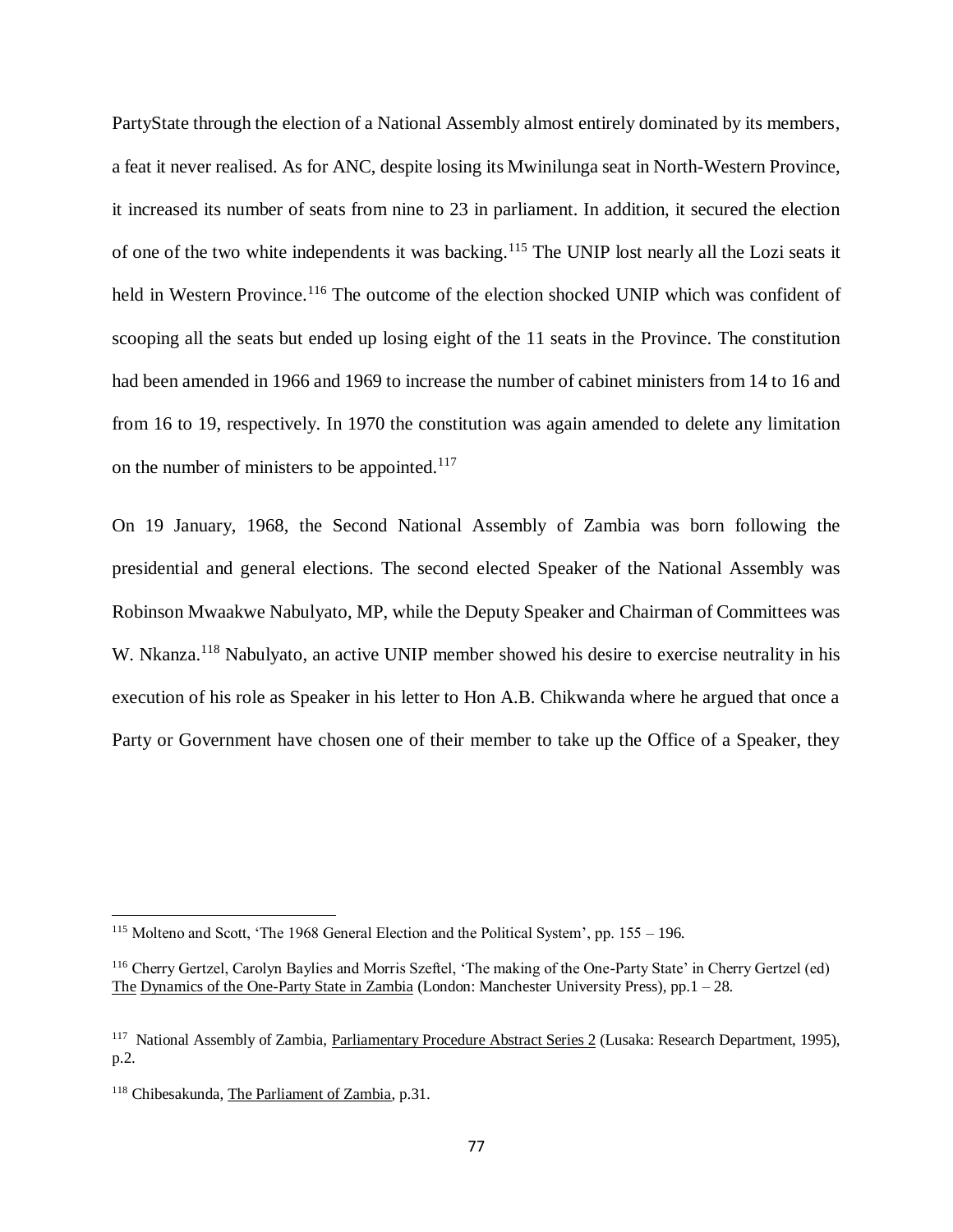have lost his active participation in Party affairs.<sup>119</sup> Suffice to mention that throughout his tenure of office, Nabulyato tried his best to exercise neutrality in the decisions he made as Speaker.

Following his election as Speaker of the National Assembly, on 22 January, 1969, Nabulyato refused to recognise the ANC as an official opposition in the National Assembly arguing that it was too small and minute for such a status since it could neither form a quorum to execute the business of the House nor a government. Speaker Nabulyato contended that:

If Government resigned or was defeated on a motion of censure, 23 MPs, would not form quorum to run business of the House or in the absence of UNIP, be able to form Government. I have, therefore, reluctantly decided not to recognise ANC and its leader as Official Opposition.<sup>120</sup>

The action of the Speaker was overturned by the High Court which restored Nkumbula's official position as Leader of the Opposition an action which the Speaker was unhappy with. The Speaker's unhappiness is contained in the letter he wrote to Kaunda.<sup>121</sup> Despite the Speaker's displeasure, the ANC continued acting as a watchdog to the Executive in Parliament.

In the area of providing checks and balances to the frontbench, the ANC performed well during the Second National Assembly. This was partly because it had increased its membership from ten to 23. It must be noted that during the Second National Assembly UNIP and ANC MPs debated along party lines on most of the motions. UNIP backbenchers and Ministers were united in

<sup>119</sup> United National Independence Party Archives (hereafter UNIPA) 7/18/6, R.M. Nabulyato letter to Hon A.B. Chikwanda M.P. 28 April, 1971.

<sup>120</sup> Mwangilwa, Harry Mwaanga Nkumbula, p.132.

<sup>121</sup> UNIPA 7/18/6, R.M. Nabulyato to His Excellency Dr K.D. Kaunda, 11 August, 1971.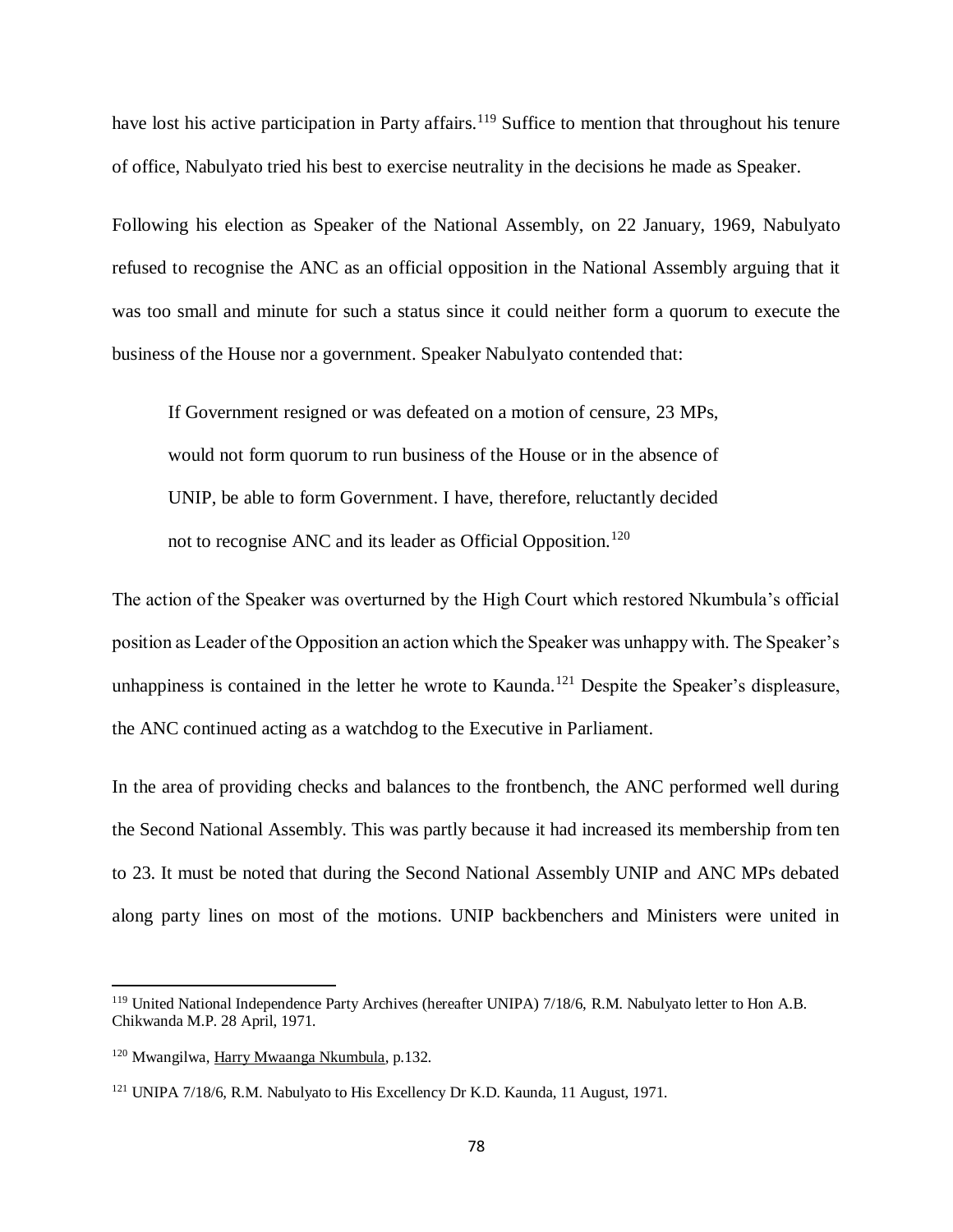defending government motions and bills while ANC MPs provided checks and balances through debates and questions.

Mbabala Constituency MP Hon E. Nyanga debating the Motion of Thanks for the President's speech stated that:

… I think in order to bring unity in Zambia, let's forget about Party affiliations and bring development because when people elected us to come to this House, they had the feeling that we were going to develop Zambia, not to build UNIP.<sup>122</sup>

The same member said the following on democracy:

 $\overline{\phantom{a}}$ 

… should I call it a threat, that sometime last year, instead of democracy in Zambia, people were threatening, they were saying that if people do not join UNIP by 31 December, 1970, they would regret it. That is a threat. Is that democracy? … people are threatened that if they remain outside the ruling Party they will either be locked up or probably have no job. $^{123}$ 

In their quest to put up strong opposition, ANC MPs could at times violate Parliamentary regulations one such ANC MP, was Mungoni Liso who was expelled from the National Assembly for failing to substantiate his allegation that the government had paid young women K4.00 to

<sup>&</sup>lt;sup>122</sup> Government of Zambia, Parliamentary Debates of the Third Session of the Second National Assembly, (Lusaka: Government Printer, 21 January 1971), p.190

<sup>&</sup>lt;sup>123</sup> Government of Zambia, Parliamentary Debates of the Third Session of the Second National Assembly, p.192.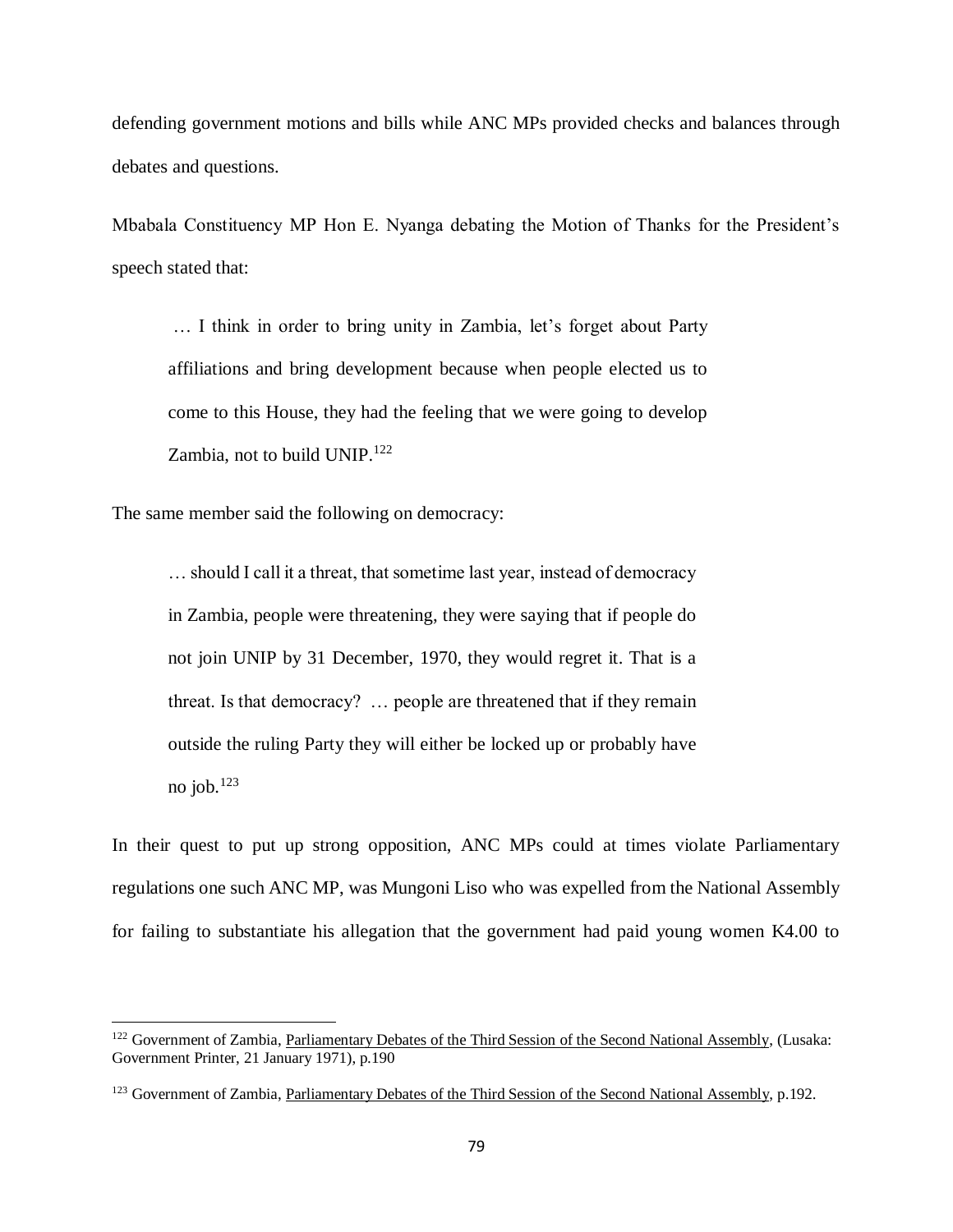entertain delegates to the third Summit Conference of the Non-aligned Nations in Lusaka. Liso was expelled from the services of the House until the expiry of the Second National Assembly.<sup>124</sup>

On the Executive side, President Kaunda squeezed the work of the 15 previous ministries into eight new ones and created eight cabinet posts in each of the eight provinces. The newly appointed Vice President Simon Kapwepwe emerged in a stronger position than ever before having been given the important Ministry of Finance in addition to his other as the nation's second citizen.<sup>125</sup>

See **Appendix 7** for the composition of the 1968 UNIP Cabinet

# **Conclusion**

This chapter has examined the transition of the colonial legislature to the independence National Assembly. In the discussion it has been argued that although the architects of the 1962 constitution produced a complicated document, this particular law introduced a legislature which brought about African majority in the Legco. The 1962 constitution could be said to have been the first step towards the attainment of political independence in Zambia.

The chapter further analysed the first National Assembly of Zambia which was born after the 1964 elections. It argues that the 1964 National Assembly was a democratic House anchored on multiparty system composed of three parties namely UNIP, ANC and the NPP. The debates in the National Assembly under the multi-party system strengthened democratic tenets unfortunately this state of affairs came under threat from the ruling party as it began to curtail freedom of speech in Parliament through intimidating statements and threats. The UNIP government started agitating

<sup>124</sup> UNIPA 7/18/6, R.M. Nabulyato to His Excellency Dr K.D. Kaunda, 12 August, 1971.

<sup>&</sup>lt;sup>125</sup> Times of Zambia, 24 December, 1968, p. 1.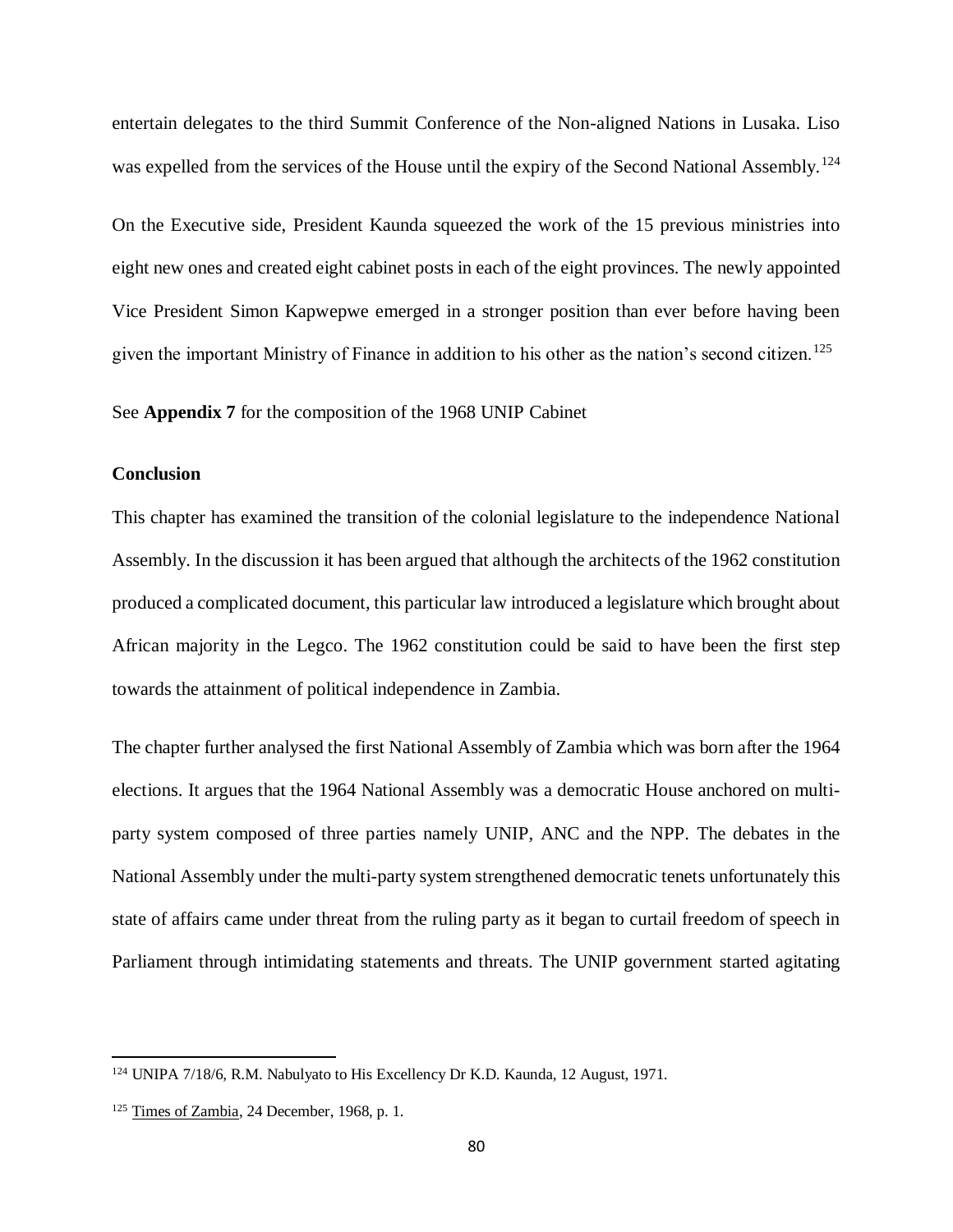for a One-Party State system of government arguing that the concept of opposition parties was alien to Africa.

The 1968 National Assembly has also been discussed in the chapter as being the product of the first post-independence election of 1968 election which was contested by two parties namely UNIP and ANC. The House which was born in 1968 was composed of ANC and UNIP MPs with only one pro ANC independent Member. Parliamentary debates were mainly tailored on Party lines. It was also during the Second National Assembly of 1968 when steps to change the Zambian Constitution from the multi-party to the One-Party System of government were initiated.

Admittedly, the critical debates between the ANC and UNIP that characterised the 1968 National Assembly did not go well with the ruling Party UNIP. The Party felt that its continued hold to political power was threatened by its rival Party. This scenario in the House coupled with the inter party violence and rivalry between the ANC and UNIP on one hand and the intra party rivalry within UNIP on the other compelled the ruling Party to devise ways of introducing a One-Party System of government in the constitution. The new system was ultimately effected during 1973 elections. The One-Party System affected the role and operations of the legislature as will be discussed in the next chapter.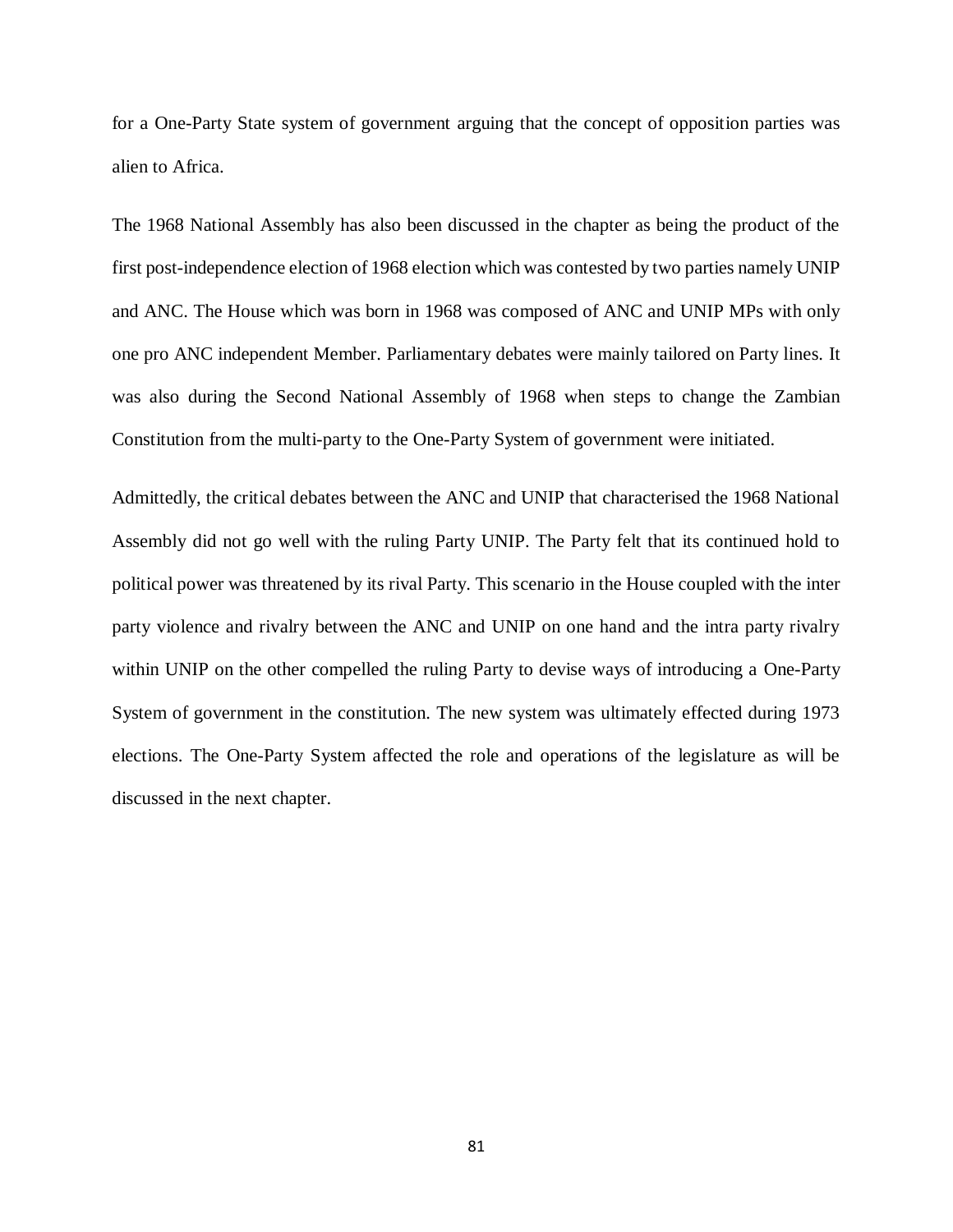#### **CHAPTER FOUR**

#### **THE NATIONAL ASSEMBLY DURING THE ONE-PARTY STATE, 1973 TO 1991**

This chapter discusses how the 1973 Constitution affected the composition and role of legislature during the One-Party State period which lasted for 17 years beginning in 1973 to 1991. It also assesses the impact of electoral regulations on the legislature during the period under review since Parliaments were born out of elections.

The chapter further evaluates the extent to which the Republican and the United National Independence Party (UNIP) constitutions were harmonised in order to guarantee party supremacy in the National Assembly. The UNIP constitution was drafted in such a way that its provisions affected the calibre of representatives in the National Assembly. The chapter examines how the UNIP Central Committee stamped its authority on the selection process of parliamentary aspiring candidates through the veto system. It also discusses the methods used by the party to guarantee President Kaunda's sole candidature throughout the period.

The last part of the chapter discusses the transition from the One-Party System to the Multi-Party System. It argues that citizens demanded for the return of the Multi-Party System as they believed that the One-Party System was responsible for their political and economic hardships. It also examines the 1991 elections which took place after the repeal of Article 4 of the 1973 Constitution which allowed the formation of other political Parties. The 1991 elections ended the reign of UNIP after the defeat of its presidential candidate Kenneth Kaunda by the Movement for Multi-party Democracy (MMD) presidential candidate Frederick Jacob Titus Chiluba.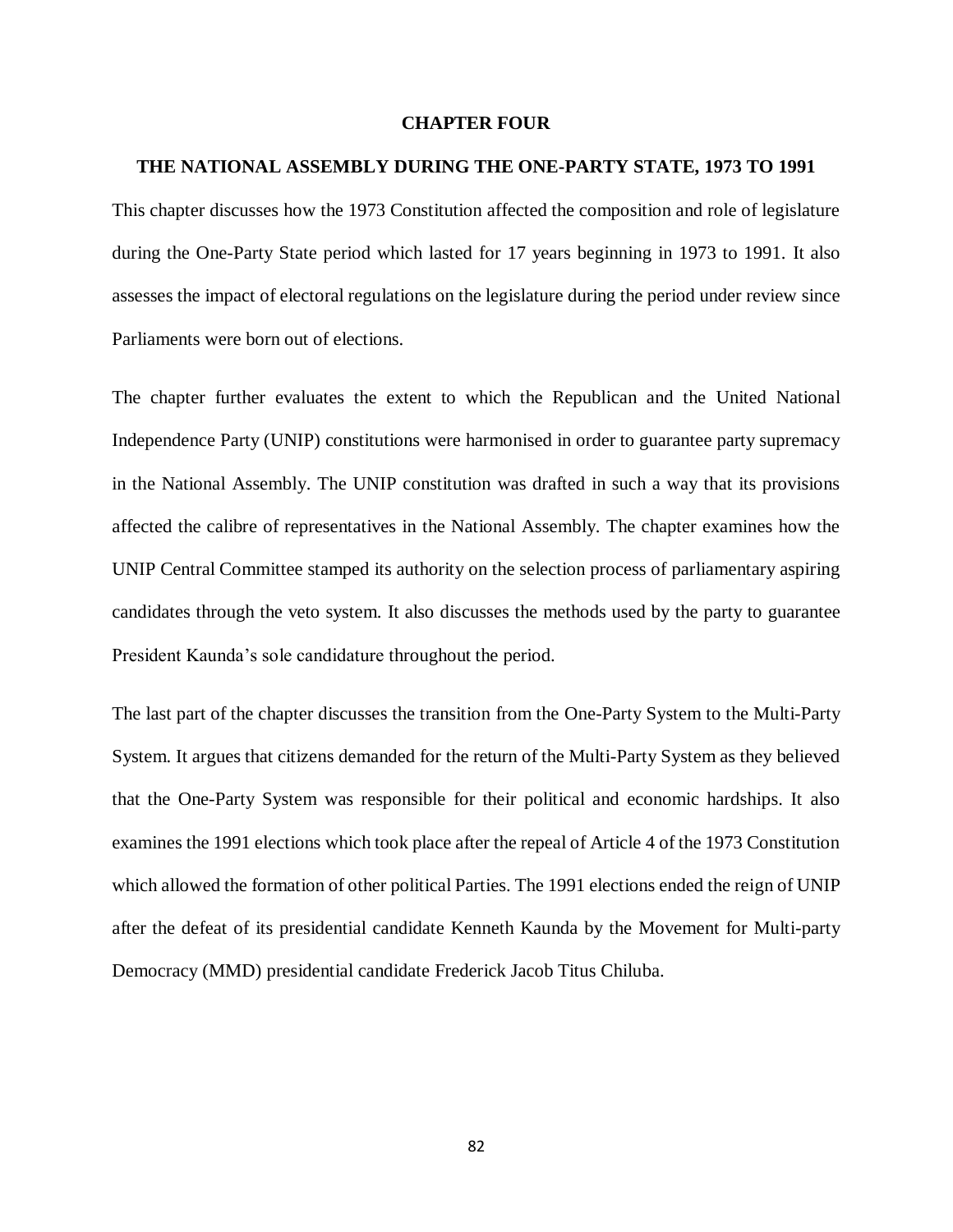## **The Introduction of the One-Party System**

The introduction of the One-Party State in Zambia was propelled by both internal and external factors which were at play just after independence.<sup>1</sup> Internal factors were centred on inter-party rivalry between the two major political parties in the country namely the opposition party the African National Congress (ANC) and the ruling Party UNIP while intra party factors were centred on rivalries within UNIP.

After winning the 1964 independence elections, Kaunda had hoped that he could eliminate the opposition Party at another general election, as had happened in Tanzania, but Harry Nkumbula's ANC which had dominated the political terrain in the Southern province could not easily be defeated.<sup>2</sup> The ANC which was perceived as a weak party proved its resilience by increasing its membership in the National Assembly during the second polls after independence. It steadily increased its seats in the National Assembly from ten in 1964 to 23 in 1968.<sup>3</sup> Though ANC MPs were not numerically many and their party could not form a shadow cabinet, the prospect of facing an organised, legal opposition evidently caused discomfort to Kaunda and other UNIP leaders. The ANC parliamentary gains in the elections and the formation of another opposition party the United Progressive Party (UPP) in 1971 heightened political insecurity in the UNIP.

With the tense political rivalry in the late 1960s, it became apparent that UNIP was not going to succeed in establishing a One-Party System through the ballot box.<sup>4</sup> Within UNIP, there was also

<sup>&</sup>lt;sup>1</sup> Alexander Grey Zulu, The Memoirs of Alexander Grey Zulu (Ndola: Times Printpak Zambia Limited, 2007), p.446.

<sup>2</sup> Phillip Brownrigg, Kenneth Kaunda (Lusaka: Kenneth Kaunda Foundation, 1989), p.131.

<sup>3</sup> Augustine B.C. Katotobwe, 'The Impact of Plurality Voting System in Zambian Politics,' MA Dissertation (London: London School of Economics and Political Science, 1996), p.12.

<sup>4</sup> Ng'ona Mwelwa Chibesakunda, The Parliament of Zambia (Lusaka: National Assembly of Zambia, 2001), p. 32.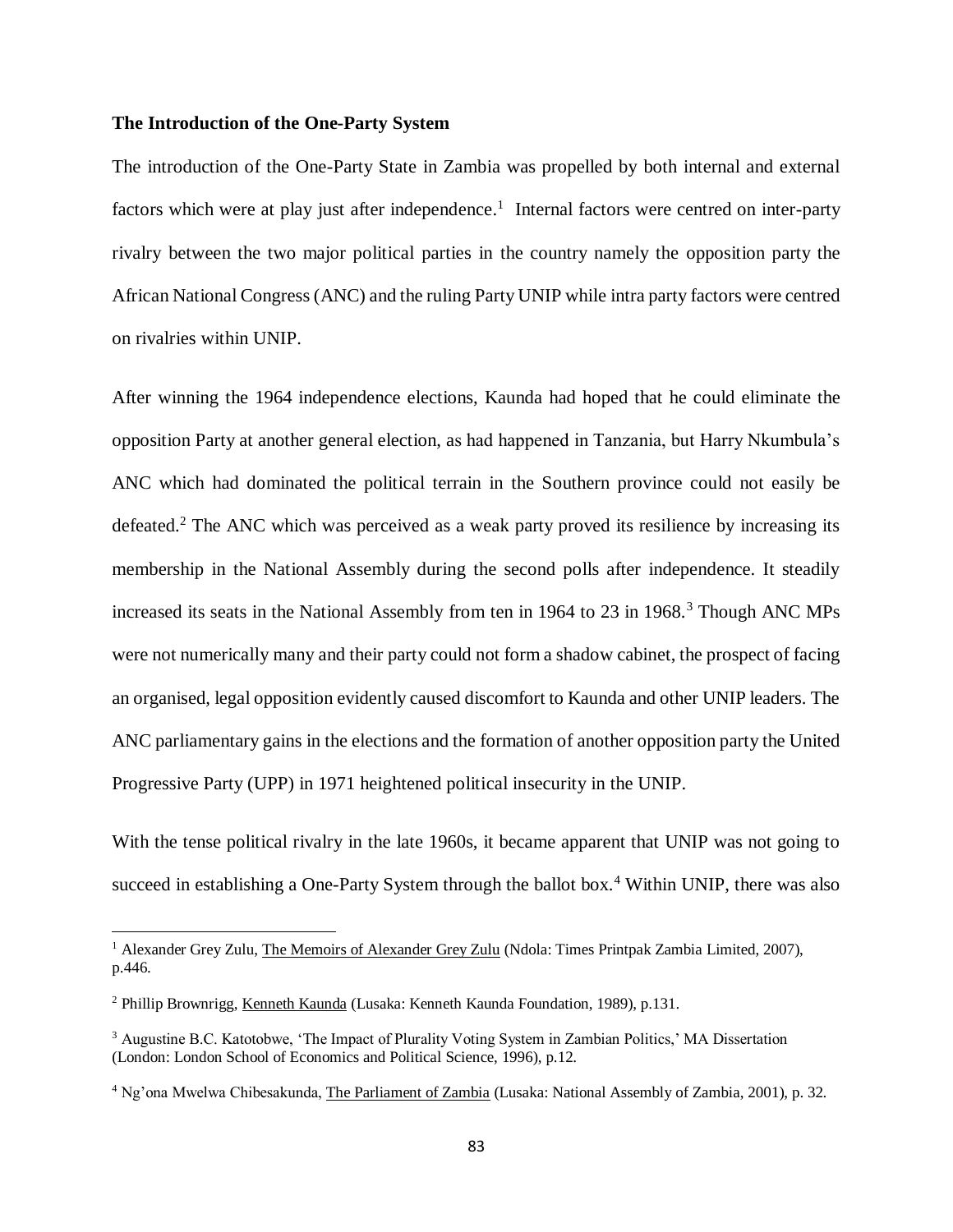serious intra party rivalry which was triggered by the formation of the UPP led by Kaunda 'childhood friend Simon Mwansa Kapwepwe who resigned from UNIP on 22 August, 1971.<sup>5</sup> The UNIP government did not take the breakaway party of Kapwepwe lightly. Hence, after realising the viability of UPP as an opposition party, Kaunda banned it. Kapwepwe and 123 of his leading members were detained on 4 February 1972.<sup>6</sup> This temporal move could not give comfort to UNIP as other external factors that negatively affected the party resurfaced.

On the external side, Kaunda argued that the country was faced with security challenges from neighbouring countries which were still under foreign domination. He cited enemies in the racist regimes in rebel Rhodesia, Namibia and South Africa.<sup>7</sup> Zambia's geo political situation exposed her to hostilities from racist minority regimes in Zimbabwe, South Africa, Mozambique and Angola because of her support for the liberation struggle by providing sanctuary to freedom fighters and liberation movements fighting against their governments. A Deputy Headteacher at Simundivwi Primary school in Kalomo district was abducted and later thrown into Zambezi River by Whites who were pursuing Southern Rhodesia freedom fighters in Zambia in 1978.<sup>8</sup> These regimes made attempts to use opposition structures to disorient certain sectors of the community and one example was the training of 100 Zambians by the South African regime in the early 1970s the Mushala gang which took many years to bring down.<sup>9</sup>

<sup>5</sup> Andrew Sardanis, Africa Another Side of the Coin (London: I B Tauris, 2003), p. 261.

<sup>6</sup> Cherry Gertzel, Carolyn Baylies and Morris Szeftel, 'The Making of the One Party State' in Cherry Gertzel (ed) The Dynamics of the One Party State (Manchester: Manchester University Press, 1984), p.17.

<sup>7</sup> United National Independence Party Archives (hereafter UNIPA) 7/18/9, Government of Zambia, Presidential Address to Parliament, 12 January, 1978.

<sup>&</sup>lt;sup>8</sup> Interview with Lina Mutentwa, aged 60 years, Kalomo District on 19 August, 2017.

<sup>9</sup> Zulu, Memoirs of Alexander Grey Zulu, p. 447.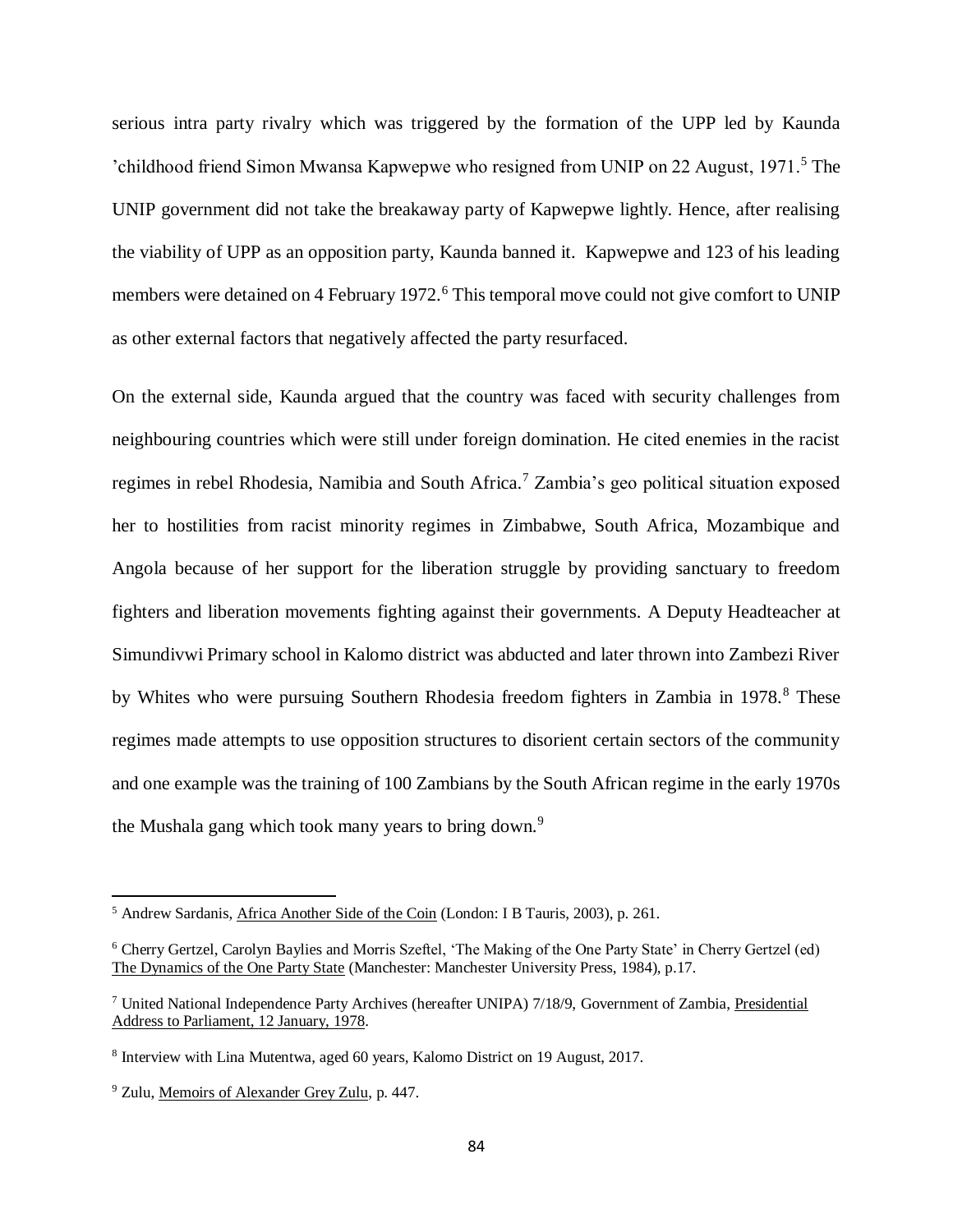Arising from those fears, Kaunda argued that the One-Partyparticipatory democracy was necessary in order to unify people; to further the aims and objectives of independence; and to further the cause of justice for all without distinction.<sup>10</sup> The President stated that enemies in the political order could only be defeated by adopting a political system that was going to prevent them from infiltrating the country.<sup>11</sup> As a country that had just gained political independence it was Kaunda's belief that time for economic development would be delayed if political squabbles took centre stage in the country. Kaunda argued that the country needed economic development not promoting squabbles which were being promoted by party rivalries.<sup>12</sup> Inter party squabbles were seen as derailing the UNIP's economic development in the country.

In order to establish a One-PartySystem, without subjecting itself to democratic means, the UNIP government called for a constitutional change through a referendum. This was because the 1964 constitution did not provide for amendments to Chapter III, Chapter VII and Sections 71, 72 and 73 of the constitution without first obtaining the approval of the majority of the electorate through a referendum.<sup>13</sup> In order to garner support for the referendum which was widely discredited by the opposition, Kaunda, in a Press release argued that the propaganda against the referendum which was centred around the fear of a One-Partystate was completely irrelevant and an illusion as the UNIP Government had enough powers under the Constitution then to declare Zambia a One-

<sup>&</sup>lt;sup>10</sup> Government of Zambia, Comrade President Dr Kenneth David Kaunda's 'State of the Nation Volumes I, II, III and IV' (Lusaka: Freedom House, 1988), p.120.

<sup>11</sup> Government of Zambia, Comrade President Dr. Kenneth David Kaunda's State of the Nation Volumes I, II, III, IV, p.120.

<sup>&</sup>lt;sup>12</sup> Interview with Joseph Simuyandi on 17 August, 2017, former UNIP Member of Central Committee 1985 – 1988, born in 1933.

<sup>&</sup>lt;sup>13</sup> Chibesakunda, The Parliament of Zambia, p.32.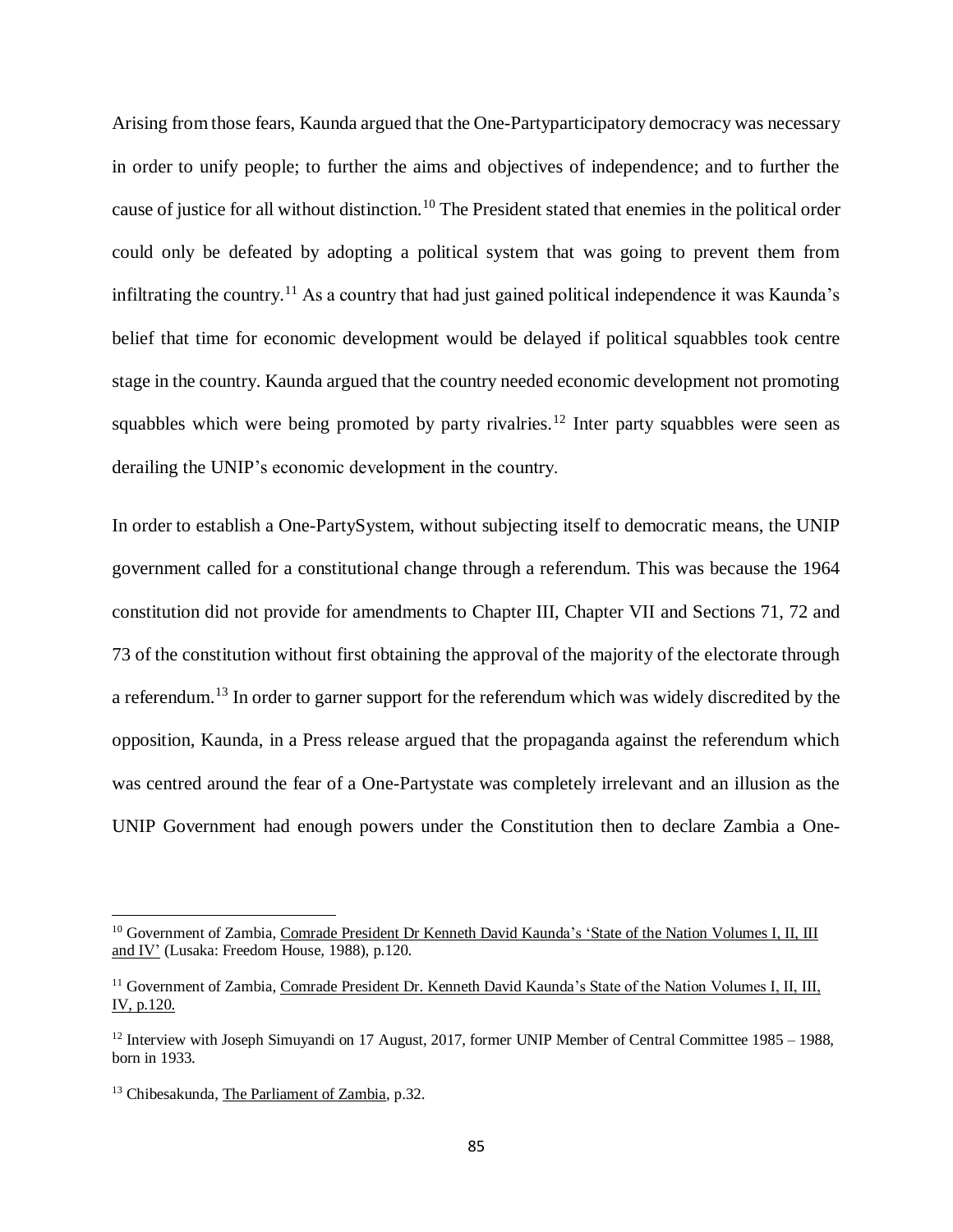Partystate by legislation.<sup>14</sup> Government held a national referendum as provided for in the 1964 constitution. The referendum was held on 17 June, 1969 and gave the government 88 per cent 'yes' vote and 12 per cent 'no*'* vote. <sup>15</sup> This result gave power to parliament to effect constitutional amendments to any section of the constitution without calling for a referendum

Following the successful holding of the referendum, Kaunda made an historic statement on 25 February, 1972 at a press conference which was held at State House. He informed the nation that the government had decided that Zambia should become a One-PartyParticipatory Democracy and that practical steps were going to be taken to implement the decision.<sup>16</sup> In order to implement the announcement, President Kaunda appointed a Commission of Inquiry under Statutory Instrument No. 46 of 1972 which fell under the Inquiries Act of 1967 to find out how the One-PartyState system of government was going to be established, not whether the people wanted it.<sup>17</sup> Interestingly though, in 1965, Kaunda had assured Parliament that a One-Party System could not come about in the country except through the ballot box. Yet he was now ready to introduce it.

On 15 March, 1972 Kaunda, appointed a commission to ascertain the wishes of the people not by a referendum, not through a general election, but by consultation through the Chona Commission. The Commission represented a broad spectrum of the Zambian society in the political, economic, religious and traditional fields.<sup>18</sup> The Chairman of the Commission was Mainza Chona while

<sup>14</sup> UNIPA 16/5/1, Government of Zambia, President Kaunda explanation on the Referendum broadcast to the Nation on both Radio and Television on 12 June, 1969.

<sup>15</sup> Chibesakunda, The Parliament of Zambia, p.33.

<sup>&</sup>lt;sup>16</sup> Government of Zambia, Report of the National Commission on the Establishment of a One Party Participatory Democracy in Zambia (Lusaka: Government Printer, 1972), p.1.

<sup>&</sup>lt;sup>17</sup> Chibesakunda, The Parliament of Zambia, p.33.

<sup>18</sup> Zulu, Memoirs of Alexander Grey Zulu, p.428.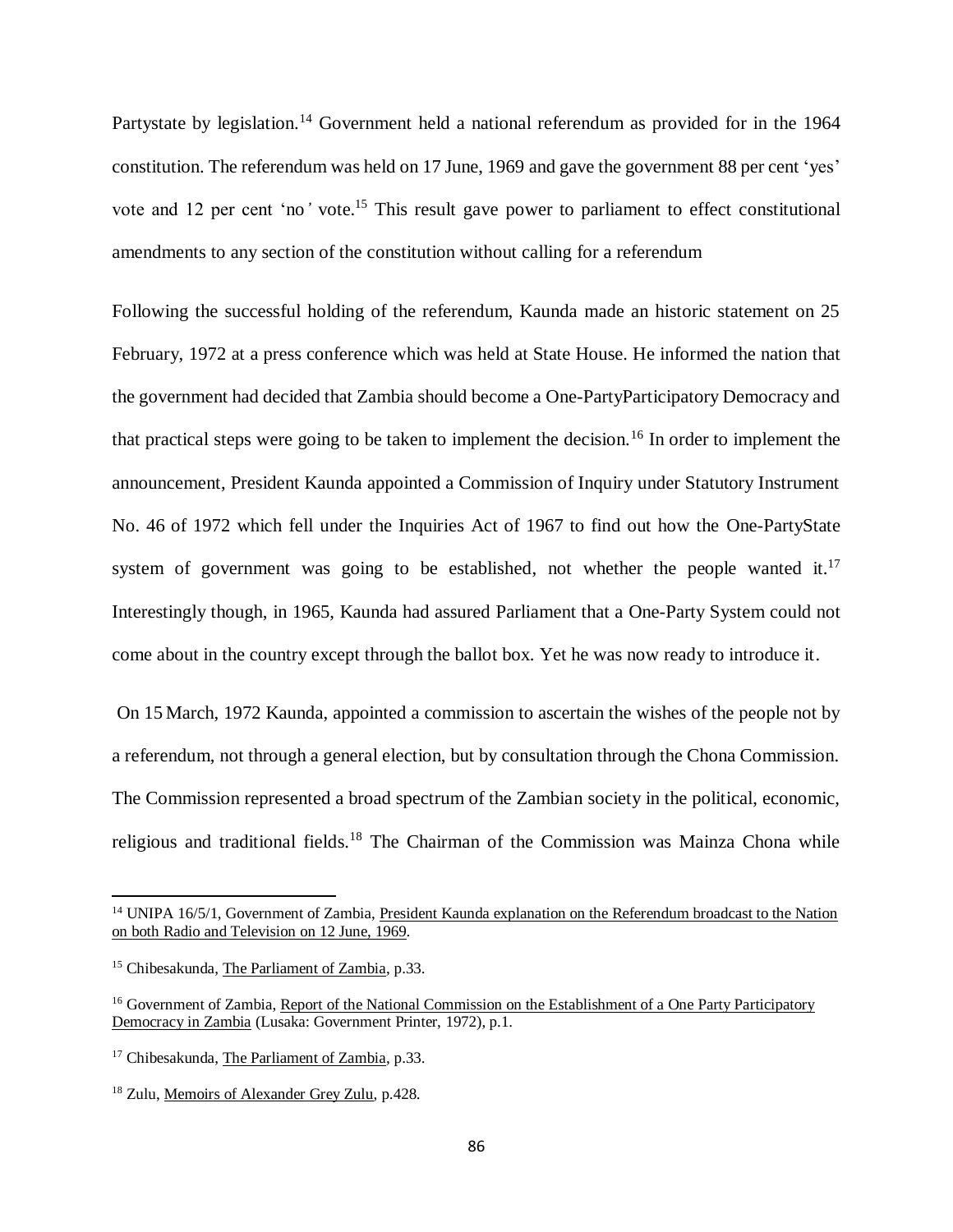Humphrey Mulemba was appointed as his deputy.<sup>19</sup> The opposition ANC attempted to block the introduction of the One-PartyState through the High Court petition but lost the bid when Chief Justice Brian Doyle ruled against it.<sup>20</sup> The ANC debated against the introduction of the One-Partystate in Parliament but that could not change UNIP's determination and resolve to introduce it.

On 15 October, 1972, the Mainza Chona Commission of Inquiry report was submitted to the Republican President.<sup>21</sup> Its recommendations were submitted to the National Assembly in the form of a Bill which was passed as Act No. 29 of  $1972<sup>22</sup>$  The introduction of the One-Partystate in Parliament; the Constitution (Amendment) (No.5) was seriously debated in Parliament with UNIP supporting the motion while the ANC opposed it.

The frontbench led by the then Vice President Mainza Chona in supporting the motion stated the following:

Mr Speaker Sir, in a Multi-party system each group fears not only humiliation but sometimes even positive and planned victimisation in the event of defeat…. In a One-Partyparticipatory democracy it will be individuals contesting according to merit. Since they will belong to the same party, any defeated

<sup>&</sup>lt;sup>19</sup> Sardanis, Africa Another Side of the Coin, p.263.

<sup>20</sup> Times of Zambia, 7 April, 1972, p.1.

<sup>21</sup> Mwanakatwe, End of Kaunda Era, p.89.

<sup>22</sup> Chibesakunda, The Parliament of Zambia, p.34.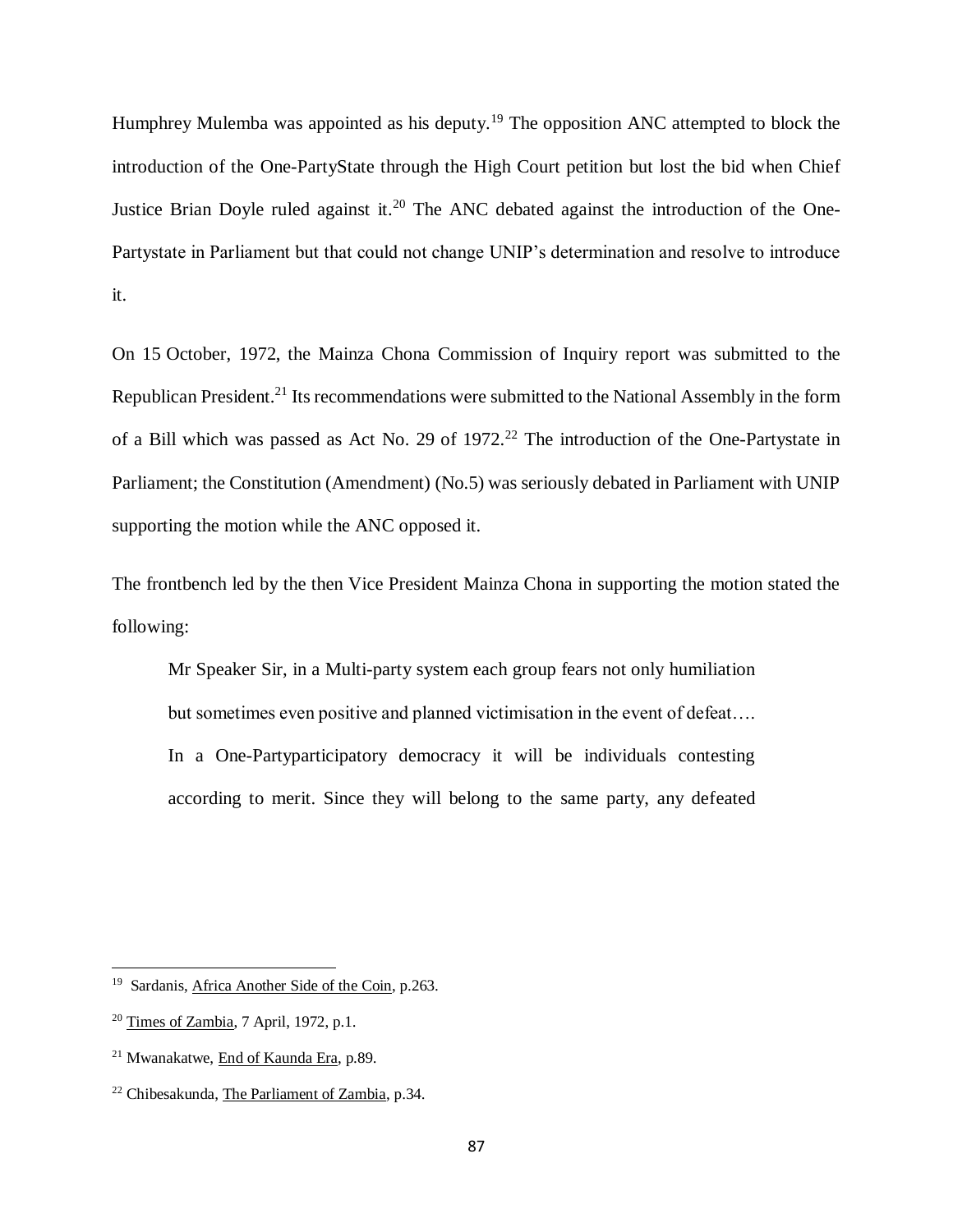candidate or candidates will know that the services of a successful will be available to him.<sup>23</sup>

The Minister of Education and Culture, Hon W. Nyirenda, in supporting the motion argued that the One-Party System would enable the country concentrate on building national unity and on promoting economic development.<sup>24</sup> This assumption and belief was that the existing political parties would compete to develop the country and not gain political power. On the other hand the ANC opposed the motion to introduce One-Partysystem.

Leading the anti-One-Party System MPs was the leader of the Opposition the ANC, Harry Nkumbula who argued as follows:

We are seated here as hon members elected by our own people in various constituencies and sharing opinions on matters affecting the people of this country. Is that not unity? So there is no basis upon which this measure is being introduced.<sup>25</sup>

Debating the same motion, Nkumbula argued that:

 $\overline{\phantom{a}}$ 

Sir, those are terrible things. Sir, the Bill is wrong. The Bill cannot be supported by any decent person. You see Sir, how it is going to be? We must crawl on our knees, on our bowels to go to UNIP meetings and buy UNIP cards in order to become Members of Parliament, an institution that we have fought for. Quite a

<sup>&</sup>lt;sup>23</sup> Government of Zambia, Parliamentary Debates of the Fourth Session of the Second National Assembly, (Lusaka: Government Printer, 5 December to 12 December, 1972), p.55.

<sup>&</sup>lt;sup>24</sup> Government of Zambia, Parliamentary Debates of the Fourth Session of the Second National Assembly, p.59.

<sup>&</sup>lt;sup>25</sup> Government of Zambia, Parliamentary Debates of the Fourth Session of the Second National Assembly, p.69.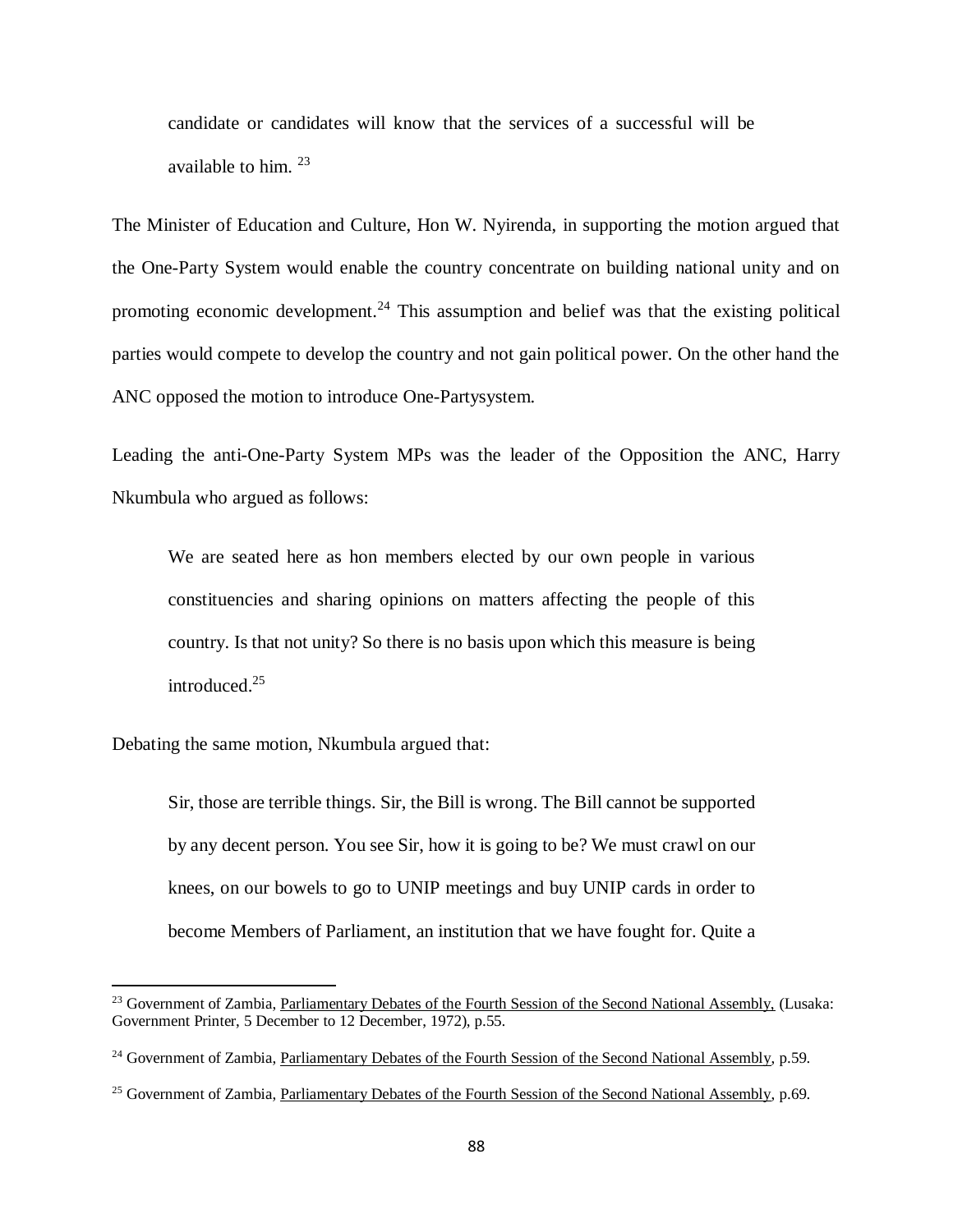number of people outside will hear something who have never taken part in the struggle for independence. I can look around. It is a most terrible thought to entertain, Mr Speaker that I have to be a member of UNIP in order to seek a seat in this House.<sup>26</sup>

Despite the ANC debates against the Act, Parliament passed it. It was subsequently assented to by the President, in front of the High Court on 13 December, 1972. This gave legislative effect to the One-Partystate. The consolidation of the One-Partystate culminated into the June 1973 Choma Declaration when Nkumbula and his ANC followers joined UNIP, at a much publicised meeting in Choma attended by Kaunda and other UNIP leaders. At the meeting the ANC announced that all provincial, district and area branches would immediately identify themselves with UNIP.<sup>27</sup>

On the basis of the 1969 Referendum results, the recommendations of the Chona Commission and the Choma Declaration of 1973; the Constitution of Zambia was also changed in order to bring it in line with the new political order.<sup>28</sup> The constitution making process and the transition from Multi-party into a One-Partyparticipatory democracy in Zambia were concluded and endorsed at the seventh UNIP Extra Ordinary Conference held at Mulungushi Rock, Kabwe, from 25 to 26 August 1973.<sup>29</sup> In the new Constitution, UNIP was made the only legal party in Zambia. All other political Parties ceased to exist after the new constitution was passed through the National

<sup>&</sup>lt;sup>26</sup> Government of Zambia, Parliamentary Debates of the Fourth Session of the Second National Assembly, p.72.

<sup>&</sup>lt;sup>27</sup> Gertzel, Baylies, and Szeftel, 'The Making of the One Party State,' p.20.

<sup>28</sup> Chibesakunda, The Parliament of Zambia, p. 34.

<sup>29</sup> Zulu, Memoirs of Alexander Grey Zulu, p.434.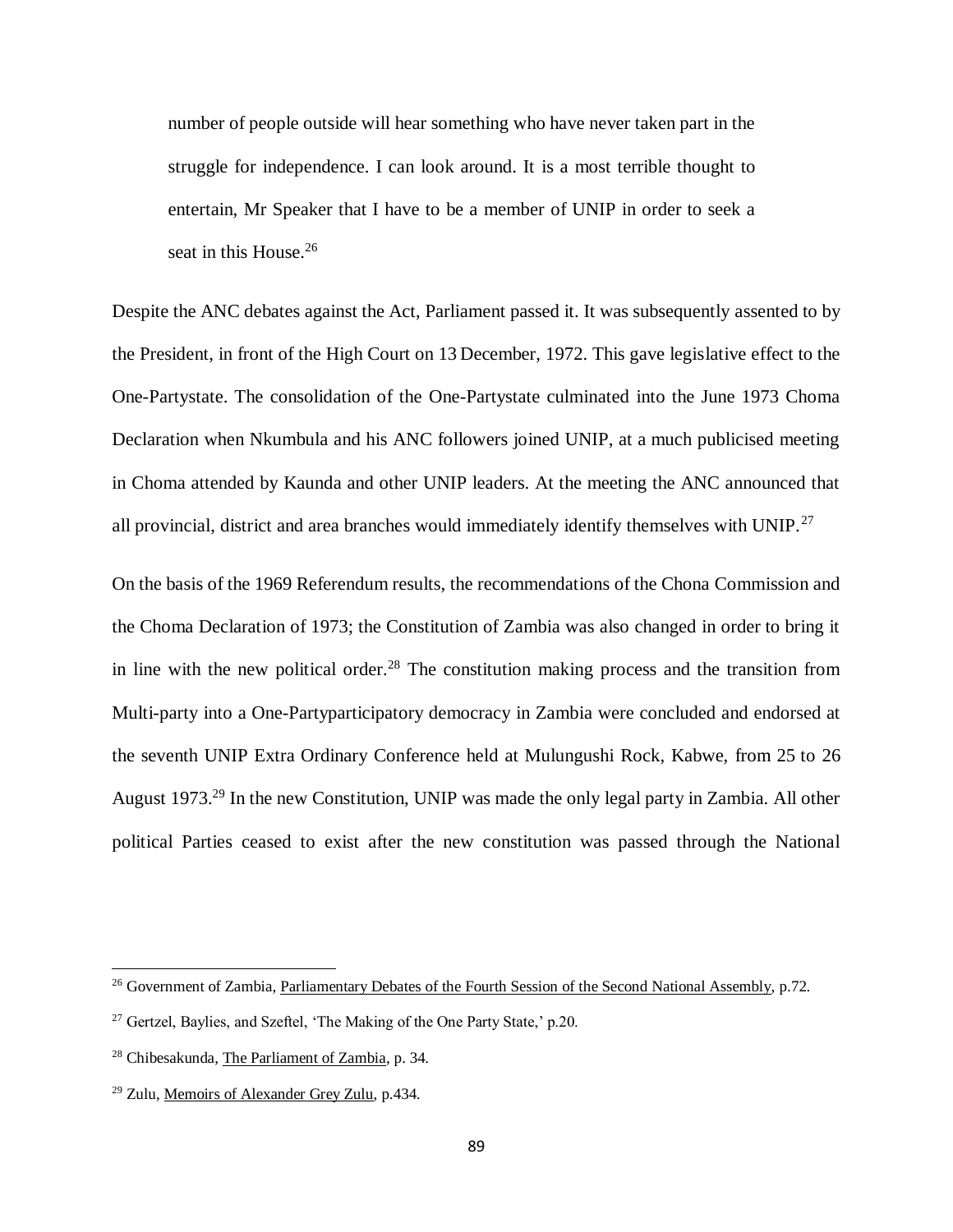Assembly in August 1973. The Constitution Act was passed by Parliament as Act No. 27 of 1973 and was assented to by the President on 25 August, 1973.<sup>30</sup>

The new provisions in the constitution affected the membership and operations of the National Assembly. Addressing the nation on the status of Parliament following the provisions of the 1973 Constitution, President Kaunda stated the following:

Today the ANC has by this law ceased to exist. Parliament is now a One – Party Parliament. The Party is supreme. Parliament can do nothing which is basically against the interests of the Party without risking its own life. Its life can be indeed abruptly ended by the decision of the people.<sup>31</sup>

The Parliamentary government of 1964 which was made up of the ruling and opposition parties was now made up of MPs from one Party, UNIP; the only legal party at that time.

# **The Effect of the 1973 Constitution on the National Assembly Electoral Regulations**

The Second Republic which was ushered by the 1973 Constitution introduced a One-Party participatory democracy. This system exhibited a unique form of representative democracy which was practised by way of holding regular presidential and parliamentary elections. All aspiring candidates were subjected to open, democratic elections while being members of the only political party the UNIP.<sup>32</sup> The constitution altered the composition and franchise for the National

<sup>30</sup> Chibesakunda, The Parliament of Zambia, p.34.

<sup>&</sup>lt;sup>31</sup> Government of Zambia, Comrade President Dr Kenneth David Kaunda's State of the Nation Volumes I, II, III and IV, p.93.

<sup>&</sup>lt;sup>32</sup> Bizeck Jube Phiri, 'Zambia' South African Journal of International Affairs Volume 12 Issue 1 (2005), pp. 205-218.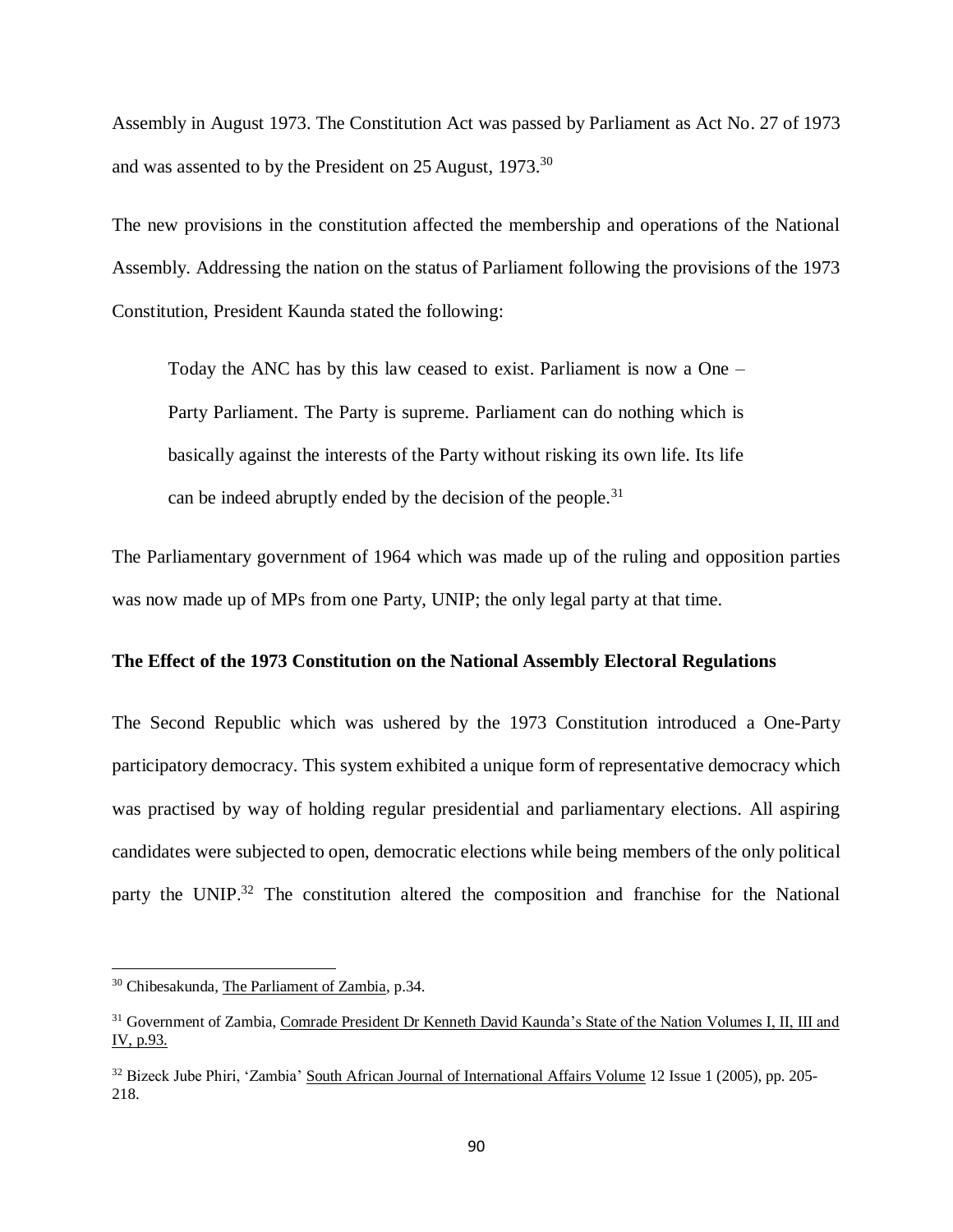Assembly aspirants. The number of seats in the National Assembly increased as the number of constituencies were increased from 105 to 125.

Article 64 of the 1973 Constitution stated that the National Assembly was to consist of:

- a) one hundred and twenty-five elected members; and
- b) such nominated members as may be appointed under Article 66; and
- c) the Speaker of the National Assembly

Article 66 provided for the appointment of nominated members of the National Assembly not exceeding ten.<sup>33</sup>

On qualifications for election or nomination to the National Assembly, Article 67 stated that subject to the provisions of Article 68, a person would be qualified to be elected or nominated as a member of the National Assembly if, and would not be qualified to be so elected or nominated unless

- a) he was a citizen of Zambia
- b) he had attained the age of twenty-one years
- c) he was a member of the Party; and
- d) he was literate and conversant with the official language of Zambia

# Provided that

 $\overline{a}$ 

i) a person would not be qualified to be a candidate for election to the National Assembly unless he was one of the successful candidates at the

<sup>&</sup>lt;sup>33</sup> Government of the Republic of Zambia, The Constitution of Zambia Act No 27 of 1973, (Lusaka: Government Printers, 1973), p.245.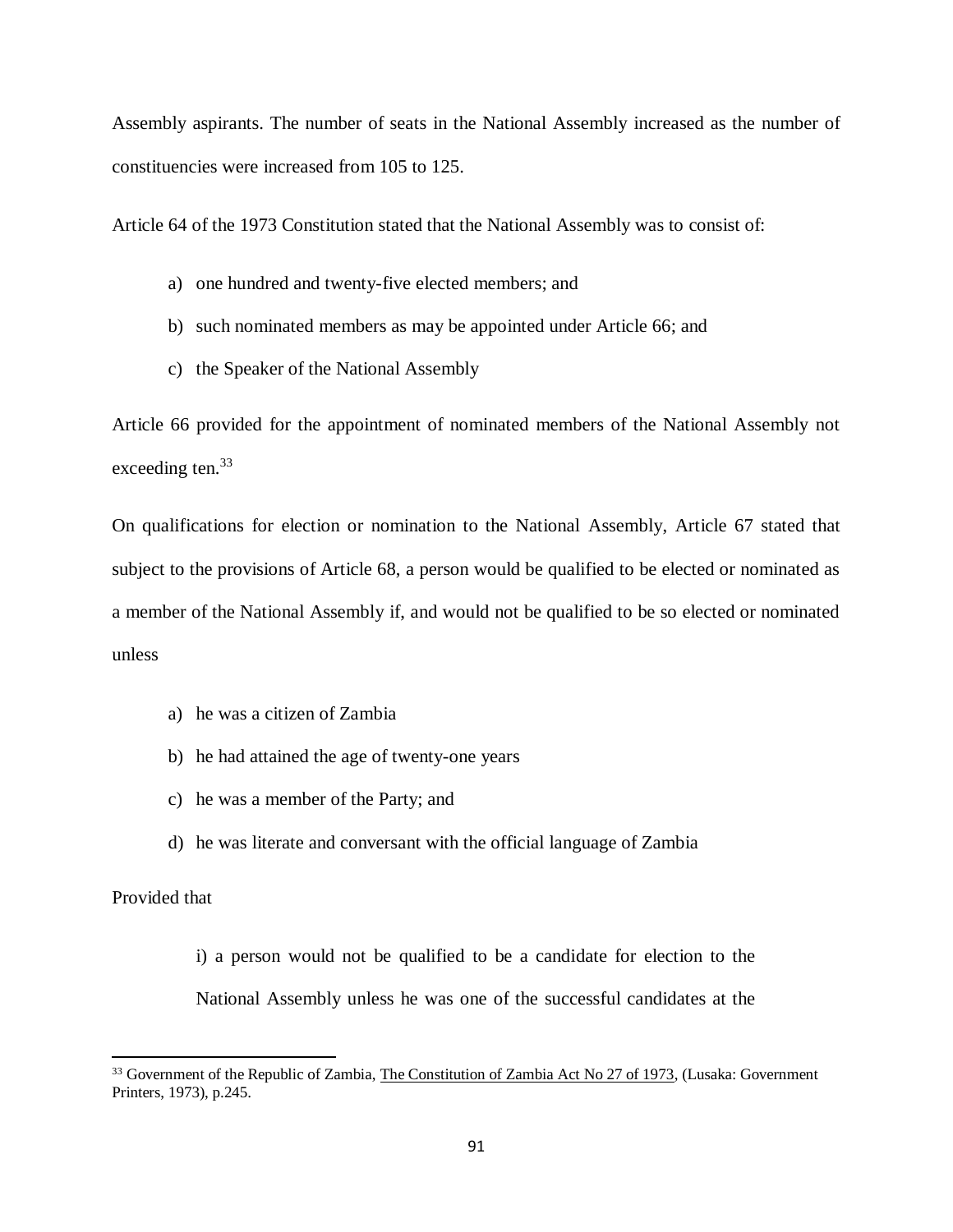Primary elections held in accordance with the provisions of Article 75 and his candidature had not been disapproved by the Central Committee.<sup>34</sup>

Aspiring Parliamentary candidates had to undergo Primary elections before adoption. Article 75 provided for the holding of Primary elections for the purpose of selecting persons to be candidates for election to the National Assembly whose names were to be approved by the Central Committee. Vetting aspiring candidates by the Central Committee was institutionalised by UNIP during the Second Republic as a sure way of having right leaders.<sup>35</sup> The veto system was meant to ensure that the candidates seeking to represent citizens in parliament were loyal to the party and of high calibre in terms of discipline and general character. As for the franchise, Article 72 stated that every Zambian who had attained the age of 18 years was entitled to be registered as a voter.<sup>36</sup>

During the One-Partystate, Presidential and Parliamentary elections were governed by the Electoral Act of 1973 which strengthened the role of UNIP in the electoral process by assigning it the task of candidate selection in the Primaries, of formulating programmes, and of handling the conduct of the election at all levels. $37$  The following UNIP functionaries were mandated to scrutinise parliamentary candidates at their levels so that those who would be elected to the National Assembly defended Party policies:

 $\overline{\phantom{a}}$ <sup>34</sup> Government of the Republic of Zambia, The Constitution of Zambia Act No 27 of 1973, p.245.

<sup>35</sup> United Nations Independence Party Archives (hereafter UNIPA) 16/5/11. Office of the UNIP Secretary General, Proposals for the Zambian Electoral System and Process, 14 September, 1981,

<sup>36</sup> Government of the Republic of Zambia, The Constitution of Zambia Act No 27 of 1973, p.248.

<sup>37</sup> Bornwell C. Chikulo, 'Elections in a One-Party Participatory Democracy' in Ben Turok (ed) Development in Zambia A Reader (London: Zed Press, 1979), p. 204.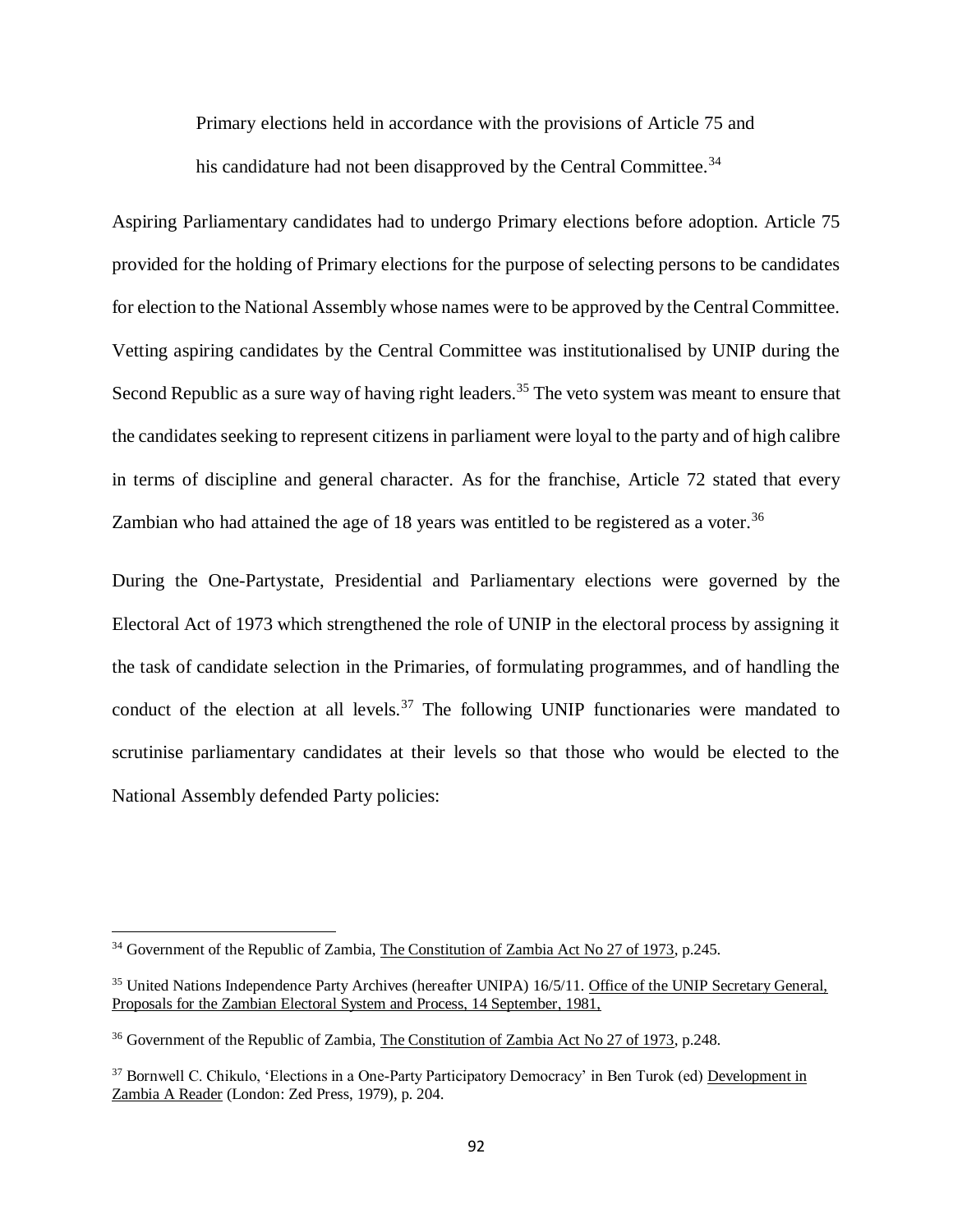In each Region: The Regional Secretary, the Regional Women's Secretary, the Regional Youth and Publicity Secretary and two Trustees.

In each Party Constituency: The Chairman, the Vice Chairman, the Secretary, the Vice Secretary, the Treasurer, the Vice Treasurer, the Publicity Secretary and the Vice Publicity Secretary.

In each Party Branch: The Chairman, the Vice Chairman, the Secretary, the Vice Secretary, the Treasurer, the Vice Treasurer, the Publicity Secretary, the Vice Publicity Secretary.<sup>38</sup>

Any person who was qualified to stand as a candidate could seek nomination in the Primary elections. This poll was held if more than three candidates were nominated. On the other hand if there were less than three candidates nominated during Primary nominations, a Primary poll was not held.<sup>39</sup> Where only one candidate was nominated, such a candidate was not yet returned unopposed until he confirmed his nomination on the final nomination day. Fresh dates were prescribed if no candidate was validly nominated.<sup>40</sup> On filling of nomination, the Returning Officer had to check that nine supporters were present.<sup>41</sup> It was during the Primary poll that the party at the grass root level played its part in determining their Member of Parliament (MP).

<sup>&</sup>lt;sup>38</sup> UNIPA 16/5/11, UNIP Central Committee, A United National Independence Party Manual of Rules and Regulations Governing the 1973 General Elections, (Lusaka: The Central Committee Freedom House, 1973), p.2.

<sup>39</sup> Government of the Republic of Zambia, Electoral Officer Handbook, (Lusaka: Elections Office, 1978), p.12.

<sup>40</sup> Government of the Republic of Zambia, Electoral Officer Handbook, p. 12.

<sup>&</sup>lt;sup>41</sup> Government of the Republic of Zambia, Electoral Officer Handbook, p.13.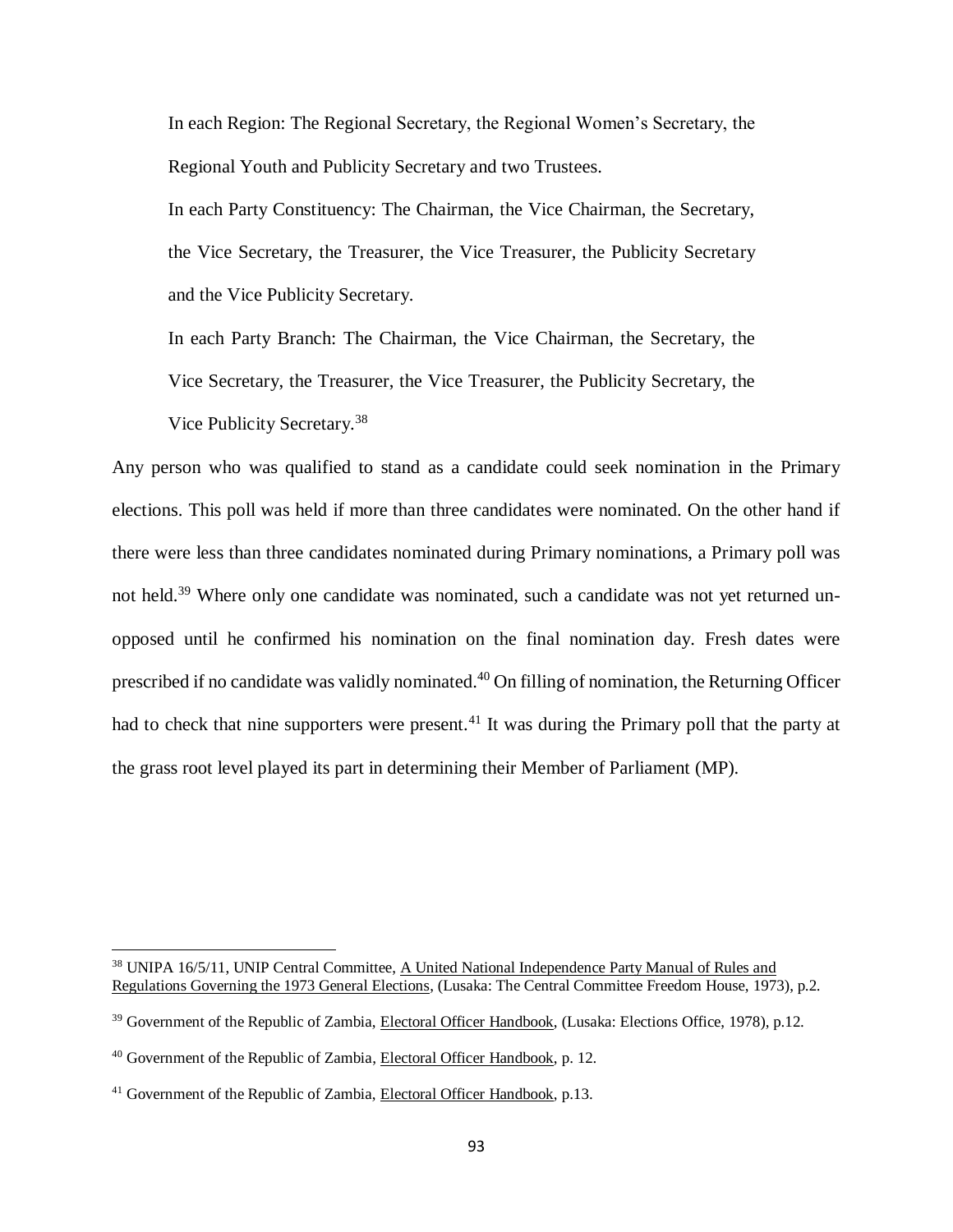## **The 1973 Presidential and General Elections and the birth of Third National Assembly**

The process leading to the birth of the Third National Assembly started with the dissolution of the Second National Assembly by President Kaunda on 2 October, 1973 at a mammoth rally held in Kitwe.<sup>42</sup> The 1973 elections were the first elections to be held after the country replaced the Multi-Party system with the One-Partysystem. One of the new provisions which was introduced to the electoral regulations in 1973 was the holding of Primary elections.

As per new constitutional requirements, Primary elections were held in all constituencies throughout the country in order to shortlist parliamentary candidates. Aspiring parliamentary candidates filed nomination papers for Primary elections on 27 October, 1973.<sup>43</sup> The poll date for Primary elections was 1 November, 1973 where 523 candidates contested 124 Parliamentary seats under the new Constitution.<sup>44</sup> The  $125<sup>th</sup>$  seat of Chitambo in Central Province could not be contested as no candidate came forward at the close of nominations on 26 October, 1973. Of the 124 seats, polls were only going to take place in 76 constituencies since the other 48 did not have more than three aspiring candidates.<sup>45</sup>

Campaign meetings for the primaries were mostly held indoors before an audience of eligible local party functionaries. All candidates were given equal time to speak on a given topic, usually with the official ideology of Humanism and national development.<sup>46</sup> The final determination on who qualified to vie for parliamentary elections was the prerogative of the UNIP Central Committee

<sup>&</sup>lt;sup>42</sup> Zambia Daily Mail, 1 October, 1973, p.1.

<sup>43</sup> Zambia Daily Mail, 27 October, 1973, p.1.

<sup>44</sup> Zambia Daily Mail, 1 November, 1973, p.1.

<sup>45</sup> Zambia Daily Mail, 1 November, 1973, p.1.

<sup>46</sup> Chikulo, 'Elections in a One Party Participatory Democracy', p.205.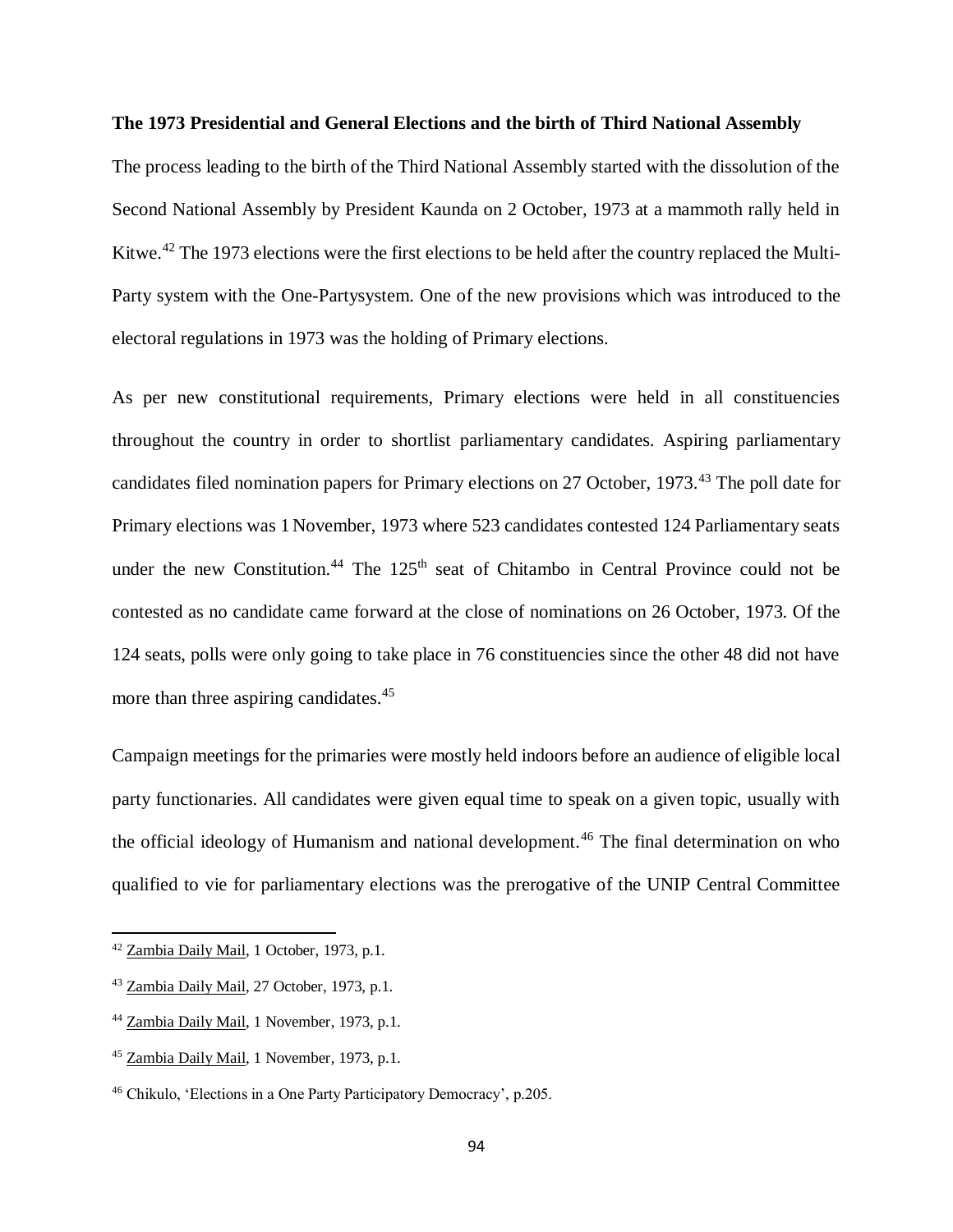which received the names of candidates together with the list of votes they received. The committee was required by law to screen them before the final adoption by the Party. Among those candidates who went through Primary elections, 26 were disqualified by the UNIP Central Committee.<sup>47</sup>

Adoption by the party' Central Committee was followed by nominations for elections. Nominations were an integral part of the electoral process and all aspiring candidates were required to participate in the programme. Consequently, following his adoption by the General Conference, on 12 November, 1973, Kaunda filed his nomination as a sole Presidential candidate, while 325 aspiring candidates filed nominations in various constituencies around the country.<sup>48</sup> At parliamentary level, there were 13 sole candidates who were ultimately declared unopposed throughout the country.<sup>49</sup>

The conduct of elections in the One-Party System weighed more on the Presidency as it was precisely in the Presidential election where voters had an opportunity to make a general point about the performance of the government as a whole. As a result of this, a very real fear existed among Party leaders that, despite Kaunda's popularity among the citizenry, opponents of the new system were going to use the opportunity to show dissent by voting 'No'.<sup>50</sup> To prevent any possible defeat at presidential election level, the UNIP Central Committee formed an 'Action Group' of 18 Central

<sup>47</sup> Zambia Daily Mail, 9 November, 1973), p.1.

<sup>48</sup> Zambia Daily Mail, 12 November, 1973, p.1.

<sup>49</sup> Zambia Daily Mail, 14 November, 1973, p.1.

<sup>50</sup> Carolyn Baylies and Morris Szelftel, 'Elections in the One Party State' in Cherry Gertzel (ed), The Dynamics of the One Party State in Zambia, (Manchester: Manchester University Press, 1984) p.41.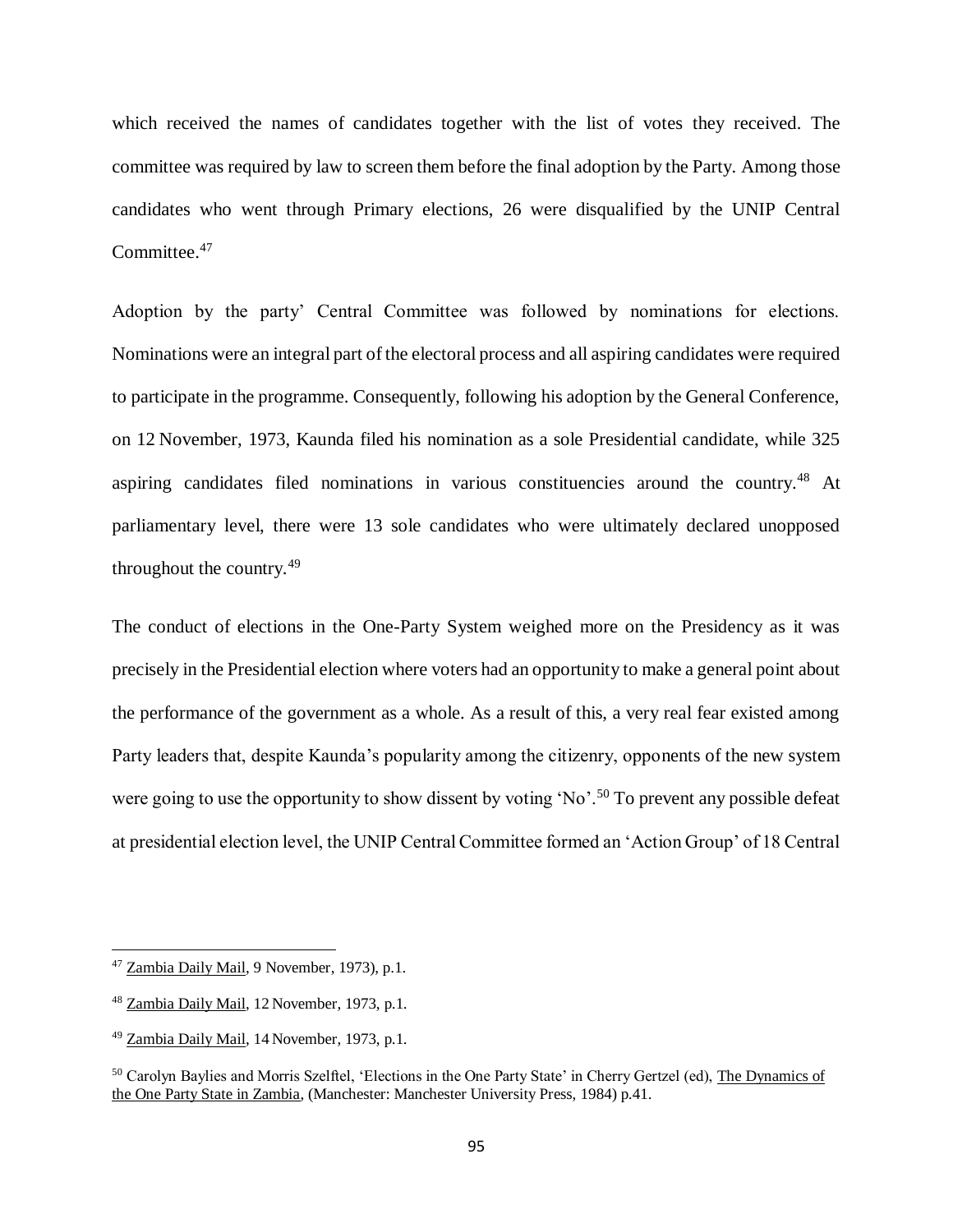Committee members which was tasked to visit all provinces to strengthen presidential campaigns.<sup>51</sup>

In Lusaka rural and urban areas, a 'Vote-for-Kaunda-Committee' was constituted in order to spearhead the 'Yes Vote' campaign for President Kaunda so as to enable him muster a 100 per cent vote.<sup>52</sup> The government print media such as the Zambia Daily Mail was extensively used as a campaign tool for the presidential election. The paper produced a supplement newspaper 'Special Presidential Election Report' in which parastatal companies outlined the achievements of President Kaunda. Furthermore, companies were given space to place campaign and solidarity messages for President Kaunda such as 'Long Live KK' and 'Long Live Humanism.'

It must however be noted that despite the vigorous 'Yes Vote' campaign for President Kaunda, there were anti Kaunda campaigns among some UNIP candidates. For example on the Copperbelt, a UNIP candidate Frank Bupe Katoposha of Nchanga North Constituency and his election agent Aggrey Senkwe and party official J. Chabu were denied party support for de campaigning Kaunda.<sup>53</sup> Elsewhere, another 26 year old man Idon Chungu was sentenced to two weeks imprisonment after being found guilty for the offence of conduct likely to cause breach of peace when he agreed having told people to vote for a 'Hyena' instead of President Kaunda.<sup>54</sup>

<sup>&</sup>lt;sup>51</sup> Zambia Daily Mail, 14 November, 1973, p.1.

<sup>52</sup> Zambia Daily Mail, 22 November, 1973, p.1.

<sup>53</sup> Zambia Daily Mail, 22 November, 1973, p.1.

<sup>54</sup> Zambia Daily Mail, 30 November, 1973, p.1.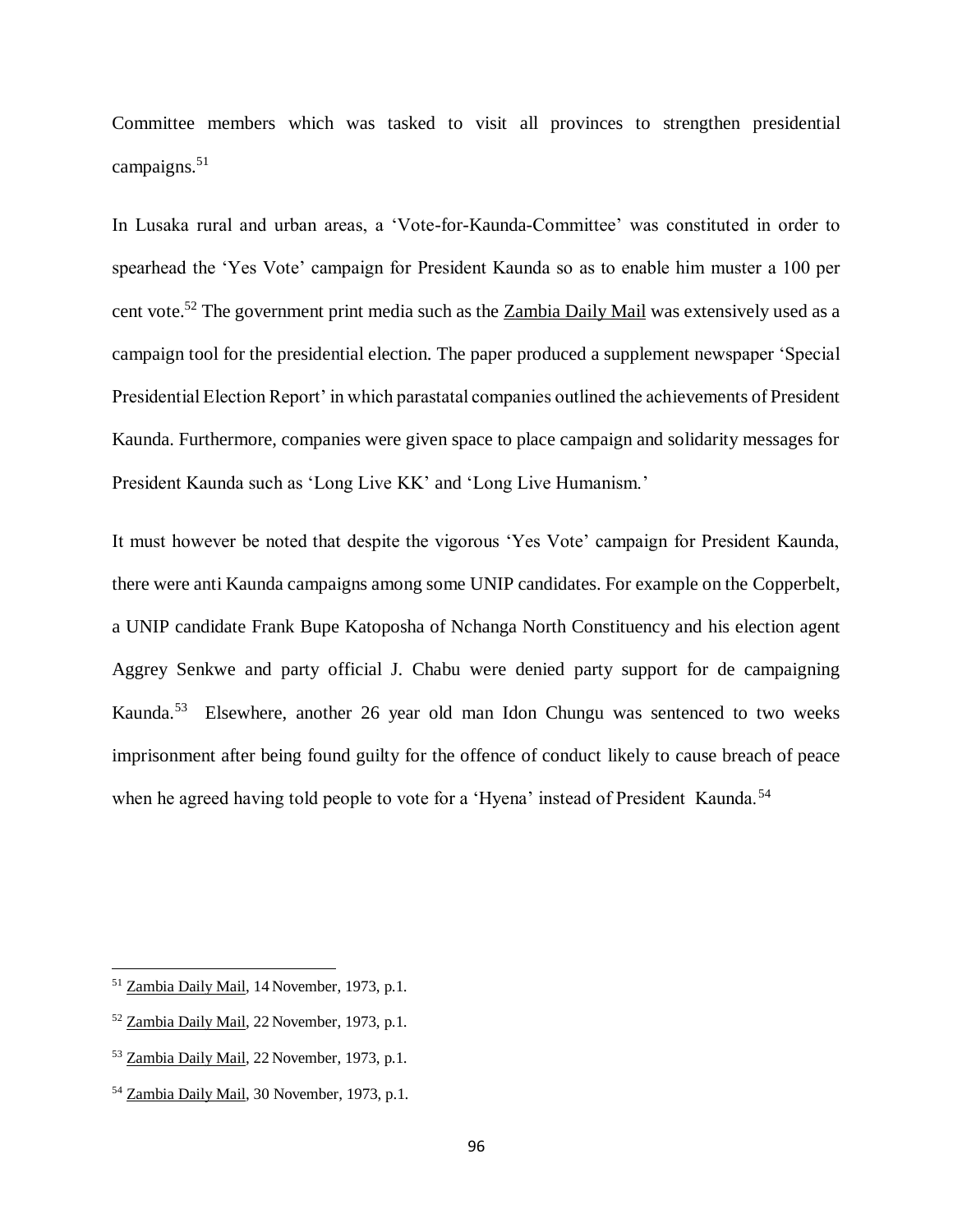Parliamentary aspiring candidates were accorded opportunities to sell their programmes to the electorate through party-organised meetings. Officially, the party did not permit unsupervised campaigns and candidates were to canvass at public meetings arranged by the party.<sup>55</sup> The 1973 poll was a culmination of a campaign characterised by a welcome absence of violence but also by limited public involvement. In many areas there was little to indicate that a general election was in progress.<sup>56</sup> Election meetings were mostly poorly attended as competitive party politics was non-existent.

Voting took place on 5 December, 1973 with a high record of apathy.<sup>57</sup> The size of the poll in 1973 dropped dramatically to 39.4 per cent, as compared with 82.5 per cent in 1968.<sup>58</sup> The great majority of voters clearly chose not to vote. This applied not only to the general election but to the primaries as well which were characterised by a similarly low turnout. Of the 94,921 voters on the primary registers, only 27, 663 voted; roughly 30 per cent.<sup>59</sup> The Elections Chief Malcom Mitchell blamed the low turnout on the general feeling by the electorate that the election was a mere formality with the introduction of the One-party system.<sup>60</sup> That was the lowest voter turnout since UNIP came to power in 1964. The election was characterised less by mass participation among the electorate than by the elite participation among the candidates.<sup>61</sup> One prominent feature of the election in 1973

<sup>55</sup> Chikulo, 'Elections in a One Party Participatory Democracy', p. 206.

<sup>56</sup> Baylies and Szelftel, 'Elections in the One Party State', p.44.

<sup>57</sup> Zambia Daily Mail, 8 December, 1973, p.1.

<sup>58</sup> Baylies and Szeftel, 'Elections in the One Party State', p.43.

<sup>59</sup> Baylies and Szeftel, 'Elections in the One Party State', p.43.

<sup>60</sup> Times of Zambia, 6 December, 1973, p.1.

<sup>61</sup> Baylies and Szeftel, 'Elections in the One Party State', p.53.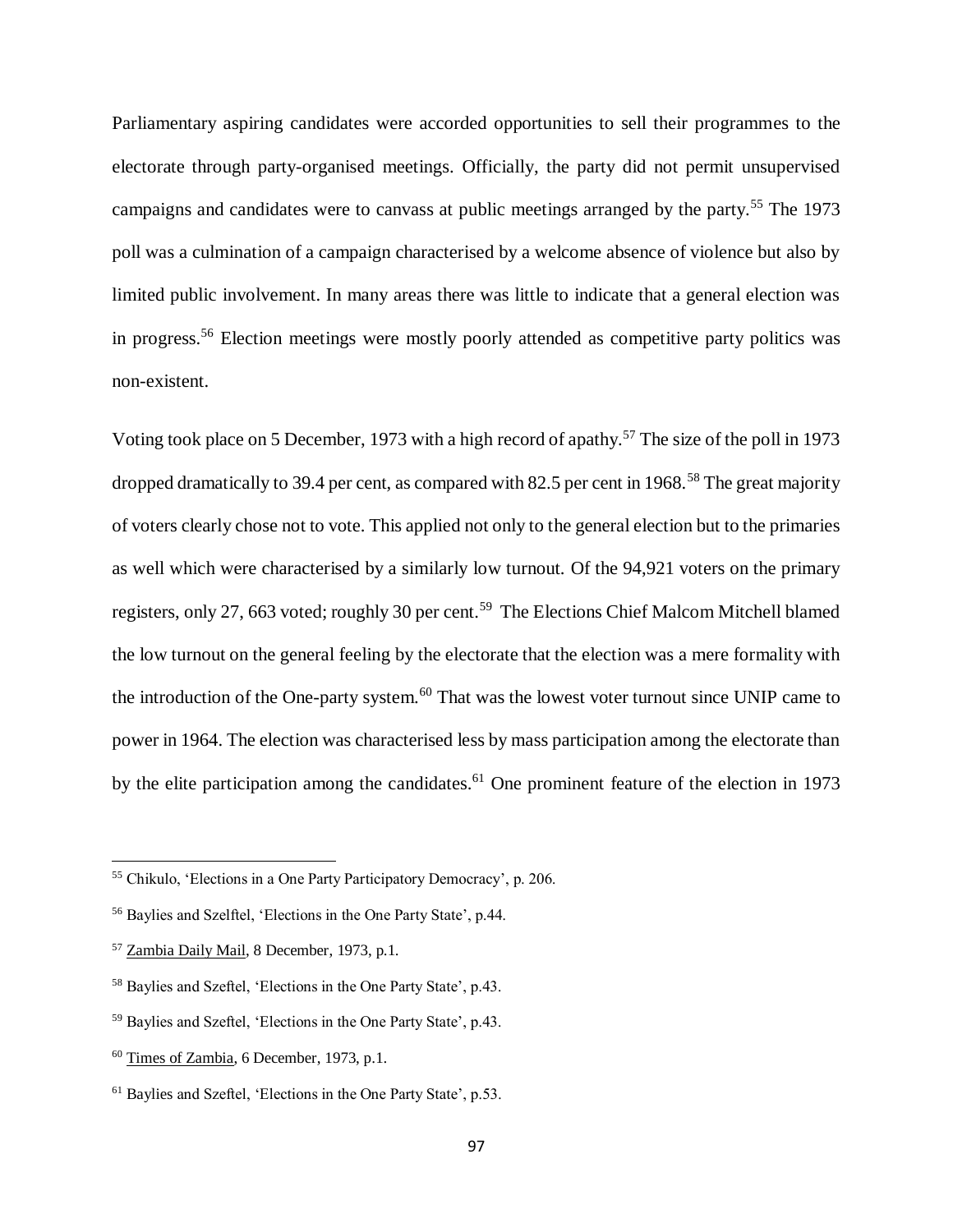was that the UNIP failed to mobilise the electorate to a more positive participation in the new system.

After the 1973 poll Kenneth Kaunda was re-elected as the republican President after amassing 88 per cent 'Yes Vote' and 12 per cent 'No Vote'.<sup>62</sup> Following his re-election as President of Zambia, Kaunda named a 23 man cabinet.<sup>63</sup> The 1973 National Assembly consisted of Kenneth Kaunda who was retained as President of the Republic, 125 elected members and ten nominated members. Parliament was convened on 12 December, 1973 where Robinson Nabulyato was re-elected as the Speaker after being proposed by Local Government and Housing Minister Peter Matoka. Nabulyato who was described as 'Mr Discipline' by his proposer was deputised by Joseph Mutale the Member of Parliament for Mufulira.<sup>64</sup> As per constitutional requirement, Members of Parliament were sworn in at the National Assembly after pledging to be faithful and true to the President and to preserve, defend and protect the constitution of Zambia.

UNIP became the only political party in Parliament and as per both the party as well as the Republican Constitution, UNIP was regarded as supreme over other government institutions. It must be noted however that under the One-Party System other avenues for opposition were closed, as a result, MPs began to use their parliamentary freedom of expression to voice out their dissatisfaction with the One-PartyParticipatory Democracy.

<sup>62</sup> Zambia Daily Mail, 7 December, 1973, p.1.

<sup>63</sup> Zambia Daily Mail, 11 December 1973, p. 1.

<sup>64</sup> Zambia Daily Mail, 13 December, 1973, p 1.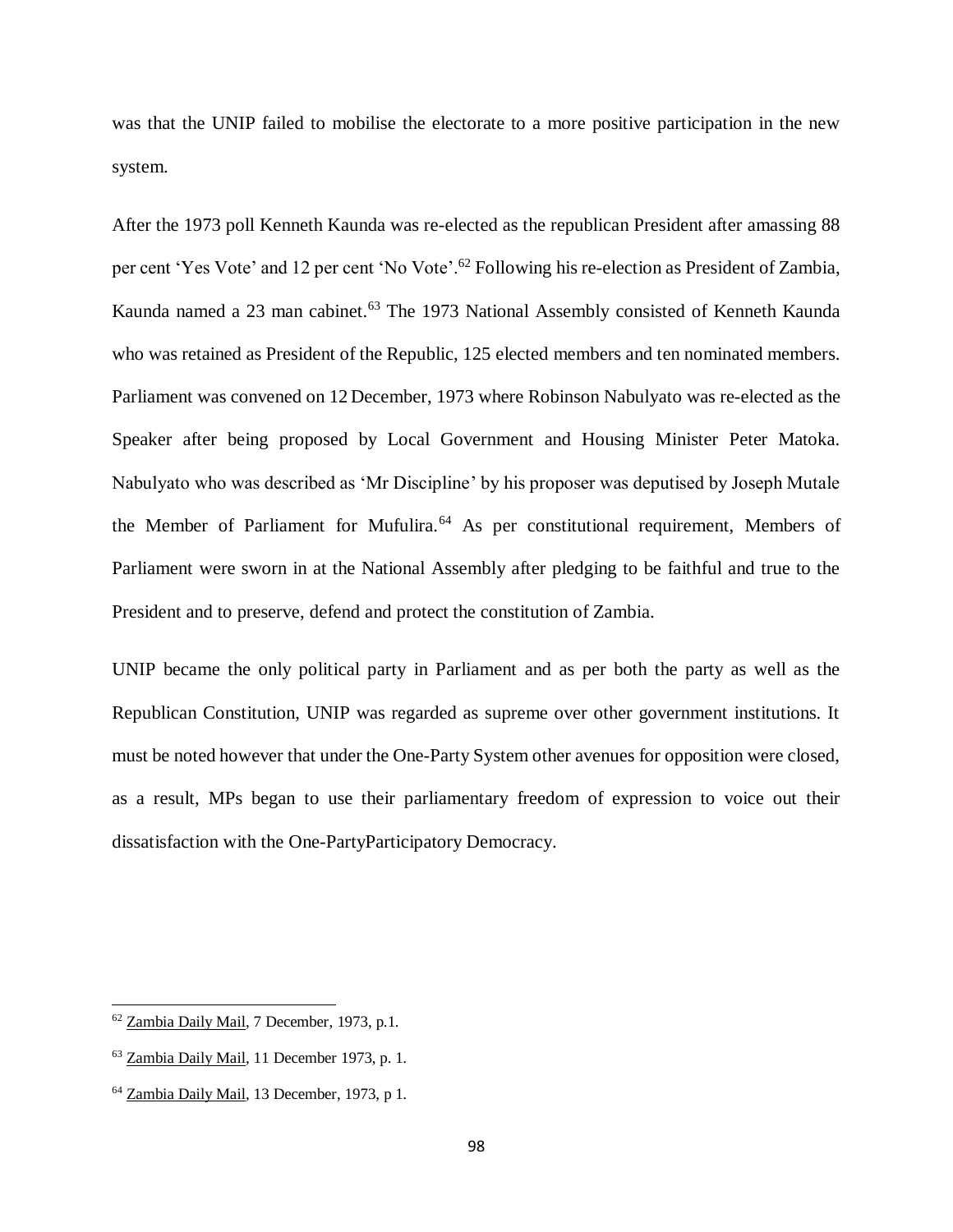In reaction to the MPs' behaviour, Kaunda seized an opportunity to address MPs during the UNIP National Council that Parliament was not above the National Council. During the National Council held on 12 December, 1974 Kaunda stated the following:

Parliament is not an opposition device to the Party itself or other Party institution. Under our system, I regard Parliament as a Committee of the National Council charged with the responsibility of enacting laws of this country.<sup>65</sup>

## **Parliamentary Democracy during the Third National Assembly**

In 1973 when Zambia became a One-Partyparticipatory democracy, citizens and the world were sceptical as to how much democracy was going to be exercised in a One-PartyParliament. The fear was justified as the country had inherited a Multi-party system at independence parliament. The MP for Kalomo Constituency, Honourable Nathan Siafwa expressed these fears in parliament. He thus stated the following:

Some sections of society doubted whether this Parliament was going to work in the interest of the nation. Since that time two and half years ago, this Assembly has demonstrated that we have constantly worked in the interest of the nation.<sup>66</sup>

Despite the apprehension that came with the introduction of the One-Partysystem, the Zambian parliament remained focused on its duty of providing checks and balances to the Executive.

 $65$  Biggie Joe Ndambwa, 'Institutionalisation of Legislative Leadership in the National Assembly of Zambia, 1964 – 2011,' MA Dissertation, UNZA, 2015, p.56.

<sup>66</sup> Government of the Republic of Zambia, Parliamentary Debates of the Third Session of the Third National Assembly, (Lusaka: 27 July – 5 August, 1976), p.219.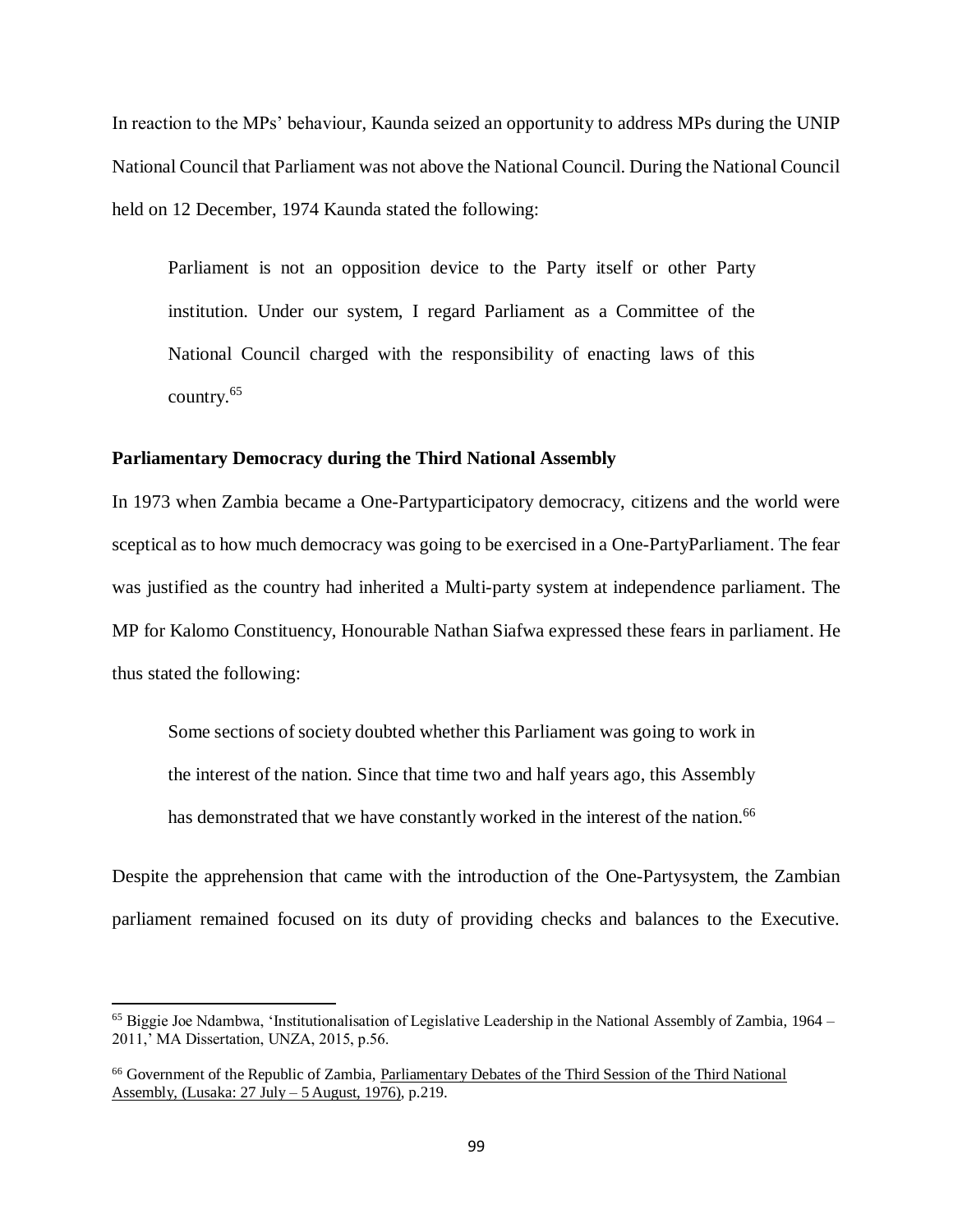Despite coming from the same party, UNIP MPs had diverse views as backbenchers and frontbenchers stood for different interests.<sup>67</sup> This was possible because the Constitution of Zambia Cap 172 on Powers and Privileges as well as the National Assembly standing orders protected MPs and guaranteed them freedom of speech while in the House.<sup>68</sup> Based on its freedom and immunity, Parliament held the Executive accountable for its actions and ensured that Government implemented its policies effectively and efficiently. Parliament did not deviate from any of the Commonwealth procedures as very few bills passed through committee stage without amendments while backbenchers used question time as a method of probing government activities.<sup>69</sup> The backbenchers who were normally the watchdogs of the electorate over government activities were free to criticise the government and/or vote the way they wanted.<sup>70</sup>

The privileges and freedoms enjoyed by UNIP backbenchers received resistance from the frontbench. It must be noted that the Executive made serious attempts to distort parliamentary democracy using government Ministers in parliament. One such attempt came through a speech made in Parliament by the Minister of State for Health Honourable Joshua Chilumbi Mumpashya MP for Kankoyo who said that:

In the old system, Parliament was considered the supreme institution in the nation or country but in the new system, Parliament is an institution of the Party,

<sup>67</sup> Interview with Joseph Simuyandi on 17 August, 2017.

<sup>&</sup>lt;sup>68</sup> Bizeck Phiri, Parliaments of the South: Zambia Country Report – Strengthening Parliamentary Democracy in SADC Countries (Pretoria: South African Institute of International Affairs, 2005), p.17.

<sup>69</sup> B.J. Phiri, C.J. Banda and G.H.N. Haantobolo, Protecting the Reputation and Standing of the Institution of Parliament and Parliamentarians (n.t: Commonwealth Parliamentary Association, 2004), p.27.

 $70$  Phiri, Banda and Haantobolo, Protecting the Reputation and Standing of the Institution of Parliament and Parliamentarians, p.27.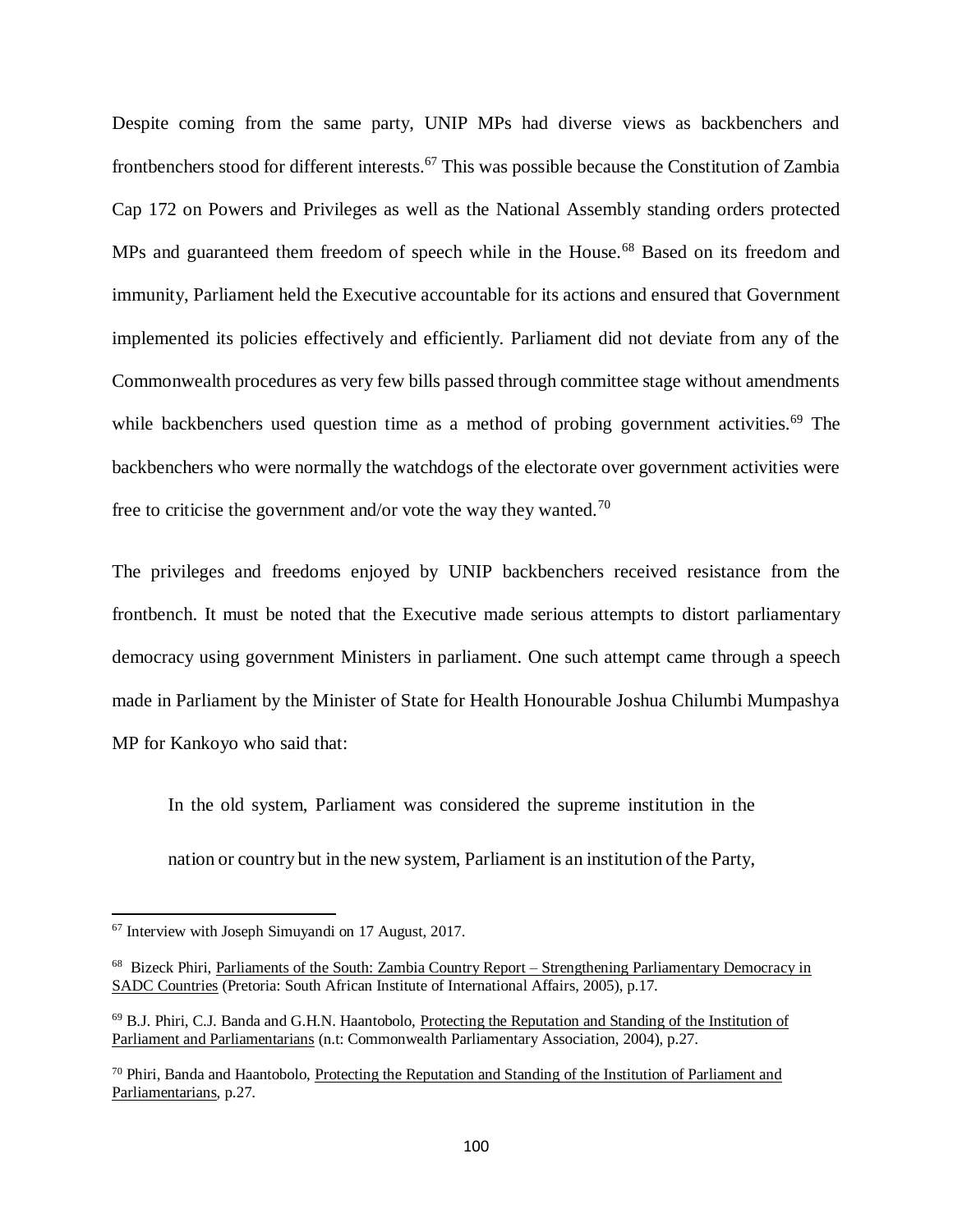so Honourable MPs are members of the National Council which is an institution of the Party. MPs make their policies in the National Council and they come to debate and discuss in Parliament.<sup>71</sup>

In UNIP circles, the National Council which was a policy making body was regarded as supreme to the National Assembly.<sup>72</sup> This created serious problems for the MPs because the Republican Constitution vested legislative powers in the National Assembly.<sup>73</sup> In order to counter UNIP intentions of subordinating Parliament to the National Council, back benchers remained resolute in defending their rights, duties and freedoms as parliamentarians. Parliamentarians were able to freely speak in both the National Council and Parliament contrary to the notion that the National Assembly was a rubber stamp for the Executive.<sup>74</sup> The MP for Bahati Constituency Honourable Valentine Kayope in defending parliamentary democracy said:

We are not a subcommittee of anything. This message should also be given to those in the positions of power who think that Parliament is a subcommittee we will never be a subcommittee in this country.<sup>75</sup>

<sup>71</sup> Government of the Republic of Zambia, Parliamentary Debates of the Third Session of the Third National Assembly, (Lusaka: Government Printer, 27 July – 5 August, 1976), p.230.

 $^{72}$  Interview with Mwanza Malambo on 16 August, 2017, former Governor, Ndola and Monze 1979 to 1988 born in 1942.

<sup>73</sup> Jotham C. Momba, 'Evolution of Parliament-Executive Relations in Zambia' in M.A. Mohamed Salih (Ed), African Parliaments Between Governance and Government, (Macmillan: Palgrave Macmillan, 2005), p.107.

<sup>74</sup> Interview with Daniel C. Munkombwe on 17 August, 2017, former freedom fighter, UNIP Minister and MP for Choma 1978 – 1988.

<sup>75</sup> Government of the Republic of Zambia, Parliamentary Debates of the Fifth Session of the Third National Assembly, 1 July – 8 August, 1978, p. 114.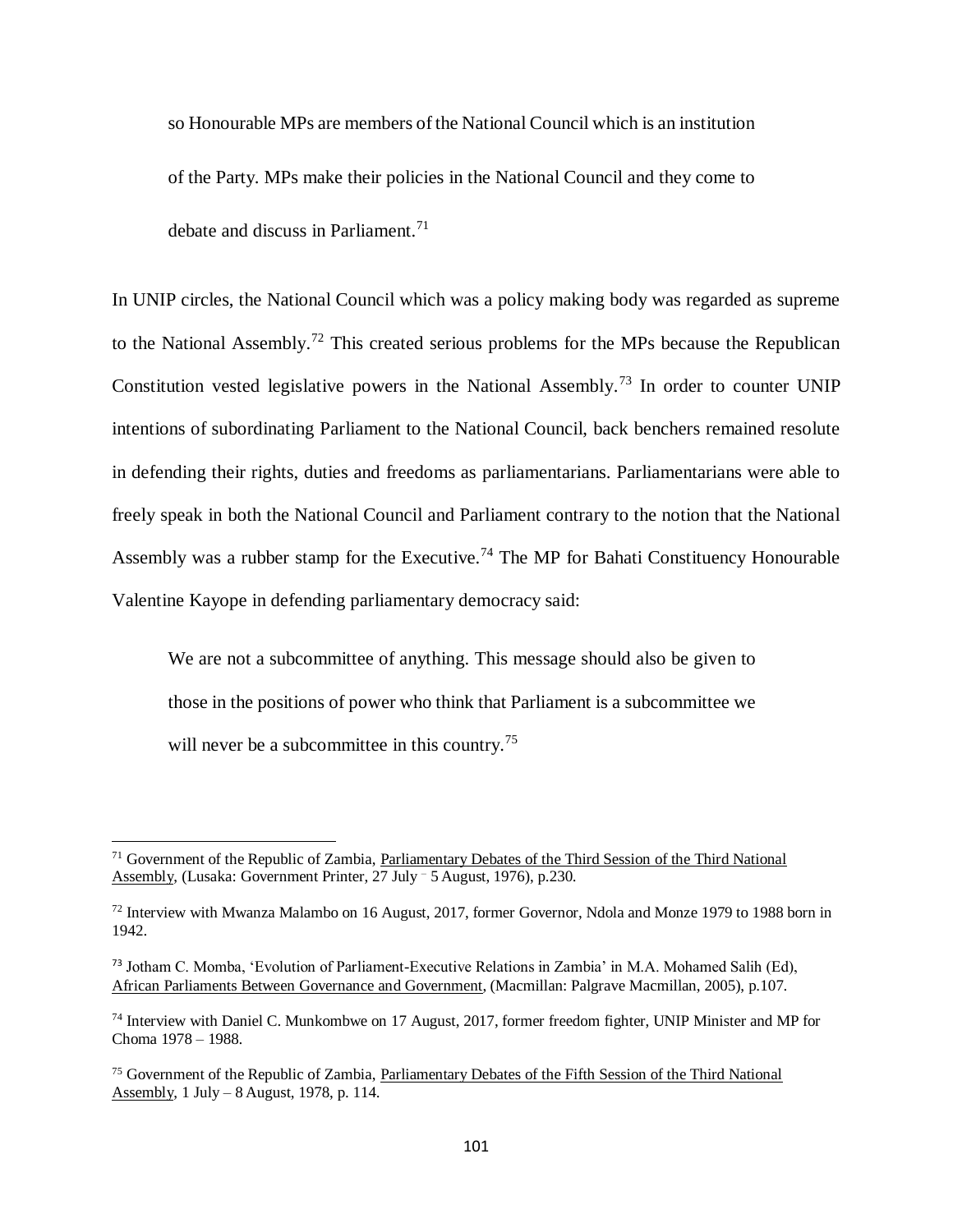Other MPs who spoke in defence of Parliament's supremacy over the UNIP National Council included the MP for Isoka Honourable Wilfred John Chisanga Siame. In protest against government intentions to subordinate Parliament to the UNIP National Council, he stated the following:

Mr Speaker I sometimes ask myself why we cannot regard the National Council as Parliament. What I have observed is that MPs are thought to be an opposition to the government. I have been attending National Council meetings and what I have seen is that whenever an MP brings a suggestion it is brushed aside no matter how important it is. MPs suggestions are always defeated.<sup>76</sup>

In supporting parliamentary freedom and democracy, the MP for Kafue Constituency Honourable Francis Pomflet Matanda stated that:

Sir, there has been some talk that we provide fresh air in terms of what has always been said outside this House. It has been said that the rest of the air outside is polluted that each time Parliament sat, people felt very relieved and comfortable that Parliament spoke out its mind and that it provided fresh air for the nation. Sir, we have made One-Partyparticipatory democracy work to work…. If at any time, a Government Bill came before us and nobody stood up to either put in new suggestions or criticise in a way of wanting to improve then we would have been labelled as a rubber stamp. Had we gone to such an extent,

<sup>&</sup>lt;sup>76</sup> Government of the Republic of Zambia, Parliamentary Debates of the Third Session of the Third National Assembly,  $27<sup>th</sup> - 5<sup>th</sup>$  August, 1976, p.228.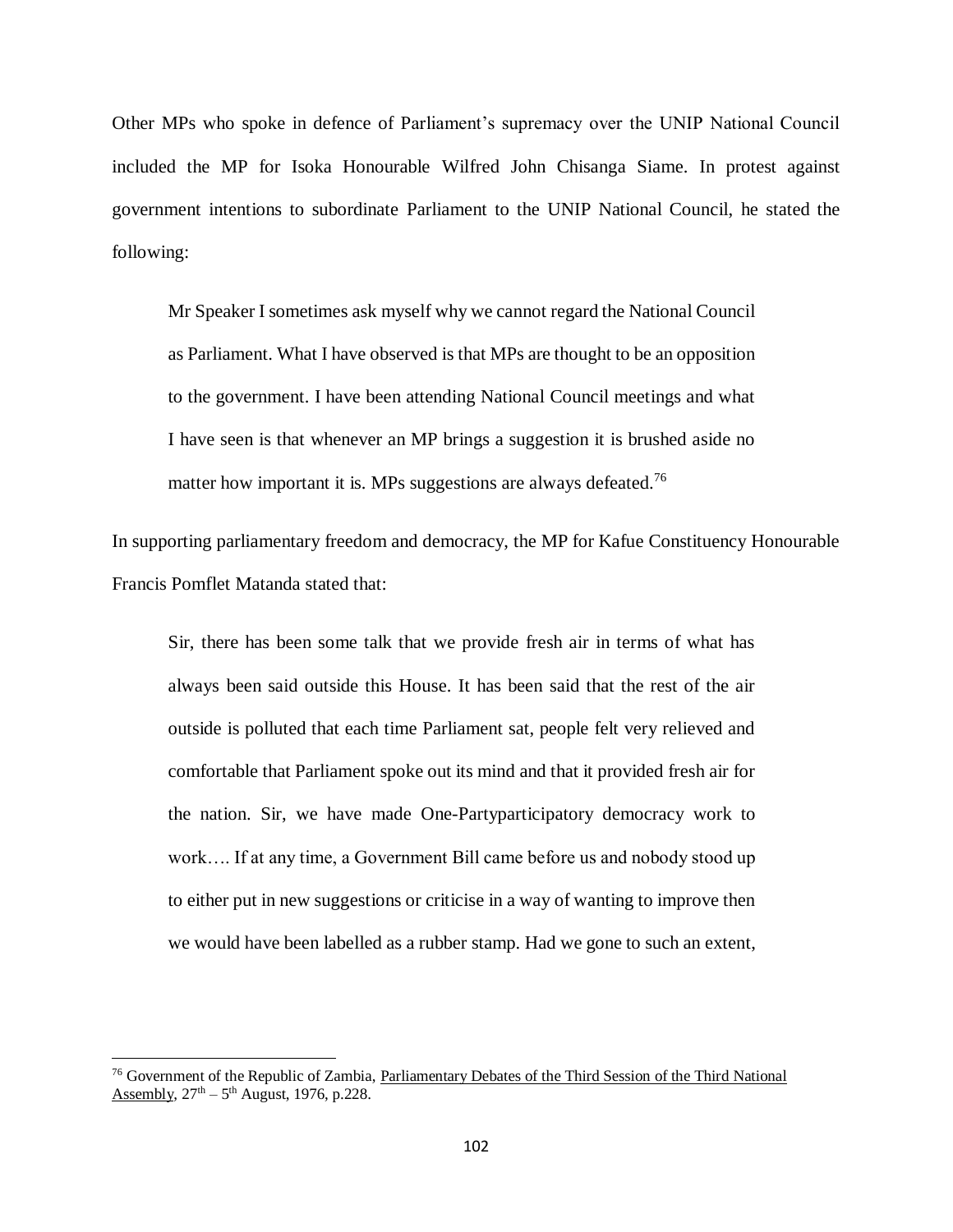Sir, then our One-Party Participatory Democracy would have failed lamentably.<sup>77</sup>

Several other back benchers defended Parliamentary democracy. The MP for Choma Constituency Honourable Daniel Munkombwe stated that:

Mr Speaker, Sir, we have to face the defence of democracy squarely. On our part, as MPs, as backbenchers, we will not let the nation down; we will continue to fight certain dictatorial tendencies which have dictatorial connotations. We will fight.<sup>78</sup>

It must however be stated that the success and freedom enjoyed by parliamentarians in the Second Republic should also be attributed to the experience, integrity and strict observance of parliamentary rights and privileges by Speaker Dr Nabulyato. His parliamentary experience was quite immense; in 1954, he was elected as a Member of the Legislative Council (Legco) until 1964 when Zambia attained independence. In 1965, he was awarded an honour of the Order of Grand Companion of Freedom and in 1984, he was awarded an honorary Doctor of Laws degree by the University of Zambia.<sup>79</sup> He was first elected as a Speaker of the National Assembly in 1968. In a land mark ruling in 1978, he stated that MPs were free to debate any issue because they spoke on

<sup>&</sup>lt;sup>77</sup> Government of the Republic of Zambia, Parliamentary Debates of the Fifth Session of the Third National Assembly, 1 – 8August, 1978, p.117.

<sup>78</sup> Government of the Republic of Zambia, Parliamentary Debates of the Fifth Session of the Third National Assembly,  $1 - 8$  August, 1978, p.141.

<sup>&</sup>lt;sup>79</sup> National Assembly of Zambia, 'Dr Nabulyato Re-elected Speaker' Manda Hill News, A Quarterly Parliamentary Magazine Vol. 2 No. 1, (Lusaka: Universal Zambia Ltd, May – June, 1997), p.1.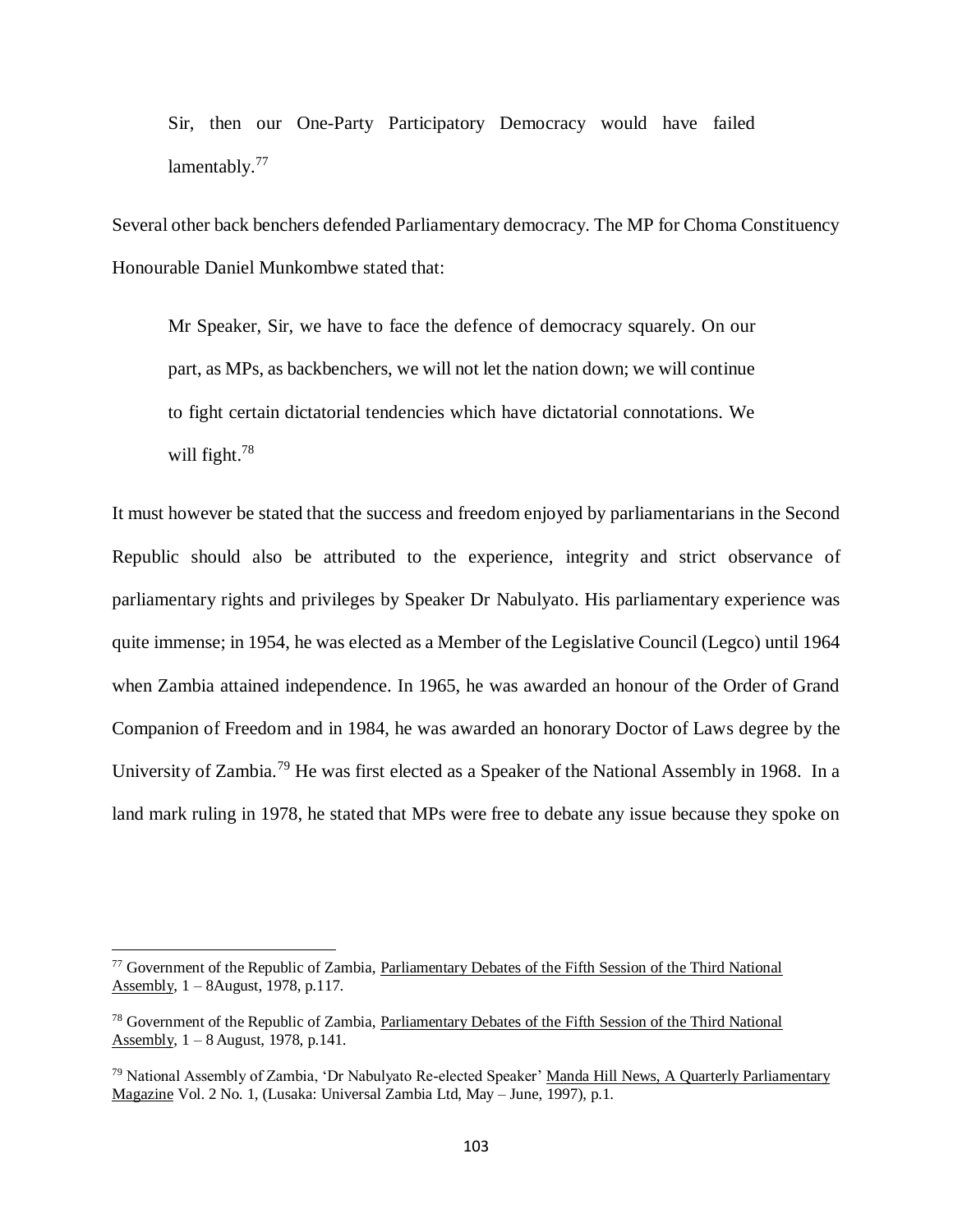behalf of the electorate. He further added that there was no limit to freedom of speech, except by the House itself.<sup>80</sup>

Nabulyato's ability to defend the House was acknowledged by both the Executive and the legislature. Speaking on the motion of adjournment of the House in 1978, then Prime Minister Daniel Lisulo acknowledged the role played by the Speaker. He stated the following:

The life of this Parliament will enter in the history of our country as a turning point in the strengthening of our One-Partyparticipatory democracy. Because of your impartiality and fair mindedness that you continuously displayed in your work during the life of the Third Assembly, we whole heartedly agree that we had elected the right person for the high and dignified office of Speaker. Whether within or outside the precincts of this House, you have been an embodiment of the dignity and authority of Parliament.<sup>81</sup>

In agreeing with the Prime Minister, the MP for Mporokoso Honourable Willa D'Israel Mungomba said that Speaker Nabulyato's leadership was unquestioned and hoped that he would be re-elected during the Fourth National Assembly.<sup>82</sup> Furthermore, in appreciating the guidance of the Speaker, the MP for Mpika West Honourable Otema Sy Musuka said that since MPs did not know where to start from when they entered Parliament, they were able to put the One-Party

<sup>80</sup> Phiri, Banda and Haantobolo, Protecting the Reputation and Standing of the Institution of Parliament and Parliamentarians, p.48.

<sup>81</sup> Government of the Republic of Zambia, Parliamentary Debates of the Fifth Session of the Third National Assembly,  $1 - 8$  August, 1978, p.111.

<sup>&</sup>lt;sup>82</sup> Government of the Republic of Zambia, Parliamentary Debates of the Fifth Session of the Third National Assembly, 1 – 8 August, 1978, p.136.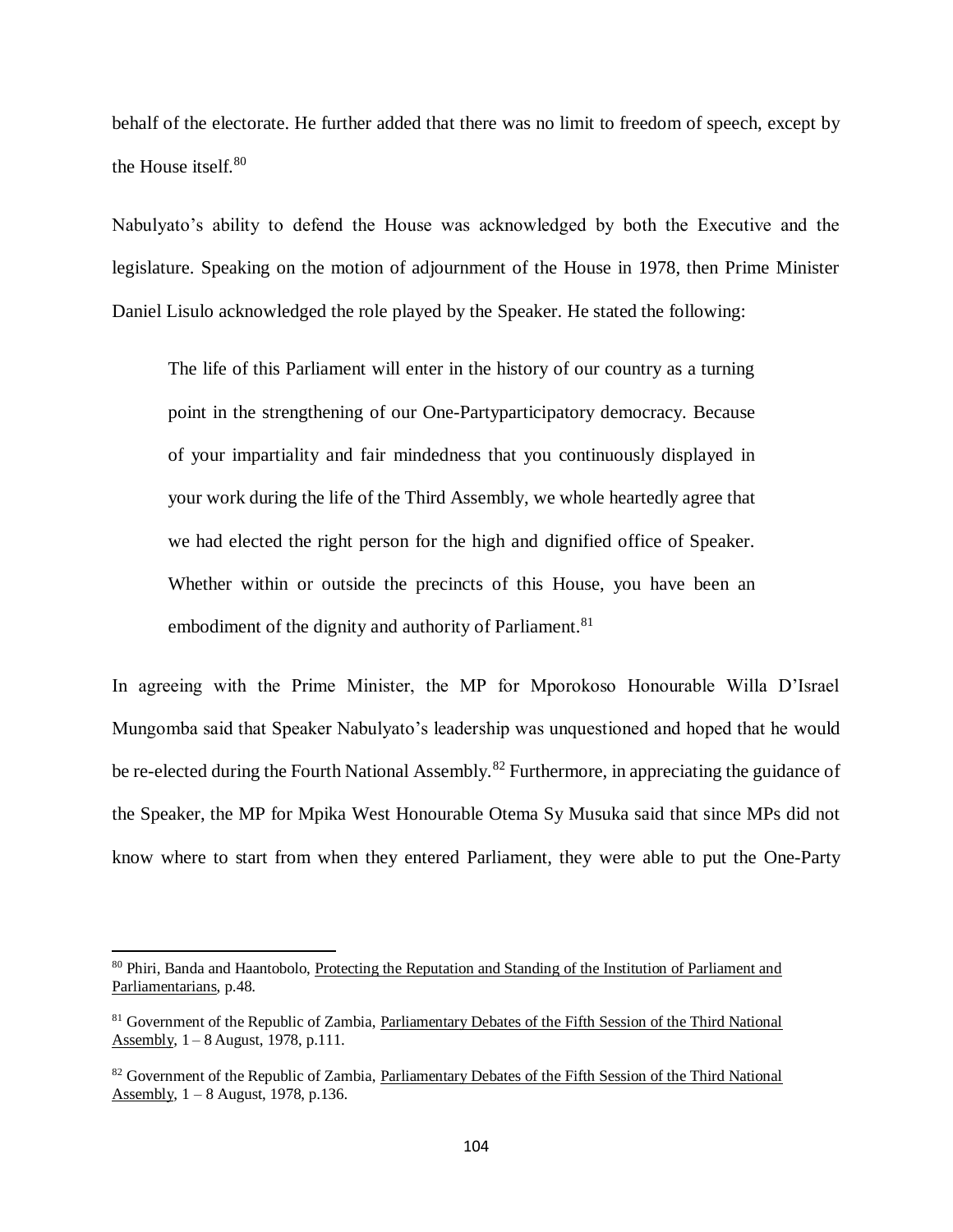participatory democracy into practice in Parliament through the encouragement and guidance of the Speaker.<sup>83</sup>

Honourable MP for Chinsali Bornface Shinga acknowledged the Speaker's input in the success of Parliament and said that:

The criticisms we levelled at the government are our own and we intended only to assist the government and to put it on the right footing to success. It is through your untiring efforts and discipline you have imposed in this House that this Parliament has a good reputation for the achievements made so far.<sup>84</sup>

Speaker Nabulyato remained strong and supported the rights of the MPs both inside and outside the House. He was able to guide the House in an impartial manner regardless of who was affected. Despite the heated debates that characterised the Third National Assembly, Kaunda believed that the debates were better than those under the multi-party Parliament. He stated that the debates were without the bitterness which characterised the multi-party Parliament in the First Republic.<sup>85</sup> Towards the end of the life of the Third National Assembly, Kaunda stated the following:

Four successive years during the life of this House have vindicated the nation's decision to adopt our new political system. The deliberations of this House and our heavy legislative programme covering a wide spectrum of fields in the

<sup>&</sup>lt;sup>83</sup> Government of the Republic of Zambia, Parliamentary Debates of the Fifth Session of the Third National Assembly, 1 – 8 August, 1978, p.117.

<sup>&</sup>lt;sup>84</sup> Government of the Republic of Zambia, Parliamentary Debates of the Fifth Session of the Third National Assembly,  $1 - 8$  August, 1978, p.76.

<sup>85</sup> UNIPA 7/18/1, Government of Zambia, Presidential Address to Parliament, 17 January, 1975.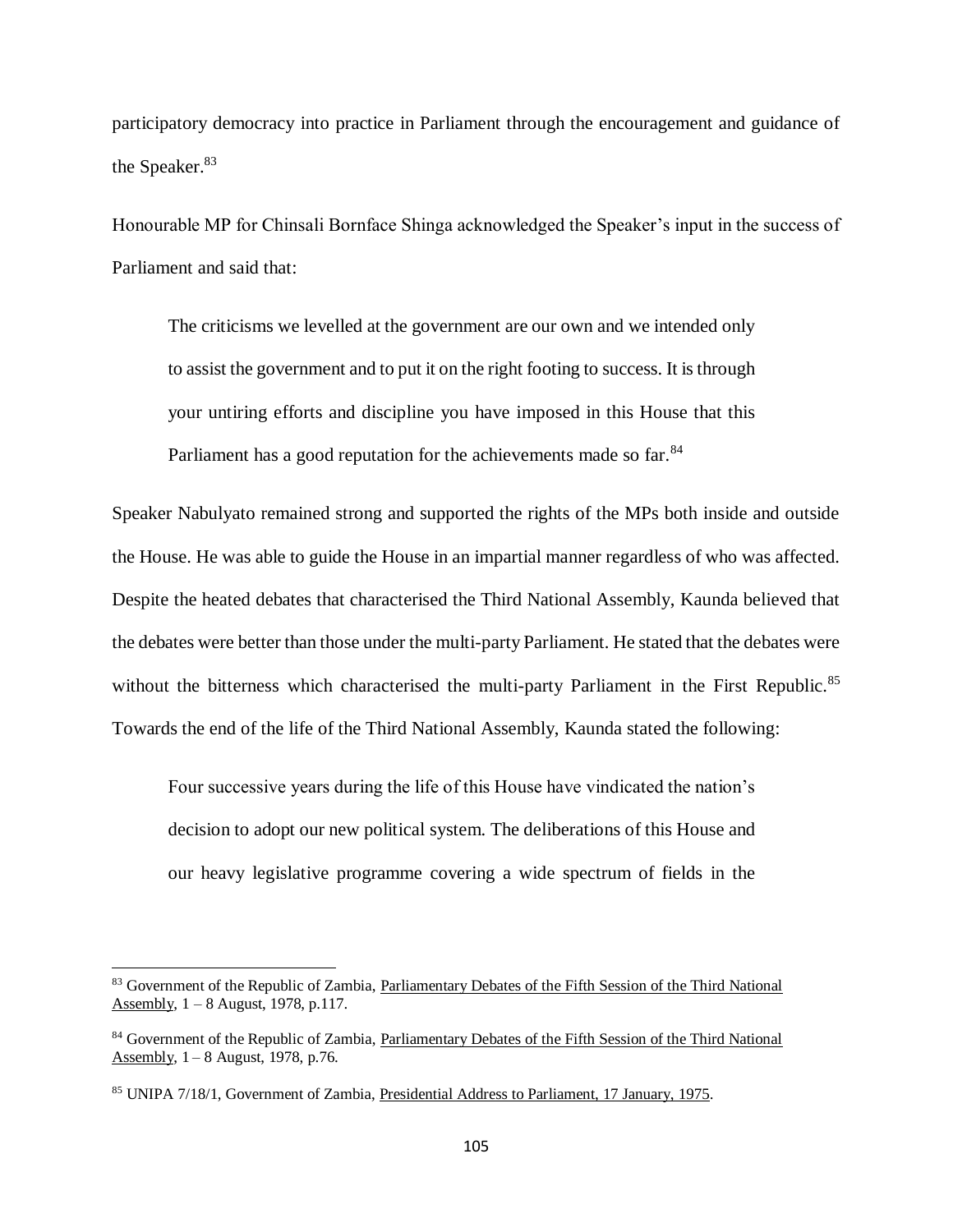nation's life give proof to the success of our One-PartyParticipatory Democracy.<sup>86</sup>

## **The 1978 Presidential and General Elections and the Fourth National Assembly**

The Fourth National Assembly was born out the 1978 Presidential and general elections. The election process started when the Third National Assembly was dissolved on 18 September, 1978.<sup>87</sup> In order to prepare for elections, an Electoral Commission composed of three members namely Justice Brian Doyle as Chairman, Commissioners Edward Shamwana and Aeriel Phiri was appointed in 1978.<sup>88</sup> The Commission with the assistance of the Director of Elections Tobias Mbewe managed the 1978 elections.

These elections occurred in the midst of severe economic difficulties, causing inevitable discontent amongst those most affected citizens. Rumours of efforts to mobilise such discontent were quite rife in the early part of that year.<sup>89</sup> UNIP was aware of the discontent and in order to prevent competition hasty constitutional changes were effected in order to prevent any such challenge to Kaunda's sole candidature.<sup>90</sup> The amendments done a week before the UNIP General Conference, included the stipulation that a candidate was supposed to be a paid up member of UNIP for not less than five years, immediately preceding the elections. Furthermore, a candidate was required to be a disciplined person with no criminal record and supported by 20 delegates from each

<sup>86</sup> UNIPA 7/18/1, Government of Zambia, Presidential Address to Parliament, 12 January, 1978.

<sup>&</sup>lt;sup>87</sup> Times of Zambia, 16 December, 1978, p.1.

<sup>88</sup> Times of Zambia, 21 September, 1978, p.1.

<sup>89</sup> Baylies and Szeftel, 'Elections in the One Party State', p.42.

<sup>90</sup> Miles Larmer (ed) The Musakanya Papers the Autobiographical Writings of Valentine Musakanya (Lusaka: Lembani Trust, 2010), p.57.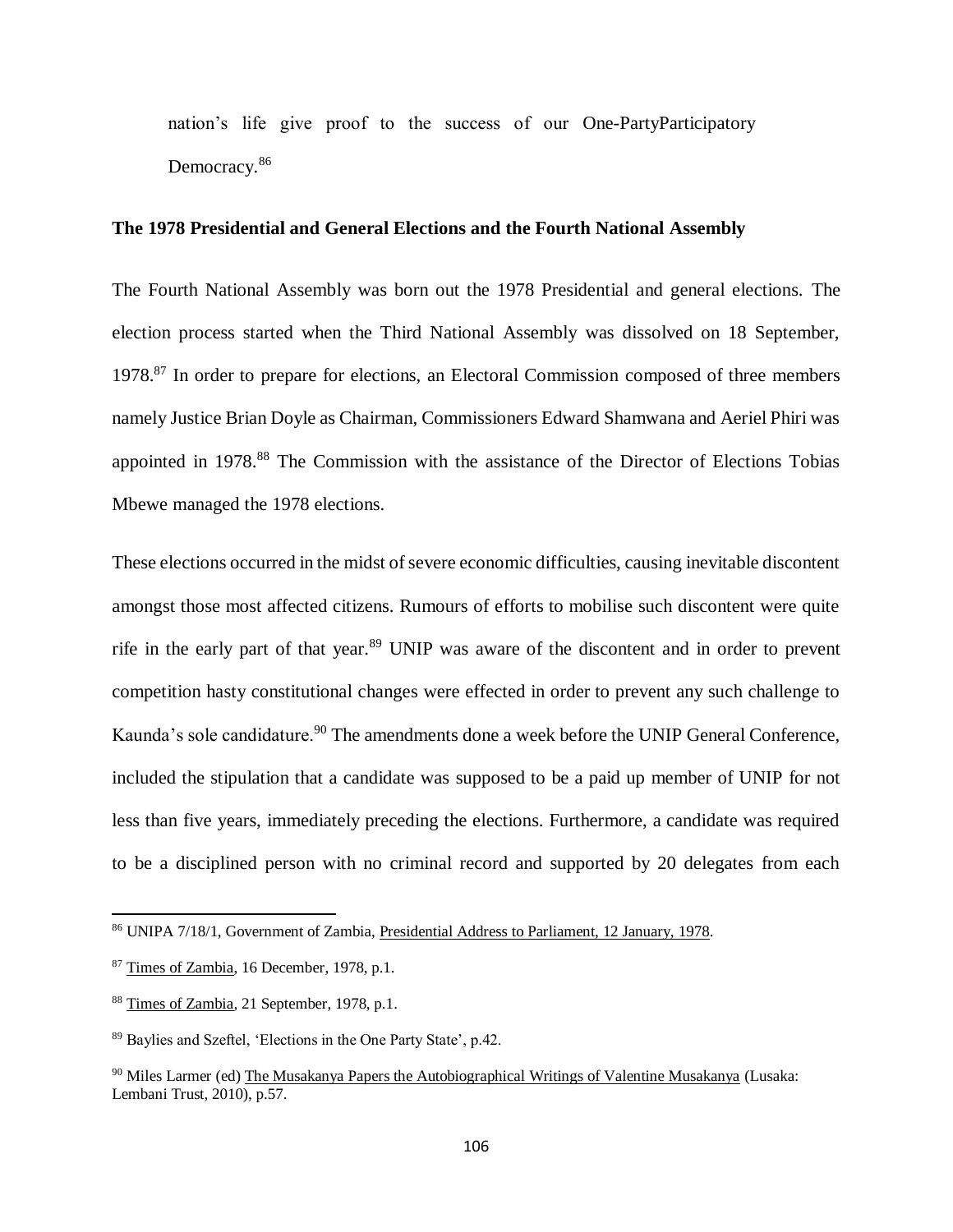Province in the country.<sup>91</sup> Additionally, a candidate's nomination was subject to the approval of the UNIP National Council.<sup>92</sup>

These amendments disqualified three presidential independent contestants. These were Harry Mwaanga Nkumbula who had just joined UNIP following the dissolution of the ANC, Simon Mwansa Kapwepwe had remained outside UNIP since the days of UPP which was banned in 1971 while Lusaka businessman Robert Chiluwe could not raise the required number of supporters. Additionally, Nkumbula also failed to raise 20 supporters from each Province. Since other contestants failed to meet all the qualifications, President Kaunda was declared as the UNIP's sole candidate for the elections which were to take place towards the end of the year.<sup>93</sup> In order to normalise the candidature of Kaunda, the party officially adopted him as a sole candidate for the 1978 election during the  $12<sup>th</sup>$  National Council Meeting held at Mulungushi Hall from 12 to 16 June, 1978 which was the last before the 8<sup>th</sup> General Conference scheduled for September, 1978.<sup>94</sup> His sole candidature was announced by the Electoral Commission of Zambia Chairman during the 8<sup>th</sup> Party's General Conference at Mulungushi Rock of Authority on 11 September, 1978.<sup>95</sup>

As per electoral regulations, Primary elections for all aspiring candidates were held throughout the country. The 1978 Primary elections which were the most highly contested since independence were held on 19 October, 1978 after several days of heavy campaigning and high tensions among

<sup>&</sup>lt;sup>91</sup> Baylies and Szelftel, 'Elections in the One Party State', p.43.

<sup>92</sup> Baylies and Szelftel,'Elections in the One Party State', p.43.

<sup>93</sup> Times of Zambia, 12 September, 1978, p.1.

<sup>&</sup>lt;sup>94</sup> UNIP Central Committee, UNIP Progress Report for the Years 1973-1978, (Lusaka: Freedom House, 1978), p.1.

<sup>&</sup>lt;sup>95</sup> Times of Zambia, 12 September, 1978, p.1.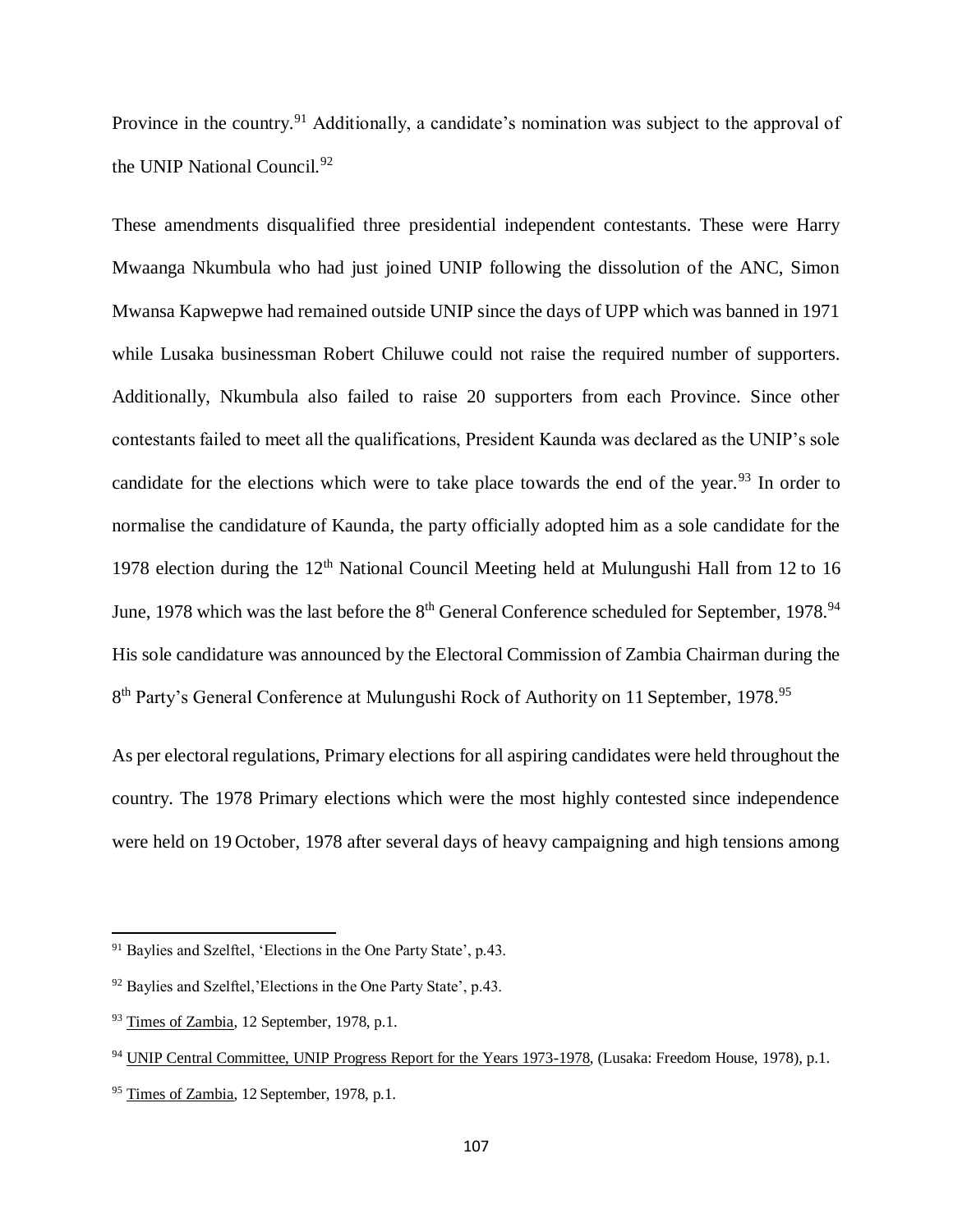766 contestants.<sup>96</sup> Filling of nominations for Primary elections was conducted on 3 October, 1978. The next qualifying level was the Central Committee at which candidates who qualified at Primary level were either vetted or adopted. In 1978, the Central Committee disqualified 30 candidates in 25 constituencies though in the case of two Lusaka candidates, the Central Committee decision was subsequently reversed. It is vital to state that, six of the disqualified candidates were sitting Members of Parliament.<sup>97</sup> Candidates who were approved by the Central Committee participated in the General elections as per electoral regulations.

Nominations for approved candidates took place on 13 November 1978 while the elections were billed to place on 12 December, 1978.<sup>98</sup> For Presidential nominations, President Kaunda accompanied by the Party Secretary General Mainza Chona and several Members of the Central Committee filed his nominations in the chamber of the Chief Justice Annel Silungwe who was acting as Returning Officer in Lusaka at the High Court.<sup>99</sup> Just like the 1973 candidates, aspiring candidates in 1978 were directed to campaign for the presidential candidate in order to enable him obtain votes above 50 per cent as per constitutional requirement. It was common for candidates to urge the electorate to vote for the presidential candidate and assert that they did not want the vote of anyone who was going to vote against the presidential candidate.<sup>100</sup> The campaign was conducted through widespread and frequent media advertisements, public meetings addressed by

<sup>&</sup>lt;sup>96</sup> Times of Zambia, 19 October, 1978, p.1.

<sup>97</sup> Baylies and Szeftel, 'Elections in the One Party State', p.38.

<sup>98</sup> Times of Zambia, 21 September, 1978, p.1.

<sup>99</sup> Times of Zambia, 14 November, 1978, p.1.

<sup>100</sup> Chikulo, 'Elections in a One Party Participatory Democracy', p. 206.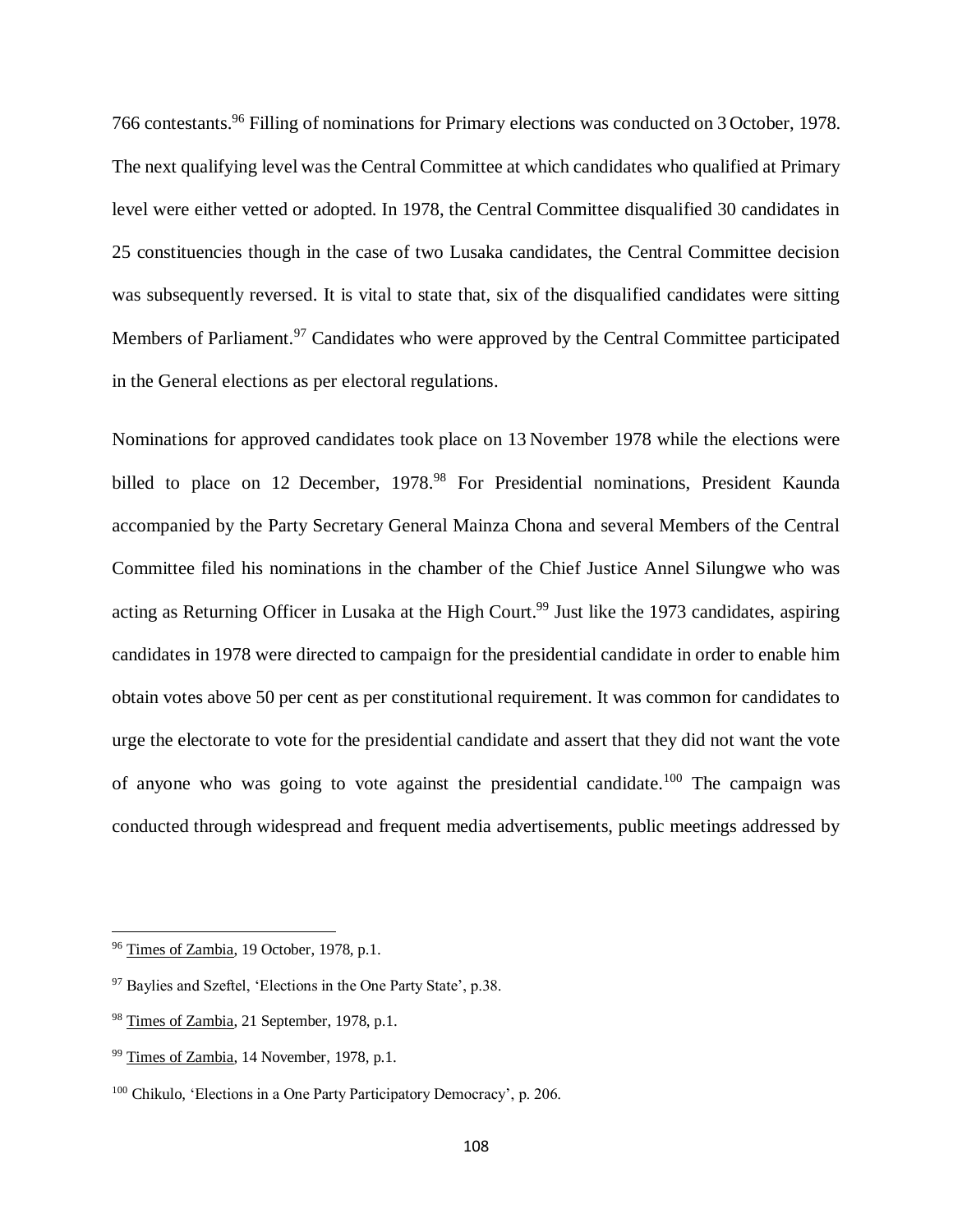Central Committee members and routine advocacy of a 'Yes Vote' by all Parliamentary candidates.<sup>101</sup>

The election day of 12 December, 1978 presented 369 candidates who competed for 119 seats. In five constituencies no elections took place since the candidates were unopposed.<sup>102</sup> It must be noted that Fabiano Kalimapaso went unopposed in Lukashya after the other two contestants were vetoed. For the sixth seat of Chama constituency, elections could not be held because the Returning Officer was given one Ballot Box instead of two ballot boxes. Consequently the Director of Elections Tobias Mbewe fixed 19 December, 1978 as the voting day in the area.<sup>103</sup>

The poll turn out in 1978 averaged 66.7 per cent which was higher than the 1973 poll but still below the 1968 one.<sup>104</sup> In 1978 mass participation increased, but so did central control, as evidenced by the manoeuvres to prevent any formal opposition to Kaunda in the presidential contest and the Central Committee's disqualification of incumbent MPs.<sup>105</sup>

# **1978 election results and the Formation of the Fourth National Assembly**

The outcome of the 1978 elections led to the creation of the Fourth National Assembly. President Kaunda won the elections with 81 per cent 'Yes vote' and was inaugurated for the fourth time as the President of Zambia since 1964. The First Session of the Fourth National Assembly opened at 09: 00 Hours on 16 December, 1978. The first duty carried out by the Clerk of the National

<sup>&</sup>lt;sup>101</sup> Baylies and Szelftel, 'Elections in the One Party State', p. 51.

<sup>&</sup>lt;sup>102</sup> Times of Zambia, 13 December, 1978, p.1.

<sup>103</sup> Times of Zambia, 16th December, 1978, p.1.

<sup>104</sup> Baylies and Szeftel, 'Elections in the One Party State', p.49.

<sup>105</sup> Baylies and Szelftel, 'Elections in the One Party State', p.53.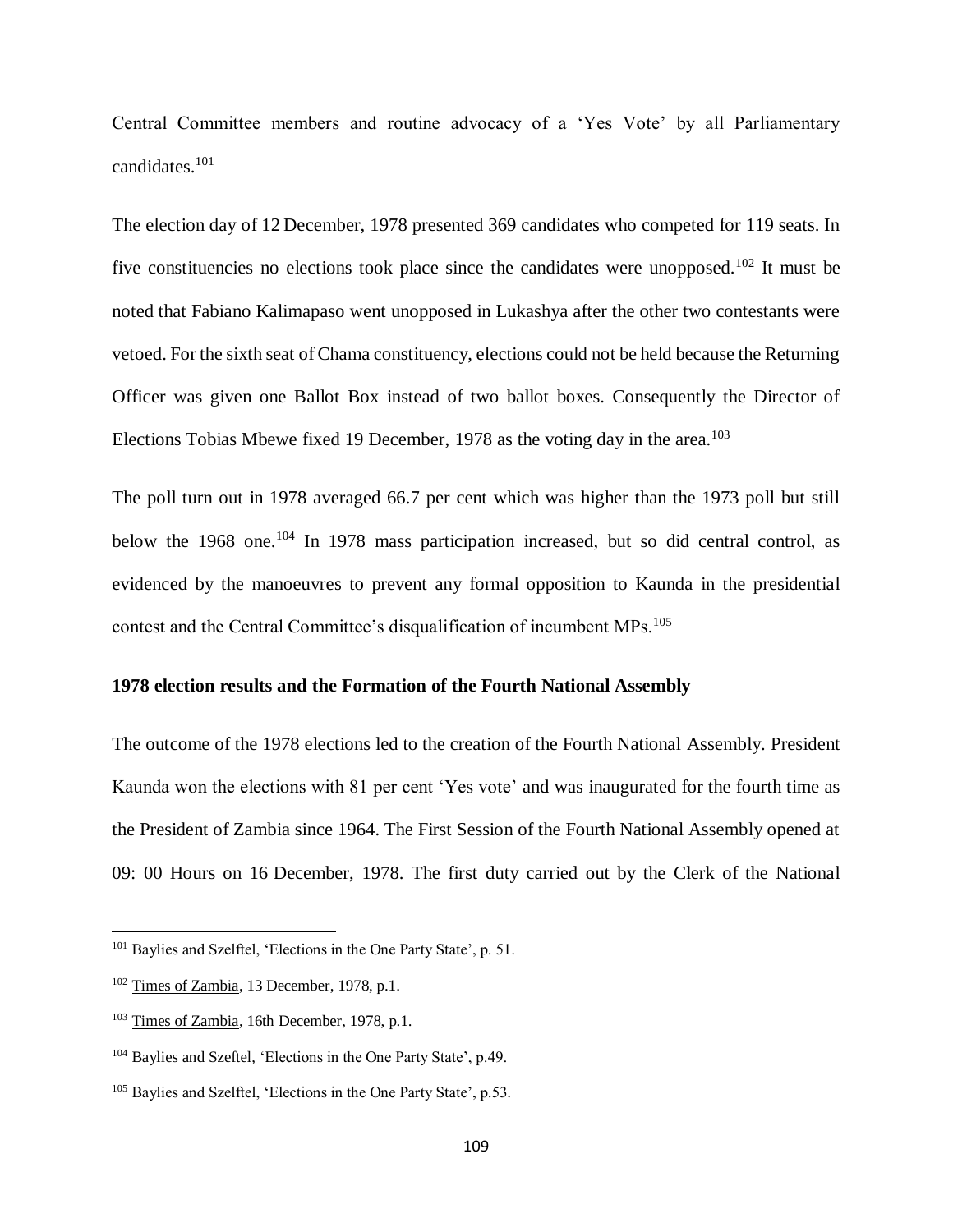Assembly was that of electing the Speaker in line with Article 69 (1) of the Constitution of Zambia. Hon Remi Chisupa MP for Chilubi and Minister of Commerce, Industry and Foreign Trade proposed Robinson Nabulyato whom he described as 'Mr Parliament' owing to his knowledge for Parliamentary procedures. His proposal was seconded by Mufaya Mumbuna MP for Luena Flats. Since there was no counter proposal, Nabulyato was unanimously elected as the Speaker of the National Assembly.<sup>106</sup> Hon Raphael Vincent Chota MP for Luanshya was elected Deputy Speaker as provided for by Article 70 (1) of the Constitution after being proposed by Daniel Munkombwe MP for Choma and seconded by Fleefort Chirwa MP for Kanyama. President Kaunda opened the first session of the Fourth National Assembly on Monday 18 December, 1978.<sup>107</sup>

President Kaunda named his cabinet on 3 January, 1979.<sup>108</sup> His cabinet was headed by Prime Minister Hon Daniel M Lisulo MP for Mongu who was also leader of government business in the National Assembly.<sup>109</sup>

# **The Role of Back benchers during the Fourth National Assembly**

The country faced economic hardships during the Fourth National Assembly. Consequently, issues pertaining to the poor state of the economy dominated Parliamentary debates among MPs. During the opening address to the First Session of the Fourth National Assembly, Kaunda acknowledged

<sup>&</sup>lt;sup>106</sup> Government of the Republic of Zambia, Parliamentary Debates of the First Session of the Fourth National Assembly, 16 December, 1978 – 30 March, 1979, p.2.

<sup>&</sup>lt;sup>107</sup> Times of Zambia, 16 December, 1978, p.1.

<sup>108</sup> Times of Zambia, 3 January, 1978, p.1.

<sup>&</sup>lt;sup>109</sup> Government of the Republic of Zambia, Parliamentary Debates of the First Session of the Fourth National Assembly, 16 December, 1978 – 30 March, 1979, p.5.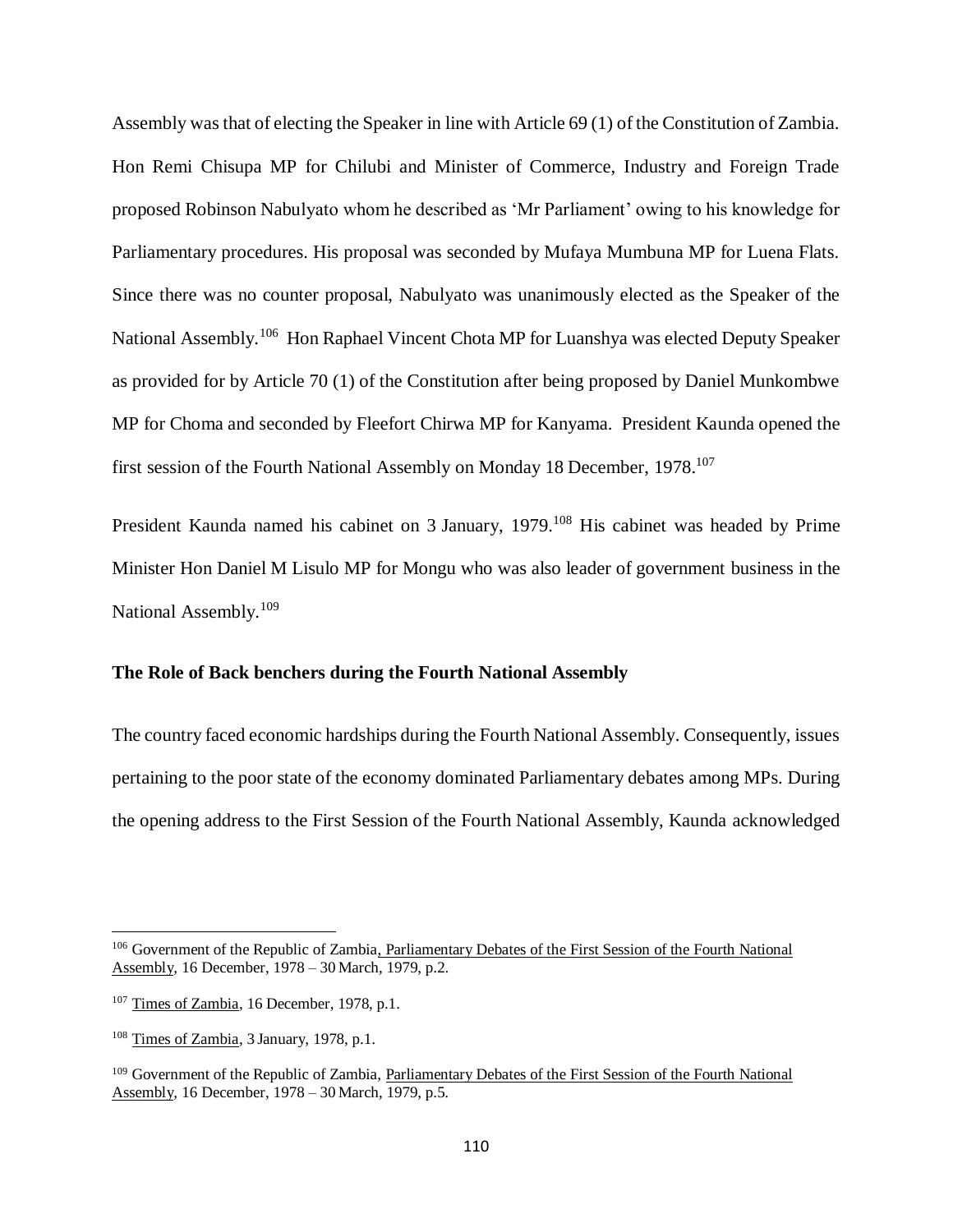the sad state of affairs concerning the struggling economy. He expressed his concern in the following words:

I do not have to explain how effects of the international recession and the low prices of copper have affected us adversely…. You know the tough measures to arrest the economic situation which, together with the International Monetary Fund, we have embarked upon.<sup>110</sup>

Kaunda's persuasive remarks did not deter backbenchers from highlighting hardships which the citizens were subjected to. Using their constitutional mandate, they fearlessly spoke in defence of the electorate and demanded that government institutes measures that were going to lessen the economic hardships the people were facing.

Among the several MPs who spoke on the need to address economic problems and take Parliamentary debates seriously was the MP for Livingstone Honourable Sebastian Ngebe Kapalu. He argued as follows:

Mr Speaker, Sir, the other danger I have observed is the tendency to treat the proceedings of the House as mere routine, judging from the way certain back benchers ask their questions and the way Ministers answer questions from back benchers…. For example, Sir I am one of those people who are aware that that we have no money in this country but Government should set its priorities right. $^{111}$ 

<sup>110</sup> UNIPA 7/18/1, Government of Zambia, Opening Presidential Address to Parliament, 18 December, 1978.

<sup>&</sup>lt;sup>111</sup> Government of the Republic of Zambia, Parliamentary Debates of the First Session of the Fourth National Assembly, 28 August – 28 September, 1979, p.761.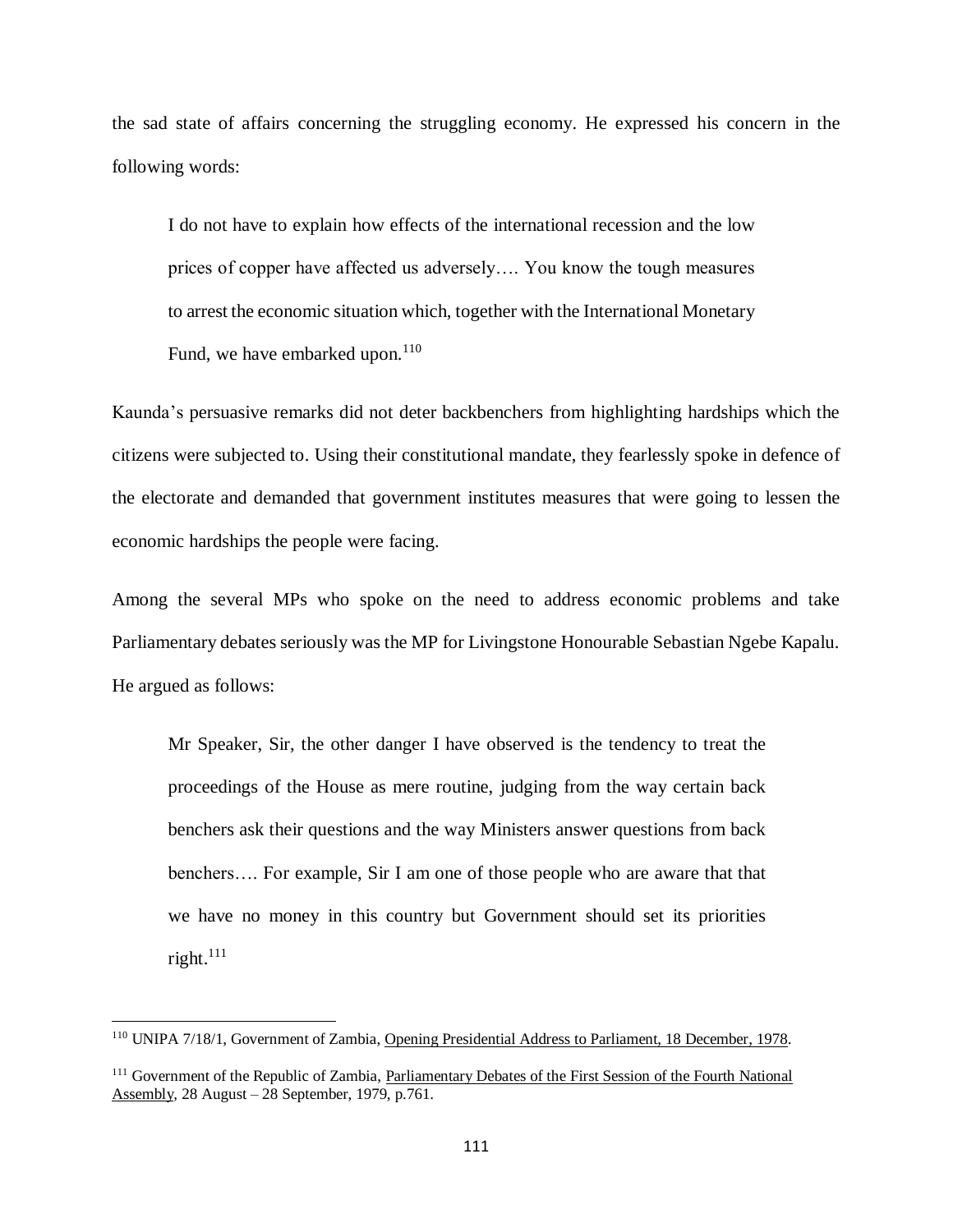The MP for Keembe Honourable Mwanza equally raised concerns on the operations of government Minsters. During the motion to adjourn the House he argued that:

Mr Speaker Sir, we have discussed vital points here and I am appealing to all hon Ministers to make some efforts to visit the rural areas so that they can see what people are doing. This would boost their morale… Keembe Constituency is undertaking a lot of self-help projects but I have never seen a single Minister come to the area to give the people any moral support. $112$ 

Winding the debate on the motion to adjourn the House the Prime Minister Daniel Lisulo stated that:

…I would like to assure this House that we are united. There may be minor differences which must be allowed because they are human differences. On fundamental issues, however, we are together. $113$ 

The MP for Mbabala Honourable Edward Hachilapa Nyanga spoke on the need to improve the economy and keep promises. During the motion for the adjournment of the August 1981 House, the MP stated the following:

Mr Speaker, sir, we have had too much of these promises in Zambia and people are now tired. When time for elections gets near, people are given many promises which do not even become a reality. For how long are we going to be cheated? Mr Speaker, Sir, there is this issue of K6m which is being debated we

<sup>&</sup>lt;sup>112</sup> Government of Zambia, Parliamentary Debates of the First Session of the Fourth National Assembly, p.62.

<sup>&</sup>lt;sup>113</sup> Government of Zambia, Parliamentary Debates of the First Session of the Fourth National Assembly, p.776.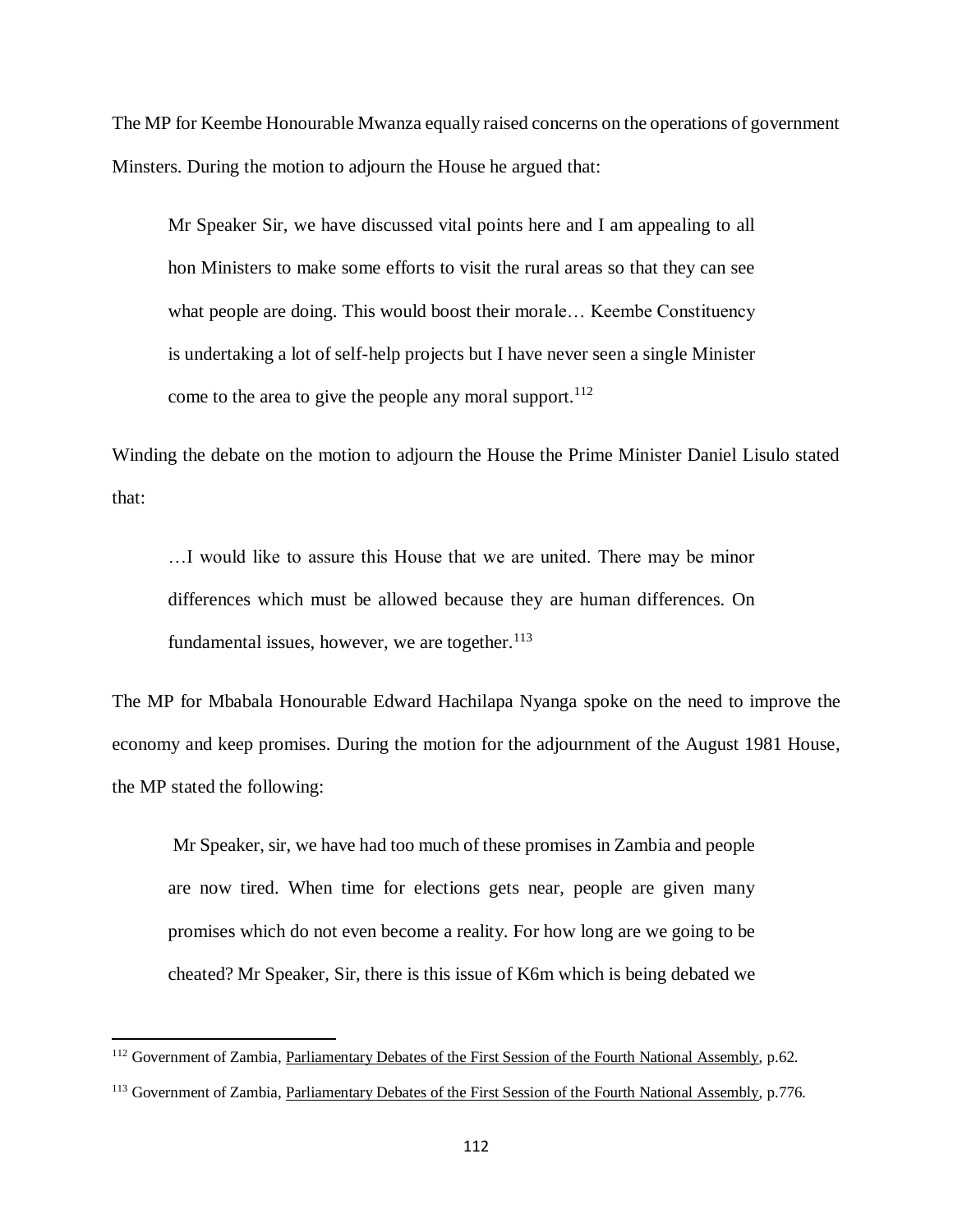want it to be given to the people. Fertilizer prices have been increased; there is no subsidy on it, and yet the money is there.<sup>114</sup>

The Honourable MP for Kasama Honourable Walinkonde argued that:

Mr Speaker, Sir, a number of people who applied for cattle loans both last year and this year were told to prepare cattle kraals in good time. They were also to buy pumps, build dip tanks and several other things. People have spent all that money in making preparations for animals. But in the end they received nothing and up to now, they are waiting for cattle.<sup>115</sup>

It is evident enough to show that the levels and quality of debates showed that parliament was a House of Representatives who spoke in defence of the voiceless. Despite government plans to infringe on the MPs' freedoms and rights, parliamentarians remained resolute and defended the integrity of the House. They spoke fearlessly on the dwindling economy in the National Assembly.

The UNIP Central Committee and government became increasingly uncomfortable with the role that backbenchers were playing. It saw the backbench as a forum for an opposition within the One-Partystate system of government and in response to its effectiveness the government worked out an administrative mechanism that eventually undermined and eroded parliamentary democracy in the Zambian parliament. The mechanism involved appointing three quarters of MPs as District Governors, Provincial Programme Coordinators, Ministers of State, Cabinet Ministers and as Members of UNIP Central Committee.

<sup>114</sup> Government of the Republic of Zambia, Parliamentary Debates of the Third Session of the Fourth National Assembly, 4 – 14 August, 1981, p. 362.

<sup>&</sup>lt;sup>115</sup> Government of Zambia, Parliamentary Debates of the Third Session of the Fourth National Assembly,  $4-14$ August, 1981, p.363.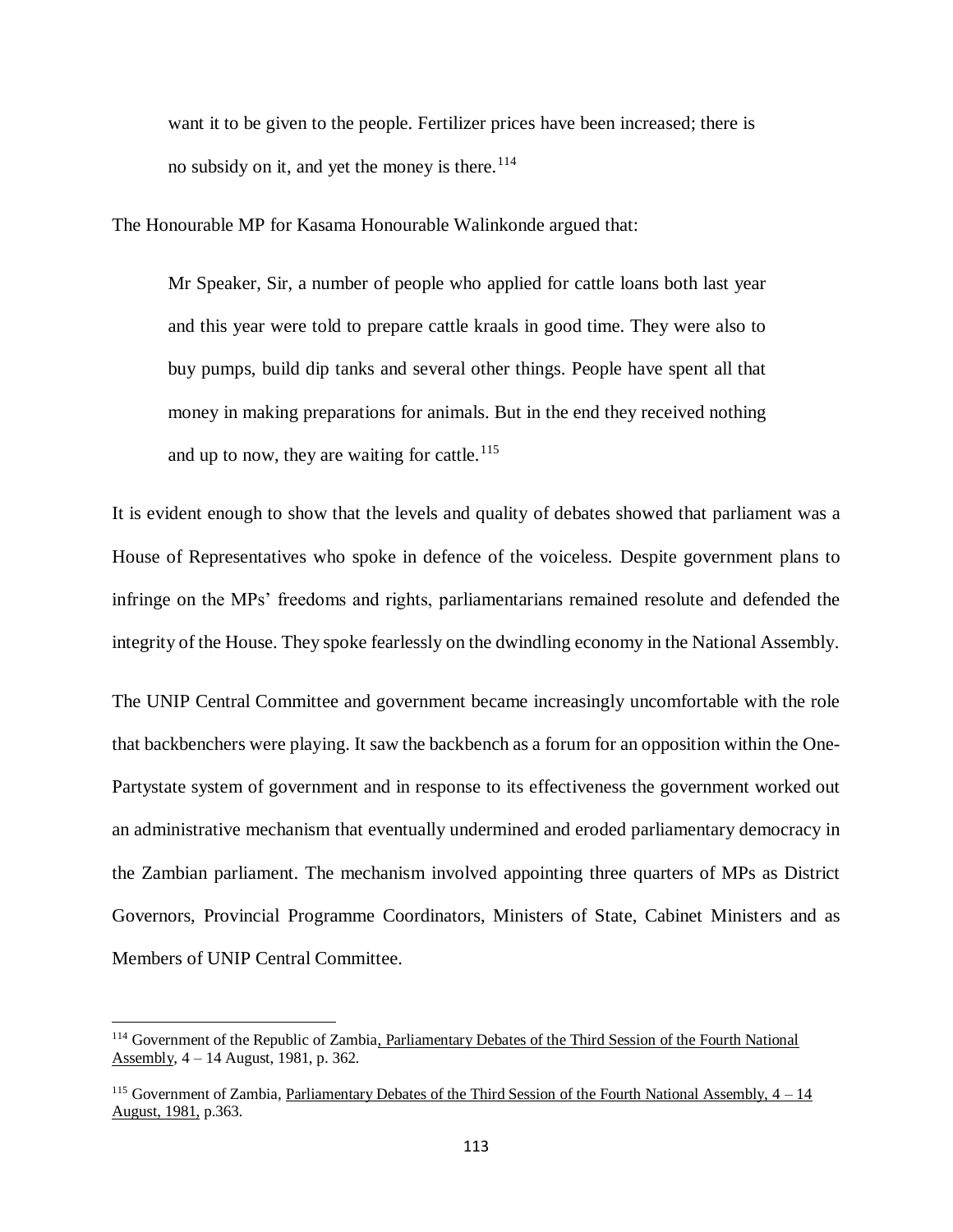# **The Fifth National Assembly and the 1983 Presidential and General Elections**

The fifth National Assembly was born out of the 1983 Presidential and General Elections. The date for the simultaneous Presidential and Legislative elections was announced on 24 August, 1983. Two days later, Parliament was dissolved by President Kaunda. These elections took place on 27 October, 1983.<sup>116</sup> At presidential level, Kaunda was approved by the 18<sup>th</sup> UNIP National Council as the sole candidate for the party and later adopted by the Ninth General Conference.<sup>117</sup> The Electoral Commission Chairperson Justice Matthew Ngulube announced Kaunda as a sole UNIP candidate.<sup>118</sup> The announcement set the stage for presidential and parliamentary campaigns.

Primary Elections were held on 12 September, 1983 for Parliamentary candidates whose eligibility was to be determined by the Central Committee.<sup>119</sup> It must however be noted that Primary elections limiting candidates to three was omitted in 1983 and 1988 elections. The UNIP 14<sup>th</sup> National Council resolved that primary elections must be abolished since the conduct of these elections resulted in numerous corrupt practices such as excessive expenses and personal animosity among party officials.<sup>120</sup> In those elections, any candidate who wanted to run and was not vetted appeared on the ballot paper. The Director of Elections Tobias Mbewe stated that inimicality of each particular candidate to the interests of the party and its government was going to be the criteria for adoption.<sup>121</sup> Furthermore, candidates were required to pay a non-refundable fee of K100.00 in

<sup>116</sup> Zambia Daily Mail, 29 August, 1983, p.1.

<sup>117</sup> Zambia Daily Mail, 23 August, 1983, p.1.

<sup>&</sup>lt;sup>118</sup> Times of Zambia, 23 August, 1983, p.1.

<sup>119</sup> Zambia Daily Mail, 13 September, 1983, p.1.

<sup>&</sup>lt;sup>120</sup> Government of the Republic of Zambia, Parliamentary Debates of the Fifth Session of the Fourth National Assembly, 23 February, 1983, p.1831.

<sup>&</sup>lt;sup>121</sup> Times of Zambia, 27 August, 1983, p.1.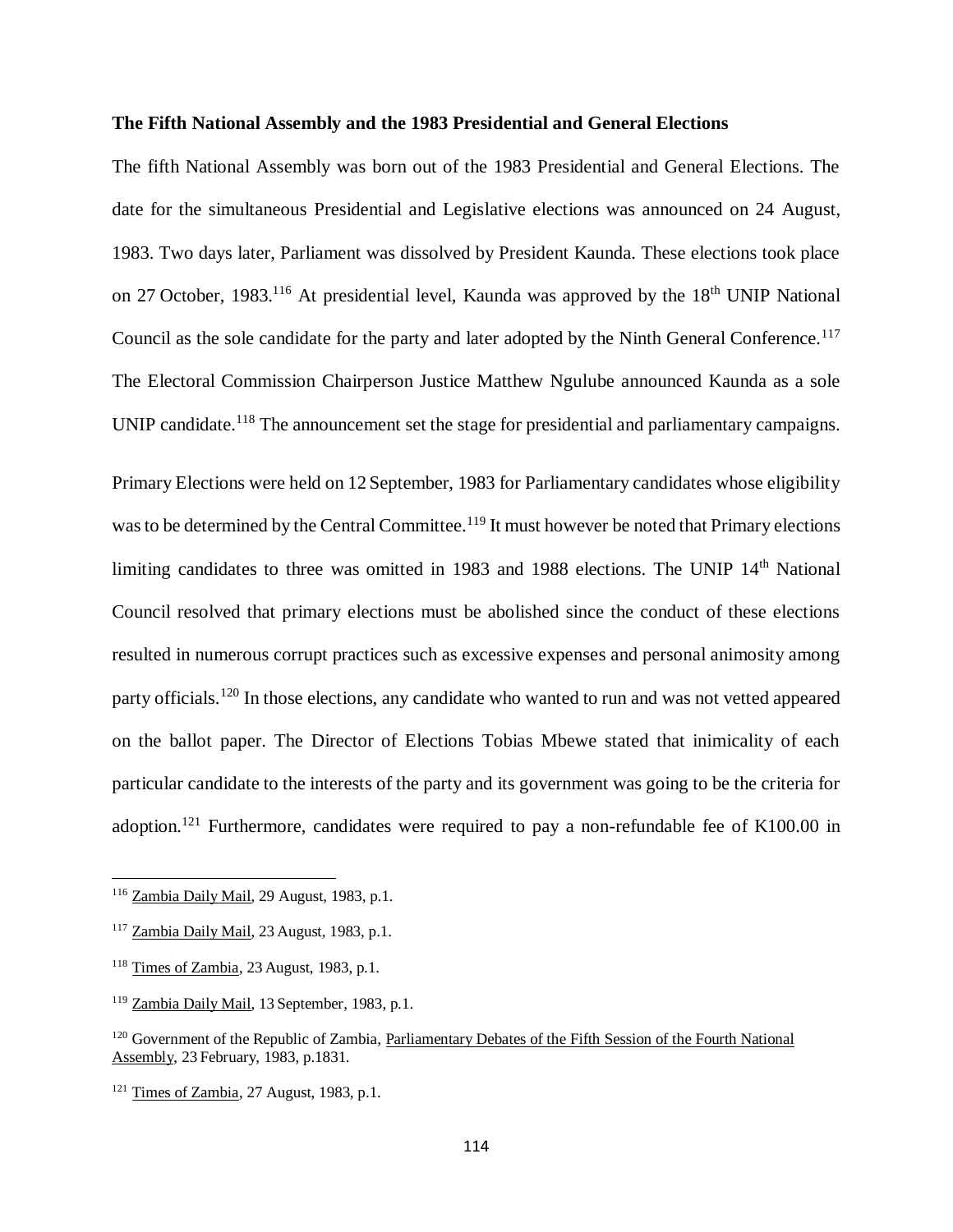order to participate in the 27<sup>th</sup> October elections.<sup>122</sup> The UNIP Central Committee rejected 46 out of the 812 candidates who were approved at primary election level.<sup>123</sup>

On 7 October, 1983, President Kaunda flanked by the First lady Betty Kaunda, Prime Minister Nalumino Mundia, Party Secretary General Humphrey Mulemba and the Secretary of State for Defence and Security Grey Zulu paid the nomination fee amounting to K500.00. Thereafter, he lodged his nomination as the Party's sole candidate before Chief Justice Annel Silungwe at the High Court shortly after 09:00 Hours.<sup>124</sup> President Kaunda's filing of his nomination signalled the launch of the campaign period for the 766 adopted Parliamentary candidates who also lodged their nominations throughout the country.

District committees, party officials, and parliamentary candidates in the general elections were directed to emphasise during campaigns that for Kaunda to be duly and effectively re-elected he was supposed to receive more than 50 per cent of the total votes cast.<sup>125</sup> Campaign debate was centred on economic problems caused by the slump in the world price of copper, the country's main export product and the consequent austerity measures introduced by the government. A vigorous campaign was put in place for the President so that he obtains the required votes. However, the final results of the 1983 Presidential and General elections showed apathy by registered voters as thousands stayed away from polling stations in most constituencies. In some cases voters cast votes for the President but stayed away for Parliamentary candidates.<sup>126</sup> The voter

<sup>&</sup>lt;sup>122</sup> Times of Zambia, 27 October, 1983, p.1.

<sup>123</sup> Times of Zambia, 27 October, 1983, p.1.

<sup>124</sup> Times of Zambia, 8 October, 1983, p.1.

 $125$  Times of Zambia, 27 August, 1983, p.1.

<sup>126</sup> Zambia Daily Mail, 31 October, 1983, p.1.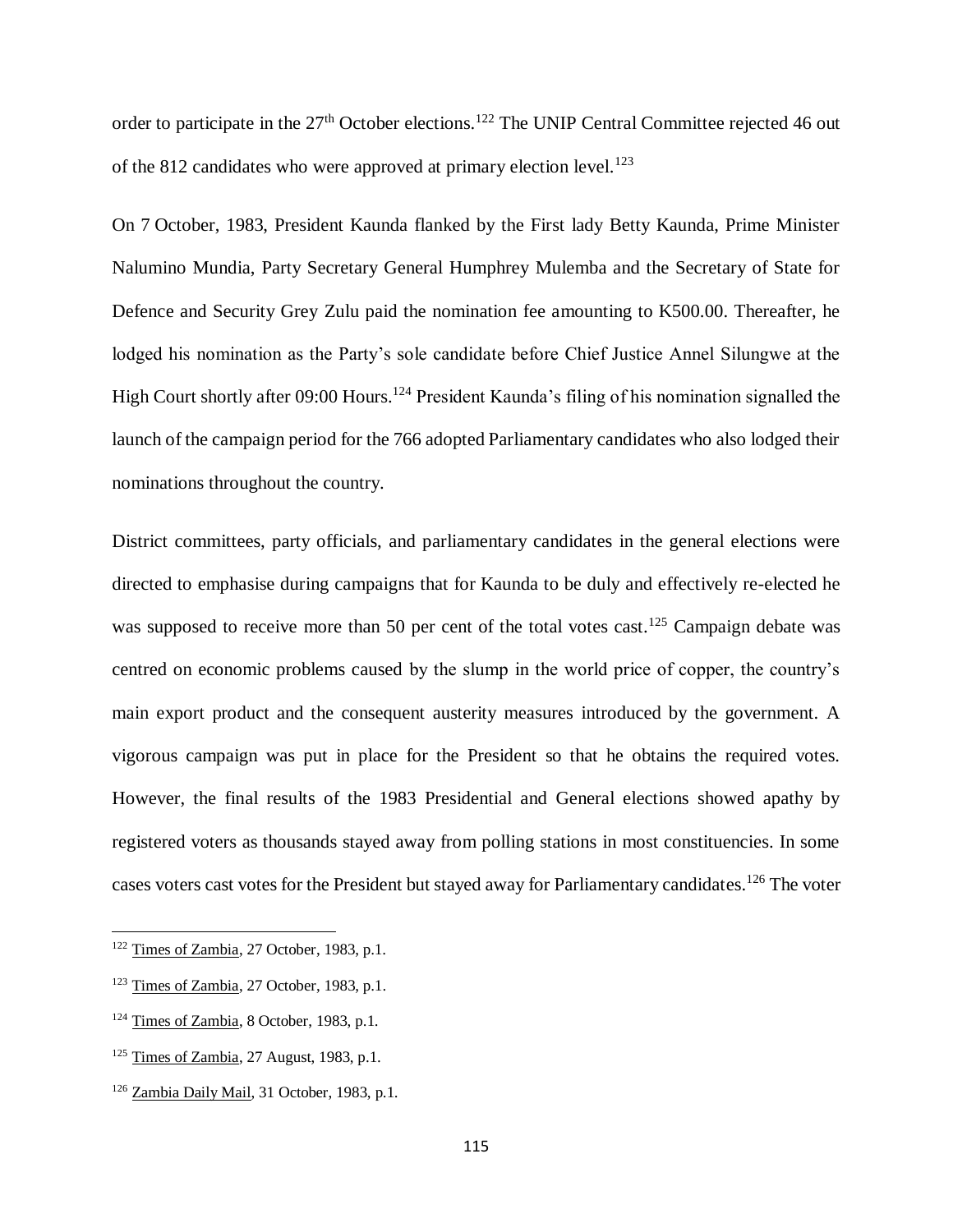turnout for Presidential elections was 65.4 per cent while for the Parliamentary elections the figure was slightly lower at  $65.2$  per cent.<sup>127</sup>

#### **The 1983 Election Results and the Birth of Fifth National Assembly**

Despite the apathy, Kaunda was overwhelmingly re-elected for a fifth five-year term while 125 UNIP National Assembly candidates were returned. The President obtained an unprecedentedly high percentage of 'Yes Vote' which stood at 93 per cent as against 81 per cent in 1978 and 88 per cent in 1973.<sup>128</sup> Kaunda was sworn in as President for the fifth time in office by Justice Annel Silungwe at the High Court of Zambia.<sup>129</sup> During the swearing in ceremony Kaunda warned the nation that any Member of Parliament who would accuse the Executive of corruption without evidence was going to have a short stay in Parliament.<sup>130</sup> On 3 November, 1983 formation of a new Cabinet was announced and Kaunda stated that national economic recovery was going to be its prime objective. Kaunda swore in a Cabinet of 19 Ministers and 19 Ministers of State with Nalumino Mundia as Prime Minister. Cabinet was directed to find solutions to the economic problems and not mourning about the copper problems.<sup>131</sup>

As per the constitution, the first business which parliament conducted after its opening was that of electing the Speaker. Hence, on 10 November, 1983, Parliament unanimously re-elected Robinson Nabulyato as the Speaker of the National Assembly for a record fourth time.<sup>132</sup> He was proposed

<sup>&</sup>lt;sup>127</sup> Vernon Johnson Mwaanga, The Long Sunset My Reflections (Lusaka: Fleetfoot Publishing Company, 2008), p.220.

<sup>128</sup> Brownrigg, Kenneth Kaunda, p. 150.

<sup>&</sup>lt;sup>129</sup> Times of Zambia, 31 October, 1983, p.1.

<sup>&</sup>lt;sup>130</sup> Times of Zambia, 31 October, 1983, p.1.

<sup>131</sup> Zambia Daily, November, 1983, p.1.

<sup>&</sup>lt;sup>132</sup> Times of Zambia, 11 November, 1983, p.1.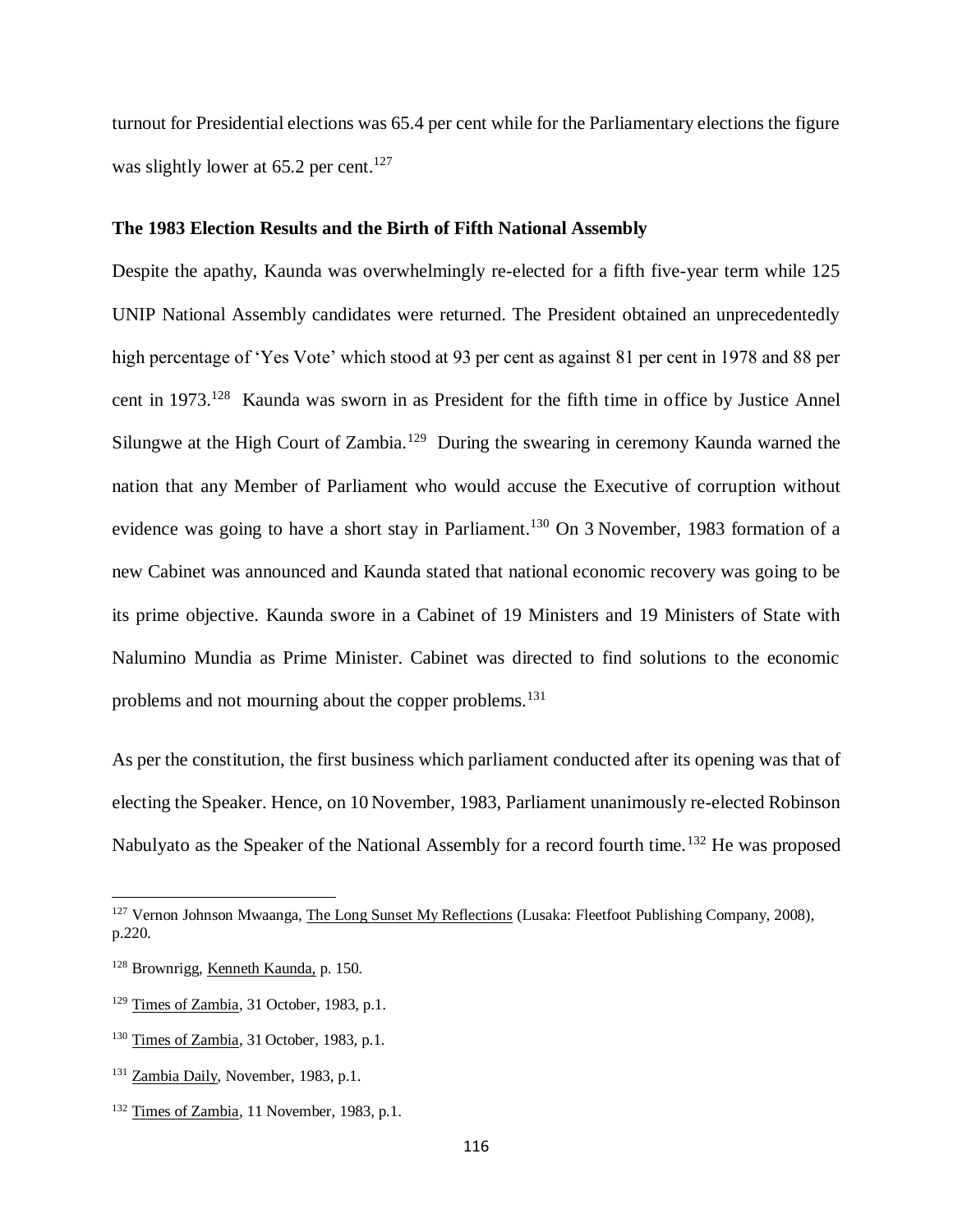for Speakership by Professor Lameck Goma and seconded by Masaiti MP Dawson Lupunga. In his proposal, Goma described Nabulyato as a man of unique talents, a combination of objectivity, impartiality, diligence, sufficiency with remarkable wealth of knowledge of Parliamentary systems and work.<sup>133</sup> The Deputy Speaker was the Mkushi North Member of Parliament Leonard Kapepele Mambwe Kombe who was described as a man of upright character, common sense and fairness by his proposer Solwezi West Member of Parliament Chief Beston Mukumbi. He was seconded by Ndola Member of Parliament Esther Chande.<sup>134</sup>

# **Checks and Balances during the Fifth National Assembly**

 $\overline{\phantom{a}}$ 

As a way of providing checks and balances, backbenchers used probing questions as well as speeches in the National Assembly. Parliamentary questions were used to make Ministers account for their activities under their ministries. In exercising this critical function through questions, an MP acts as a sounding board of the electorate.<sup>135</sup> Ministers were under obligation to respond to questions raised by MPs for them to be taken seriously. It must be noted that the economic challenges that dominated the Fourth National Assembly, spilled over to the Fifth National Assembly. Consequently, Parliamentarians spoke on the deteriorating economy in the country.

<sup>&</sup>lt;sup>133</sup> Government of the Republic of Zambia, Parliamentary Debates of the First Session of the Fifth National Assembly, 10 November – 16 December, 1983, p.3.

<sup>&</sup>lt;sup>134</sup> Government of the Republic of Zambia, Parliamentary Debates of the First Session of the Fifth National Assembly, 10 November – 16 December, 1983, p.6.

<sup>&</sup>lt;sup>135</sup> National Assembly of Zambia, 'What is in Parliamentary Question?' Manda Hill News, A Quarterly Parliamentary Magazine, Vol 2 No 1, (Lusaka: Universal Zambia Limited, May-June, 1997), p.3.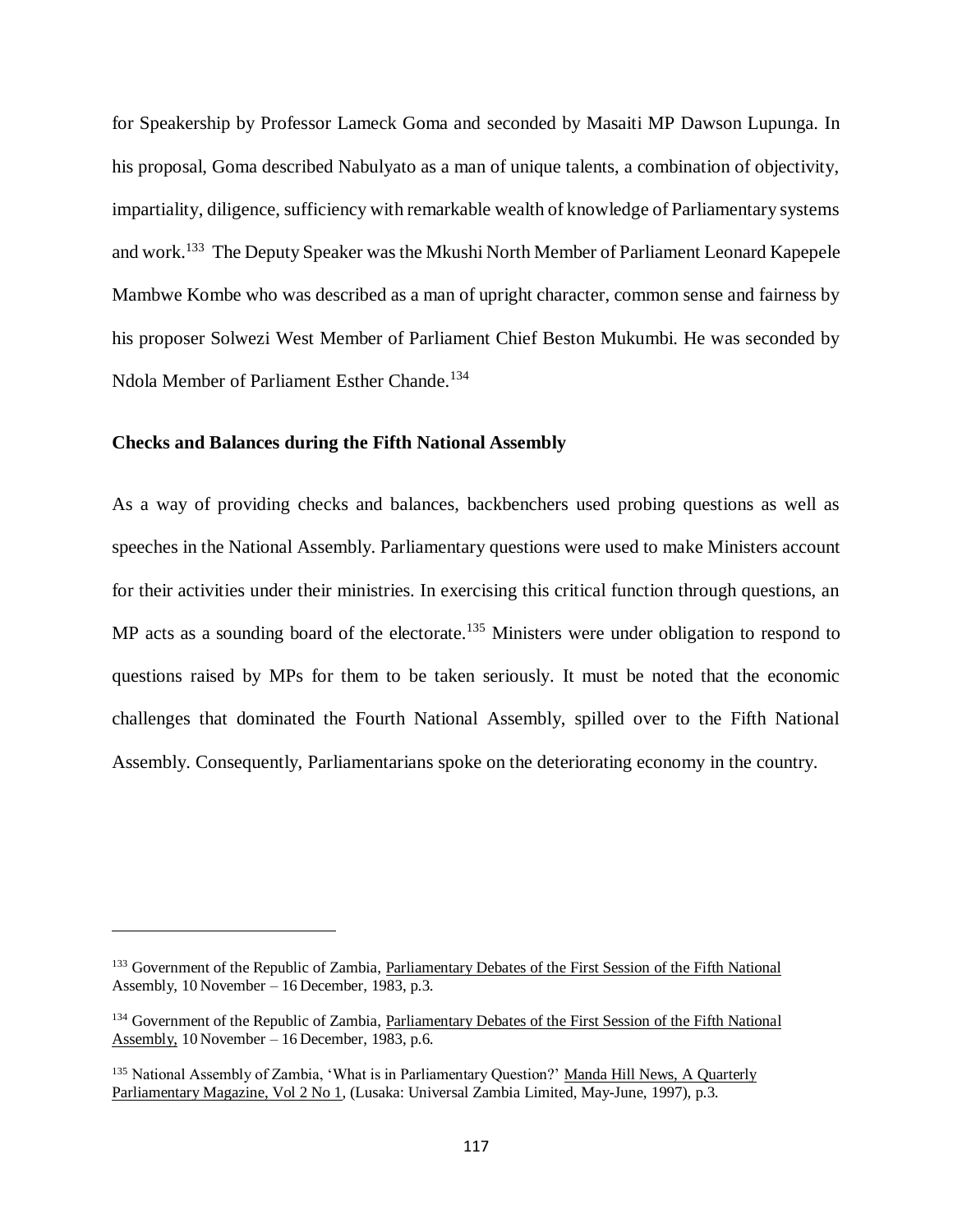Kaunda opened the Fifth National Assembly with a call to MPs to show allegiance to the electorate. He reminded Parliamentarians that whether in the Party leadership or in the House they did so by the will of the people. He told them that without the express will of the people no one could be in the Central Committee or in the House.<sup>136</sup> In terms of debates, Backbenchers were able to raise to the occasion in demanding for prudent use of government resources. Moving a motion to reduce the public service in view of the bad state of the Zambia economy at that time, the MP for Liuwa Constituency Honourable Namuchana Namushi said that:

The motion had not been engineered by anti-government people or any special group but it was done in good faith so as to drastically reduce expenditure and increase revenue in order to deliver the goods to the people especially the common man who was not satisfied.<sup>137</sup>

In seconding the motion, the MP for Kabwata Constituency Honourable Michael Chilufya Sata stated the following:

Mr Speaker, Sir, when a person is appointed to head a Parastatal on any other criterion other than on academic qualifications, experience and technical knowhow, that particular parastatal company becomes a dumping ground for the person who appointed him. As a result some parastatal companies have more people than the bags of maize they will handle.<sup>138</sup>

<sup>&</sup>lt;sup>136</sup> Government of the Republic of Zambia, Address by the President to Parliament on the Occasion of the Official Opening of the First Session of the Fifth National Assembly, (Lusaka: Government Printers, 11 November, 1983), p.1.

<sup>&</sup>lt;sup>137</sup> Government of the Republic of Zambia, Parliamentary Debates of the Fifth Session of the Fifth National Assembly, 20 November – 7 December, 1984, p. 381.

<sup>&</sup>lt;sup>138</sup> Government of the Republic of Zambia, Parliamentary Debates of the Fifth Session of the Fifth National Assembly, 20 November  $-7<sup>th</sup>$  December, 1984, p. 402.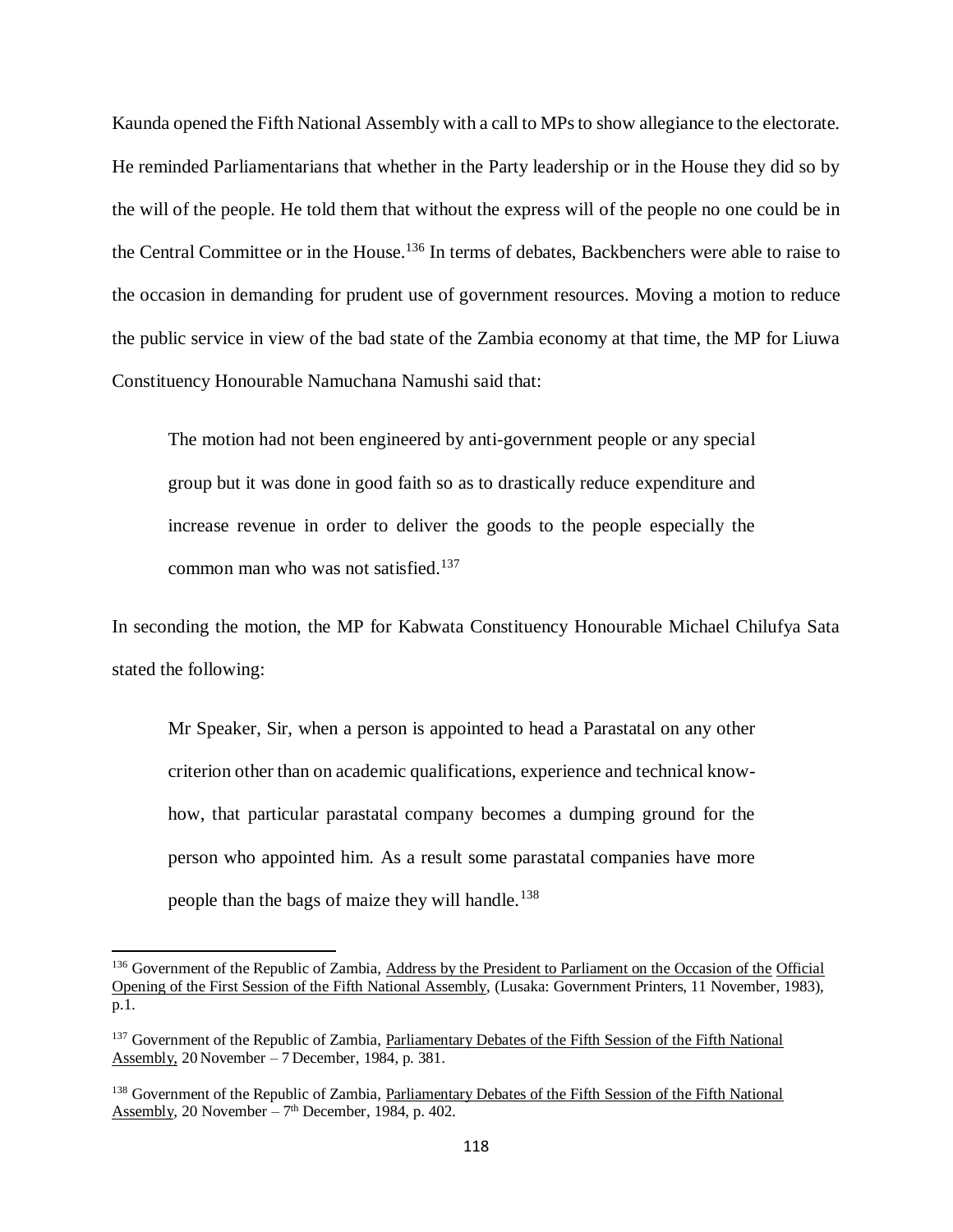Speaking on the same motion the MP for Mwinilunga Honourable John Kalenga argued that in his constituency feeder roads had not been graded for the past 13 years yet the district had been given eight Executive Secretaries who were paid from grants though the districts did not need all those positions.<sup>139</sup>

The MPs' ability to speak freely and provide checks and balances in the House was also evident during the Second Reading of the Zambia Agricultural Development Bank (Dissolution) Bill.

Pemba Constituency MP Honourable Landson Best Hantuba stated that:

Mr Speaker, Sir, even when this bank is created, it will not benefit anybody because farmers will be living on borrowed money on which this institution will charge interest like any other. Their fertilizer will not be subsidised by the Government.<sup>140</sup>

Similarly, Masaiti MP Honourable Dawson Lupunga noted that:

 $\overline{\phantom{a}}$ 

Mr Speaker, Sir, when I look at the formation of the new bank, I do not know where the Co-operative and Credit Bank scheme all of a sudden came from. As UNIP, this is why we fail because we do not make plans. We just want to do things overnight and then come with another credit scheme.<sup>141</sup>

<sup>&</sup>lt;sup>139</sup> Government of the Republic of Zambia, Parliamentary Debates of the Fifth Session of the Fifth National  $Assembly, 20 November – 7<sup>th</sup> December, 1984, p.424.$ </u>

<sup>140</sup> Government of the Republic of Zambia, Parliamentary Debates of the Third Session of the Fifth National Assembly, 14 – 16October, 1986, p.208.

<sup>141</sup> Government of the Republic of Zambia, Parliamentary Debates of the Fifth Session of the Fifth National Assembly, 20 November – 7December, 1984, p.216.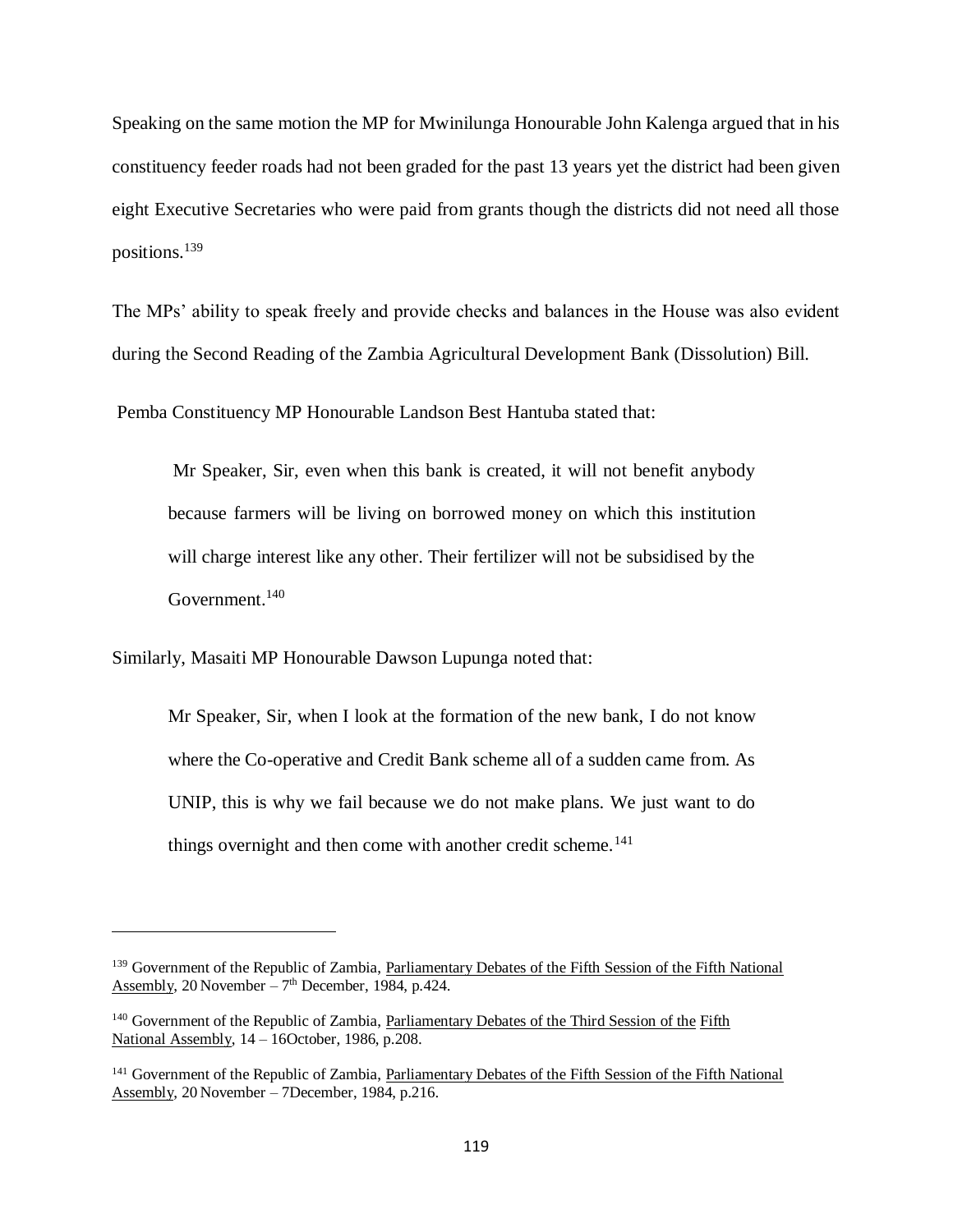Furthermore, the MP for Munali Honourable Simeon Chambabulele stated that:

Mr Speaker, Sir, Lima Bank has noble objectives. Its path and destination are quite clear. But, Sir, what is likely to happen is that the purity of the name, objectives and the destination of the bank are going to be defiled by nepotism, tribalism and politics. In the end, the objects for which the bank is being formed will not be achieved. Mr Speaker, Sir, we hope that the management and the Government will safeguard the objectives of the Lima Bank so that its intended results are achieved.<sup>142</sup>

Debating the same motion, the MP for Kasenengwa Honourable D.C.Zulu stated the following:

Mr Speaker, Sir, I have a reason for not supporting this Bill. We are not solving any problems by introducing Lima Bank. As leaders we must know that our people have senses like ourselves. They are going to ask us why we have decided to change the name of this bank instead of sitting down and solving the problems. If we fail to give them satisfactory answers, they will turn against us and say that we do not reason before doing something.<sup>143</sup>

Judging by the nature of debates, it is abundantly clear that during the Fifth National Assembly, some Backbenchers articulated concerns of their constituencies without fear. The MPs' debates

<sup>&</sup>lt;sup>142</sup> Government of the Republic of Zambia, Parliamentary Debates of the Third Session of the Fifth National Assembly, 14 – 16 October, 1986, p.237.

<sup>&</sup>lt;sup>143</sup> Government of the Republic of Zambia, Parliamentary Debates of the Third Session of the Fifth National Assembly, (Lusaka: Government Printers, 14 – 16 October, 1986, p.239.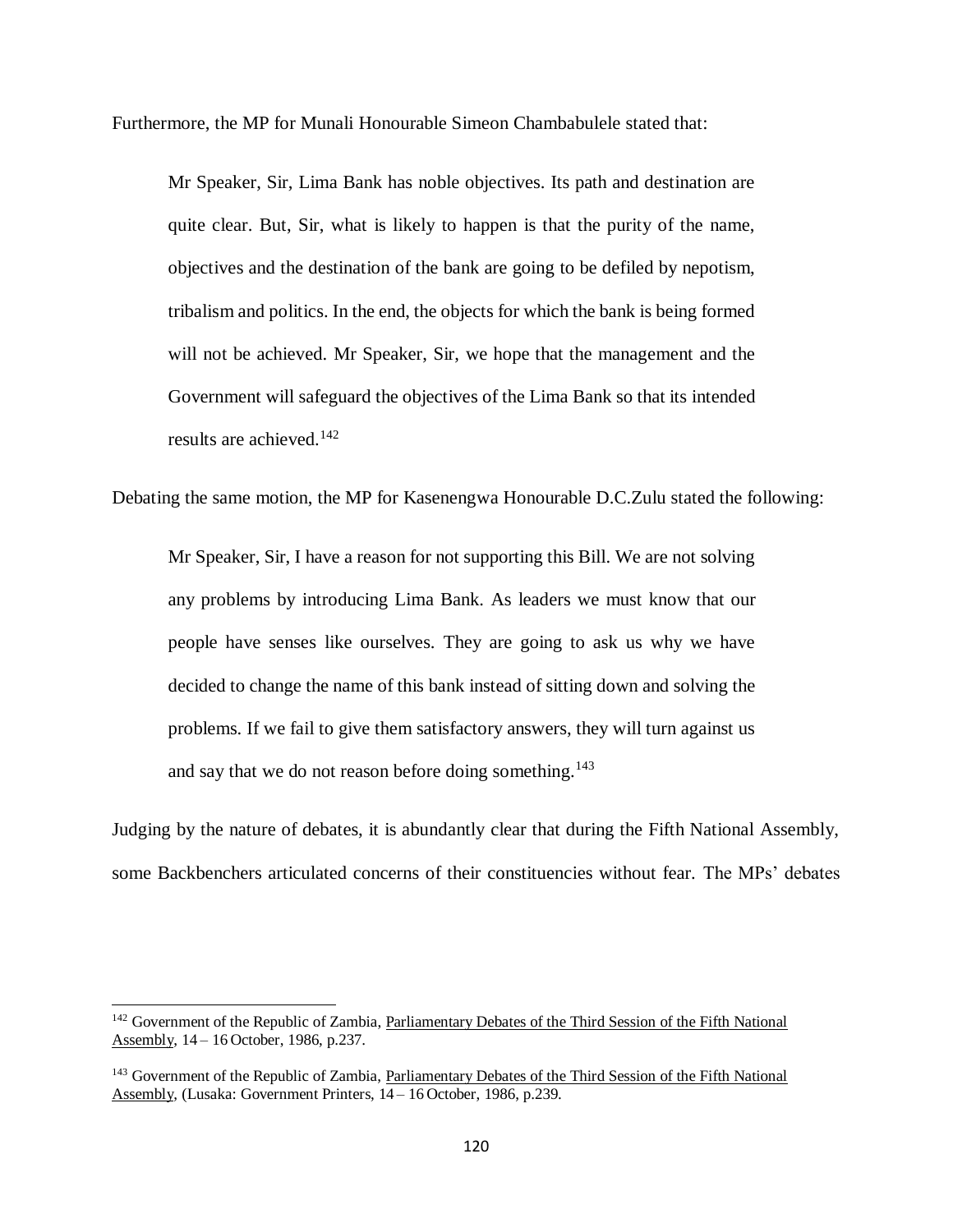awakened government to the fact that despite being UNIP members, backbenchers still remained loyal to their constituents.

In reaction to the MPs' debates, Kaunda warned that:

Honourable Members of this House have the privilege of sitting in this House as well as in the National Council which is the policy making body of the Party…. Some members think that they are wearing two hats; one that belongs to the Party which they can conveniently tuck away when they are in this House and the other that belongs to this House.<sup>144</sup>

Kaunda made other serious warnings to Parliament in 1987 as he observed that some appeared to be undermining the Party through their Speeches in Parliament.

There is no more time for futile destructive diatribe in this House. Parliament was created by the Party, UNIP, for the serious business of legislative action…. No individual or organisation should be seen to operate outside the ambit of UNIP.<sup>145</sup>

Presidential statements in Parliament did not however deter MPs from speaking in the National Assembly as evidenced by their speeches throughout the Fifth National Assembly.

<sup>144</sup> UNIPA 7/18/1, Presidential Address to Parliament 11 January, 1985.

<sup>&</sup>lt;sup>145</sup> Government of the Republic of Zambia, Address by the President to Parliament on the Opening of the Fourth Session of the Fifth Session of Fifth National Assembly, (Lusaka: Government Printers, 16 January, 1987), p.1.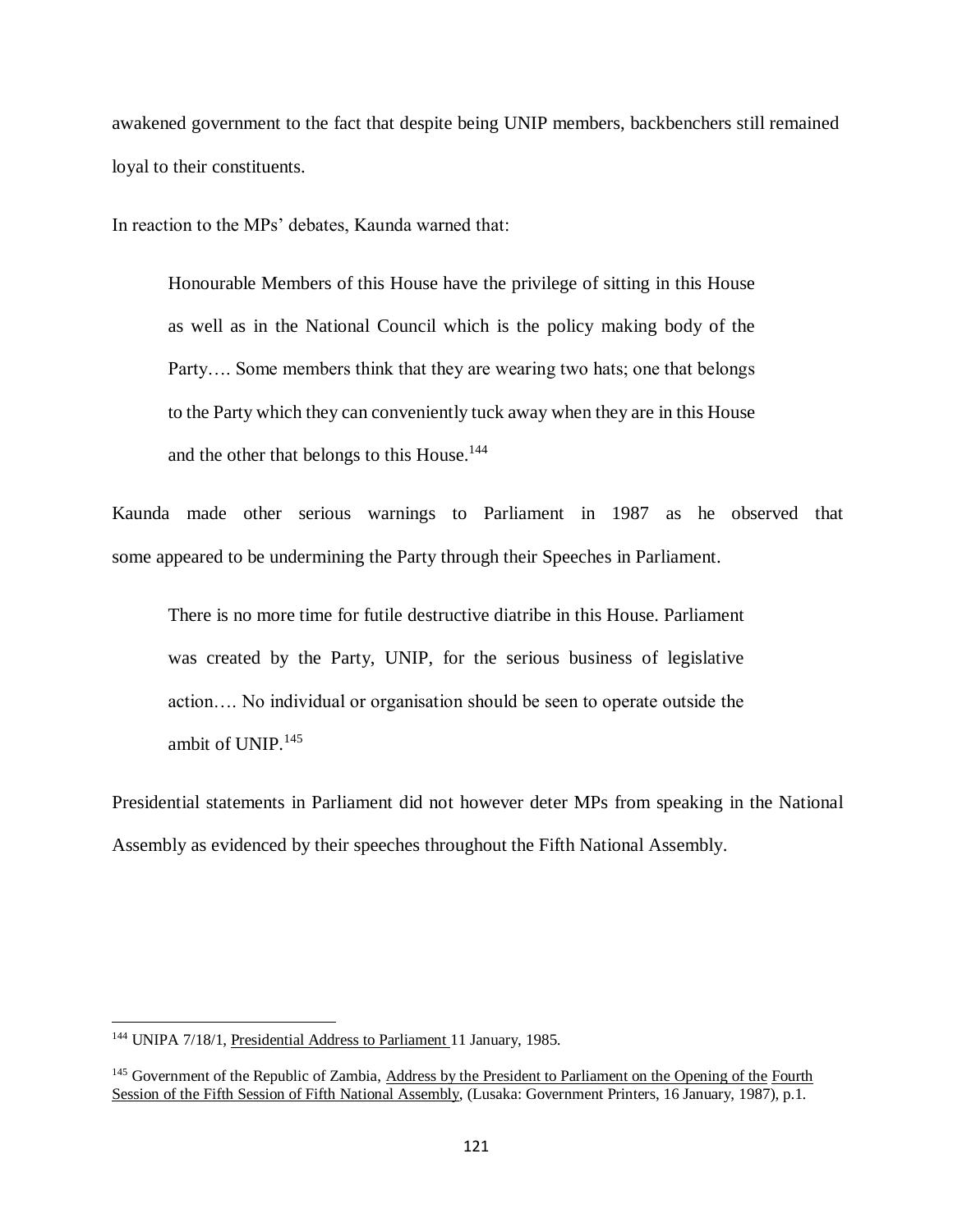# **The Sixth National Assembly and the 1988 Presidential and General Elections**

The last National Assembly under the One-Partystate was born in 1988 following the Presidential and Parliamentary elections held in that year. These elections were held on 26 October, 1988 following President Kaunda's dissolution of the Fifth National Assembly. The dissolution was preceded by his adoption as a sole Presidential candidate by the 10<sup>th</sup> UNIP General Conference at Mulungushi Rock of Authority on 22 August, 1988.<sup>146</sup>

At Primary election level, the Central Committee met to consider applicants for adoption as Parliamentary candidates on 1 September, 1988.<sup>147</sup> There were changes to the eligibility of Parliamentary candidates in 1988. District Governors, Party, government and parastatal employees who had applied to stand in the elections were required to go on leave as provided in the Constitution Amendment Act Number 23 of 1988.<sup>148</sup> Sealed application forms lodged by contestants were to be presented to the Central Committee for scrutiny. There was a huge rejection of aspiring Candidates in the 1988 elections. The Central Committee rejected 138 including incumbents out of 747 applicants leaving 609 candidates who competed against 125 seats.<sup>149</sup>

Presidential and General elections which were held on 26 October, 1988 had 609 candidates contesting against  $125$  seats.<sup>150</sup> The party and its government mounted a strong campaign for Kaunda's 'Yes Vote' with Parastatal companies putting up campaign messages in the press urging

<sup>146</sup> Zambia Daily Mail, 23 August, 1988, p.1.

<sup>147</sup> Zambia Daily Mail, 28 September, 1988, p.1.

<sup>148</sup> Zambia Daily Mail, 30 September, 1988, p.1.

<sup>149</sup> Zambia Daily Mail, 28 September, 1988, p.1.

<sup>150</sup> Zambia Daily Mail, 26 October, 1988, p.1.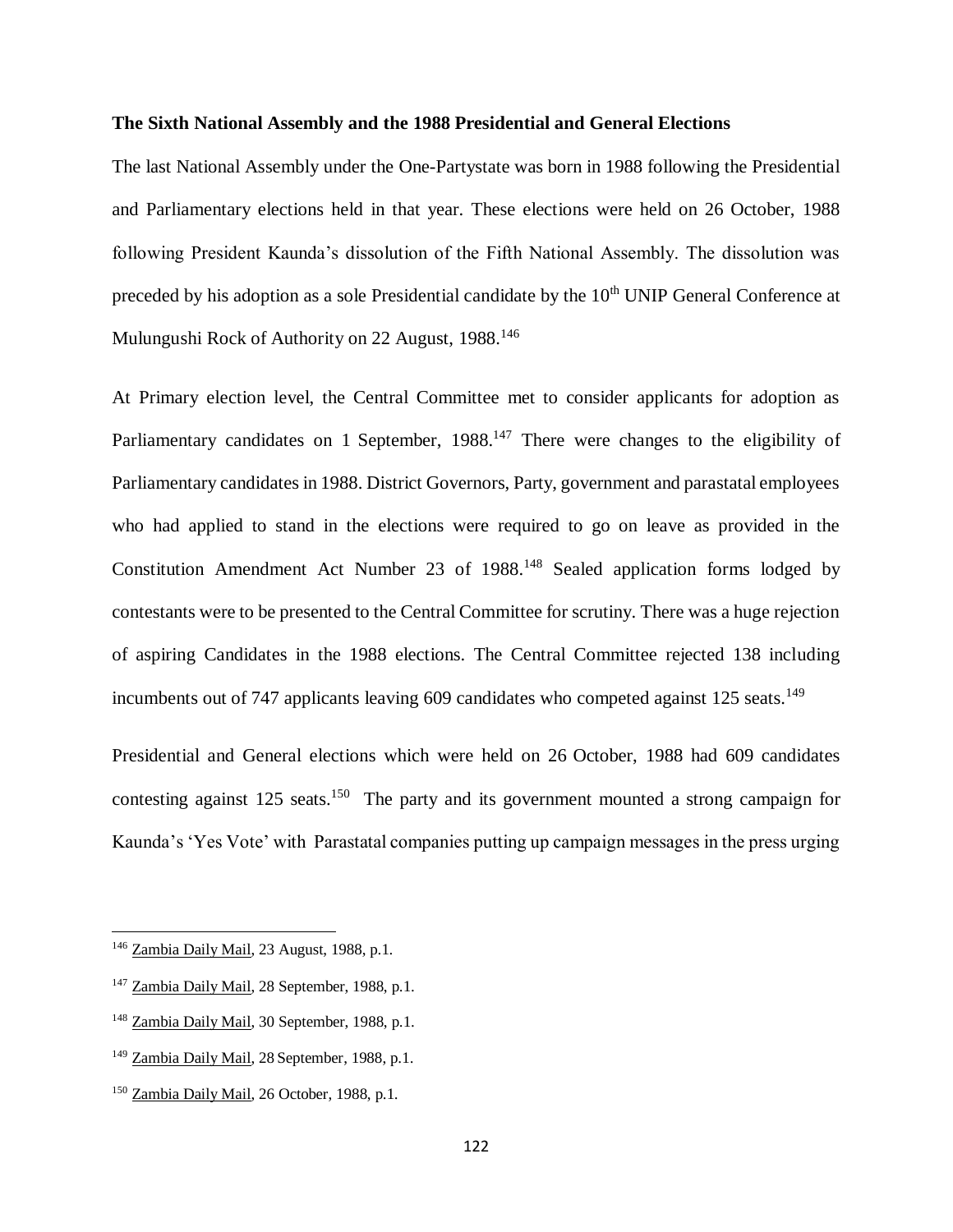citizens to vote for Kaunda in order to maintain peace and prosperity.<sup>151</sup> In 1988, despite Kaunda stating that he was ready to be challenged, veteran politician Sikota Wina argued that it was impossible to run against Kaunda because the system was watertight to produce one candidate.<sup>152</sup> There were 11 unopposed Parliamentary candidates during the elections.<sup>153</sup> The Director of Elections Gabriel Phiri announced that elections in Luena Constituency had been postponed due to the death of the former MP Nyambe Muttendango through a road traffic accident.<sup>154</sup> In 1988, the gross percentage poll was 59 per cent. The number of registered voters throughout the country was 2,409,081. The total number of votes cast was only 1,420, 983 only.<sup>155</sup> The apathy by eligible voters was probably a demonstration of the citizens' rejection of Second Republic 'democracy'. The low turnout was a protest against the One-Party System and possibly poor economy.

# **Parliamentary Democracy during the Sixth National Assembly**

At the end of the elections in 1988, Kenneth Kaunda emerged victorious as in the previous Presidential and General elections over a period of nearly 25 years.<sup>156</sup> Kaunda was elected with more than 96 per cent record 'Yes Vote'.<sup>157</sup> On 31<sup>st</sup> October, 1988, he was sworn in by the Chief Justice Annel Silungwe at the High Court in Lusaka for the Sixth term.<sup>158</sup> In a move aimed at

- <sup>152</sup> Mwanakatwe, End of Kaunda Era, p.101.
- <sup>153</sup> Times of Zambia, 26 October, 1988, p.1.
- <sup>154</sup> Times of Zambia, 26 October, 1988, p.1.
- <sup>155</sup> Mwanakatwe, End of Kaunda Era, p.226
- <sup>156</sup> Mwanakatwe, End of Kaunda Era, p.101
- <sup>157</sup> Zambia Daily Mail, 31 October, 1988, p.1.
- <sup>158</sup> Zambia Daily Mail, 1 November, 1988, p.1.

<sup>151</sup> Zambia Daily Mail, 10 October, 1988, p.1.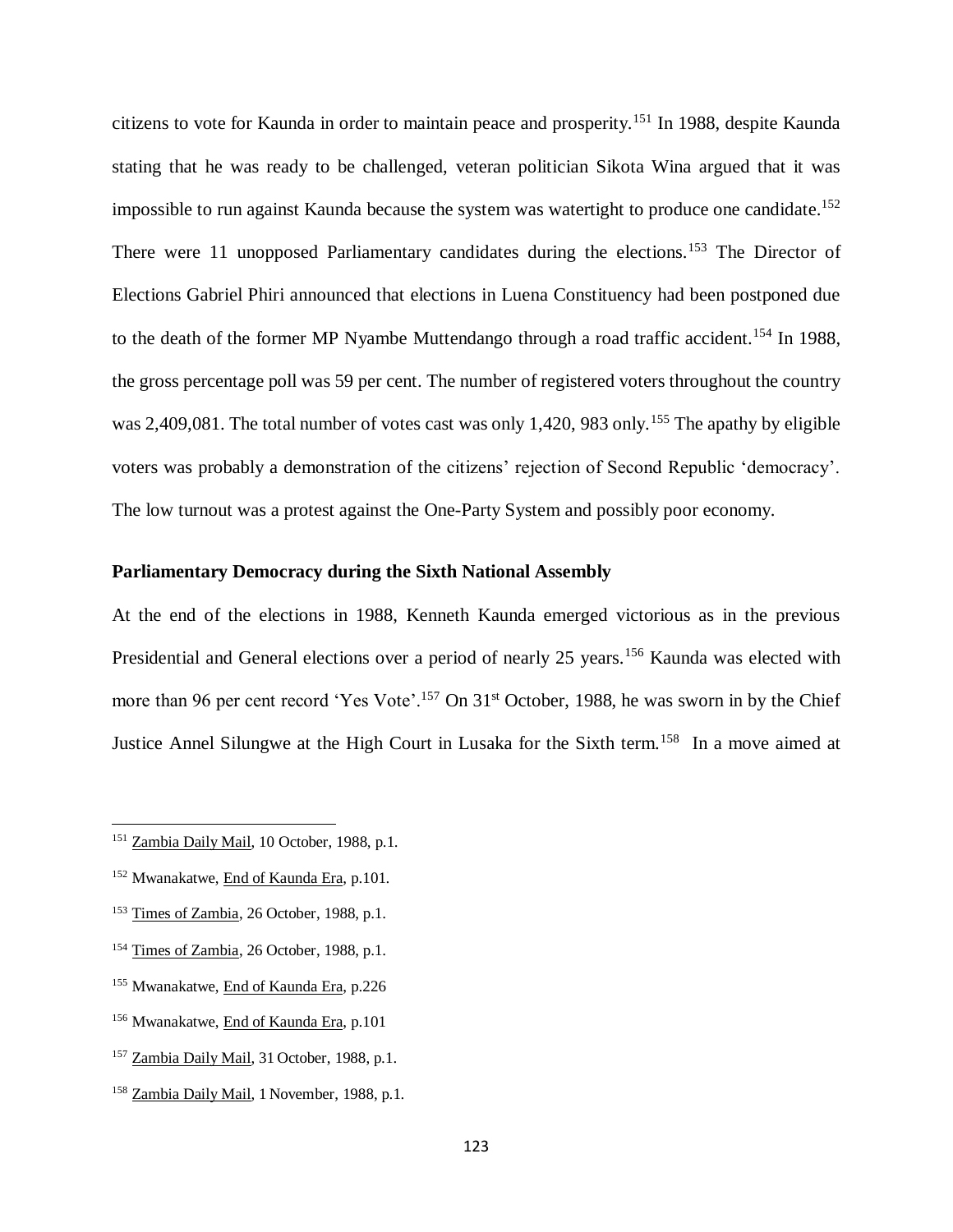reducing the budget deficit and fight inflation, Kaunda trimmed his cabinet to a 16 member body in which some ministries were abolished.<sup>159</sup> The President's decision was meant to cushion government expenditure. Steps were taken to reduce officials at political and civil service levels and to turn parts of government ministries into money making parastatals.

In 1988, the longest serving Speaker of the National Assembly Nabulyato resigned among other reasons due to his advanced age and decline in Parliamentary democracy which he had defended for a long time. It is vital to note that Kaunda allowed Nabulyato to serve as Speaker for a long time owing to his experience and ethnic background which was used as a stabilising factor among the Tonga speaking people.<sup>160</sup> In his position, veteran politician, educationist and former Central Committee Member Fwanyanga Matale Mulikita was elected as the third indigenous Speaker of the National Assembly after being proposed by General Education Youth and Sport Minister Frederick Hapunda while Mkushi North MP Leonard Kombe was re-elected Deputy Speaker when Labour Development Minister of State Richard Banda proposed his name.<sup>161</sup> President Kaunda opened Parliament with the new Speaker and cautioned MPs that even Parliamentarians had to toe the Party line charted by the people since no individual or organisation had the right to unmake what the party had decided.<sup>162</sup>

Worth noting is that during the Sixth National Assembly heavy and emotional debates characterised the House. This was because it was during this period when agitation for the return

<sup>159</sup> Zambia Daily Mail, 3 November, 1988, p.1.

<sup>&</sup>lt;sup>160</sup> Interview with Daniel C. Munkombwe, on 17 August, 2017, freedom fighter, former, Minister in UNIP and MP Choma Constituency 1978 – 1988.

<sup>161</sup> Zambia Daily Mail, 12 November, 1988, p.1.

<sup>162</sup> Zambia Daily Mail, 19 November, 1988, p.1.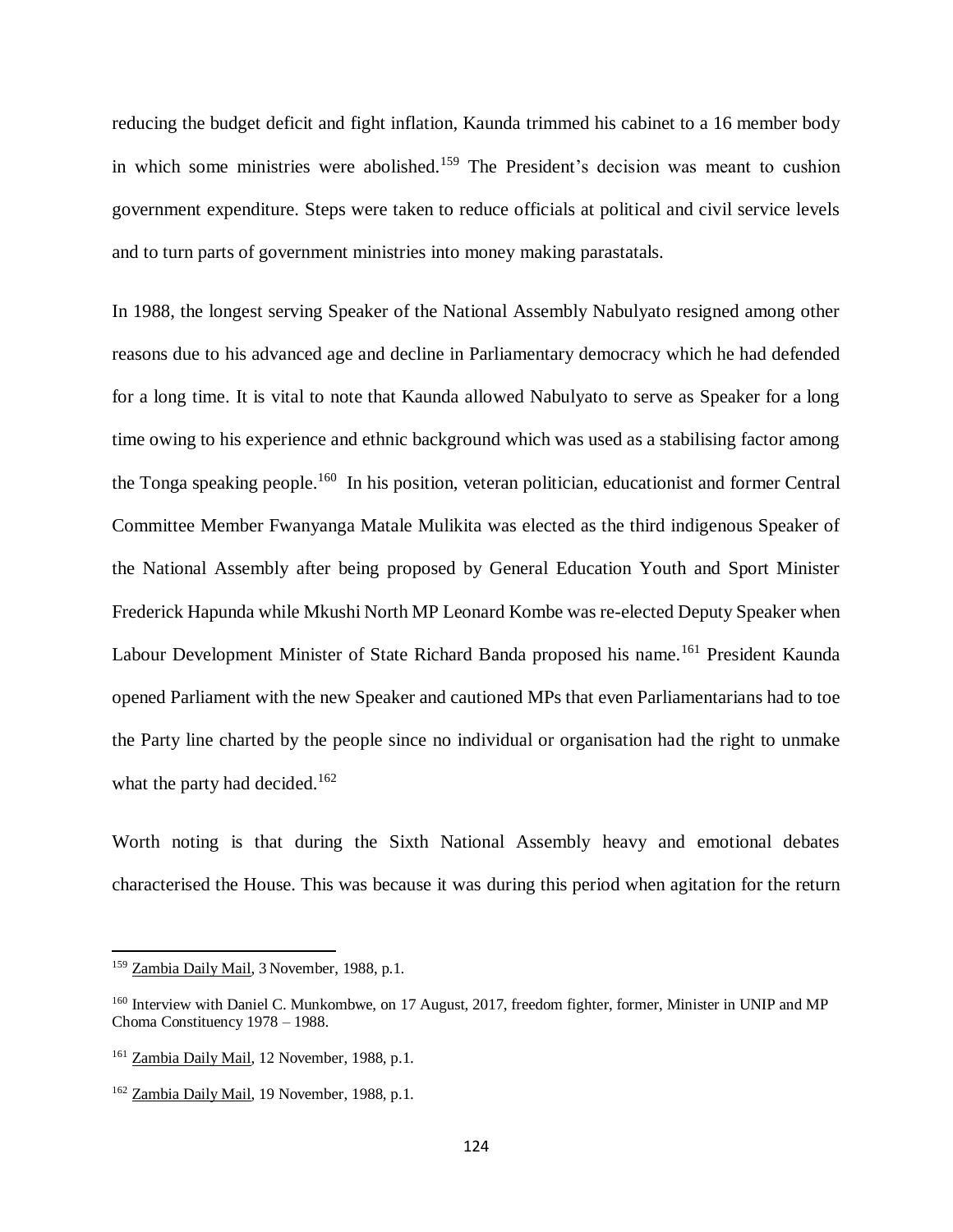of the Multi-party system heightened in the country. Addressing the House in 1990 on the return for Multi-party system Kaunda said that despite his Government setting up of a Referendum Commission and authorising the debate on whether to reintroduce Multi-party politics in Zambia or to retain the One-Party participatory democracy he had to forego the referendum to avert disaster and bloodshed.<sup>163</sup> Suffice to state that during the referendum campaign most Zambians campaigned for the return of the Multi-party system as they were clearly fatigued by the One-Party system.

Despite coming from the same Party in the National Assembly, UNIP members were clearly divided on the issue of the reintroduction of the Multi-party system. Those who debated in favour of the Multi-party system were labelled as being anti UNIP. Raising on a Point of Order in Parliament during the motion on adjournment, Kapoche MP Hon B. Zulu stated the following against the perceived anti UNIP MP, Hon Joshua Lumina, MP for Chikankata:

Mr Speaker, Is the honourable member for Chikankata in order to mislead the House that those fighting for Multi partyism are UNIP members. I thought…anyone fighting for Multi partyism does not believe in the objectives … of the Party in existence. Why can he not resign?<sup>164</sup>

Earlier in his speech, Lumina had stated the following:

 $\overline{\phantom{a}}$ 

… as we go out, it will be lack of democracy for all of us to say we are going to campaign for One-Party system. Some of us we are going to campaign for the

<sup>&</sup>lt;sup>163</sup> Government of the Republic of Zambia, President's Address to Parliament on the Opening of the Third Session of the Sixth National Assembly, (Lusaka: Government Printers, 26 October, 1990), p.3.

<sup>164</sup> Government of the Republic of Zambia, Parliamentary Debates of the Second Session of the Sixth National Assembly, (Lusaka: Government Printers, 19 June – 6 July, 1990), p.370.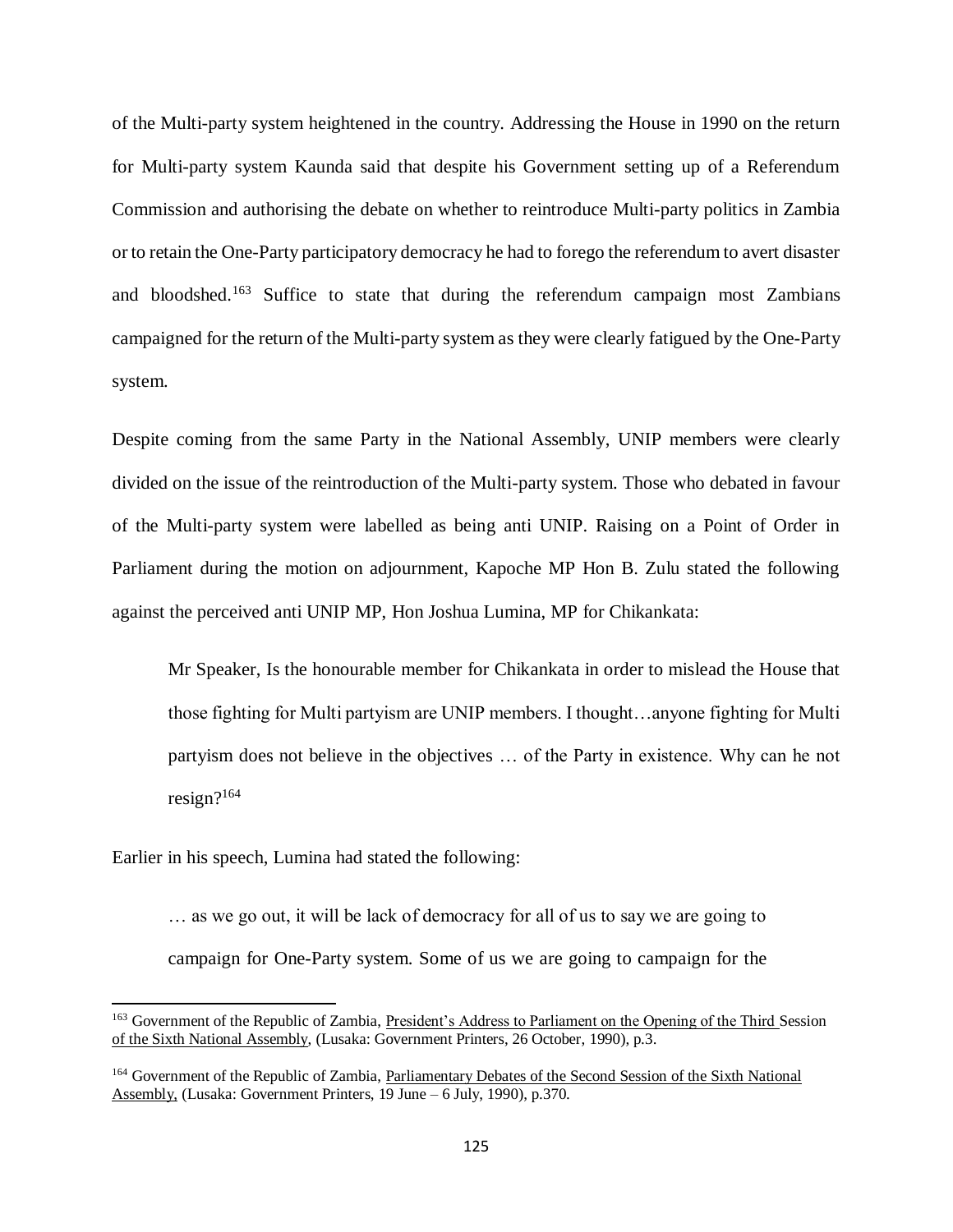Multi-party system. We want to be given platform to do so. There is no need to say that those who are for Multi-party are not UNIP members. We are UNIP members.<sup>165</sup>

In his ruling the Speaker of the National Assembly, Mulikita made the following ruling:

All hon members who are in this House are members of the Party. That is the condition for coming to Parliament We must allow differences of opinion…. In this House there must full expression of people's views because Parliament is based on freedom of speech.<sup>166</sup>

Debating the motion on the 1991 Electoral bill, Kabwe MP and Minister of State for Foreign Affairs, Wilfred Wonani argued that:

We should learn to swallow our pride in the interest of the people. Irresponsible statements that are being made inside this House and outside are not a recognition of that fact. I am making this appeal because whether I am in or out, I want to be assured that I will be able to live in this country peacefully. Politics of vengeance is something that we cannot take lightly or condone.<sup>167</sup>

Such remarks and speeches dominated the Sixth National Assembly. Its life was meant to last up to 1992 as per constitutional five-year period. However, it only lasted up to 1991 as the citizenry

<sup>&</sup>lt;sup>165</sup> Government of Zambia, Parliamentary Debates of the Second Session of the Sixth National Assembly, 19 June- 6 July, 1990, p.370.

<sup>&</sup>lt;sup>166</sup> Government of Zambia, Parliamentary Debates of the Second Session of the Sixth National Assembly, 19 June – 6 July, 1990, p.370.

<sup>&</sup>lt;sup>167</sup> Government of the Republic of Zambia, Parliamentary Debates of the Third Session of the Sixth National Assembly, (Lusaka: Government Printers, 25 June- 2 August, 1991), p.1207.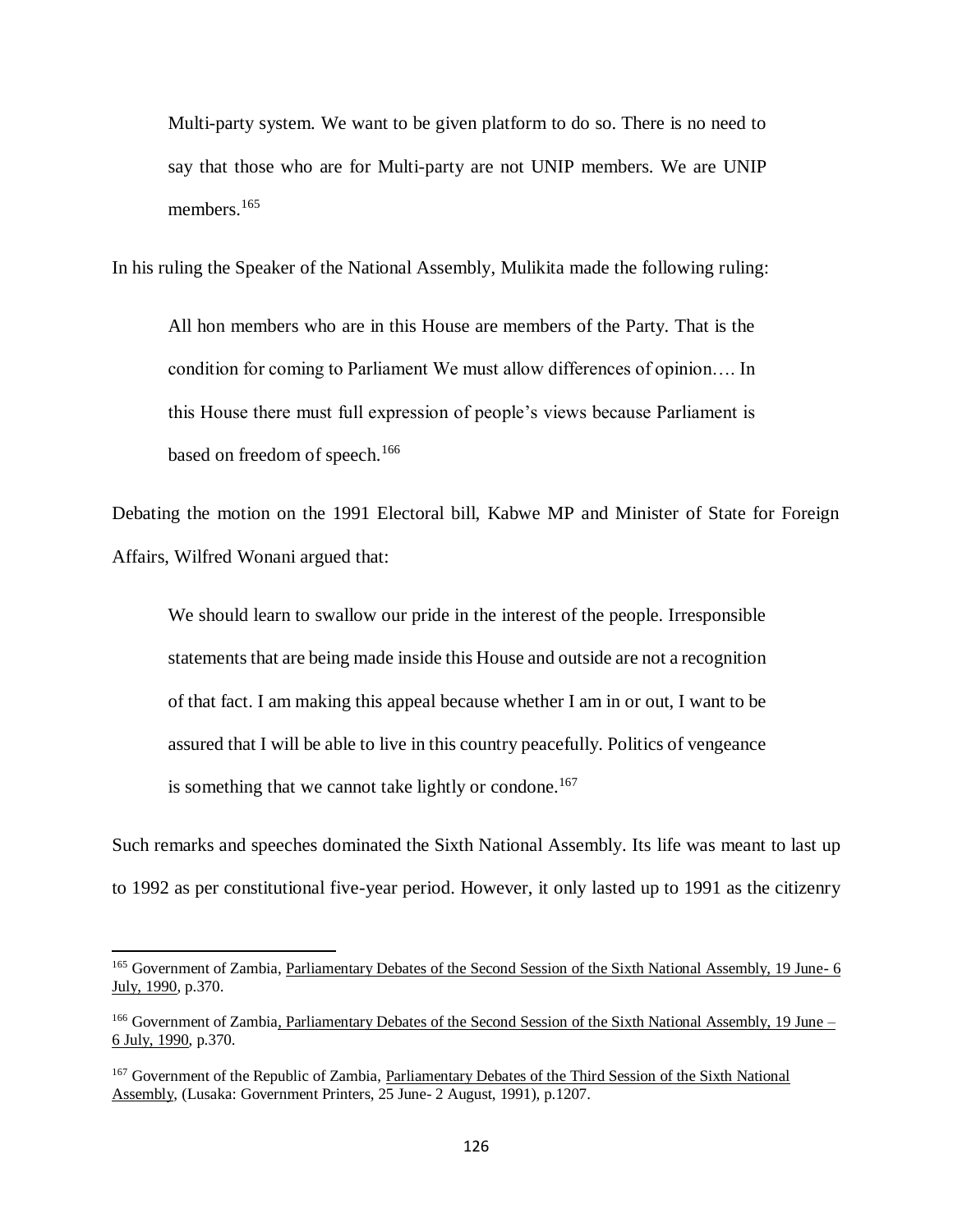spirited agitation for political change compounded by economic hardships compelled Kaunda to call an early election in 1991.

#### **The 1991 Multi-party Elections and the Third National Assembly**

The Presidential and General elections held on 31 October, 1991 were the first testing ground of the new post-colonial regime of Multi-Party politics. These elections led to the formation of the Third National Assembly. They ended the 17 years of One-Party rule amidst economic hardships which had affected most of the citizens. The economic hardships were acknowledged by Kaunda during his address the Sixth National Assembly.<sup>168</sup> In order to appeal to the masses, a new party the Movement for Multi-party Democracy (MMD) promised to dislodge a centralist, authoritarian regime and implant a liberal normativity in its place.<sup>169</sup>

Prior to the formation of the MMD, a group of concerned Zambians who included businessmen, intellectuals and labour leaders convened a conference at the Garden House Hotel in Lusaka West to plan the political future of Zambia.<sup>170</sup> The Conference which was held from 20 to 21 July, 1990 produced a National Interim Committee (NIC) for multi-party democracy to spearhead the campaign to return Zambia to multi-party politics. The NIC was chaired by Arthur Wina who was supported by other prominent Zambians.<sup>171</sup> Following the formation of the NIC as a political pressure group demanding the end of the One-party state, a vigorous campaign of mass rallies and

<sup>168</sup> Government of the Republic of Zambia, Address by the President to Parliament on the Opening of the Third Session of the Sixth National Assembly, (Lusaka: Government Printers, 26 October, 1990), p.4.

<sup>169</sup> Jeremy Gould, 'Contesting Democracy: The 1996 Elections in Zambia' in Michael C and Laakso L. Multi-Party Elections in Africa, (Oxford: James Currey Ltd, 2002), p.309

<sup>&</sup>lt;sup>170</sup> Chibesakunda, The Parliament of Zambia, p.48.

<sup>&</sup>lt;sup>171</sup> Mbita Chintundya Chitala, Not Yet Democracy, (Lusaka: Zambia Research Foundation, nd), p.21.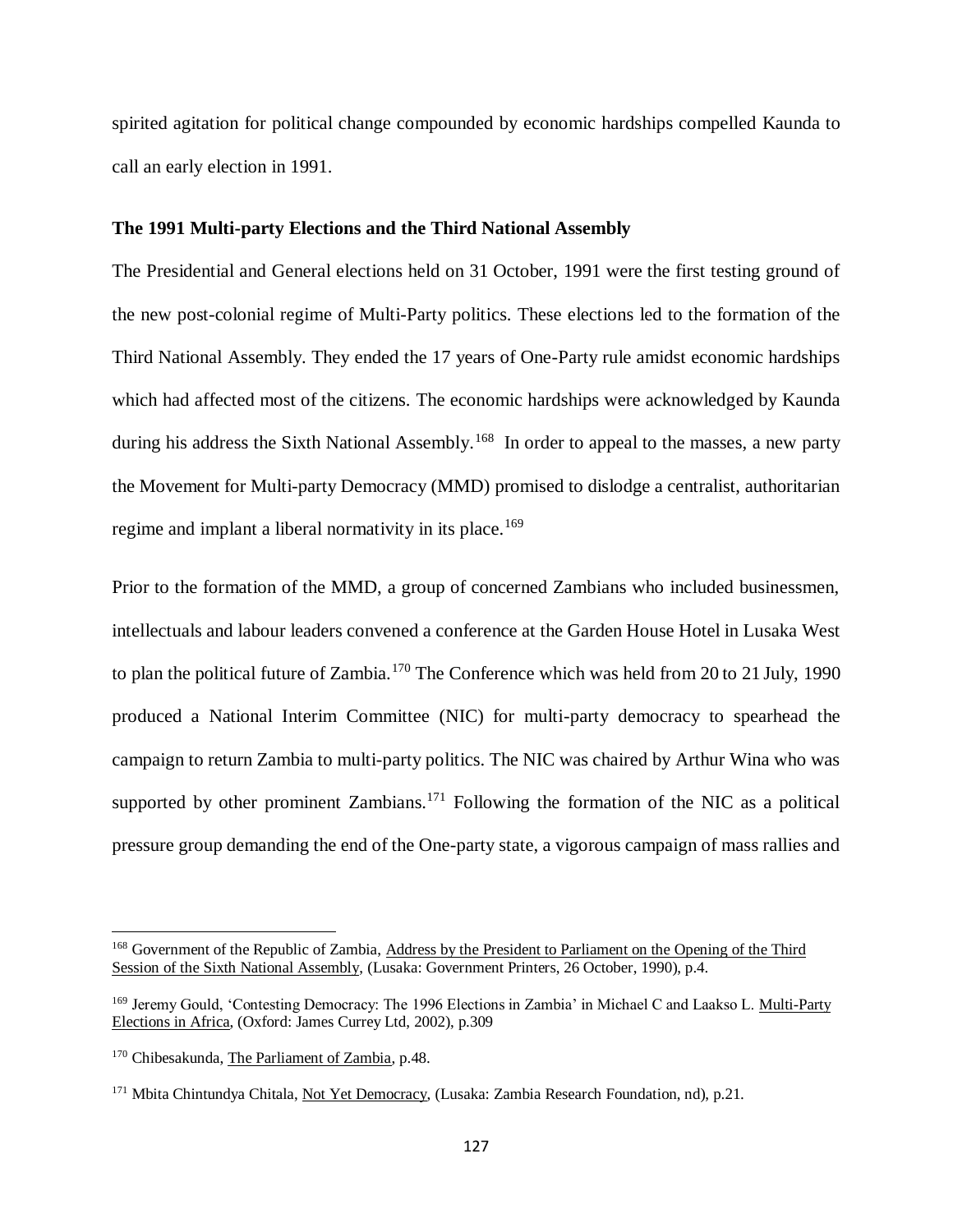newspaper advertisements forced President Kaunda to agree to conduct a referendum.<sup>172</sup> The referendum was scheduled to take place on 17 October, 1990.<sup>173</sup> Kaunda argued that it was not necessary to hold a referendum since multi-party campaigners had turned it into an instrument of anarchy.<sup>174</sup> It must however be acknowledged that during the referendum campaigns, majority of the Zambians favoured the return of the multi-party democracy in the country. Consequently, Kaunda called off the campaign for a referendum and started the process of abolishing the One-Partysystem.

In order to meet the people's demands, Article 4 of the 1973 Constitution which authorised the existence of only one political party, UNIP, was repealed after the passing of Act No. 20 of December, 1990 by parliament.<sup>175</sup> President Kaunda appointed a commission headed by Professor Patrick Mvunga to draft necessary changes to the Constitution.<sup>176</sup> A new constitution was enacted by Act No 1 of 1991.<sup>177</sup> The Act also amended Article 64 concerning the composition of the National Assembly. It provided for 158 seats in parliament out of which 150 were elected and eight nominated by the President. The inclusion of the Speaker and the Republican President brought the total number of Members of Parliament to 160.<sup>178</sup>

<sup>&</sup>lt;sup>172</sup> Chitala, Not Yet Democracy, p.21.

<sup>&</sup>lt;sup>173</sup> Richard Sakala (ed), Zambia: Entering the 21<sup>st</sup> Century, (Lusaka: Zambia Printing Company, 2001), p.15.

<sup>174</sup> Government of Zambia, Address by President Kenneth D. Kaunda at the Opening of the 25<sup>th</sup> National Council of the United National Independence Party at Mulungushi International Conference Centre, (Lusaka: Government Printers, 24 – 29 September, 1990), p.16.

<sup>175</sup> Chibesakunda, The Parliament of Zambia, p.49.

<sup>176</sup> Jeremy Gould, 'Contesting Democracy The 1996 Elections in Zambia' p.306.

<sup>&</sup>lt;sup>177</sup> Mwaanga, The Long Sunset, p.224.

<sup>178</sup> Chibesakunda, The Parliament of Zambia, p.49.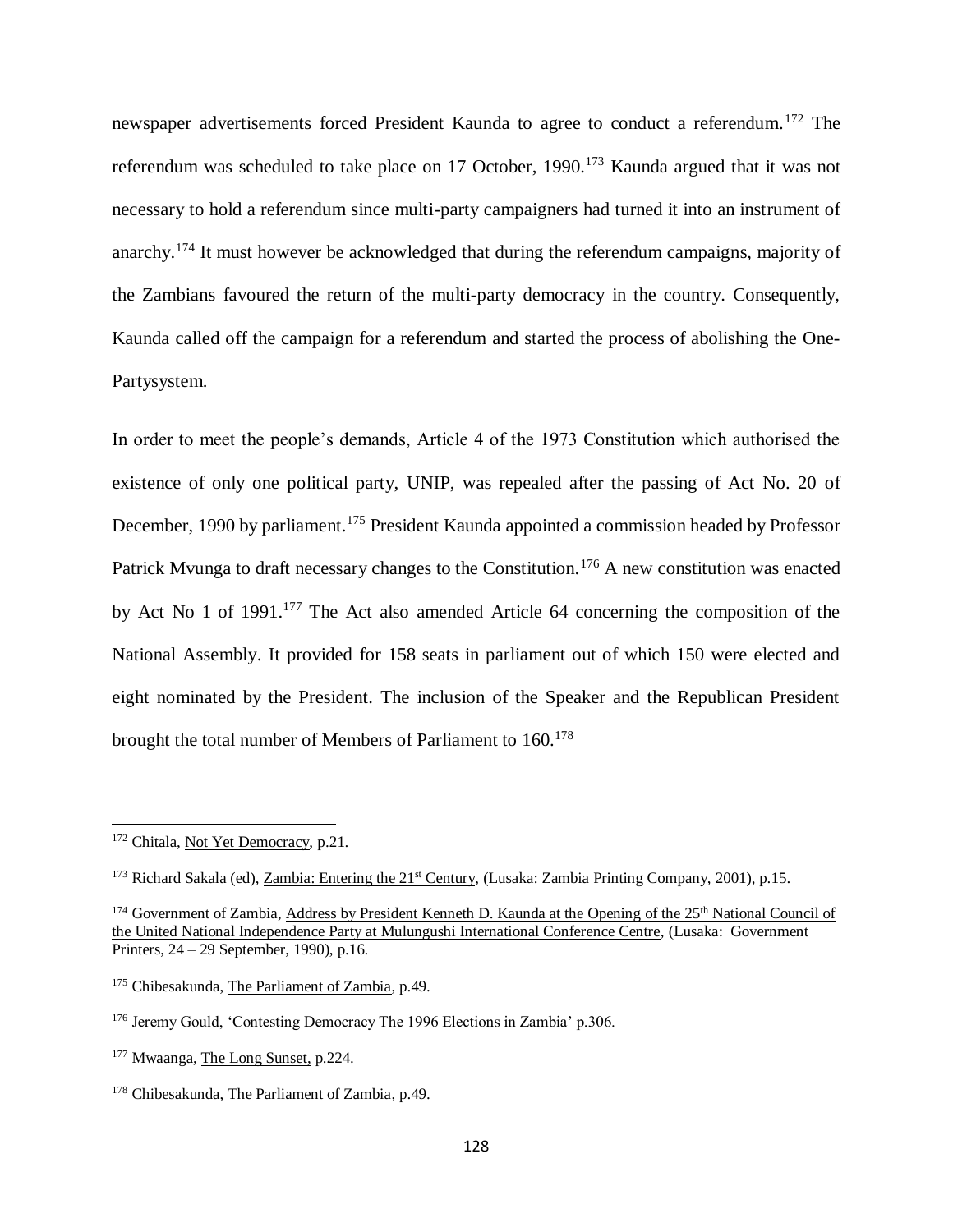On 4 January, 1991, MMD was registered as a political Party.<sup>179</sup> It held its first Convention on 28 February, 1991 where Frederick Chiluba won the presidency beating other contenders who included Arthur Wina, Humprey Mulemba, and Edward Shamwana.<sup>180</sup> Chiluba became the presidential candidate for MMD while President Kaunda stood on the UNIP ticket. At Parliamentary there were other Parties who fielded candidates. They included UNIP, the Democratic Party (DP), the National Democratic Alliance (NADA), and the National Party for Democracy (NPD).<sup>181</sup>

Out of the 150 seats, MMD won 125 while UNIP won 25 seats in total, 19 of these from Eastern Province.<sup>182</sup> The UNIP President Kaunda got 310,761 votes representing 24 per cent of the total votes cast as against the MMD President, Chiluba's 997,462 votes representing 76 per cent of the total votes cast in the presidential elections.<sup>183</sup> Chiluba therefore, became the President of Zambia and his party became the ruling party in November, 1991. On 2 November, 1991, the new president was sworn in at the Supreme Court building in Lusaka and the dawn of the new multi-party democratic system in the Third Republic began in Zambia.

President Chiluba appointed a huge cabinet which was over a third of the National Assembly with Levy Patrick Mwanawasa as Vice President and leader of government business in parliament.<sup>184</sup> On 29 November, 1991 President Chiluba opened parliament in the new republic. The number of

<sup>&</sup>lt;sup>179</sup> Chitala, Not Yet Democracy, p.41.

<sup>&</sup>lt;sup>180</sup> Chitala, Not Yet Democracy, p.41.

<sup>181</sup> Chibesakunda, The Parliament of Zambia, p.49.

 $182$  Sakala, Zambia: Entering the  $21<sup>st</sup>$  Century, p.26.

<sup>183</sup> Chibesakunda, The Parliament of Zambia, p.49.

<sup>&</sup>lt;sup>184</sup> Chitala, Not Yet Democracy, p.43.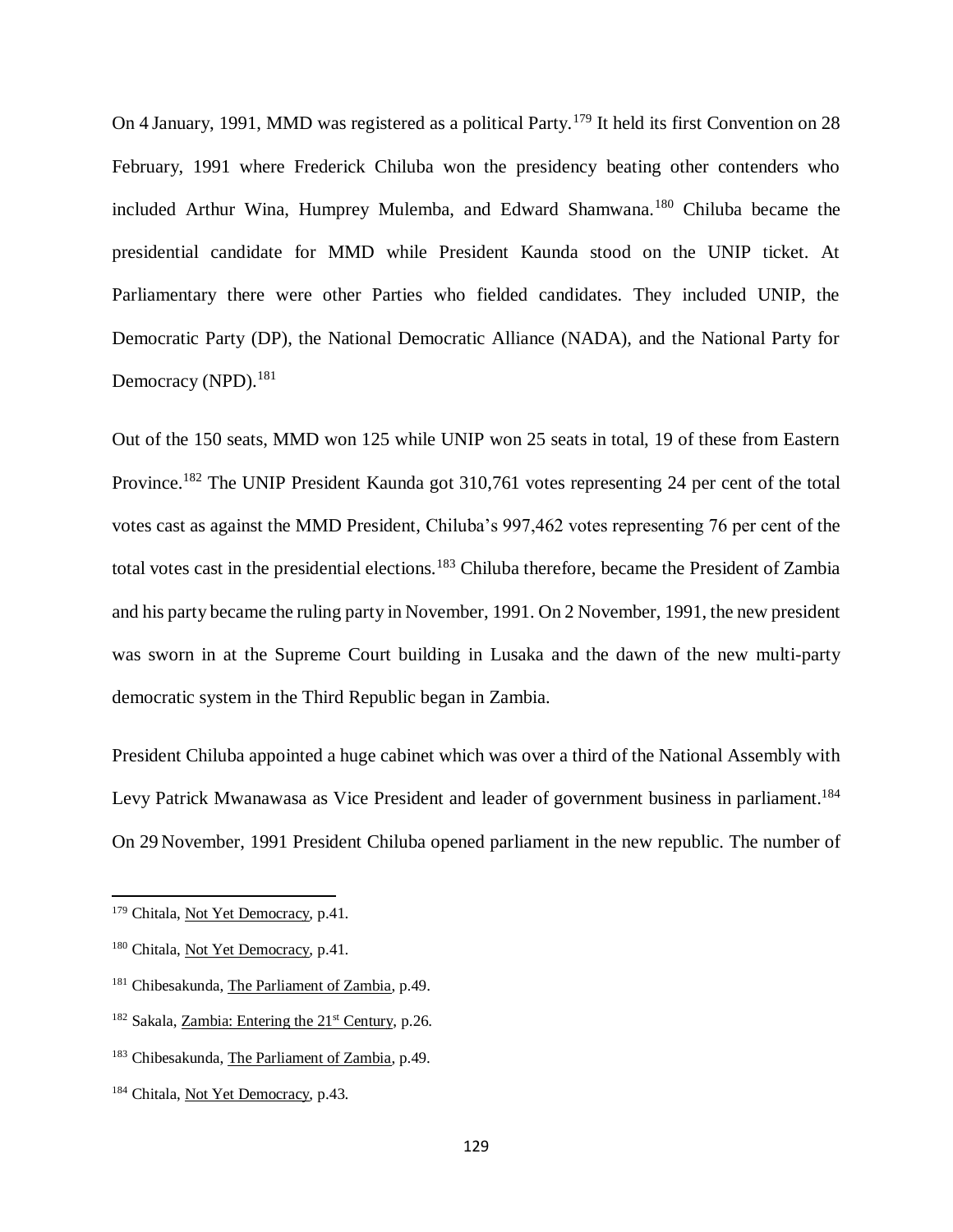elected MPs was 150 and eight nominated members. Robinson Nabulyato was elected for the second time as Speaker of the National Assembly. The proposal for the re-election of Nabulyato as Speaker of the National Assembly was moved by the Minister Without Portfolio, Mr Michael Sata, MP and was seconded by the Minister of Science, Technology and Vocational Training, Mr Enock Kavindele, MP.<sup>185</sup> Sikota Wina was elected Deputy Speaker and N.M. Chibesakunda was appointed Clerk of the National Assembly.

Despite the fact that UNIP did not meet all the requirements for it to be recognised as the official opposition party in Parliament, the ruling party, in consultation with the Speaker, decided to recognise UNIP as such and created an Office for the leader of the Opposition.<sup>186</sup> The UNIP which had for the past 27 years occupied the frontbench became an opposition party. The few remnants who remained in the opposition especially from Eastern province engaged in serious parliamentary debates with their former colleagues who had joined the MMD.

# **Conclusion**

 $\overline{a}$ 

This chapter has examined how the establishment of the One-Party System of government affected electoral regulations, the composition and operations of the National Assembly. It has demonstrated that membership and the operations of the legislature during the One-Partystate was controlled by UNIP. The party scrutinised and rejected of some Parliamentary candidates whose character was deemed inimical to the interests of the party and its government through its veto system. UNIP made attempts to make Parliament an appendage of the UNIP National Council through its pronouncements both in and outside the House.

<sup>&</sup>lt;sup>185</sup> National Assembly of Zambia, 'Dr Nabulyato Re-elected Speaker' A Quarterly Parliamentary Magazine Vol. 2 No. 1, p.1.

<sup>186</sup> Chibesakunda, The Parliament of Zambia, p.50.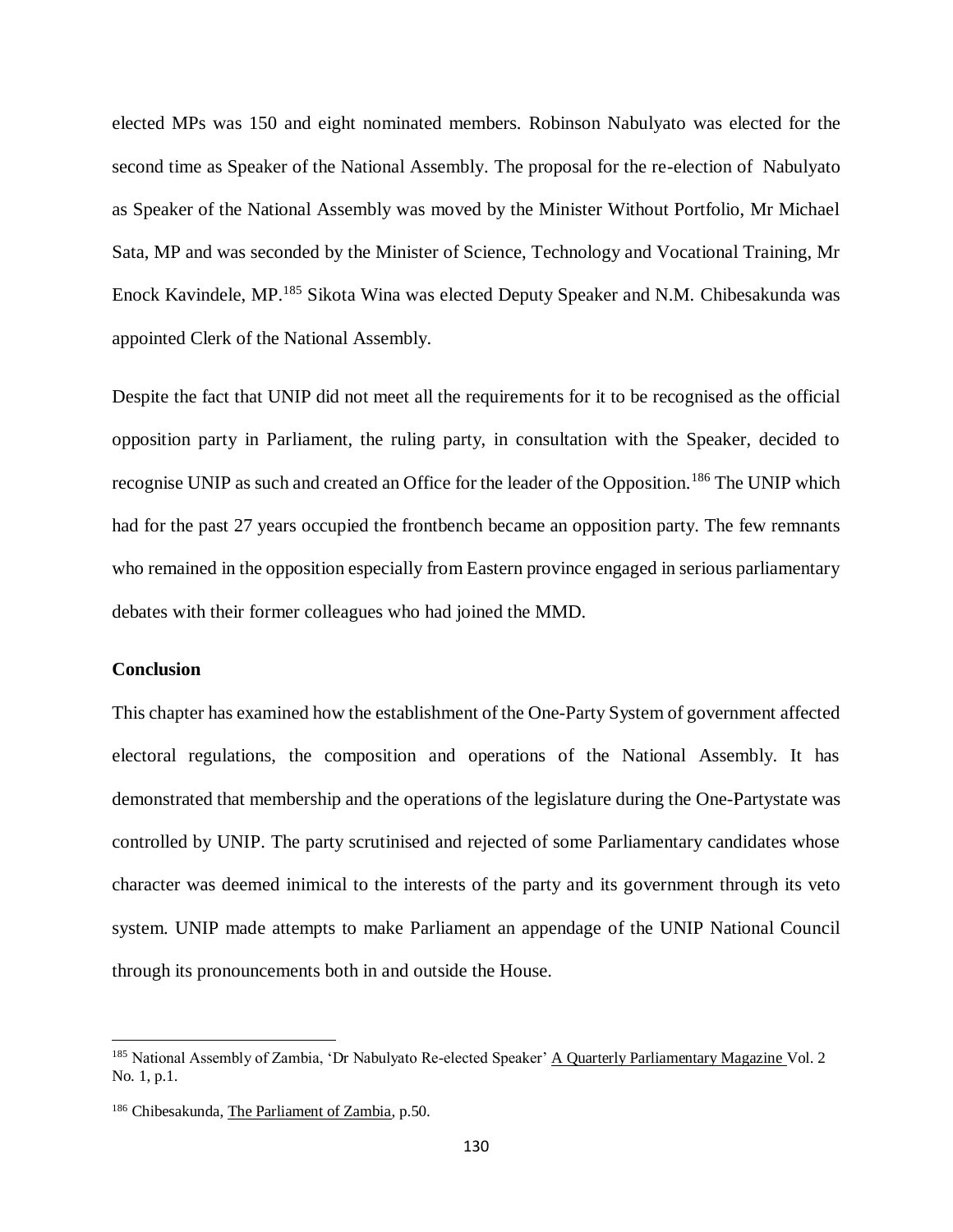In attempting to control Parliament, the party used various methods which included appointing Backbenchers to government positions, veto system and sometimes outright intimidation. Parliament was however able to survive and carry out its duties efficiently despite persistent interference from the party through the guidance and seasoned leadership of the Speaker. At presidential level, throughout the One-Partysystem, the Party nominated President Kaunda as a sole candidate by introducing constitutional provisions that barred other contenders.

In 1990, there were strong demands to re-introduce Multi-party system as the One-Party System was deemed dictatorial by the citizens. This resulted into the repealing of the Article 4 which only authorised UNIP as the only legal party. The new system led to the October 1991 presidential and general elections which resulted into the defeat of Kaunda by Chiluba of the MMD. The UNIP occupied the opposition bench in Parliament while the MMD became a ruling Party.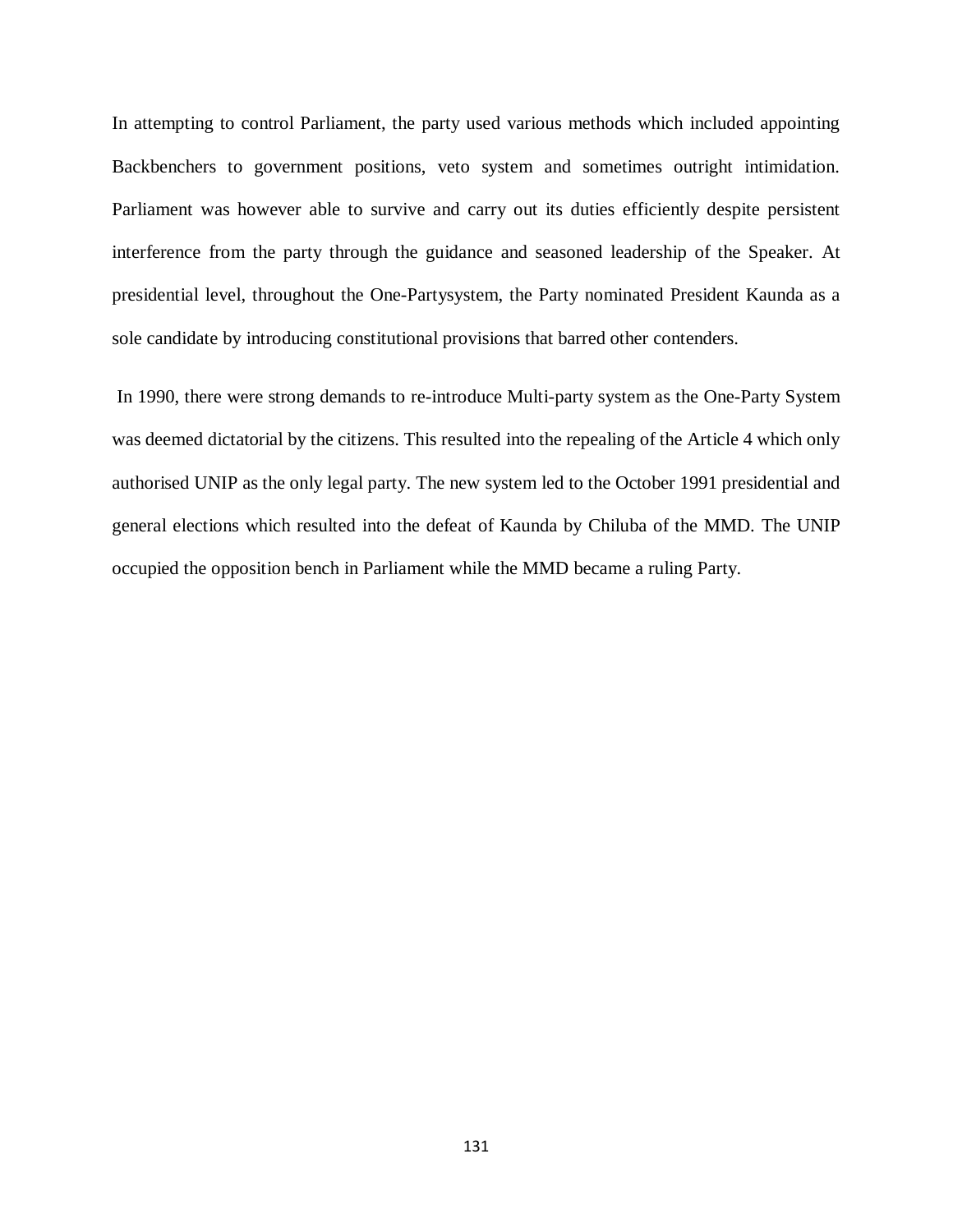## **CHAPTER FIVE**

# **CONCLUSION**

This study was based on the history of the legislature in Zambia from 1948 to 1991. In conclusion, it can be stated that for more two decades since 1924, the Northern Rhodesia Legislative Council (Legco) was dominated by Europeans to the total exclusion of Africans. These settlers consolidated their power by introducing discriminatory laws against Africans.<sup>1</sup> It was not until 1948 that the first two indigenous Africans were nominated to the Legco by the Governor through the African Representative Council (ARC). These achieved a higher status envied by many since the Legco was colour blind as it gave the same treatment to all members regardless of one's skin colour.<sup>2</sup> However, realising that many of their demands could not be effectively addressed in the Legco by the two members, Africans began pressing for increased representation in the Legco. Consequently, the number of Africans rose from two to four in 1951.<sup>3</sup> This arrangement provided Africans the zeal and vigour to demand for representation in the Legco based on universal adult suffrage.

The study concludes that the year 1948 was associated with radical changes to the Legco which included the extension of the life of the Legco from three to five years. Furthermore, the tradition of having the Governor as President of the Legco ended as the first Speaker was nominated by the Governor. It must be noted that though the Northern Rhodesia's franchise system was based on a common roll since 1925, in practice representation in the Legco was by racial divisions; Europeans

<sup>1</sup> Goodwin Yoram Mumba, The 1980 Coup: Tribulations of the One-Party State Zambia (Lusaka: UNZA Press, 2012), p.8

<sup>&</sup>lt;sup>2</sup> Mumba, The 1980 Coup: Tribulations of the One-Party State in Zambia, p.11.

<sup>&</sup>lt;sup>3</sup> Mumba, The 1980 Coup: Tribulations of the One-Party State in Zambia, p.13.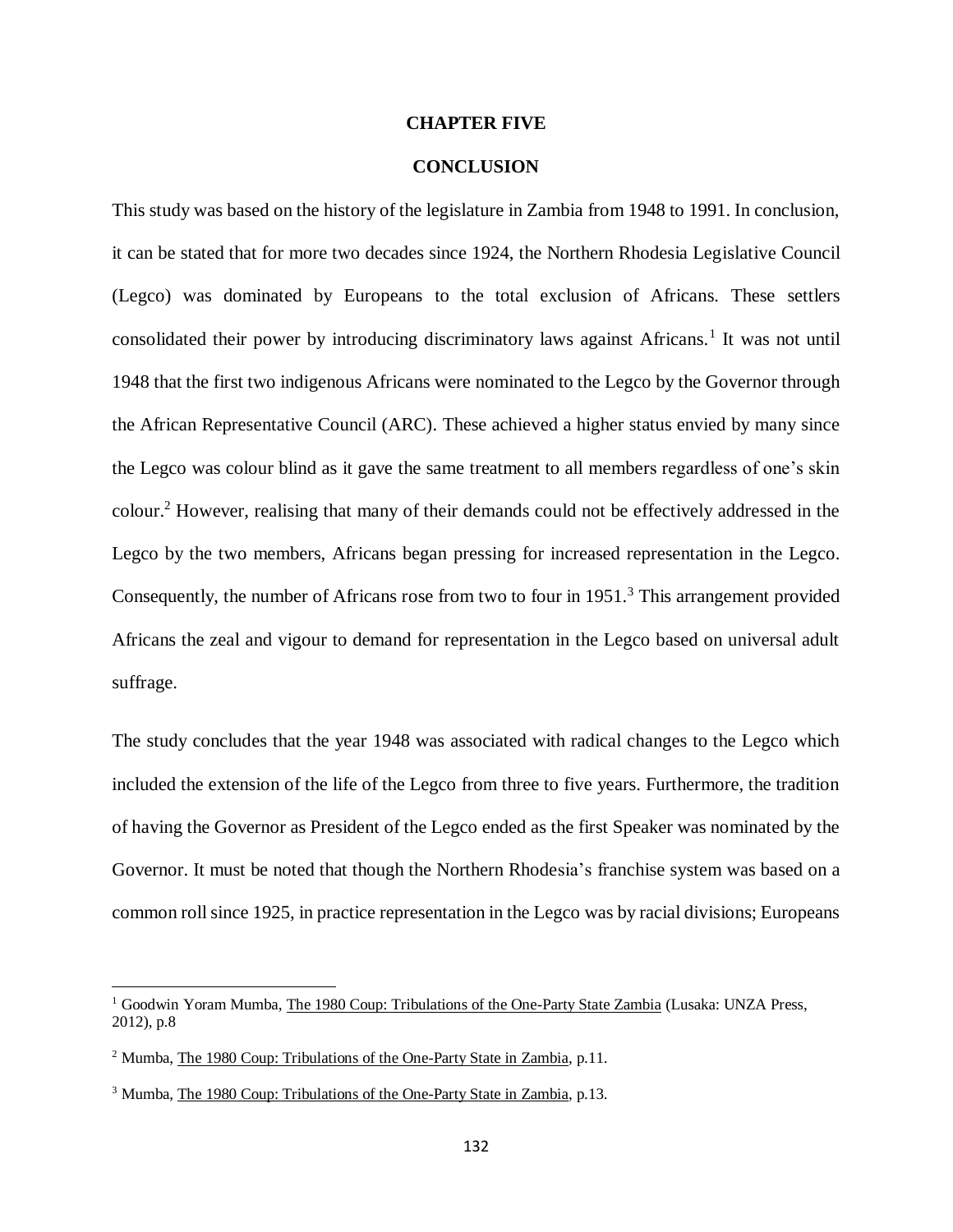being directly elected by their own electorate and Africans being selected by the ARC and appointed by the Governor.<sup>4</sup> Africans were only privileged to participate in elections in 1959 following the enactment of the Benson Constitution. This constitution was the first of Britain's complicated multi-racial constitution to be introduced into Central Africa.<sup>5</sup> The 1959 Legco consisted of six officials, 22 elected members and two nominated unofficials members. Two African members sat on the Executive Council as Ministers one nominated and another six elected.<sup>6</sup> Discriminatory though the Benson Constitution was, it enabled six Africans to join the Legco through election.

In 1961, there were wide spread disturbances in the country following the United National Independence Party (UNIP)' demands for total independence. In 1962, a new and complicated constitution was granted. The Constitution provided for a Legco made up of 45 elected members. The Constitution's greatest weakness was its failure to produce a conclusive election result, though under the circumstances it was probably unavoidable. Equally important was the moderating influence on the introduction of an African government. Political power had passed from European to African hands. Countless problems appeared on the horizon, not the least of which was the future of the UNIP African National Congress (ANC) Coalition.<sup>7</sup> The Legislative Assembly was made up of 14 UNIP, 7 ANC and 16 United Federal Party (UFP) seats.

<sup>4</sup> David C. Mulford, Zambia: The Politics of Independence 1957-1964 (London: Oxford University Press, 1967), p.57.

<sup>5</sup> Mulford, The Politics of Independence 1957-1964, p.56.

<sup>6</sup> National Assembly of Zambia, Parliamentary Procedure Abstract Series 2 (Lusaka: National Assembly Research Department, 1995), p.1.

<sup>7</sup> David C. Mulford, The Northern Rhodesia General Election 1962 (London: Oxford University Press), p.187.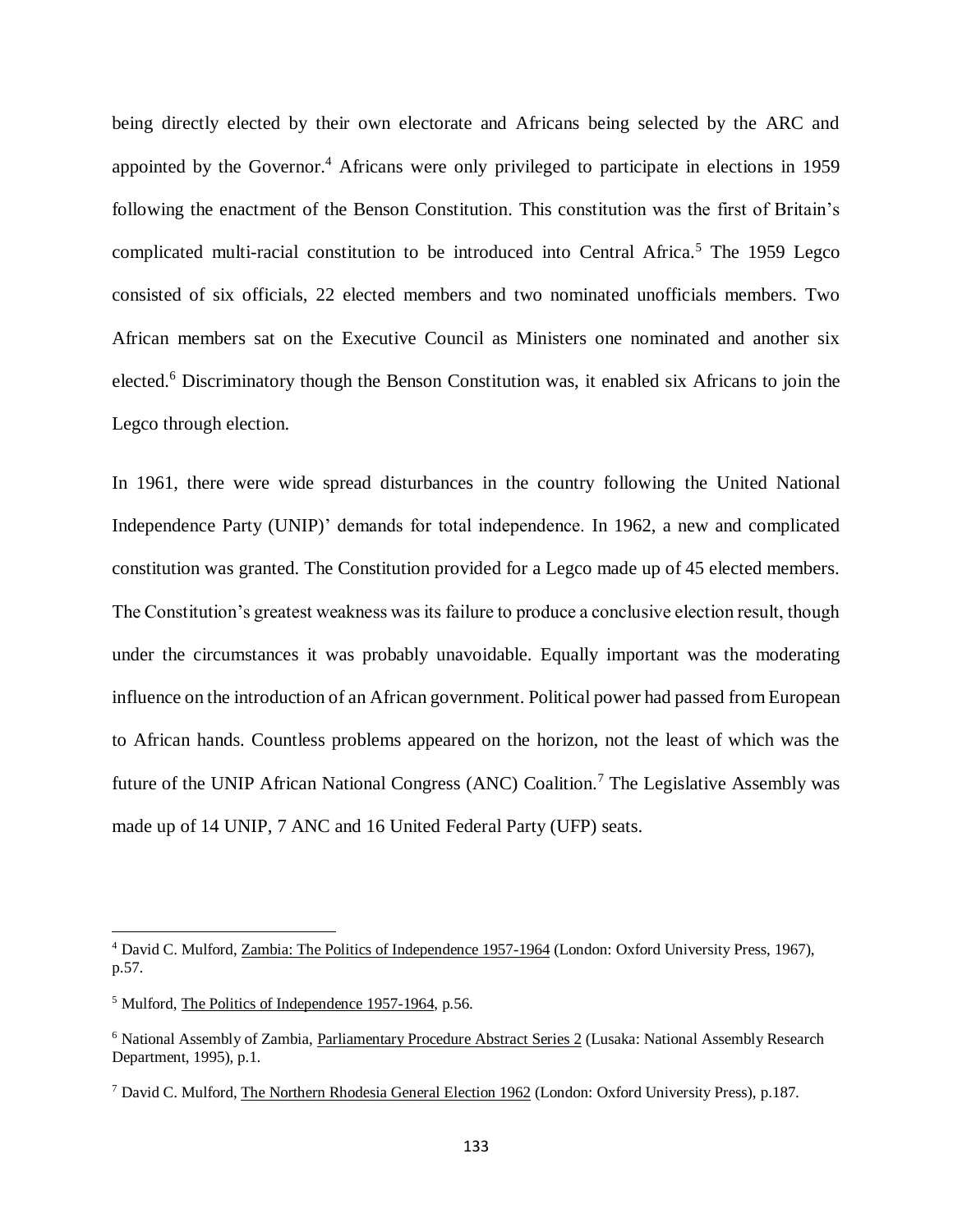Later in 1964, the citizens were privileged to participate in an election under the self-governing constitution for the first time leading to the birth of the First National Assembly. Parliament consisted of the President, one elected Speaker, 75 elected members and five nominated members. The country produced a legislature renamed the National Assembly made up of majority Africans with UNIP having majority members as a ruling Party while ANC and National Progressive Party (NPP) took the backbench as opposition members. The National Assembly was also presided over by an elected speaker moving away from the tradition of the governor nominating a speaker.

The Multi-party system did not last beyond ten years as the UNIP introduced a One-Party System due to several reasons. There were internal and external reasons advanced for the introduction of that system of governance. External reasons centred on foreign ruled countries' destabilisation of Zambia as a way of protesting against her participation in liberation struggles in the region. There were destructive incidents such as bombings, raids, killings and maiming, burning of villages, rape and abduction of Zambian nationals by racist and fascist soldiers. Internally, UNIP argued that the Multi-party system tore and divided the country along ethnically and tribally based organisations. It was because of these and other reasons that the One-Party System was introduced.<sup>8</sup>

In 1972 the constitution was amended in order to introduce a One-Party System thereby ushering the Second Republic. Consequently, a new constitution was enacted in 1973. The National Assembly was now made up of one elected Speaker, 125 elected members and ten nominated members. The establishment of the One-Party System also gave birth to new election procedures. Primary elections became an important feature of the electoral process. The holding of Primary elections, the vetting stages and indeed the conduct of the official campaign itself were designed

 $\overline{\phantom{a}}$ 

<sup>8</sup> Alexander Grey Zulu, The Memoirs of Alexander Grey Zulu (Lusaka: Times Printpak Zambia Ltd), p.447.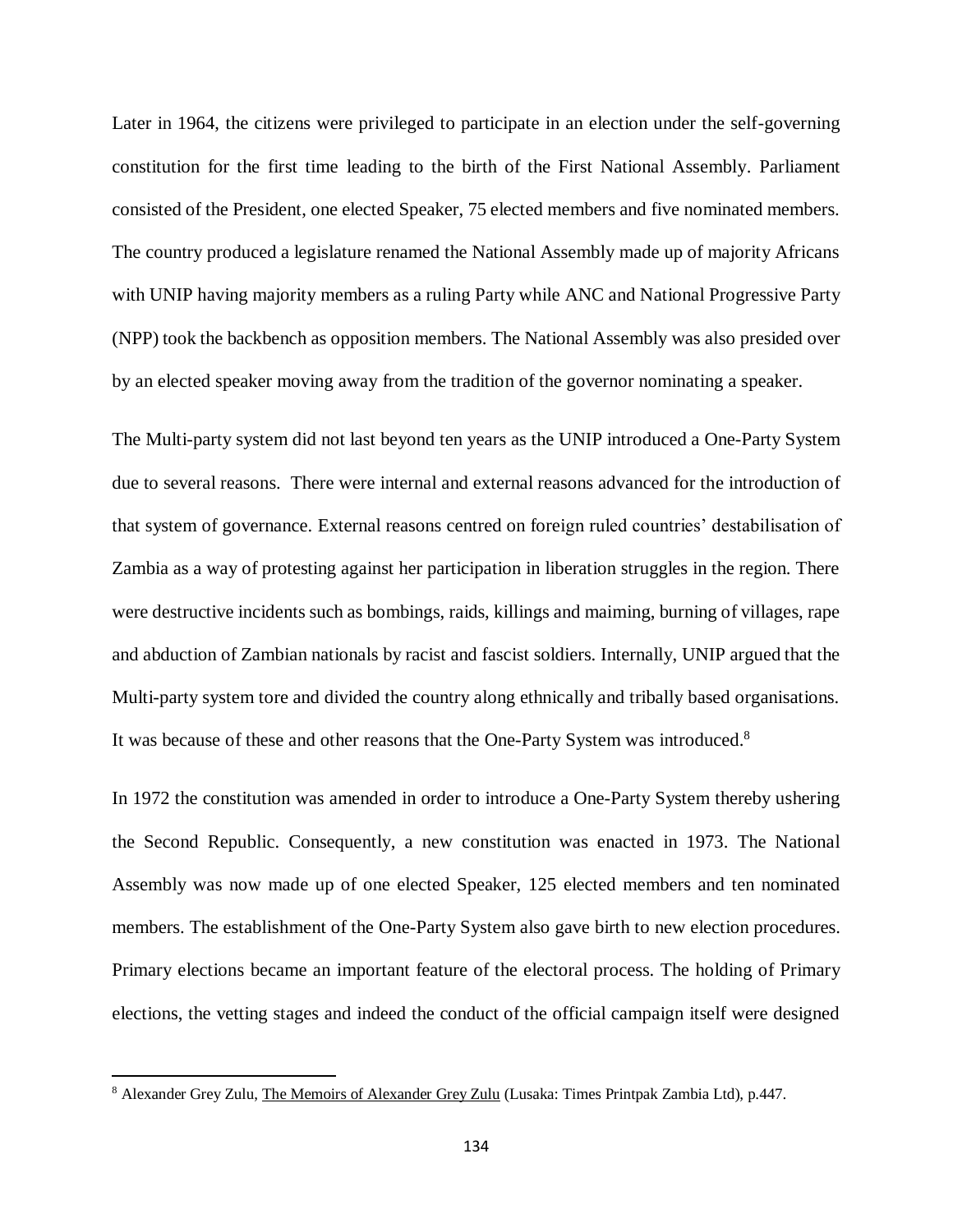to ensure the suitability of both contestants and issues introduced at campaigns meetings.<sup>9</sup> Under the One-Party System and in terms of Article 75 of the constitution, the second hurdle each successful candidate had to overcome was the adoption by the Central Committee a move which was seen as undemocratic and created controversy.<sup>10</sup> The Party became more of an Umpire rather than a supporter of individual election candidates. During the One-Partysystem, competition among candidates for office continued to be more intense than was active participation by the voters.<sup>11</sup> As a control mechanism, the task of formulating election rules and regulations and the guiding and conduct of elections generally was carried out by the Party's machinery.

At presidential level, competition was restricted hence the adoption of Kenneth Kaunda as a sole candidate throughout the period of the One-Partysystem. In 1978, the possibility of introducing opposition from within via the presidential contest was swiftly checked through the introduction of constitutional amendments, in the process central control being significantly tightened.<sup>12</sup> Aspiring Presidential candidates who included Harry Nkumbula, Simon Kapwepwe and Robert Chiluwe could not satisfy constitutional requirements to contest Presidential elections.

On the operations of the One-PartyParliament after other parties were outlawed, the study concludes that there were serious attempts to interfere in the operations of Parliament from the executive but Parliament was able to withstand pressure. Parliament strove to see that no authority

 $\overline{a}$ 

<sup>9</sup> Bornwell C. Chikulo, 'Elections in a One-Party Participatory Democracy' in Ben Turok ed Development in Zambia A Reader (London: Zed Press), p.211.

<sup>&</sup>lt;sup>10</sup> John M. Mwanakatwe, End of Kaunda Era (Lusaka: Multimedia Publications, 1994), p.98.

<sup>&</sup>lt;sup>11</sup> Carolyn Baylies and Morris Szeftel, 'Elections in the One Party State' in Cherry Gertzel (ed) The Dynamics of the One Party State in Zambia, Manchester: Manchester University Press,1984), p. 52.

<sup>&</sup>lt;sup>12</sup> Baylies and Szeftel 'Elections in the One Party State', p.52.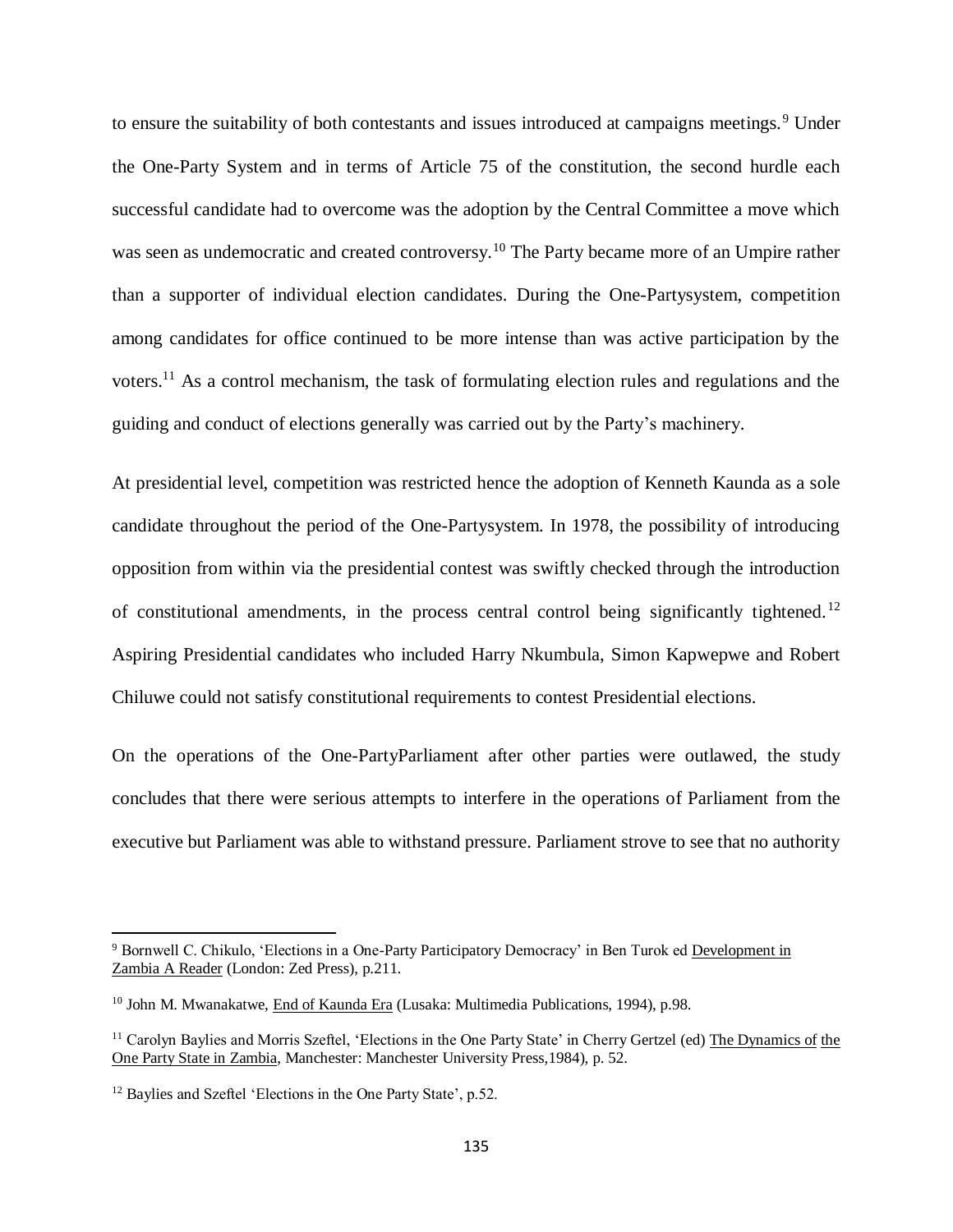due to it was compromised.<sup>13</sup> With a strong Speaker of the National Assembly the protection given to the MPs to criticise government was effective. Elected members emerged as a forceful group which was ready to oppose government measures and activities which were considered unacceptable. Backbenchers sat as watchdogs ready to speak on behalf of the electorate.<sup>14</sup> Parliament actively sustained its independent existence hence its members addressed themselves to legislative proposals oblivious of the discussions in the party organs. MPs were at liberty to support or oppose Bills in the House. It is thus a gross misdirection to conclude that in the One-PartyParticipatory Democracy, the Zambian National Assembly was a rubber stamp of Executive decision.<sup>15</sup>

After 17 years of a One-Party System the constitution was again amended to enable the country revert to the multi-party system. In 1991, a new constitution was enacted by Act No 1 of 1991.<sup>16</sup> The National Assembly consisted of one elected Speaker, 150 elected members and eight nominated members. During the election that took place in 1991, a new Party the MMD defeated UNIP after obtaining 125 seats against UNIP's 25.

 $\overline{a}$ 

<sup>&</sup>lt;sup>13</sup> A.C. Yumba, 'Zambia Under One Party Parliament', in A Commemorative Souvenir 37<sup>th</sup> Common Wealth Parliamentary Conference, (New Delhi: Lok Sabha Secretariat September, 1991), p.144.

<sup>14</sup> Mwanakatwe, End of Kaunda Era, P.103.

<sup>&</sup>lt;sup>15</sup> R.M. Nabulyato, The Zambian Parliament, (Lusaka: National Assembly, 1978), p.66.

<sup>&</sup>lt;sup>16</sup> National Assembly of Zambia, Parliamentary Procedure Abstract Series No 2 (Lusaka: National Assembly Research Department, 1995), p.3.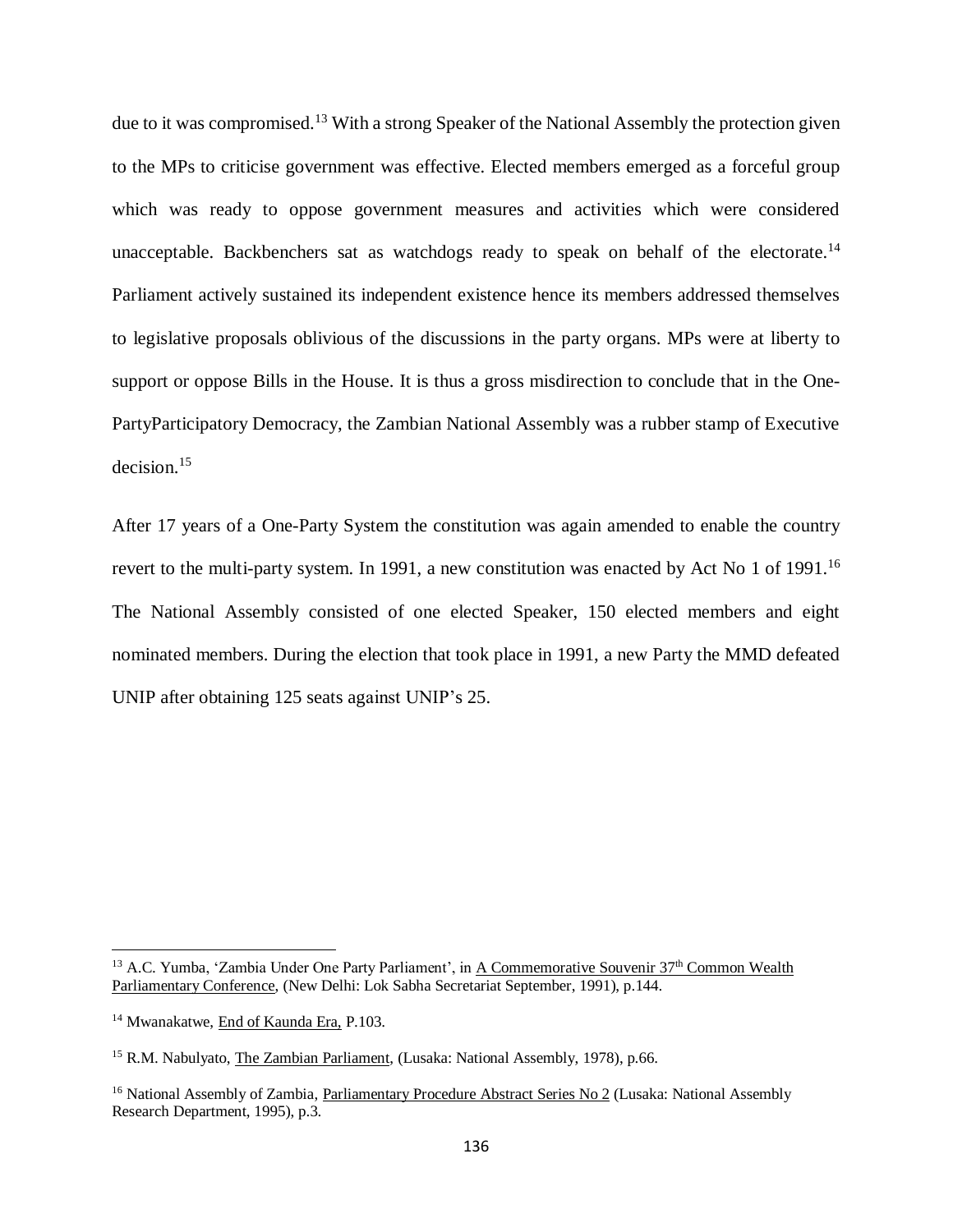### **BIBLIOGRAPHY**

### **PRIMARY SOURCES**

### **Archival Records**

### NATIONAL ARCHIVES OF ZAMBIA (NAZ)

NAZ CO 11/1/1, Thomas William, Letter to the Secretary to the Cabinet, 4 November 1964.

NAZ CO 11/1/12, Northern Rhodesia Government, **His Excellency Sir Evelyn Hone Address to the Legislative of Assembly 11 March, 1964.**

NAZ CO/11/1/17, Government of Zambia, **Law and Order: Motion to Extend the Lenshina Emergency 22 September, 1966.**

NAZ CO 11/1/13, Government of Zambia, **New National Assembly Building 3 May, 1967**.

NAZ CO/11/1/13, Government of Zambia, **New National Assembly Building, His Excellency Address to Parliament 3 May, 1967.**

### UNITED NATIONAL INDEPENDENCY PARTY ARCHIVES (UNIPA)

UNIPA 7/18/6, R.M. Nabulyato, Letter to Honorable A.B Chikwanda M.P 28 April, 1971.

UNIPA 7/18/6, R.M Nabulyato, Letter to His Excellency Dr. K.D Kaunda, 11 August, 1971.

UNIPA 7/18/6, R.M Nabulyato, Letter to His Excellency Dr. K. D. Kaunda 17 August, 1971.

UNIPA 7/18/9, Government of Zambia, **Presidential Address to Parliament, 17 January, 1978**.

UNIPA 16/5/1, Government of Zambia, **President Kaunda Explanation on the Referendum Broadcast to the Nation on both Radio and Television on 17 June, 1969**.

UNIPA 16/15/11, Government of Zambia, **Proposals for the Zambian Electoral System and Process, 14 September, 1952**.

UNIPA 7/18/1, Government of Zambia, **Presidential Address to Parliament 17 June, 1975**.

UNIPA 7/18/1, Government of Zambia, **Presidential Address to Parliament 12 January, 1978**.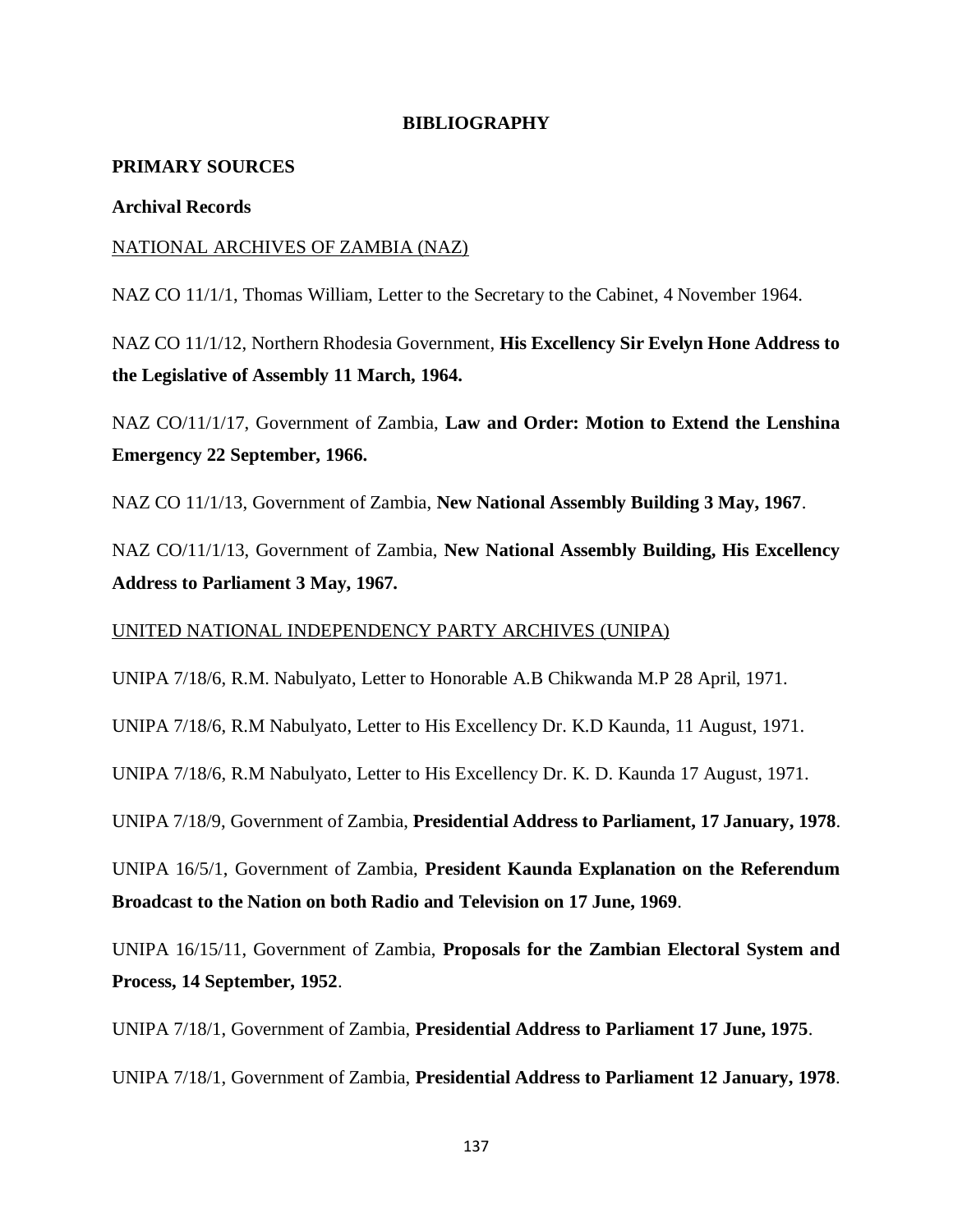UNIPA 7/18/1, Government of Zambia, **Presidential Address Parliament, 11 January, 1985**.

UNIPA 7/18/1, Government of the Republic of Zambia, **Address by the President to Parliament on the Opening of the Fifth Session of the Fifth National Assembly** Lusaka: Government Printers, 16 January, 1987.

UNIPA 7/18/1, Government of the Republic of Zambia, **Presidential Address to Parliament on the Opening of the Third Session of the Sixth National Assembly**, Lusaka: Government Printers, 26 October, 1990.

UNIPA 7/18/1, Government of the Republic of Zambia, **Parliamentary Debates of the Second Session of the Seventh National Assembly,** Lusaka: Government Printers, 19 June to 6 July 1990.

UNIPA 7/18/1, Government of the Republic of Zambia, **Address by the President to Parliament on the Opening of the Third Session of the Sixth National Assembly**, Lusaka: Government Printers; 25 June to 2 August, 1991.

UNIPA 7/18/1, Government of the Republic of Zambia, **Address by the President on the Third Session of the Sixth National Assembly**, Lusaka: Government Printers, 26 October, 1990.

UNIPA 7/18/1, Government of the Republic of Zambia, **Address by President Kenneth D. Kaunda on the Opening of the 25th National Council of the United National Independence Party at Mulungushi International Conference Centre**, Lusaka: Government Printers, September, 1990.

### **Oral Interviews**

Mutentwa Lina, 60 Years, Kalomo Resident, 7 August, 2017, Kalomo District.

Simuyandi Joseph, 84 Years, former United National Independence Party Member of Central Committee, 1985 – 1988, 17 August, 2017, Monze District.

Malambo Mwanza, 75 Years, former Governor, Ndola and Monze Districts 1979 – 1988 16 August, 2017, Monze District.

Munkombwe C. Daniel, Years, Freedom fighter, United National Independence Party Choma Constituency Member of Parliament and Minister 1978 – 1988, 17 August, 2017, Choma. District.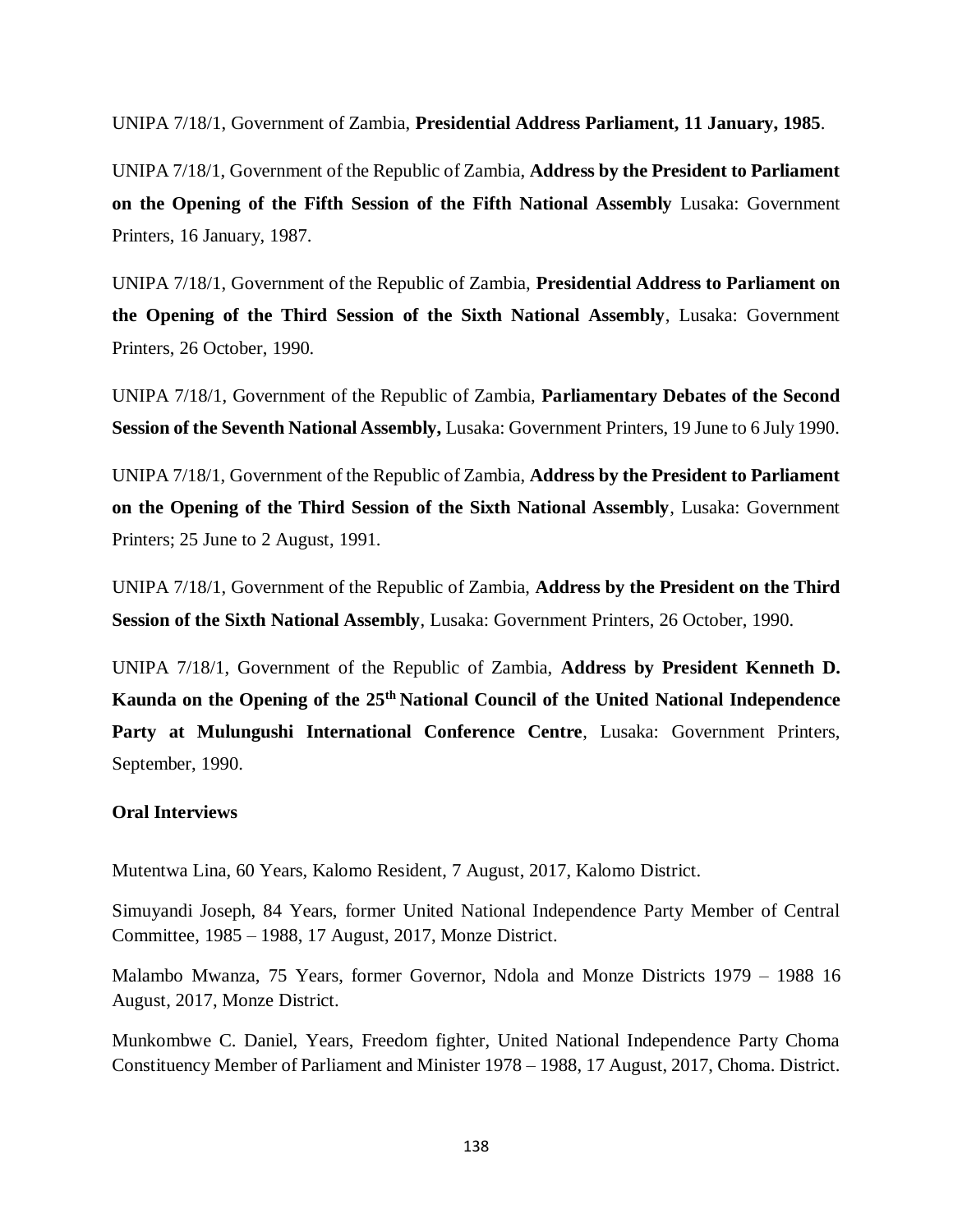### **Government Documents**

Government of Zambia. **A United National Independence Party Manual of Rules and Regulations Governing the 1973 General Elections.** Lusaka: Freedom House, 1973.

Northern Rhodesia Government. **African Representative Council Proceedings, 15th December, 1953**. Lusaka: Np, 1953.

Northern Rhodesia Government. **African Representative Council Special Session of the Second Council 12th September, 1951**. Lusaka: Government Printer, 1951.

Government of Zambia**. Ceremonial Opening of the New Parliament Buildings Document**. Lusaka: Government Printer: 1967.

Government of Zambia. **Comrade President Dr. Kenneth David Kaunda's State of the Nation Volumes I, II, III and IV.** Lusaka: Freedom House, 1988.

Government of Zambia. **Electoral Officer Handbook**. Lusaka: Elections Office, 1978.

National Assembly of Zambia. **Manda Hill News, A Quarterly Parliamentary Magazine, May-June, 1997, Vol. 2 No. 1.**

Northern Rhodesia Government. **Northern Rhodesia Constitutional Changes 'The Scheme Explained.'** Lusaka: Government Printer, 1961.

Northern Rhodesia Government. **Northern Rhodesia Government Bills**. Lusaka: Government Printer, 1953.

Northern Rhodesia Government. **Northern Rhodesia Government Gazette**. Lusaka: Government Printer, 1949.

Northern Rhodesia Government. **Northern Rhodesia Government Ordinances**. Lusaka: Government Printer, 1959.

Northern Rhodesia Government. **Northern Rhodesia Inquiry into all the Circumstances Which Gave Rise to the Making of Safeguard of Elections and Public Safety Regulations**. Lusaka: Government Printer, 1959.

National Assembly of Zambia. **Parliamentary Procedure Abstract Series 2**. Lusaka: Research Department, 1995.

Northern Rhodesia Government. **Proposals for Constitutional Change in Northern Rhodesia Presented the Northern Rhodesia Legco 28th March 1958**. Lusaka: Government Printer, 1958.

Government of Zambia. **Report of the National Commission on the Establishment of a One-Party Participatory Democracy in Zambia**. Lusaka: Government Printer, 1972.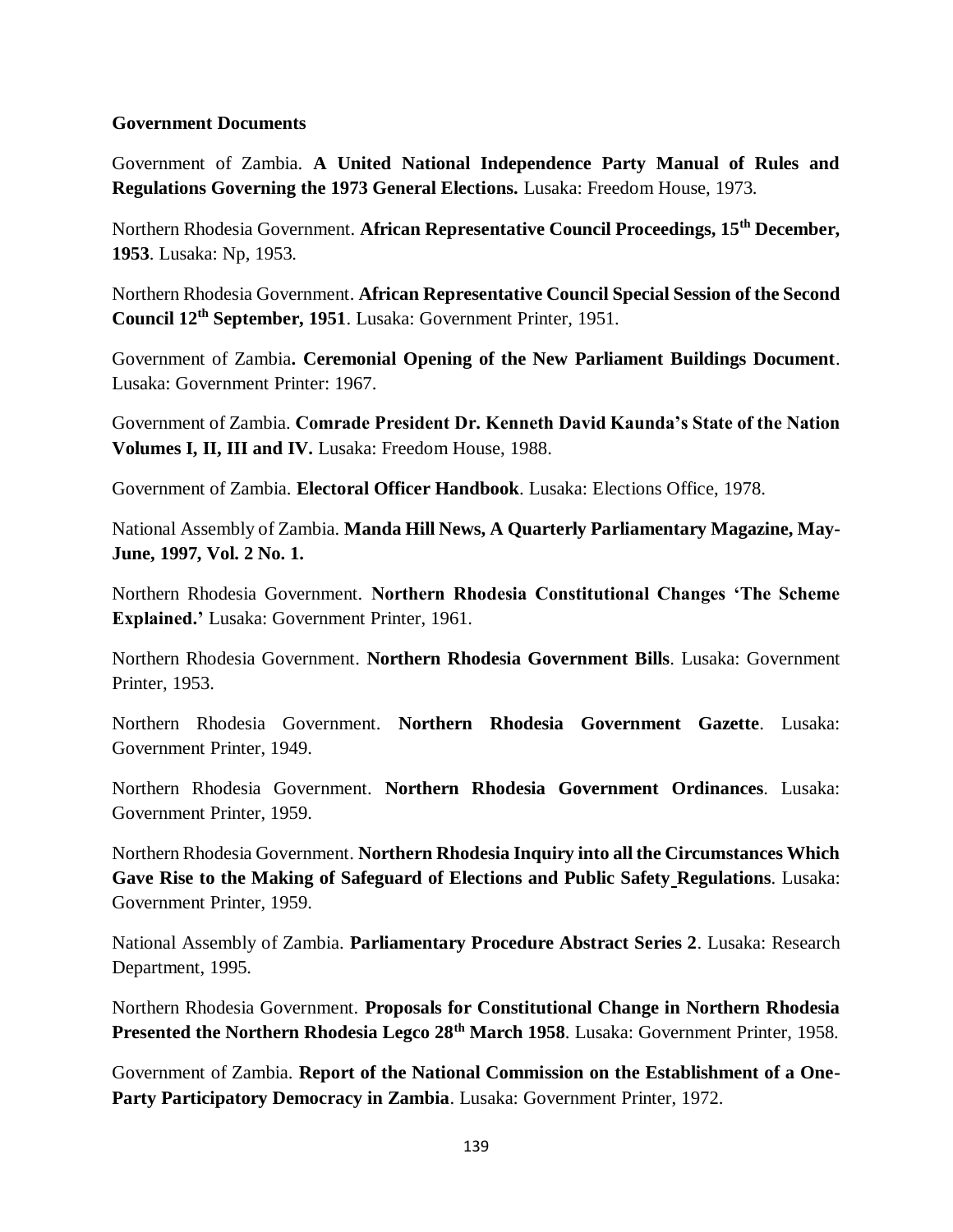Northern Rhodesia Government. **Rhodesia-Nyasaland Royal Commission Report**. London: Majesty's Stationery, 1939.

Government of Zambia. **The Constitution of Zambia Act No 27 of 1973**. Lusaka: Government Printer, 1973.

Northern Rhodesia Government. **The Northern Rhodesia Handbook**. Lusaka: Northern Rhodesia Information Department, 1953.

Northern Rhodesia Government. **The Northern Rhodesia Handbook**. Lusaka: Oxford University Press, 1953

National Assembly of Zambia. **The Parliament of Zambia. Public Parliamentary Handbook**. Lusaka: New Horizon Printing Press Ltd, 2007.

National Assembly of Zambia. **Time Chart on the Zambian Legislature, Abstract Series No 3**. Lusaka: National Assembly, 1995.

National Assembly of Zambia. **Time Chart of the Zambian Parliament 1911 to 2011, Abstract Series No 28.** Lusaka: National Assembly Research Department, 2015.

Government of Zambia. **United National Independence Party Central Committee, Progress Report for the Years 1973-1978**. Lusaka: Freedom House, 1978.

# **NORTHERN RHODESIA LEGCO AND ZAMBIAN NATIONAL ASSEMBLY PARLIAMENTARY DEBATES**

Northern Rhodesia Government. **Northern Rhodesia Legislative Council Debates of the First Session Resumed of the Eighth Legislative Council**. Lusaka: 28<sup>th</sup> November, 1945.

Northern Rhodesia Government. **Northern Rhodesia Legislative Council Debates of the Third Session of the Ninth Legislative Council Debates Resumed.** Lusaka: 9<sup>th</sup> June, 1951.

National Assembly of Zambia. **Parliamentary Debates of the Fifth Session of the Fifth**. Lusaka: Government Printers,  $20^{th} - 7^{th}$  December, 1984.

National Assembly of Zambia. **Parliamentary Debates of the Fifth Session of the Third National Assembly. Lusaka: Government Printers**. 1st August- 8 th August, 1978.

National Assembly of Zambia. **Parliamentary Debates of the First Session of the Fifth National Assembly.** Lusaka: Government Printers,  $10^{th}$  November –  $16^{th}$  December, 1983.

National Assembly of Zambia. **Parliamentary Debates of the First Session of the Fourth**  National Assembly. Lusaka: Government Printers, 16<sup>th</sup> December, 1978 – 30<sup>th</sup> March, 1979.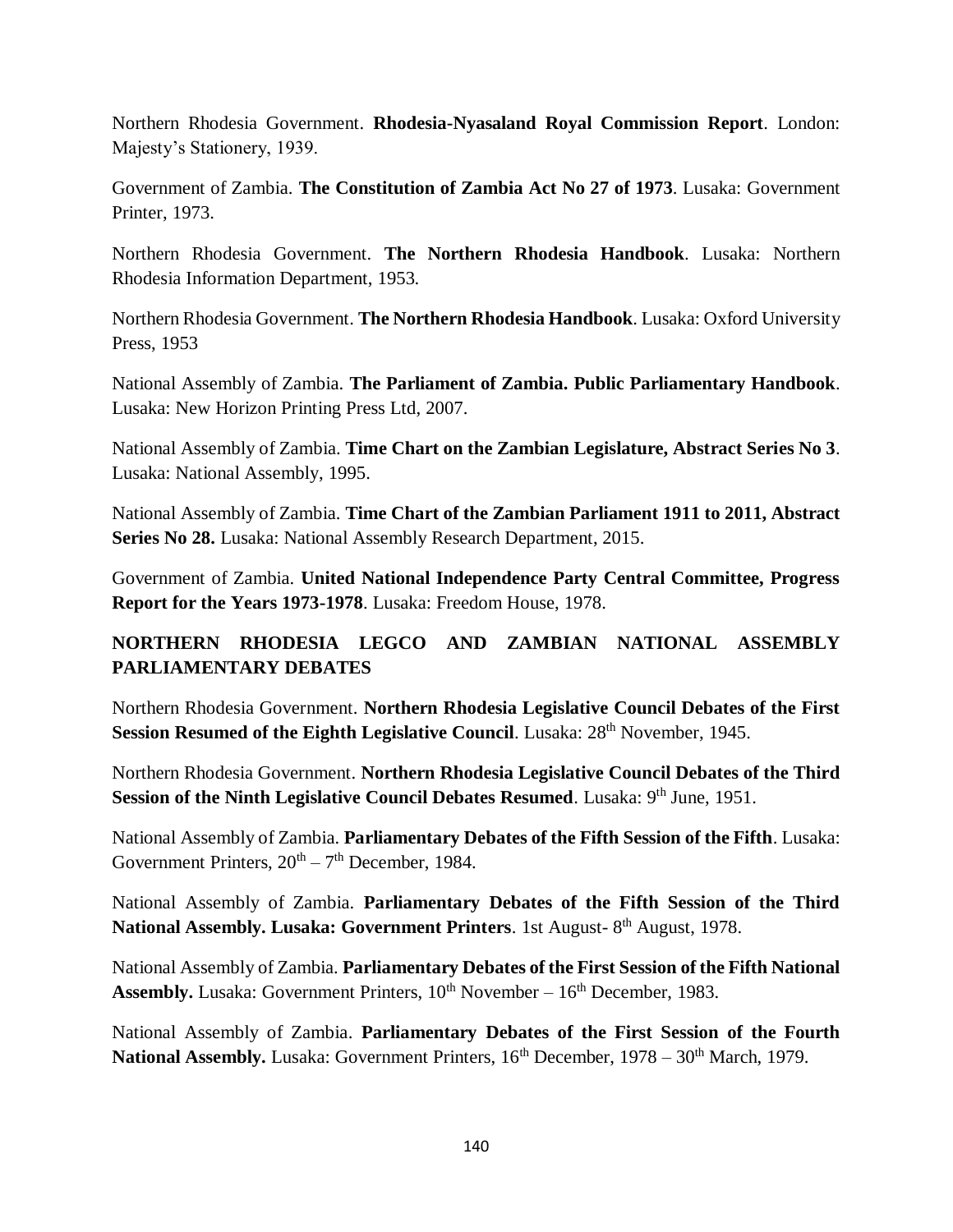National Assembly of Zambia. **Parliamentary Debates of the First Session of the Fourth**  National Assembly. Lusaka: Government Printers,  $28<sup>th</sup>$  August –  $28<sup>th</sup>$  September, 1979.

National Assembly of Zambia. **Parliamentary Debates of the Third Session of the Fifth**  National Assembly. Lusaka: Government Printers,  $14<sup>th</sup> - 16<sup>th</sup>$  October, 1986.

National Assembly of Zambia. **Parliamentary Debates of the Third Session of the Fourth**  National Assembly. Lusaka: Government Printers, 4<sup>th</sup> 14<sup>th</sup> - August, 1981.

National Assembly of Zambia. **Parliamentary Debates of the Third Session of the Third**  National Assembly. Lusaka: Government Printers, 27<sup>th</sup> - 5<sup>th</sup> August, 1976.

#### **NEWSPAPERS**

**Northern News**. July, 1962.

**Central African**. July, 1962.

**Central African Post**. September, 1962.

**Northern News**. October, 1962.

**Northern News**. December, 1962.

**Central African Post**. December, 1962

**The Livingstone Mail**. September, 1963.

**Zambia News**. January, 1964.

**Northern News**. April, 1965.

**Northern News**. May, 1965.

**Northern News**. June, 1965.

**Zambia Mail**. January, 1968.

**Times of Zambia**. November, 1968.

**Zambia Mail**. November, 1968.

**Times of Zambia**. December, 1968.

**Zambia Mail**. December, 1968.

**Times of Zambia**. April, 1972.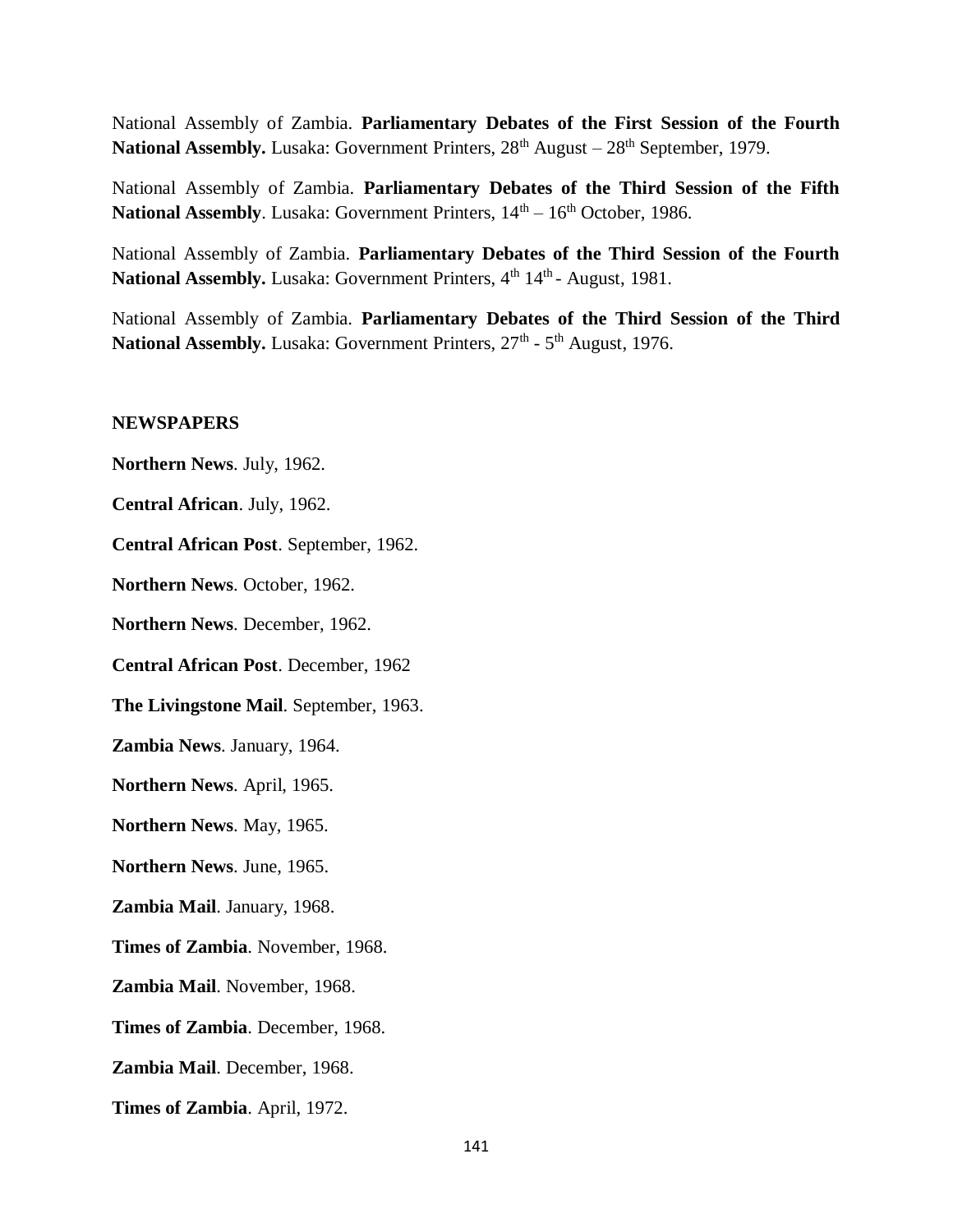- **Zambia Daily Mail**. October, 1973.
- **Zambia Daily Mail**. November, 1973.
- **Zambia Daily Mail**. December, 1973.
- **Times of Zambia**. December, 1973.
- **Times of Zambia**. January, 1978.
- **Times of Zambia**. September, 1978.
- **Times of Zambia**. November, 1978.
- **Times of Zambia**. December, 1978.
- **Times of Zambia**. December, 1978.
- **Zambia Daily Mail**. August, 1983.
- **Zambia Daily Mail**. September, 1983.
- **Zambia Daily Mail**. October, 1983.
- **Times of Zambia**. October, 1983.
- **Zambia Daily Mail**. November, 1983.
- **Times of Zambia**. November, 1983.
- **Zambia Daily Mail**. August, 1988.
- **Zambia Daily Mail**. September, 1988.
- **Zambia Daily Mail**. October, 1988.
- **Times of Zambia**. October, 1988.
- **Zambia Daily Mail**. October, 1988.
- **Zambia Daily Mail**. November, 1988.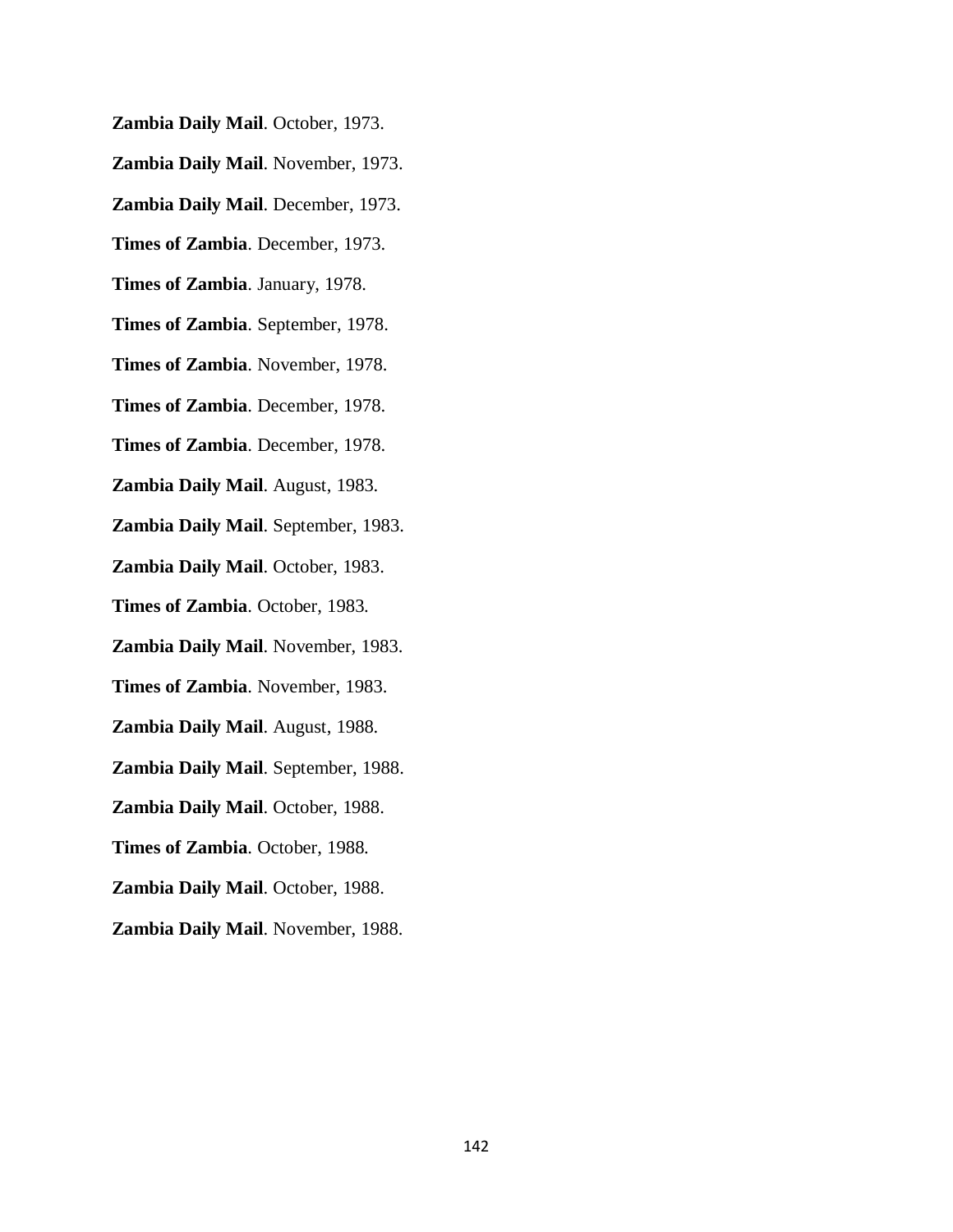### **SECONDARY SOURCES**

### **Books**

Bond, M. **From Northern Rhodesia to Zambia Reflections of a DO/DC 1962-1973**. Lusaka: Gasden Publishers, 2014.

Brownrigg, P. **Kenneth Kaunda**. Lusaka: Kenneth Kaunda Foundation, 1989.

Chibesakunda, N.M. **The Parliament of Zambia**. Lusaka: National Assembly, 2001.

Chitala, C.M. **Not Yet Democracy**. Lusaka: Zambia Research Foundation, nd.

Commonwealth Parliaments, **A Commemorative: 37th Parliamentary Conference**. New Delhi: Lok Sabbha Secretariat, 1991.

Cook, C. and Killingray, D. **African Political Facts**. London: The Macmillan Press Ltd, 1983

Davidson, J. W. **Northern Rhodesia Legislative Council.** London: Faber and Faber, 1946.

Gann, L.H. **A History of Northern Rhodesia Early Days to 1953**. London: Chatto and Windus, 1964.

Grotpeter, J, Sugel, V.B. and Pletcher, J.R. **Historical Dictionary of Zambia 2nd Edition African Historical Dictionaries no 19**. London: The Scare Crow Press Inc, 1998.

Grotpeter, J. **Historical Dictionary of Zambia**. London: The Scare Crow Press Inc, 1980.

Hall, R. **Zambia 1890-1964 The Colonial Period**. London: Longman Group Ltd, 1976.

Kaunda, K. **Zambia Shall be Free**. London: Heinemann Educational Books, 1966.

Larmer, M. (ed) **The Musakanya Papers the Autobiographical Writings of Valentine Musakanya.** Lusaka Lembani Trust, 2010.

Laundy. P. **The Office of the Speaker in the Parliaments of the Commonwealth**. London:Quiller Press, 1984.

Macpherson, F. **Kwacha Ngwee How Zambian Nation Was Made**. London: Oxford University Press, 1977.

Makasa, K. **Zambia's March to Political Freedom**. Nairobi: Heinemann Educational Books, 1985.

Mason, P. **Year of Decision Rhodesia and Nyasaland in 1960**. London: Oxford University Press, 1960.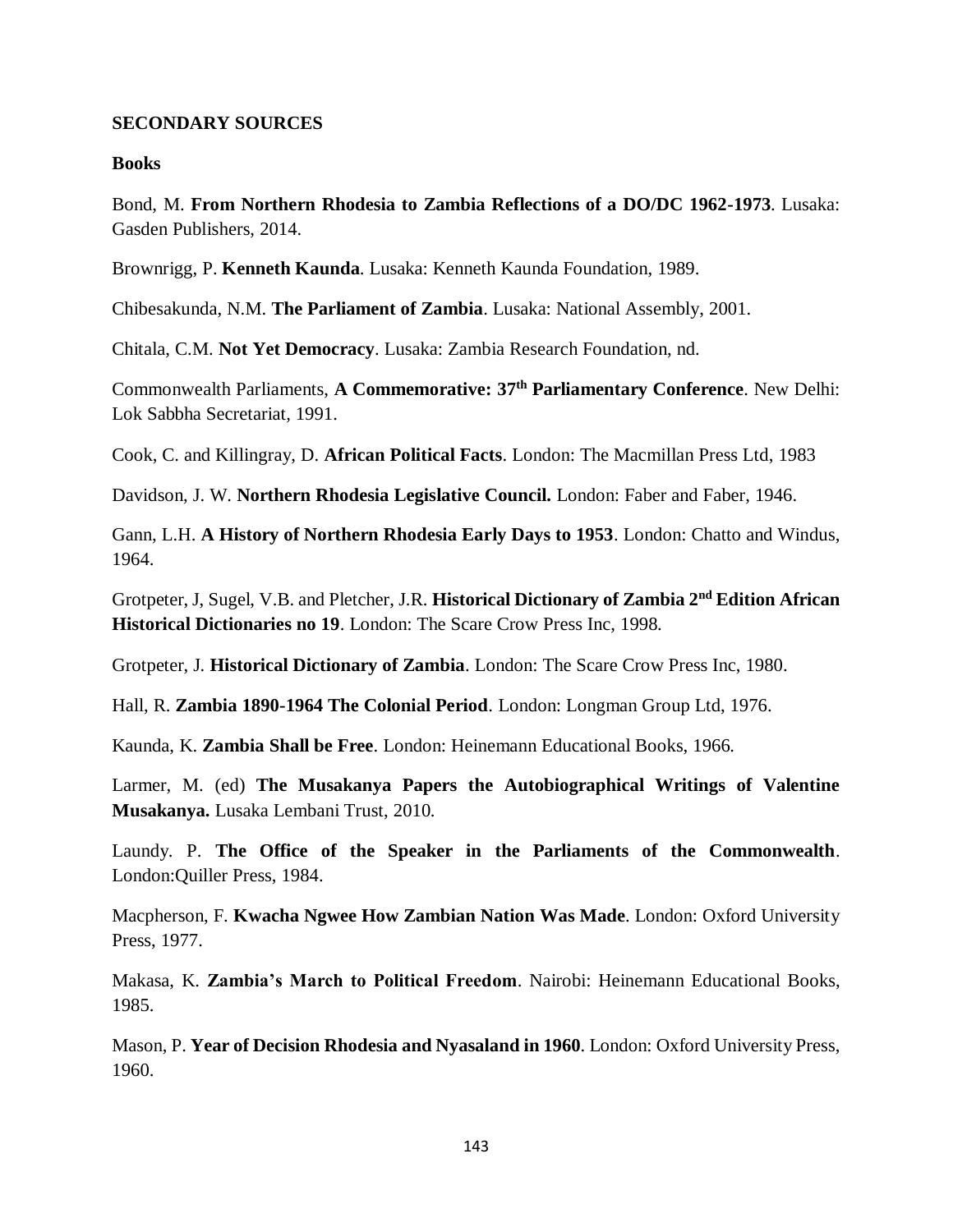Mudenda, E. **Zambia A Generation of Struggle**. Harare: Sapes Books, 1999.

Mulford, C. **The Northern Rhodesia General Election 1962**. London: Oxford University Press, 1964.

Mulford, D.C. **Zambia The Politics of Independence 1957-1964**. New York: Oxford University press, 1967.

Mumba, Y.M. **The 1980 Coup Tribulations of the One-Party State in Zambia**. Lusaka: UNZA Press, 2012.

Mwaanga, J.M. **The Long Sunset**. Lusaka: Fleetfoot Publishing Company, 2008.

Mwanakatwe, J. **Teacher Politician Lawyer: My Autobiography**. Lusaka: Bookworld Publishers, 2003.

Mwanakatwe, J. **The End of Kaunda Era**. Lusaka: Multimedia Zambia, 1994.

Mwangilwa G.B. **Harry Mwaanga Nkumbula A Biography of the Old Lion of Zambia**. Lusaka: Multimedia Publication, 1982.

Nkrumah, K. **Africa Must Unite**. London: Heinemann: 1963.

Phillipson, D.W. **Historical Notes on Political Development in Zambia**. Lusaka: Np, 1972.

Phiri, B.J., Banda, C.J. and Haantobolo, G.H.N. **Protecting the Reputation and Standing of the Institution of Parliament and Parliamentarians**. NT: Commonwealth Parliamentary Association CPA, 2004.

Phiri, Bizeck. **Parliaments of the South: Zambia Country Report Strengthening**  Parliamentary Democracy in SADC Countries. Pretoria: South African Institute of International Affairs, 2005.

Ruserbridger, G.H. **Civics of Northern Rhodesia**. London: Oxford University Press, 1950.

Sakala,R. **Zambia Entering the 21st Century**. Lusaka: Zambia Printing Company, 2001.

Sardanis, A. **Africa Another Side of the Coin**. New York: I.B.Tauris and Co Ltd, 2003.

Selassie, B.H. **The Executive in African Governments**. London: Heinemann Educational Books, 1974.

Smaldone, J.P. Historical Setting in Irvin Kaplan (ed) **Zambia a Country Study**. Washington D.C., The American University, 1979.

Ward, W.E.F. **A History of Africa-Central Africa**. London: George Allen and University Ltd, 1968.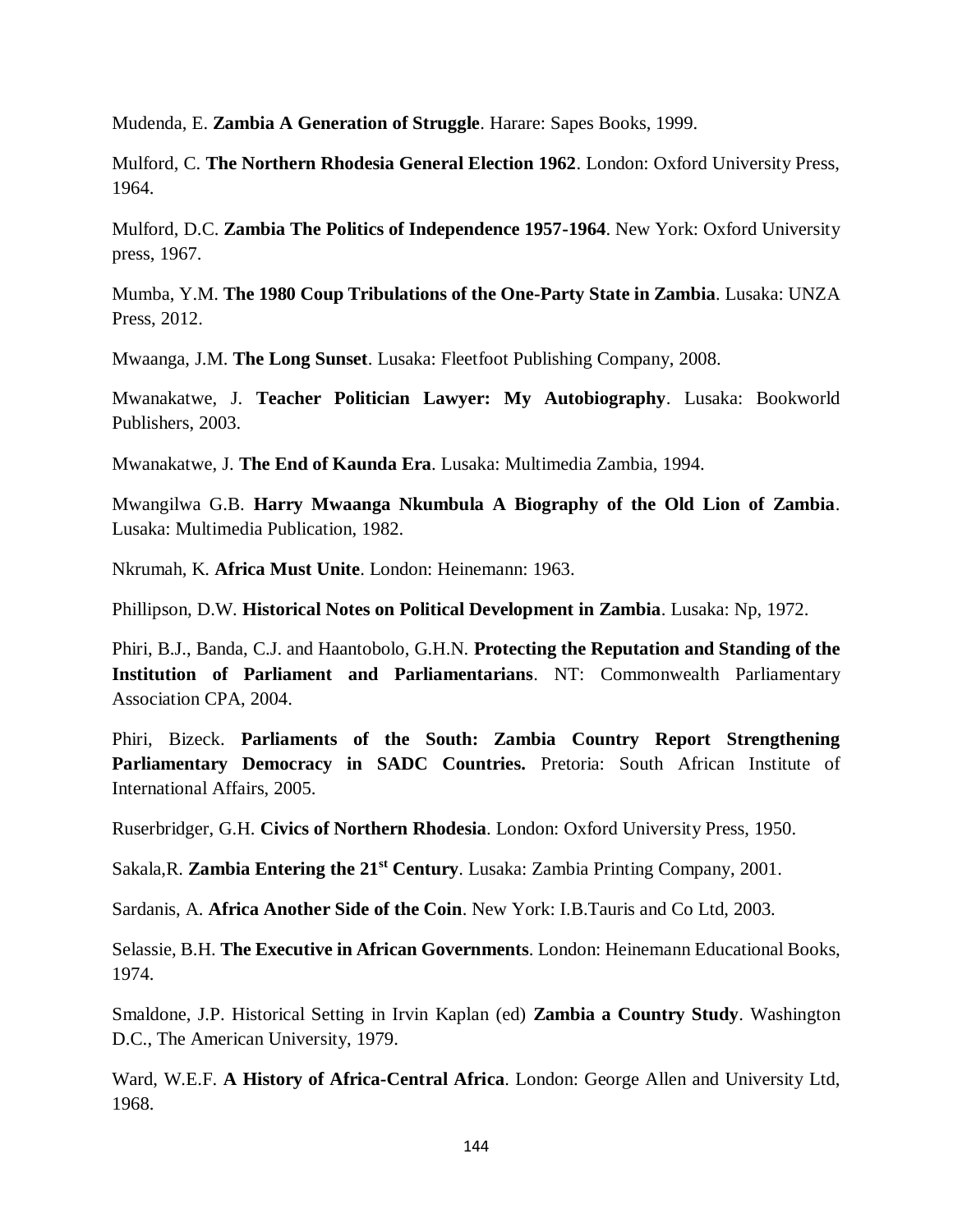White and Hussey. **Government in Great Britain the Empire and the Commonwealth**. London: Cambridge University Press, 1966.

Zulu, G.Z. **The Memoirs of Alexander Zulu**. Ndola: Times Printpak Zambia Ltd, 2007.

## **Chapters in Books**

Bayllies, C and Szeftel, M. '*Elections in the One-Party State*' in Gertzel, C. (ed.) **The Dynamics of the One-Party State**. Manchester: Manchester University Press, 1984, pp 29 – 57.

Chikulo, B.C. '*Elections in a One-Party Participatory Democracy*' in Turok, B. (ed.) **Development in Zambia A Reader**. London: Zed Press, 1979, pp 201 – 213.

Gertzel, C., Baylies, C. and Szelftel, M. '*The Making of the One-Party State*' in Gertzel, C. (ed.) **The Dynamics of the One-Party State in Zambia.** London: Manchester University Press, 1984, pp  $1 - 28$ .

Gould, J. '*Contesting Democracy: The 1996 Elections in Zambia*' in Cowen, M. and Laakso, L. (eds.) **Multi-Party Elections in Africa.** Oxford: James Currey Ltd, 2002, pp 229 – 323.

Kalusa, W.T. '*The Killing of Lillian Margaret Burton and Black and White Nationalism in Northern Rhodesia Zambia in the 1960s'* in Kalusa, T.W. and Vaughan, M. (eds.) **Death, Belief and Politics in Central African History.** Lusaka: Lembani Trust, 2013, pp 201 – 232.

Momba, C. Jotham. '*Evolution of Parliament- Executive Relations in Zambia'* in M.A.Mohamed Salih (ed) **African Parliaments Between Governance and Government.** Macmillan: Palgrave Macmillan, 2005, pp 101 – 119.

Molteno, R. and Scott, I. '*The 1968 General Election and Political System*' in Tordoff, W. (ed) **Politics in Zambia**. California: University of California Press, 1974, pp 156 – 196.

Mushota, R. '*Constitutionalism and Democracy*' in Machungwa, P. and Mwaba, T.K. (eds.) **Management of Political Transition.** Lusaka: Fredrich Ebert Stiftung Round Tables no 1, 1990, pp 51 – 57.

Tordoff, W. and Molteno, R. '**Parliament'** in Tordoff, W. (ed) **Politics in Zambia**. California: University of California Press, pp 197 – 241.

### **Dissertations**

Katotobwe, A.B.C. 'The Impact of Plurality Voting System in Zambian Politics,' MA Dissertation, London School of Economics and Politics, 1996.

Keet, D.L. 'The African Representative Council 1946-1958 A Focus on Political Leadership and Politics in Northern Rhodesia,' MA Dissertation, University of Zambia, 1975.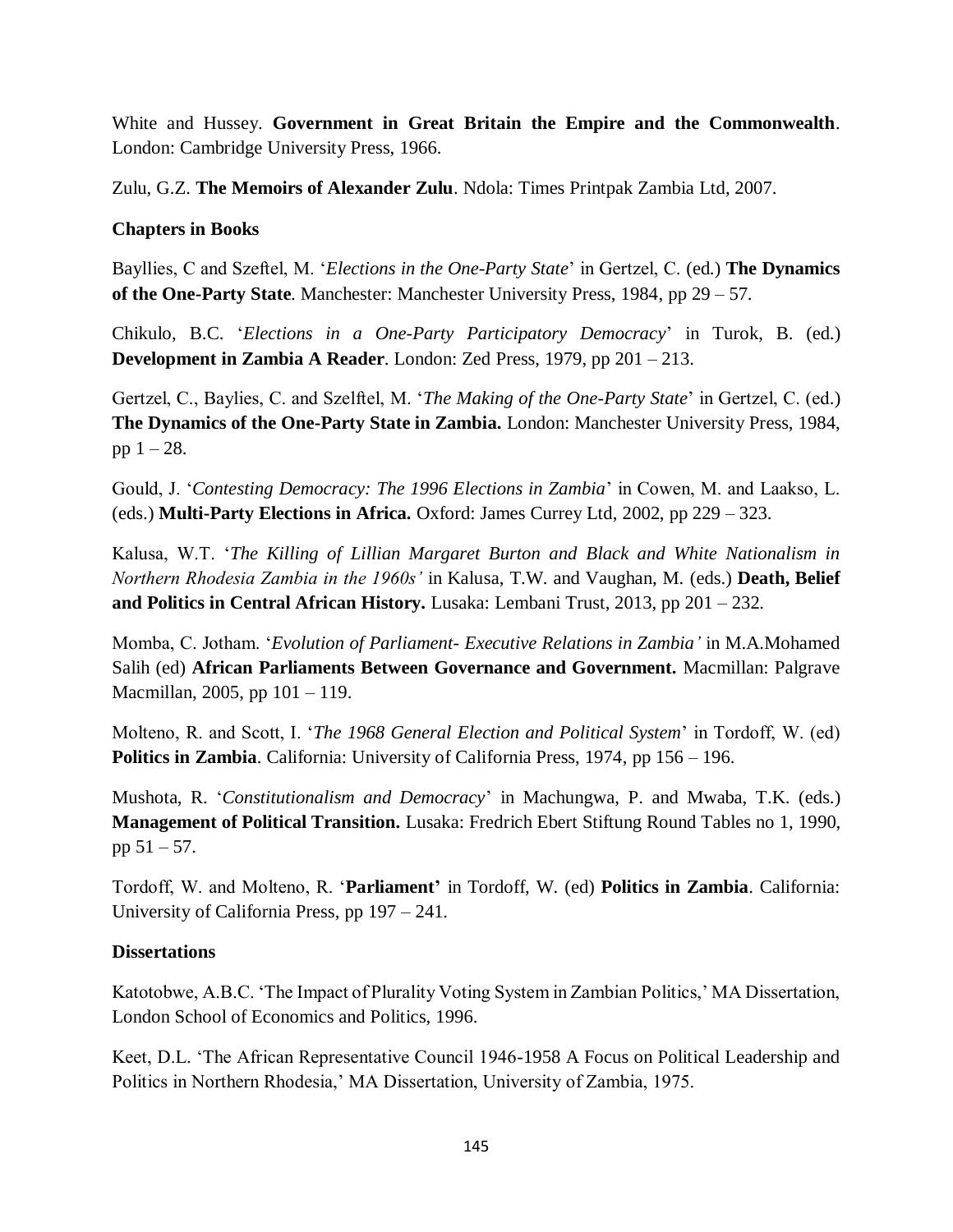Ndambwa, B.J. 'Institutionalisation of Legislative Leadership in the National Assembly of Zambia 1964-2011,' MA Dissertation, University of Zambia, 2015.

Sondashi, L. 'Zambia's Single Party System: The Emergency of Presidentialism and Democratic Responses,' PhD Thesis, University Warwick School of Law, 1990.

### **Journal Articles**

Anyangwe, C. 'The Zambian Constitution and the Principles of Constitutional Autochthony and Supremacy' **Zambia Law Journal** Volume 29, 1997, pp 1 – 32.

Duma, S. et al. 'Parliamentary Institutes as Centres of Excellence for Capacity Development, Research, Training, Knowledge and Information Management' **Journal of the South African Legislative Sector'** 1/1, 2014, pp 4 – 16.

Phiri, B.J. 'Colonial Legacy and the Role of Society in the Creation and Demise of Autocracy in Zambia' **Nordic Journal of African Studies** 10/ 2, 2001, pp 224 – 244.

Phiri, B.J. 'Zambia: Strengthening Parliamentary Democracy in Southern Africa' **South African Journal of International Affairs** 12/1, 2005, pp 205 – 218.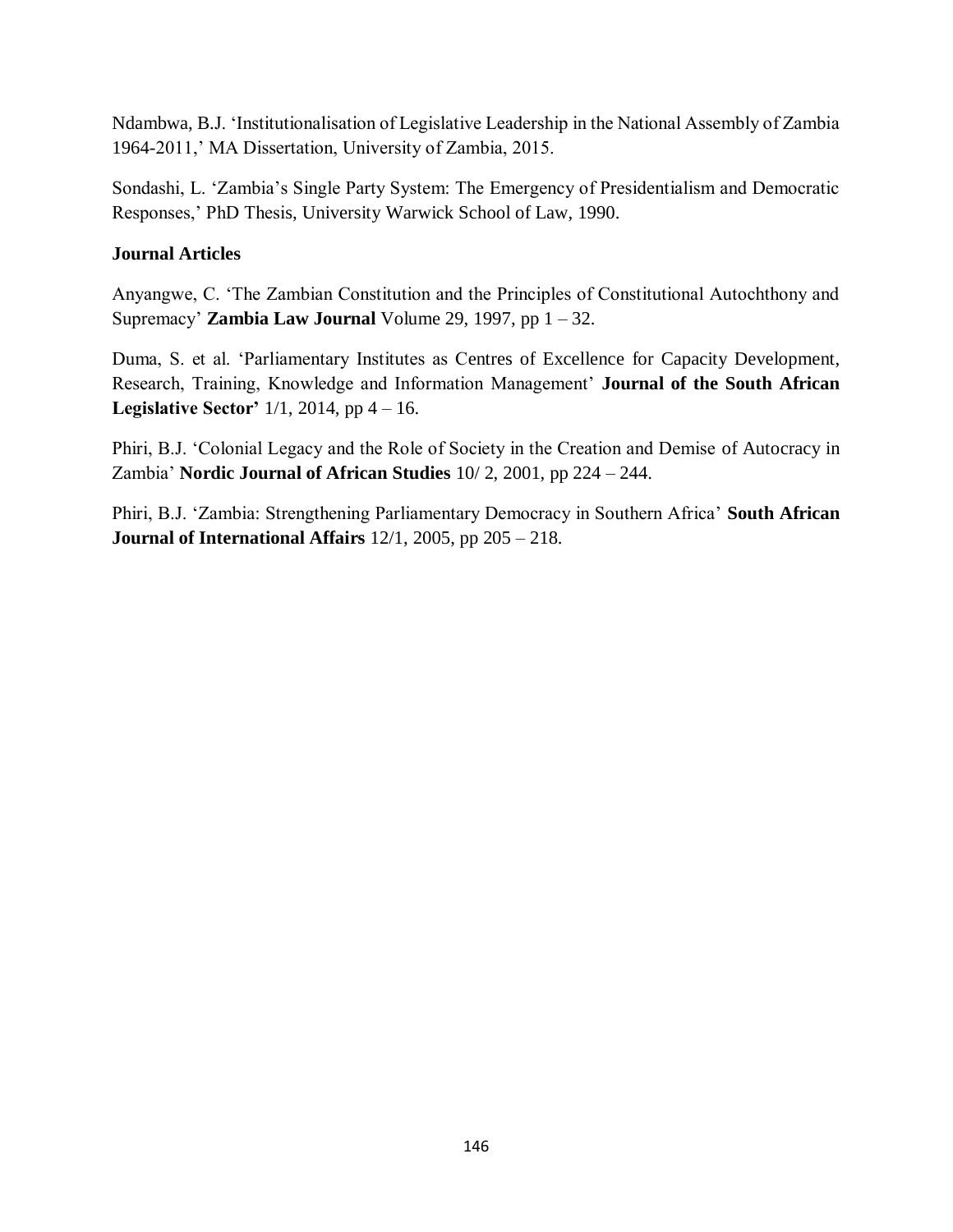### **APPENDICES**

### **Appendix 1: Changes in the Composition of various Councils**

- 1. 1948 The Ninth Legislative Council consisted of the first speaker, nine (9) Officials, ten (10) elected members, two (2) Unofficial members nominated to represent African interests and two (2) African members nominated by the ARC.
- 2. 1954 The Tenth Legislative Council consisted of eight (8) officials, twelve (12) elected members, two (2) nominated unofficial members to represent African interest and four (4) African members nominated by the ARC.
- 3. 1959 The Eleventh Legislative Council consisted of six (6) Officials, twenty-two (22) elected and two (2) nominated Unofficial members. Two African members sat on the Executive council as Ministers (1 elected, 1 nominated) and there were 6 elected back bench members.
- 4. 1964 The Legislative Council was re-named the Legislative Assembly. The Executive Council was replaced by a Cabinet consisting of Dr. K D Kaunda as Prime Minister and 13 Ministers. The Assembly consisted of 75 elected members: 65 on the main roll and 10 on the reversed roll.

Source: National Assembly of Zambia Parliamentary Procedure Abstract Series 28, Time Chart of the Zambian Parliament 1911 to 2011, p.4.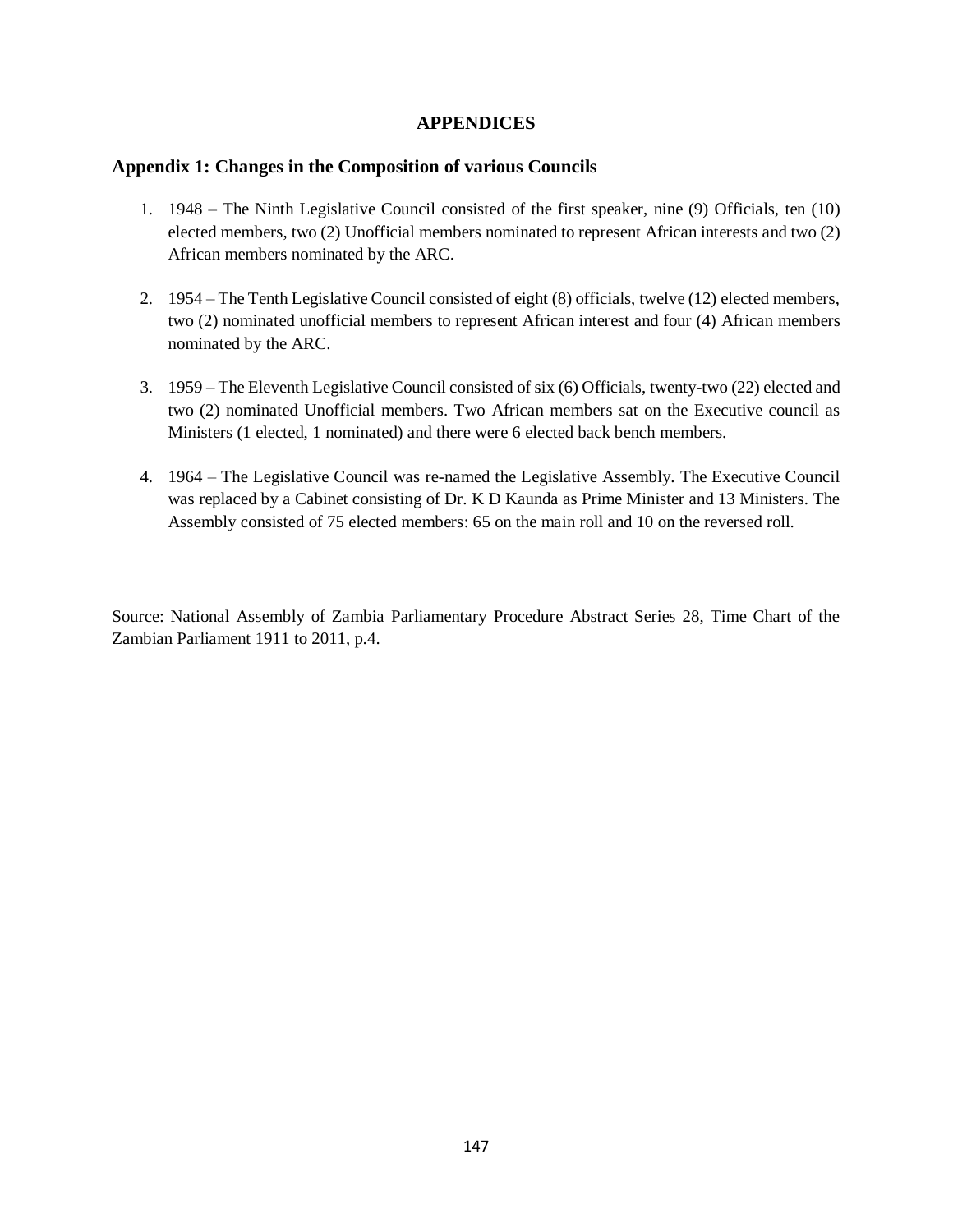# **Appendix 2: Presidential and Parliamentary Elections**

### **(Period 1964-1991)**

| <b>DATE OF</b><br><b>ELECTION</b> | <b>NAME OF</b><br><b>PRESIDENTIAL</b><br><b>CANDIDATES</b> | <b>NAME OF</b><br><b>POLITICAL</b><br><b>PARTY</b> | <b>PRESIDENT</b><br><b>ELECTED</b>     | <b>NUMBER OF</b><br><b>VOTES</b> | <b>NUMBER OF</b><br><b>PARLIAMENTARY</b><br><b>SEATS</b> |
|-----------------------------------|------------------------------------------------------------|----------------------------------------------------|----------------------------------------|----------------------------------|----------------------------------------------------------|
| 28 January, 1964                  | Kenneth David<br>Kaunda                                    | <b>UNIP</b>                                        | Kenneth David<br>Kaunda                |                                  | 55                                                       |
|                                   | Harry Mwaanga<br>Nkumbula                                  | <b>ANC</b>                                         |                                        |                                  | 10                                                       |
|                                   |                                                            | <b>NPP</b>                                         |                                        |                                  | 10                                                       |
| 19 December,<br>1968.             | Kenneth David<br>Kaunda                                    | <b>UNIP</b>                                        | Kenneth David<br>Kaunda                | 1,080,870                        | 82                                                       |
|                                   | Harry Mwaanga<br>Nkumbula                                  | <b>ANC</b>                                         |                                        | 240,896                          | 23                                                       |
| 5 December, 1973                  | Kenneth David<br>Kaunda                                    | <b>UNIP</b>                                        | Kenneth David<br>Kaunda                | 581,245                          | 125                                                      |
| 12 December,<br>1978              | Kenneth David<br>Kaunda                                    | <b>UNIP</b>                                        | Kenneth David<br>Kaunda                | 1,024,954                        | 125                                                      |
| 27October, 1983                   | Kenneth David<br>Kaunda                                    | <b>UNIP</b>                                        | Kenneth David<br>Kaunda                | 1,450,812                        | 125                                                      |
| 26 October, 1988                  | Kenneth David<br>Kaunda                                    | <b>UNIP</b>                                        | Kenneth David<br>Kaunda                | 1,430,812                        | 125                                                      |
| 31 October, 1991                  | Kenneth David<br>Kaunda                                    | <b>UNIP</b>                                        |                                        | 311,016                          | 25                                                       |
|                                   | Fredrick Titus Jacob<br>Chiluba                            | <b>MMD</b>                                         | <b>Fredrick Titus</b><br>Jacob Chiluba | 913,770                          | 125                                                      |
|                                   |                                                            | DP                                                 |                                        |                                  | $\boldsymbol{0}$                                         |
|                                   |                                                            | <b>NDC</b>                                         |                                        |                                  | $\mathbf{0}$                                             |
|                                   |                                                            | <b>IND</b>                                         |                                        |                                  | $\Omega$                                                 |

Source: National Assembly of Zambia Parliamentary Procedure Abstract Series 28 Time Chart of the Zambian Parliament 1911 to 2011, pp, 6-7.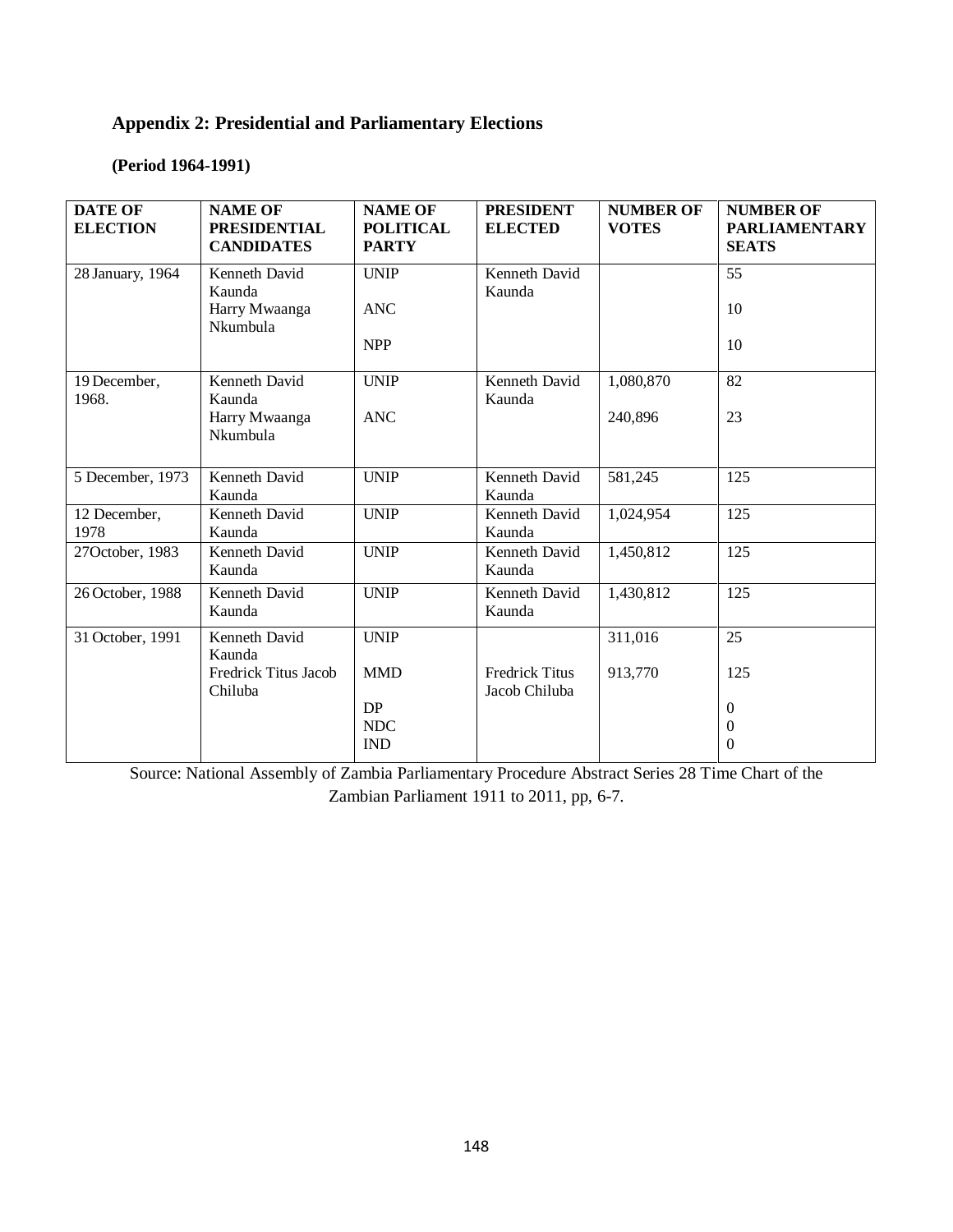# **Appendix 3: Federal Assembly**

 Under the constitution amendment Act, 1957, the Federal Assembly was enlarged from 35 to 59 members.

| Composition 1954                                                                                                             |    | Composition 1959                                                                                                                                                                                                                                                                                                                                                                                                                                                    |    |
|------------------------------------------------------------------------------------------------------------------------------|----|---------------------------------------------------------------------------------------------------------------------------------------------------------------------------------------------------------------------------------------------------------------------------------------------------------------------------------------------------------------------------------------------------------------------------------------------------------------------|----|
| Speaker                                                                                                                      |    | Speaker<br>Ordinary members<br>24 from Southern Rhodesia                                                                                                                                                                                                                                                                                                                                                                                                            | 44 |
| Ordinary members.                                                                                                            | 26 | 14 from Northern Rhodesia<br>6 from Nyansaland                                                                                                                                                                                                                                                                                                                                                                                                                      |    |
| 14 from Southern Rhodesia                                                                                                    |    | Directly elected African members                                                                                                                                                                                                                                                                                                                                                                                                                                    | 8  |
| 8 from Northern Rhodesia                                                                                                     |    | 4 from Southern Rhodesia<br>2 from Northen Rhodesia<br>2 from Nyansaland                                                                                                                                                                                                                                                                                                                                                                                            |    |
| 2 from Nyansaland                                                                                                            |    | (All elected by voters on the general and special rolls voting                                                                                                                                                                                                                                                                                                                                                                                                      |    |
| Directly Elected African Members                                                                                             | 2  | together)                                                                                                                                                                                                                                                                                                                                                                                                                                                           |    |
| 2 from Southern Rhodesia                                                                                                     |    | <b>Indirectly Elected African Members</b><br>2 from Northern Rhodesia<br>2 from Nyansaland                                                                                                                                                                                                                                                                                                                                                                          | 4  |
| (elected by voters on the common voters' roll.)                                                                              |    |                                                                                                                                                                                                                                                                                                                                                                                                                                                                     |    |
| <b>Indirect Elected African Members</b>                                                                                      | 4  | On 3 October 1958 the Rhodesia announced that the African<br>Representative Council was no longer considered to be a body<br>representative of Africans for the purpose of the election, as was<br>required by the federal constitution. A new electoral college was<br>created consisting of the members of the African Provincial<br>Councils, 19 members of the Superior Native Authority in<br>Barotseland Protectorate, and Africans registered on the Federal |    |
|                                                                                                                              |    | electoral rolls (Both general and special). Similar changes were<br>made in Nyansaland, where the Governor designated all past and<br>present members of the Provincial Councils to be the electoral                                                                                                                                                                                                                                                                |    |
| 2 from Northern Rhodesia                                                                                                     |    |                                                                                                                                                                                                                                                                                                                                                                                                                                                                     |    |
| 2 from Nyansaland                                                                                                            |    | college.                                                                                                                                                                                                                                                                                                                                                                                                                                                            |    |
| (Elected from and by the Council in Northern<br>Rhodesia and nominated by the Governor. Similar<br>Procedure in Nyansaland.) |    | Europeans Nominated to represent African interests                                                                                                                                                                                                                                                                                                                                                                                                                  | 3  |
|                                                                                                                              |    | 1 from Southern Rhodesia                                                                                                                                                                                                                                                                                                                                                                                                                                            |    |
|                                                                                                                              |    | (elected by voters on general and special rolls voting together).                                                                                                                                                                                                                                                                                                                                                                                                   |    |
| Europeans nominated to represent African interests<br>3<br>1 from Southern Rhodesia                                          |    | 1 from Northern Rhodesia (Nominated by the Governor.)                                                                                                                                                                                                                                                                                                                                                                                                               |    |
|                                                                                                                              |    | 1 from Nyansaland                                                                                                                                                                                                                                                                                                                                                                                                                                                   |    |
| (elected by voter's common rolls voters roll.)                                                                               |    | (Nominated by the governor.)                                                                                                                                                                                                                                                                                                                                                                                                                                        |    |
| 1 from Northern Rhodesia (Nominated by the<br>Governor.)                                                                     |    |                                                                                                                                                                                                                                                                                                                                                                                                                                                                     | 59 |
| 1 from Nyansaland                                                                                                            |    |                                                                                                                                                                                                                                                                                                                                                                                                                                                                     |    |
| (Nominated by the governor.)                                                                                                 |    |                                                                                                                                                                                                                                                                                                                                                                                                                                                                     |    |
| Source:                                                                                                                      | 35 |                                                                                                                                                                                                                                                                                                                                                                                                                                                                     |    |

Edward Clegg, Race and Politics "Partnership in the federation of Rhodesia and Nyansaland" (New Yolk: Oxford University Press 1960), P. 268.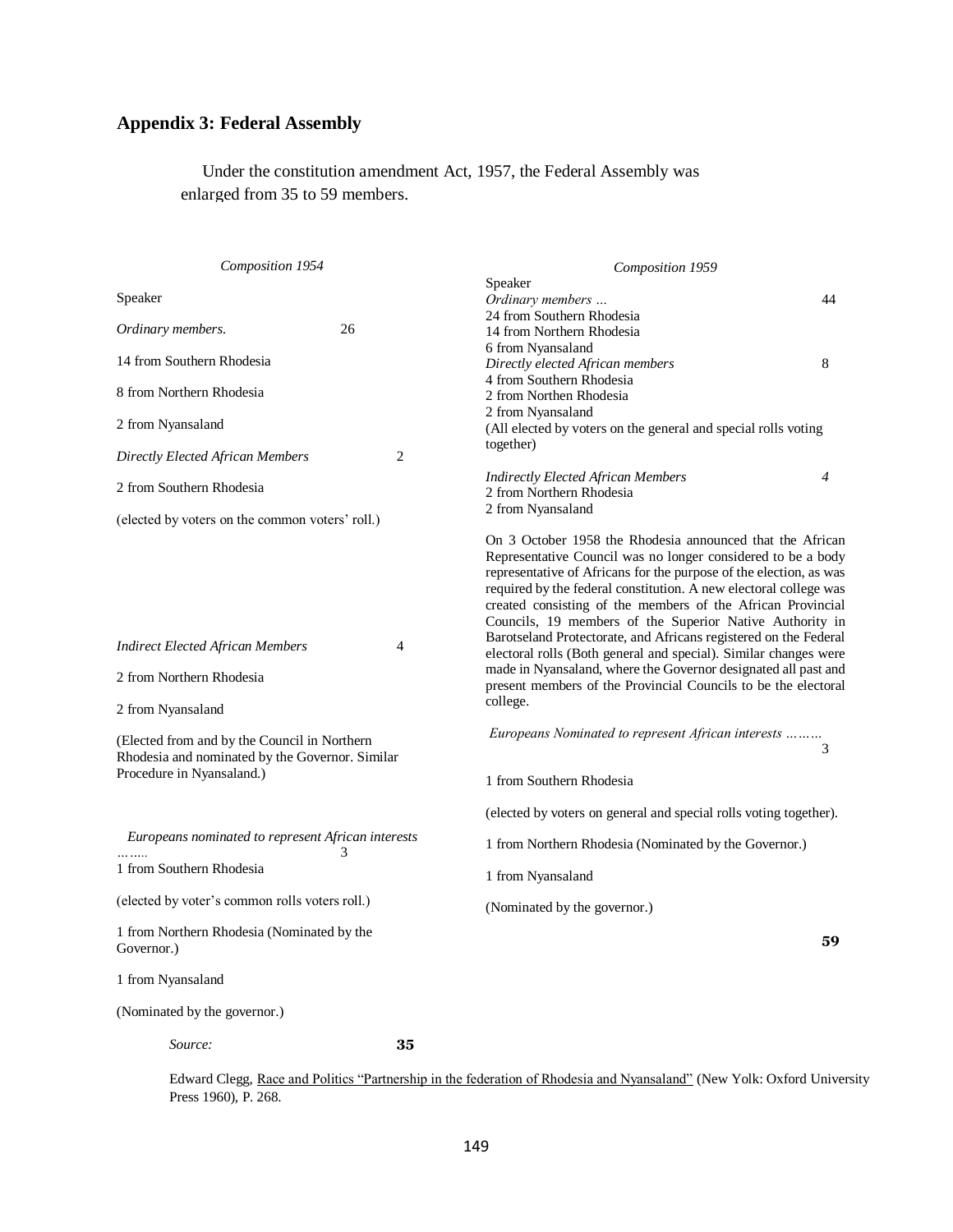| Party      | Ordinary       | European         | African        | African                     | Total |
|------------|----------------|------------------|----------------|-----------------------------|-------|
|            |                | Reserved         | Reserved       | Special                     |       |
| <b>UFP</b> | 11             | $\boldsymbol{0}$ | $\overline{2}$ | $\Omega$                    | 13    |
| CAP        | $\overline{0}$ | $\overline{2}$   | $\overline{0}$ |                             | 3     |
| DP         | 1              | $\boldsymbol{0}$ | $\overline{0}$ | $\Omega$                    | 1     |
| <b>ANC</b> | $\overline{0}$ | 0                | $\overline{0}$ | 1                           | 1     |
| <b>IND</b> | $\overline{0}$ | $\boldsymbol{0}$ | $\overline{2}$ | $\theta$                    | 2     |
|            | 12             | 2                | 4              | $\mathcal{D}_{\mathcal{L}}$ | 20    |

# **Appendix 4: The 1959 Northern Rhodesia Legco**

Source: Alexander Grey Zulu, The Memoirs of Alexander Grey Zulu (Ndola: Times Printpak Zambia Limited, 2007), p.141.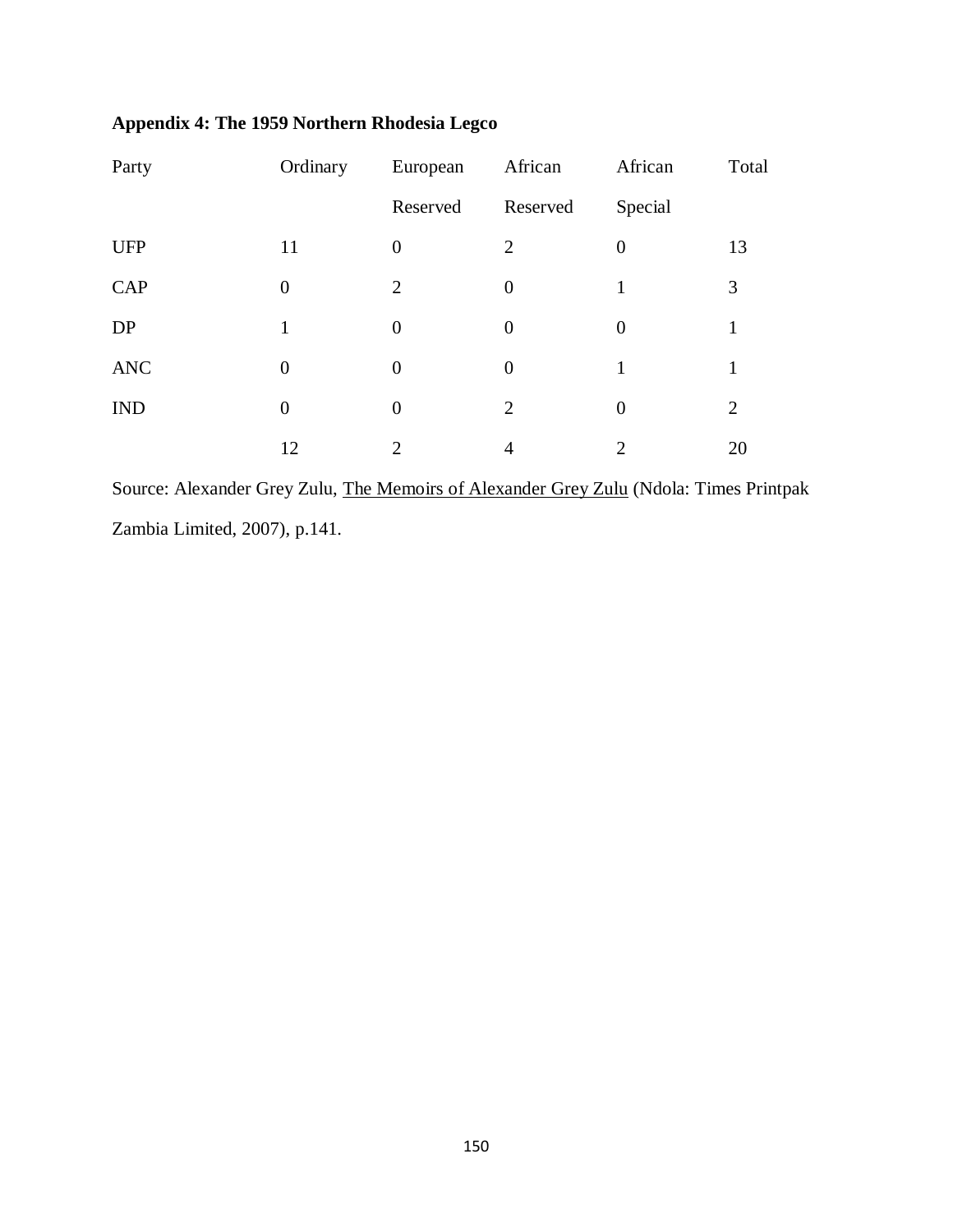# **Appendix 5: 1962 Coalition Government**

| The four officials who included the Governor were                              |                        |  |
|--------------------------------------------------------------------------------|------------------------|--|
| Sir Evelyn Hone                                                                | Governor               |  |
| <b>Richard Luyt</b>                                                            | <b>Chief Secretary</b> |  |
| <b>Trevor Gardner</b>                                                          | Finance                |  |
| Brian Doyle                                                                    | Justice                |  |
| F.M. Thomas                                                                    | Native                 |  |
| 15 <sup>th</sup> December, 1962 -Northern Rhodesia's first African Government. |                        |  |

**Ministers**

| K.D Kaunda                       | (UNIP) | Local Government and Social welfare        |
|----------------------------------|--------|--------------------------------------------|
| H.M.Nkumbula                     | (ANC)  | <b>African Education</b>                   |
| S.M.Kapwepwe                     | (UNIP) | African Agriculture                        |
| R.C.Kamanga                      | (UNIP) | Labour and Mines                           |
| F.N.Stubbs                       | (ANC)  | <b>Transport and works</b>                 |
| C.E.Cousins                      | (ANC)  | <b>Land and Natural Resources</b>          |
| <b>Parliamentary Secretaries</b> |        |                                            |
| A.G.Zulu                         | (UNIP) | <b>Local Government and Social Welfare</b> |
| F.J.A.Banda                      | (ANC)  | <b>African Education</b>                   |
| E.K.Mudenda                      | (UNIP) | African Agriculture                        |
| J.M.Mwanakatwe                   | (UNIP) | Labour and Mines                           |
| F.B.Chembe                       | (ANC)  | <b>Transport and Works</b>                 |
| J.E.MMichello                    | (ANC)  | <b>Land and Natural Resources</b>          |
| A.N.L.Wina                       | (UNIP) | Finance                                    |
| <b>Chief Whip</b>                |        |                                            |
| S.Wina                           | (UNIP) |                                            |

Source: John Mwanakatwe, Teacher Politician Lawyer, My Autobiography (Lusaka: Bookworld Publishers, 2003) p.135.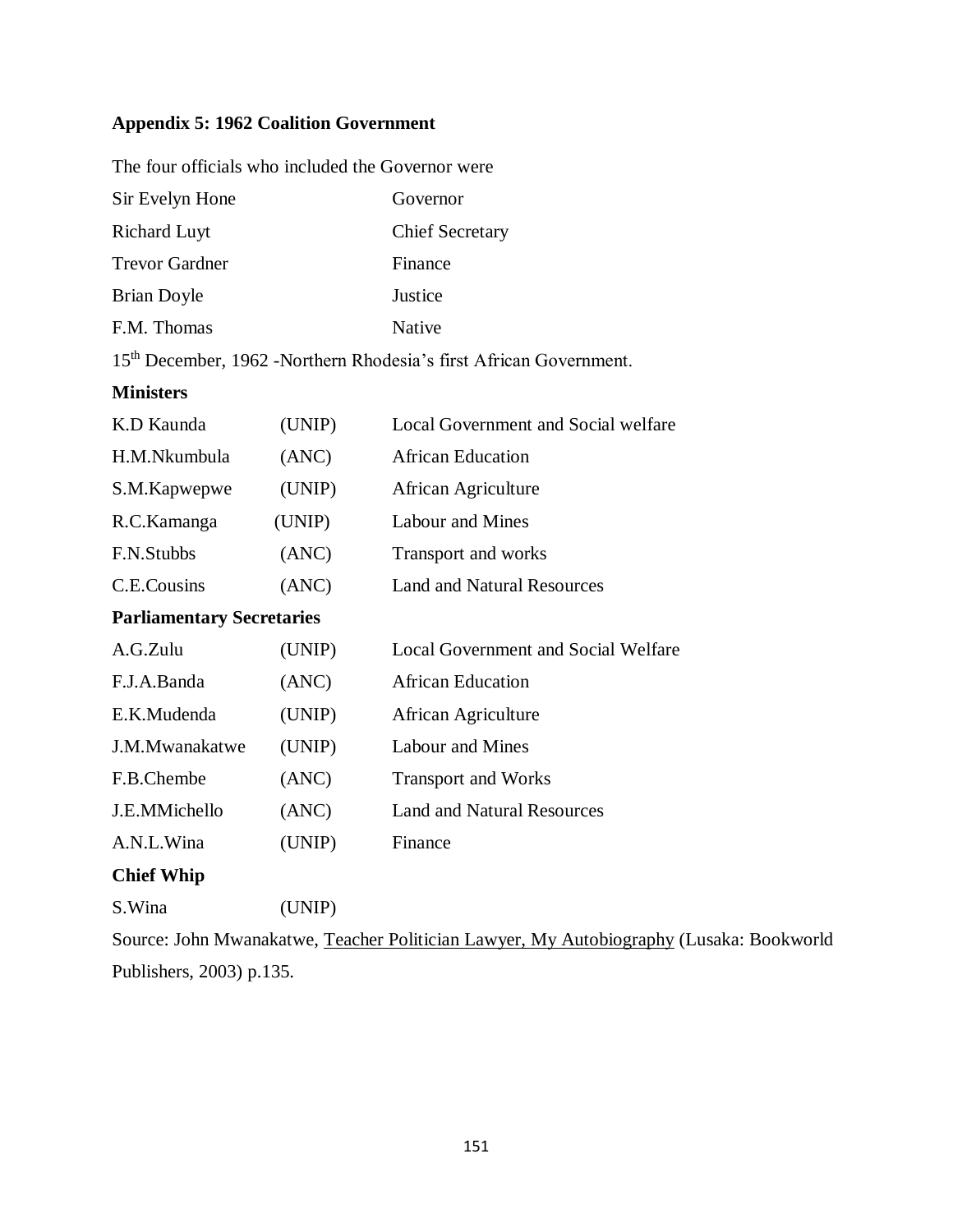# **Appendix 6: The January 1964 Cabinet**

| Governor                       | Sir Evelyn Hone |
|--------------------------------|-----------------|
| Deputy Minister                | F.M. Thomas     |
| Prime Minister                 | K.D. Kaunda     |
| Agriculture                    | E.H.K. Mudenda  |
| Commerce and Industry          | A.G. Zulu       |
| Education                      | J.M. Mwanakatwe |
| Finance                        | A.N.L Wina      |
| Health                         | S. Wina         |
| Housing and Social Development | H.D Banda       |
| <b>Home Affairs</b>            | S.M Kapwepwe    |
| Justice                        | M.M Chona       |
| Lands and Works                | S. Kalulu       |
| <b>Labour and Mines</b>        | J. M. Chimba    |
| <b>Natural Resources</b>       | M. Sipalo       |
| <b>Local Government</b>        | N. Mundia       |
| <b>Transport and Works</b>     | R. C Kamanga    |
|                                |                 |

Source: Alexander Grey Zulu, The Memoirs of Alexander Grey Zulu, p.277